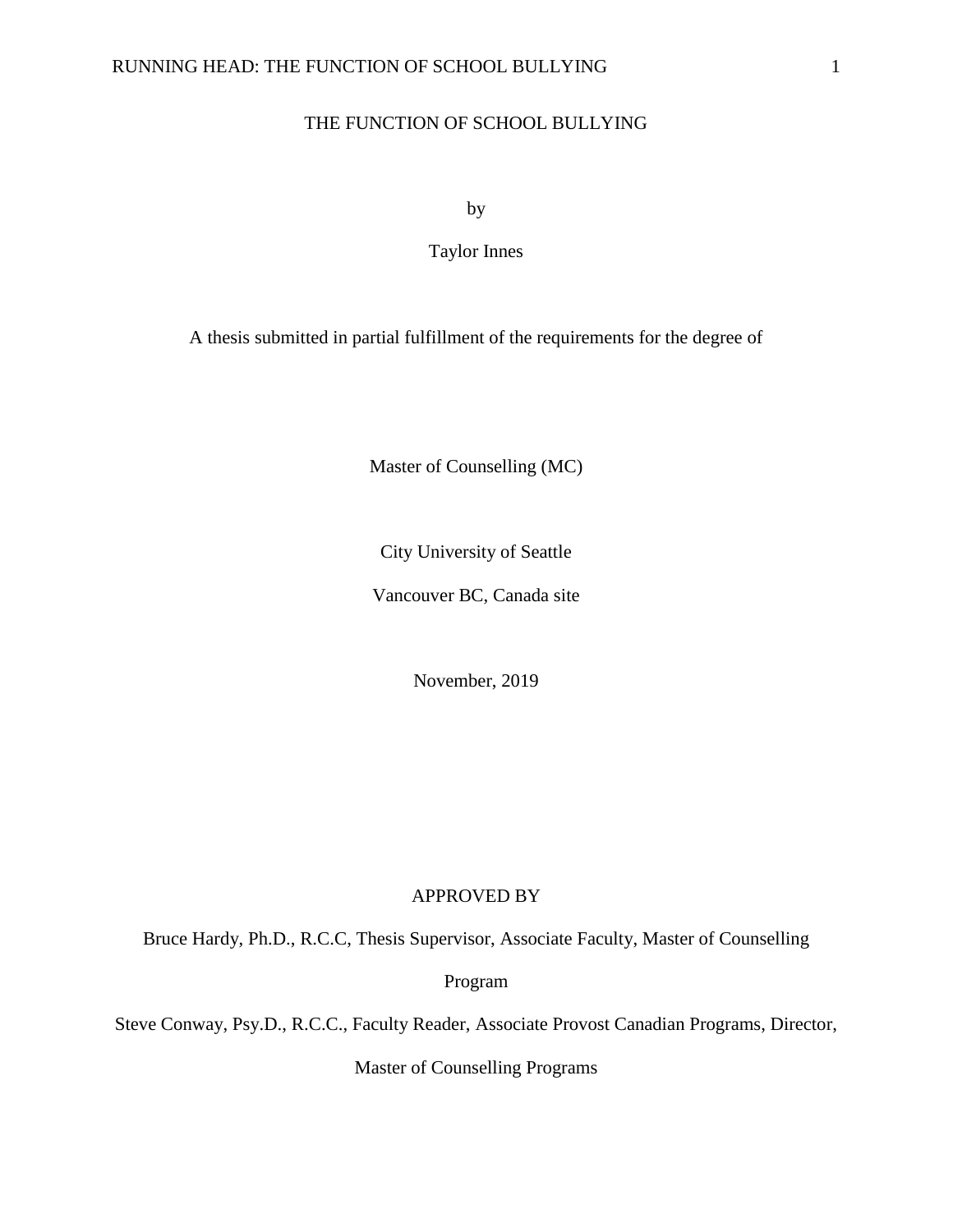# Abstract

This thesis investigates why bullies bully others. There are two bullying subgroups; bullies, which have been renamed to alpha-bullies for this thesis, and bully-victims. Alpha-bullies bully others frequently without being bullied, while bully-victims both bully others and are themselves bullied. A prediction is made that, in determining why bullies bully others, the answer to this question will be different for each of the two bullying groups. A thorough investigation is made into the contingencies of reinforcement, the relationships between antecedents, behavior, and consequences, to determine which contingencies reinforce the behaviors of each group. It is determined that Alpha-bullies bully others to project dominance and protect their upward social movements and their position in their status hierarchy. Bullying among alpha bullies is given the functional description, a description of the behavior which outlines it's purpose, peer-oppression. Bully-victims are determined to have learned to interact with others through bullying by having this behavior role-modeled for them at home, school, and in other settings. They have internalized the bullying behaviors of important role models in their lives and engage in bullying to their own detriment. The bullying behaviors of bully-victims is given the functional description, internalized peer-oppression. The prediction that the bullying of the two subgroups would be functionally different is determined to be probable, and a conclusion is made that bullying in school represents a system of privilege and oppression. The implications of these findings are discussed.

*Keywords*: alpha-bully, bully-victim, victim, bullying, contingency of reinforcement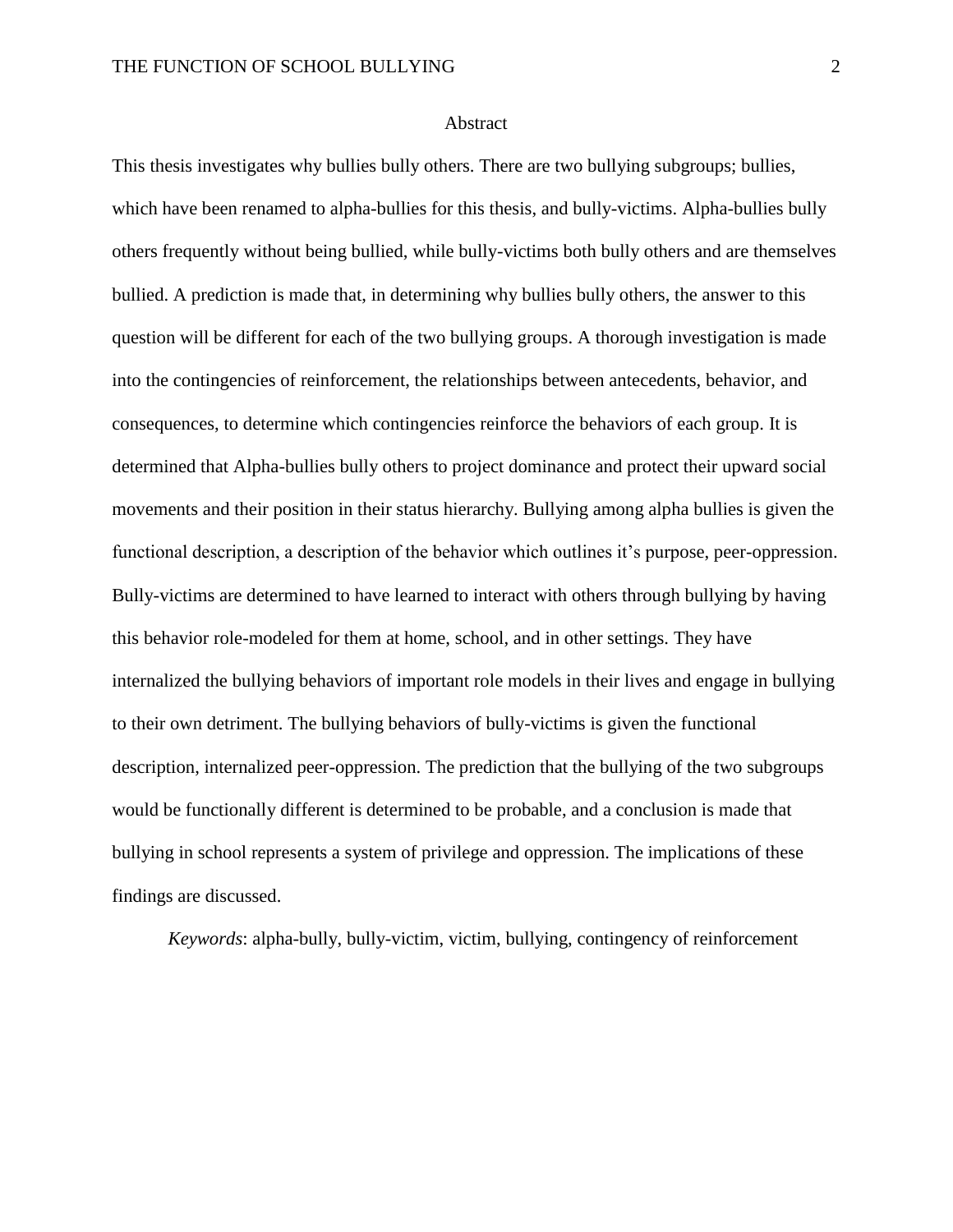# ACKNOWLEDGEMENTS

I would like to express my appreciation to the faculty and staff at City University of Seattle, Vancouver campus for their continued support throughout my education and through the process of writing this thesis.

I would like to thank Bruce Hardy for his guidance, support, and patience throughout the process of writing this thesis. I am indebted to Bruce for the input he has given at every stage of this writing process, and for the encouragement he has given which has helped me maintain the confidence and work ethic to see this project through to the very best of my ability. I would also like to thank Bruce for mishearing my initial thesis idea, "the function of beliefs" as "the function of bullying", thus pointing me towards this valuable topic of study entirely by accident.

I would like to thank my cats, Jasper and Kahlua, for spending countless hours with me as I wrote this thesis. Without the support they offered through sleeping on my lap, encouraging me to take breaks so that I can pet them, and bugging me for food, the process of researching and writing this thesis would have been significantly lonelier and more tedious.

Finally, I would like to extend my most heartfelt appreciation to my partner, Erin Huddleston. She has listened to me talk about this topic for an unquantifiable amount of time and continued to offer valuable feedback and an overall interest in the topic. The love, support, and care she has offered me throughout the writing of this thesis is beyond measure, and I see no way that I could have completed it without her. Her encouragement allowed me to see that I could complete a master's degree and write a thesis, and though it is my name on the project, this thesis is her accomplishment as well.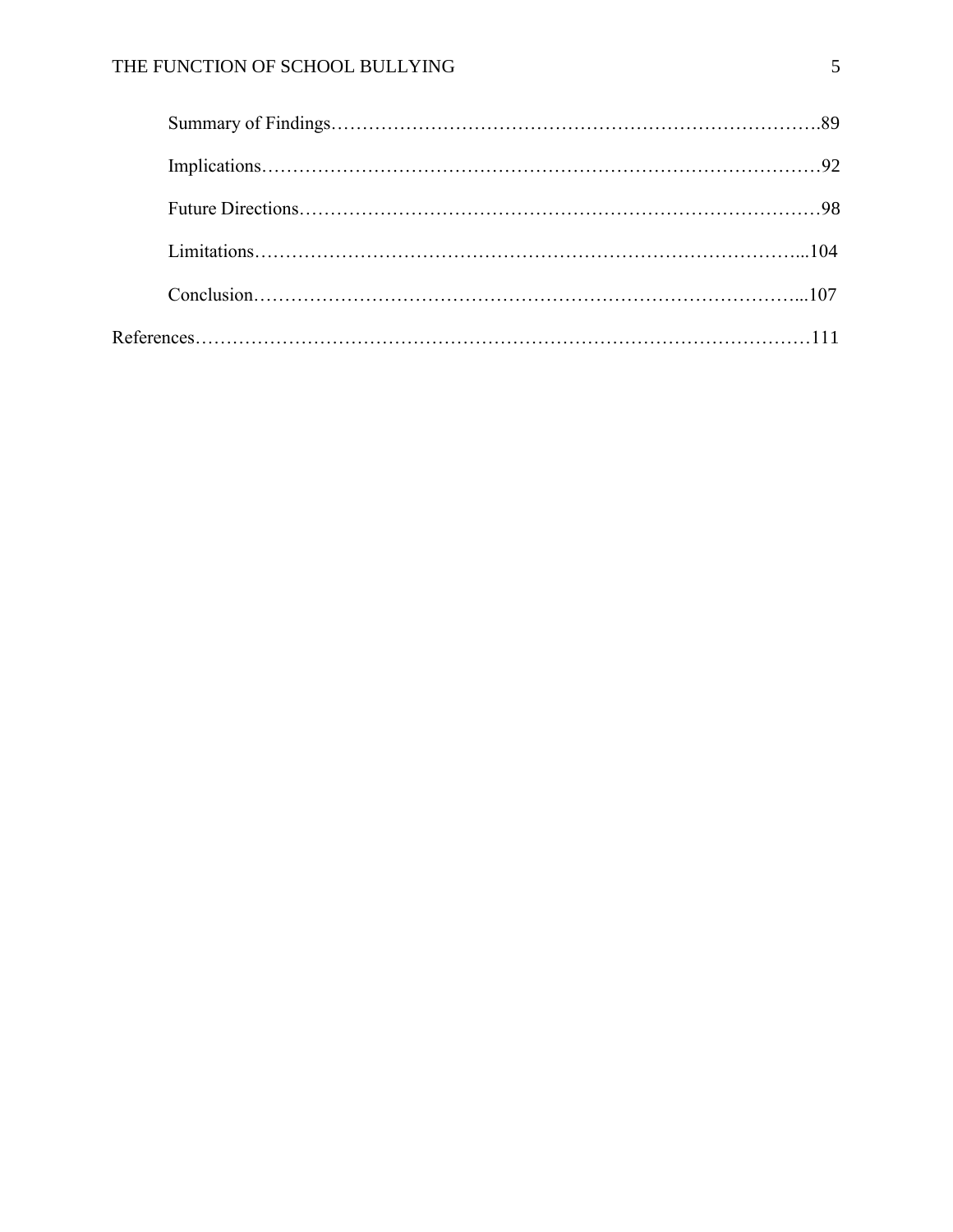# CHAPTER 1 INTRODUCING THE TOPIC **Introduction**

# No matter how you fit into the social makeup of grade school, or what your school was like, you will almost certainly remember that bullying was a part of the school experience. Every person in grade school will have had some interaction with bullying; as a witness, as a target, as a perpetrator, or some combination of the three. Though researchers have only studied bullying since the 1970's (Olweus, 1973; Olweus, 2003), there is reason to believe that it has always been part of human cultures. Evidence of bullying behaviors, which include hazing, physical and verbal abuse, exclusion, and isolation, can be found in the historical records of many diverse cultures (Volk, Camilleri, Dane, & Marini, 2012) dating as far back as ancient Greece (Golden, 1990). Bullying is a worldwide phenomenon, with "[an estimated] 246 million children and adolescents experience[ing] school violence and bullying in some form every year" (UNESCO, 2017, p. 9). Bullying is so commonplace that it has embedded itself into our culture, and our psyches. The bully has become a common archetype in literature, television, movies, and videogames. Commonly, bullies are portrayed as villains; heartless and cruel tormentors that the hero of the story must find a way to stand up to and resist, freeing everyone from the bully's reign of terror while gaining the affections of the hero's primary love interest. Trying to address the issue of bullying is a daunting task, and the more you look into the literature, the more complex and overwhelming this topic becomes. My original intent was to write the definitive manuscript on bullying, but I have since come to realize that such a document would have to be 5,000 pages long and would likely become outdated in 5-10 years. Instead, I have decided to ask a simple question. Why do bullies bully others?

# **Definition of Terms**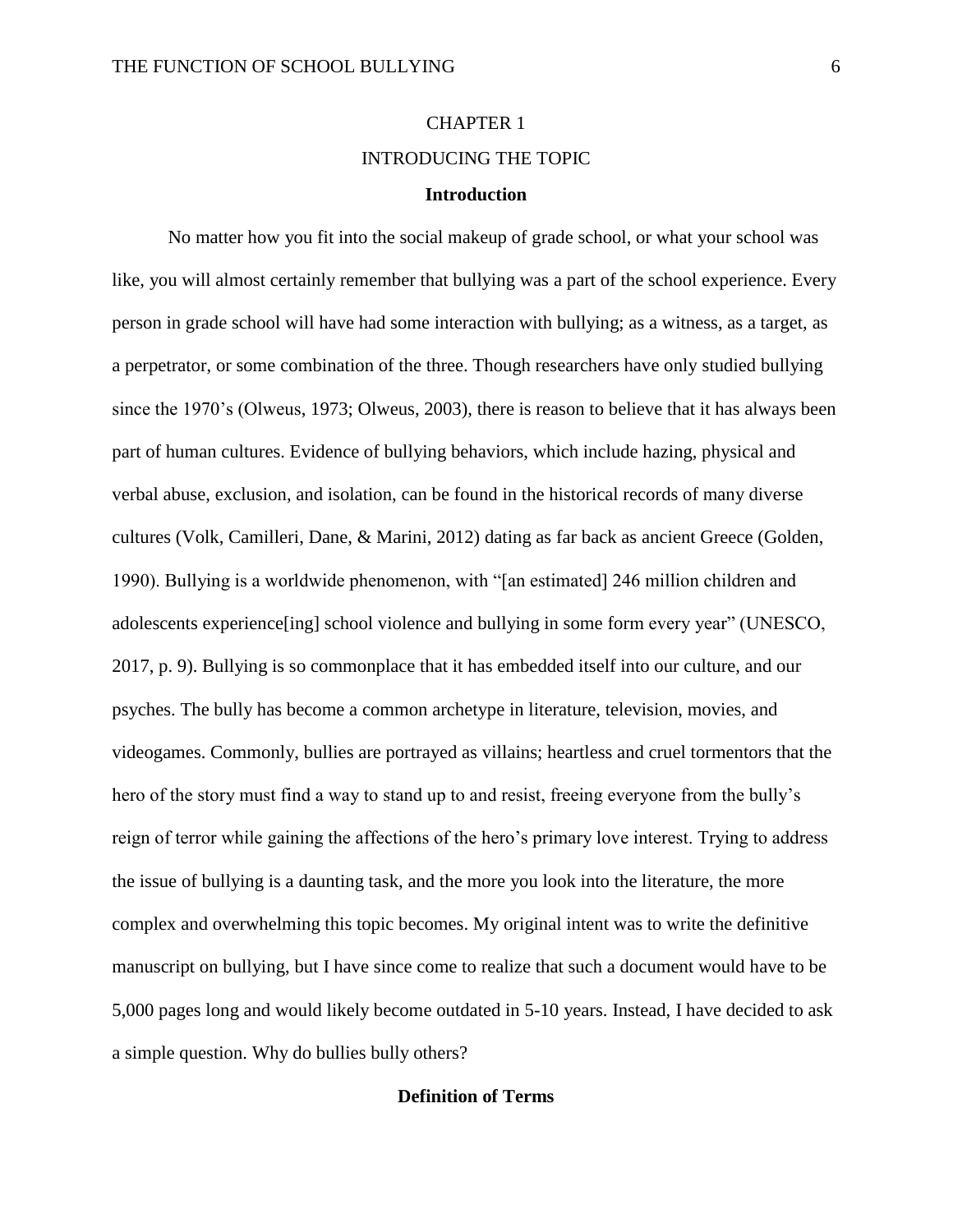Before investigating this question in earnest, it is important to clarify a number of the terms which will be commonly used throughout this thesis. Although some of these terms are common vernacular, slight differences can often arise in how researchers define their terms which can impact the way they interpret their findings. It will benefit the reader to know precisely how I interpret these terms to avoid confusion. The definitions I am offering here are not necessarily the definitions another researcher would offer, but I do attempt to keep these definitions consistent with other research, the literature from which the term originates, or the common understanding of that term. The definition of "being bullied" is the definition offered by Olweus (1993), which states that "a student is being bullied or victimized when he or she is exposed, repeatedly and over time, to negative actions on the part of one or more other students" (p.9). "Bullying" is defined as a power imbalance in which one or more individuals engage in negative actions, or aggressive behaviors, towards a less powerful individual with the intent to inflict physical or psychological harm and/or discomfort (Olweus, 2003). Bullying, by this definition, is intentionally harmful to the target, and is necessarily directed at one or more individuals with less power than the perpetrator(s) in that context. "Power" represents the characteristics and assets that one possesses which offer them an advantage over other individuals in a given interaction, such that it is difficult for less powerful individuals to defend themselves if the more powerful individual chooses to harm them in some way (Olweus, 2003; Vaillancourt, Hymel, & Mcdougall, 2003). Although power is contextual, it is often the case that certain individuals consistently have more power, while others consistently have less. Power will be expanded on later this chapter.

Four classifications are used to define any given individual's relationship to bullying; alpha-bully, bully-victim, victim, and non-involved. These categories may not represent a fully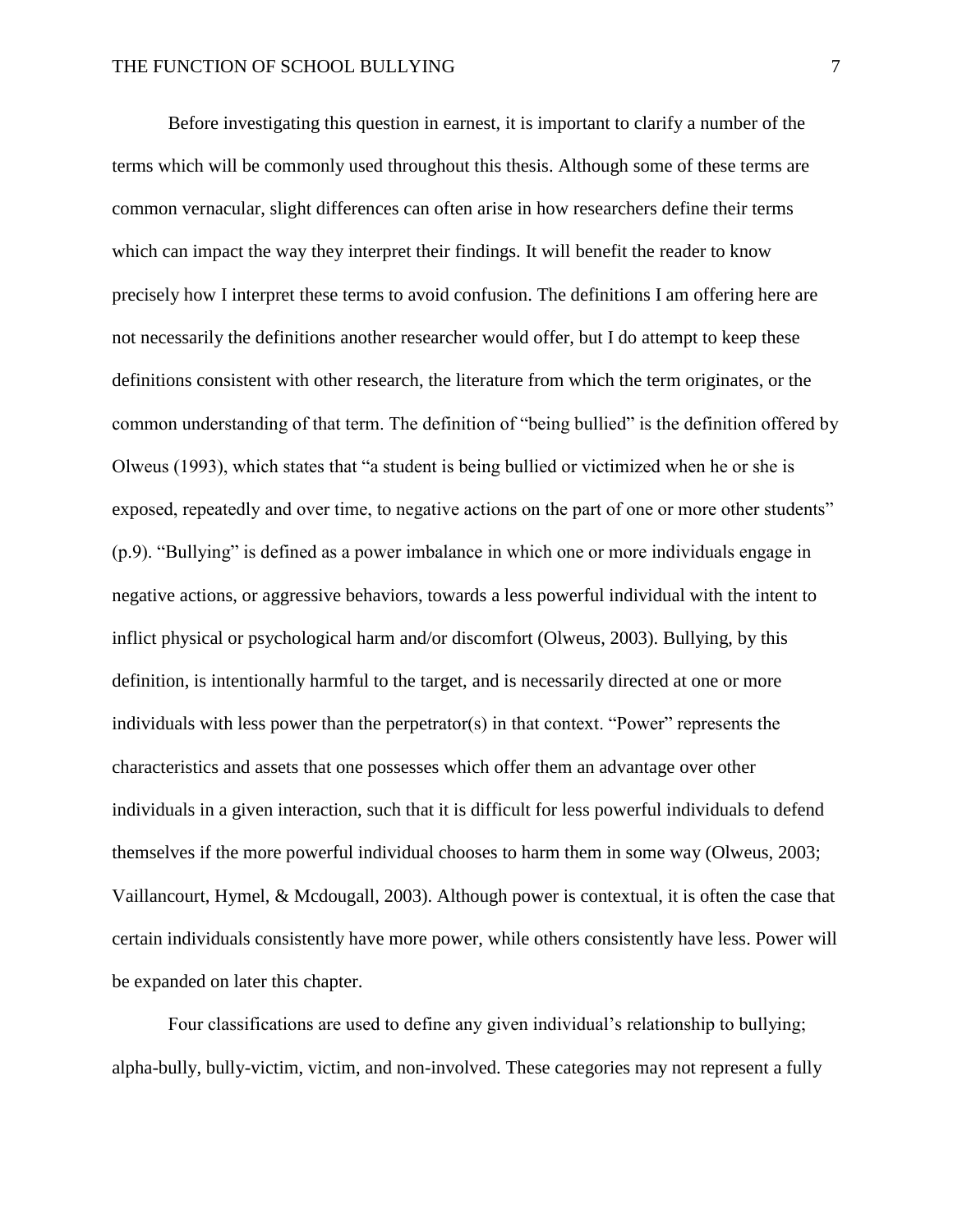accurate representation of an individual's relationship to bullying, but these are the categories most commonly used in research (Veenstra et al., 2005). "Alpha-bully" is a term of my creation used to refer to individuals who bully others frequently enough to be regarded by their peers as bullies, yet aren't themselves bullied enough to be considered victims. These individuals are usually referred to as "bullies" in the research literature, but I chose to affix "alpha" to this group in order to clarify that I am not referring to all individuals who bully others, and to reflect the high levels of power and social status these individuals typically possess (Farmer et al., 2010). "Bully-victims" refers to individuals who both, bully others frequently enough to be regarded by their peers as bullies, and are bullied enough to be coded as victims in research studies (Veenstra et al., 2005). "Bullies", in this thesis, will be used to refer to both groups collectively without distinguishing whether a given bully is victimized or not.

"Victim" refers to individuals who are bullied frequently enough that being bullied is characteristic of their relationship to bullying in general. In research, victims are often determined through self-report, or peer-reports which indicate that many of their peers bully them frequently (Veenstra et al., 2005). In general, I prefer the term "target" for the reason that a person doesn't need to be the recipient of bullying to be victimized, and referring to someone as a victim in general may carry unfair implications or stigma regarding how they interact with others. However, "victim" is the term used in research, and when I refer to someone as a victim in this thesis, it is specifically in relation to bullying behaviors. I may use "victim" and "target" interchangeably. "Non-involved" or "uninvolved" simply refers to individuals who do not bully enough to be considered either type of bully and are not bullied enough to be considered a victim, or target. I do not personally believe that being classified as non-involved necessarily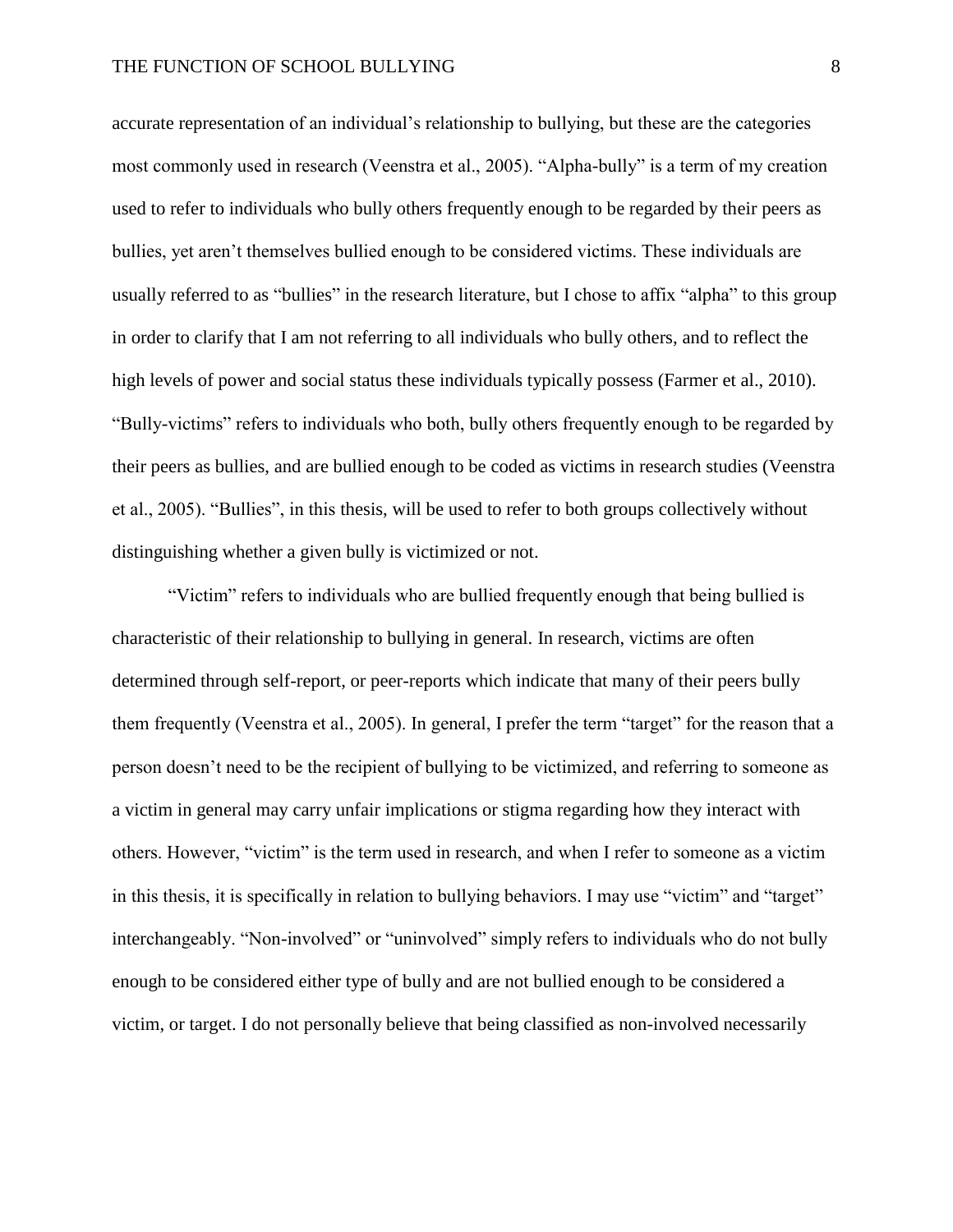means that an individual never bullies, or is never bullied, but rather that they fail to meet the threshold for any of the other classifications.

Since this thesis discusses behavior at length, it is necessary to define some terms that relate to behavior. First, "reinforcement" refers to the consequences of a behavior which increase the likelihood that the individual will behave in a similar way in the future, under similar circumstances (Skinner, 1969). "Punishment" has the opposite effect, in that the behavior in question becomes less likely to occur again in the future (Skinner, 1969). Reinforcement and punishment, in this context, refers to the specific effect that a given consequence has on a behavior. This is different than the behavior of reinforcing or punishing a behavior. For example, a teacher may try to reinforce a student's behavior of answering questions in class by offering them praise. However, it is possible that the praise offered to the student motivates other students to harass them, in which case, the teacher's effort to reinforce a behavior has had a punishing effect. Similarly, a school principle may punish a student for bad behavior by assigning them an out-of-school suspension. This suspension may have the effect of making the student look cool to their classmates, as well as giving them a reprieve from having to go to school, which they may thoroughly enjoy. In this case, efforts to punish a behavior would have a reinforcing effect. It is important to remember that reinforcement and punishment, in terms of the effect that a consequence has on behavior, is not the same as a person's efforts to reinforce or punish a behavior.

A consequence which reinforces one person's behavior, may be a punishment to another person for the same behavior. Regarding the out-of-school suspension, whether that consequence is reinforcing, or punishing will depend on the student experiencing the consequence and how they feel about being suspended; some students may enjoy it, and others may not. A behavior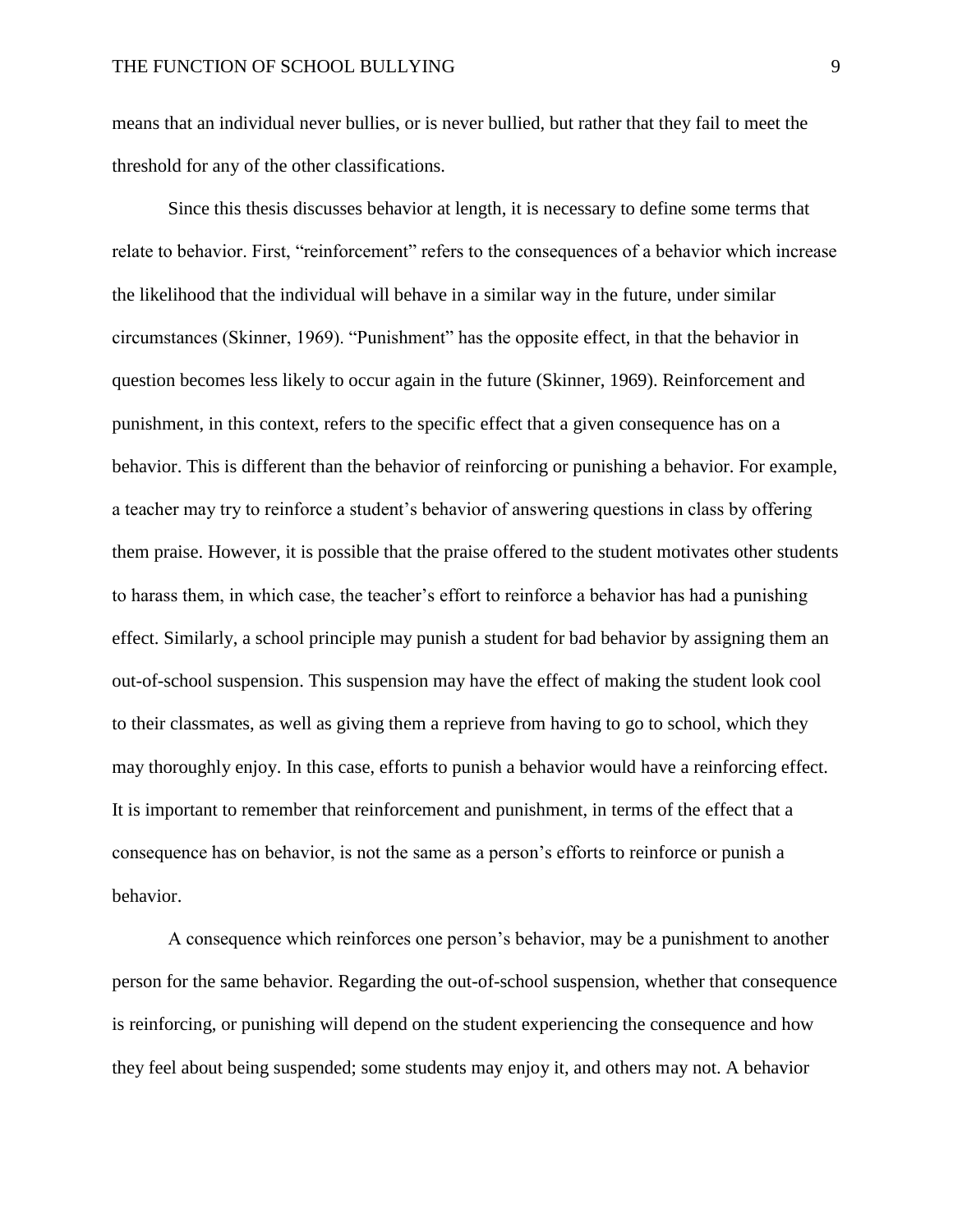may also become less likely to occur again in the future simply through a lack of reinforcing consequences and in the absence of punishment (Skinner, 1969). Suppose a student approaches a teacher for help after being bullied, and the teacher does nothing about it. The lack of a reinforcing consequence may diminish the likelihood that the student approaches a teacher for help after being bullied in the future. One more behavioral term, and perhaps the most important one for this thesis, is "contingency of reinforcement".

A contingency of reinforcement is the relationship between antecedents (what happens before the behavior), behaviors (what the individual does), and consequences (what happens after the behavior) (Skinner, 1969). For example, a student may come to learn that; in math class (antecedent), if they let other students copy their homework (behavior), then the other students will like them more (consequence). In this case, the student has learned a contingency of reinforcement which results in other students liking them more, increasing the likelihood of them behaving in a similar way in the future. The same student may come to learn that in English class (antecedent), if they let other students copy their homework (behavior), the teacher will realize that they let other students copy their homework and they'll get in trouble (consequence). In this case, the behavior is very similar, but the contingency of reinforcement is different between the two settings and the student has learned that their behavior will be rewarded in math class, but punished in English class. As a final example, it may be the case for a student that when they're with their friends (antecedent), if they behave more aggressively (behavior), they gain more acceptance and status within the group (consequence). The student in this example may not be aware of this contingency, and may not have the conscious motivation of gaining group acceptance or status when they behave aggressively, and yet the acceptance and status they gain from behaving aggressively may reinforce their behavior regardless of their awareness or their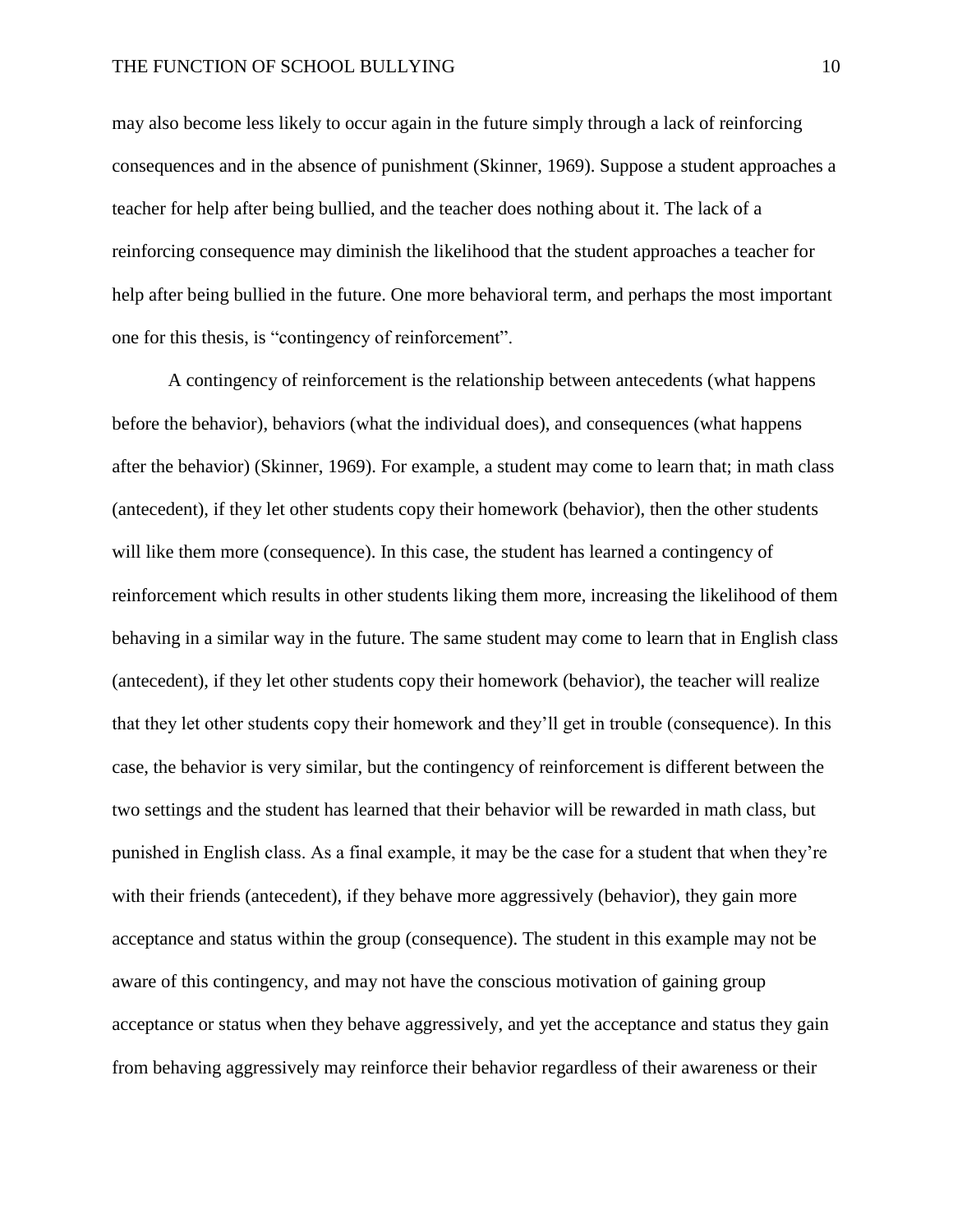conscious motivations. It is crucial to remember that an individual does not need to be aware of a contingency of reinforcement for it to affect their behavior.

# **Nature of the Study**

Given the significant trauma that is caused by school bullying (Stuart  $\&$  Jose, 2014), and a wide spread interest in mitigating this problem (Ttofi & Farrington, 2011), examining why bullies target their peers may provide important information that can be used when conceptualizing ways to address the issue. With this in mind, the focus of this thesis will be towards building a better understanding of bullies from which to derive new strategies for dealing with this issue, instead of determining which of the current methods of addressing bullying works best. Regarding the question, "why do bullies bully others?", some points of clarification need to be made before investigating in earnest. Fist, the question here is "why do *bullies* bully others?", which is to say that I am only investigating reasons why people who are designated as bullies in the research literature bully others. Much of the bullying research recognizes two distinct groups of bullies, commonly referred to as "bullies" or "pure bullies", and "bully-victims" (Veenstra et al., 2005). Using the term "bullies" to collectively describe both bullying groups, as well as using it to describe one bullying subgroup is needlessly confusing in my opinion, so I have coined the term "alpha-bullies" to refer to participants who bully others but aren't themselves bullied. The term "bully-victims" is much clearer, in that it refers to participants who both bully others and get bullied by others (Farmer et al., 2010). As such, my simple question has become two questions; "why do alpha-bullies bully others?", and "why do bully-victims bully others?". Given that "bullies" don't constitute a single homogenous group, I feel it necessary to examine each of the two subgroups separately. I predict that this will reveal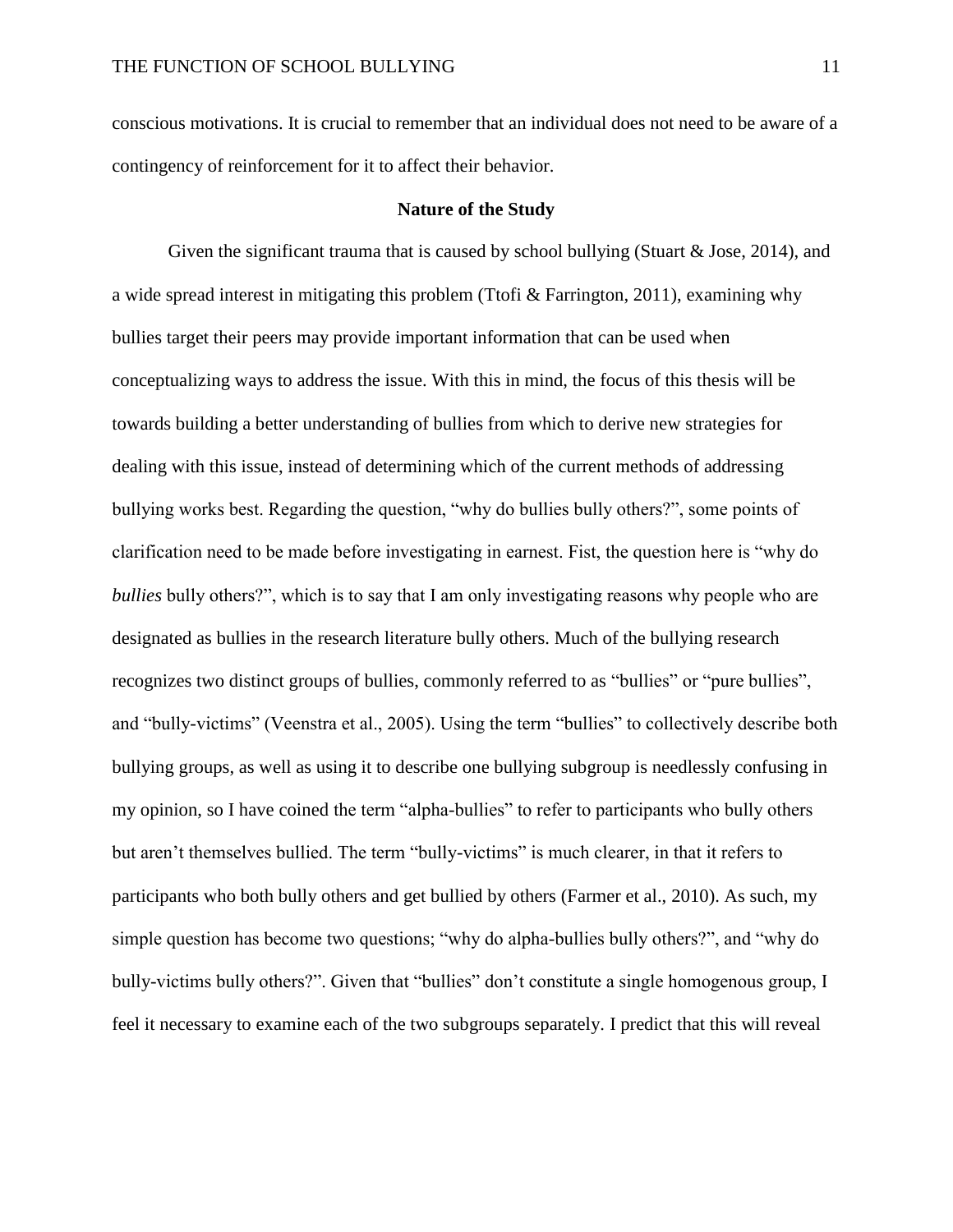two distinctly different answers to the question "why do bullies bully others?", but I will expand more on this prediction later.

Why do bullies *bully* others? The definition that I offered in the previous section is the definition which most research I've encountered adheres to. I have chosen to adhere to this definition to be consistent with the research literature. This definition of bullying also adds to my third point of clarification; why do bullies bully *others*? The "other", in this case, represents targets of bullying behaviors, or victims, who are on the disadvantaged side of a power imbalance. Given this aspect of the definition of bullying, it can be reasonably assumed that research participants who are designated as victims or bully-victims get harassed by peers who possess more contextual power than they do. Power, in this case, may represent either explicit or implicit power (Vaillancourt, Hymel, & McDougall, 2003). Explicit power it thought to be utilized by all bullies, where the bully is able to use qualities such as size, strength, or aggression in order to explicitly and forcefully exert their power over peers who they are able to elicit fear, submission, or compliance from (Vaillancourt et al., 2003). I would also argue that "wit" may fall under this category, where the bully is adept at verbally harassing their peers in ways that are hurtful to the target and may be embraced by other peers.

Implicit power comes from a person's inferred social status, where the general support that an individual receives from their peers (especially more powerful peers) affords them more power in their peer interactions (Vaillancourt et al., 2003). This power often derives from socially valued traits and assets, such as attractiveness, athletic ability, "coolness", charisma, wealth, powerful alliances, and other qualities which make an individual more popular among their peers (Vaillancourt et al., 2003). If you think back on your own grade school experiences, you'll likely remember at least one individual who could be considered powerful and/or popular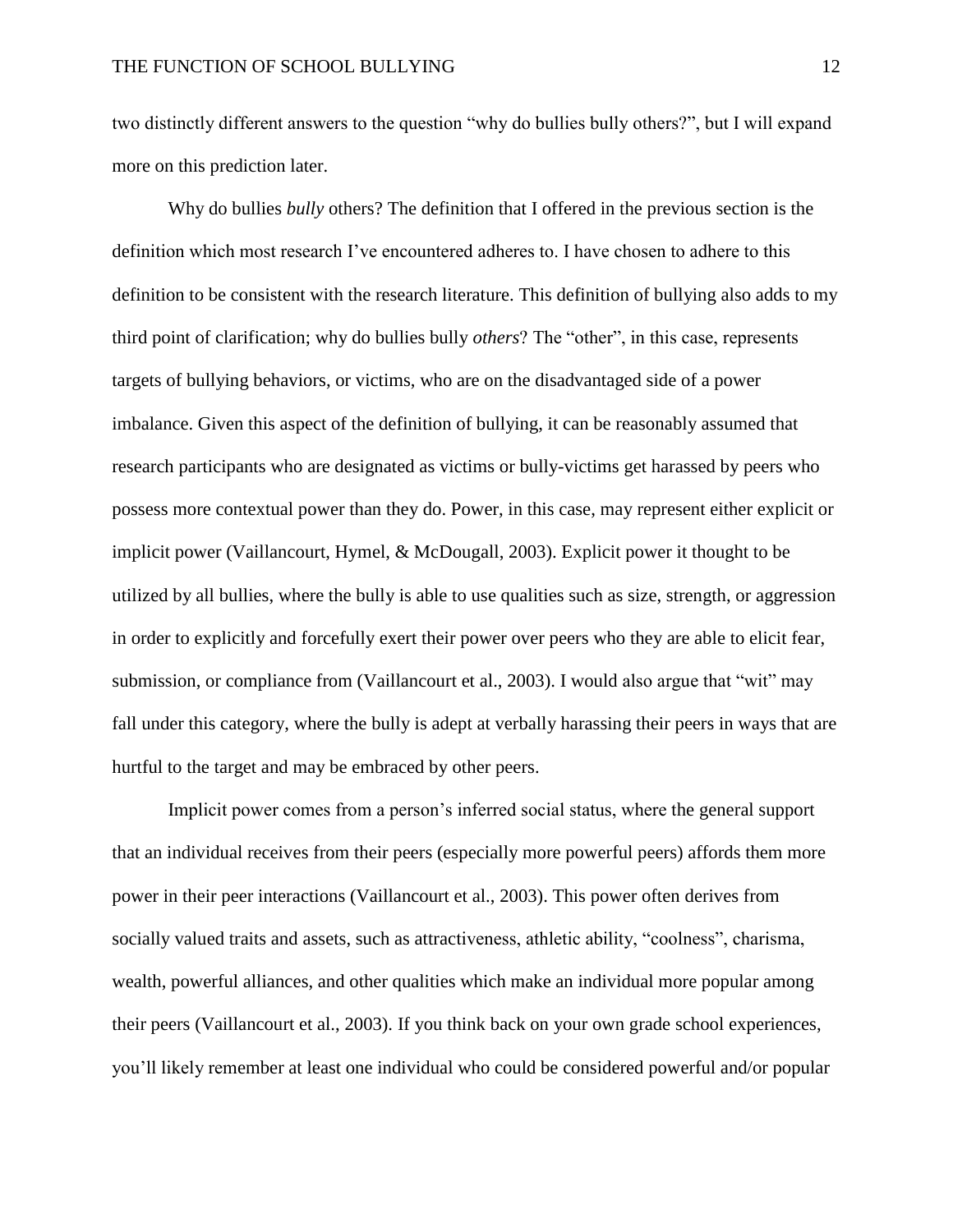among their peers, and at least one individual who did not possess this type of power. Findings generally indicate that alpha-bullies possess both implicit and explicit power, whereas bullyvictims typically only possess explicit power (Vaillancourt et al., 2003). Further, one's reliance on implicit power instead of explicit power may contribute to their social status within their peer groups, given that implicit power is associated with greater status (Vaillancourt et al., 2003). This relationship between the use of power and gains in status alludes to the next point of clarification; *Why* do bullies bully others?

It can easily be taken for granted what it means to ask, "*why* do bullies bully others?", but it is my approach to determining "*why*" a behavior persists which has the largest impact on the nature of this study. I will be taking a functional behavioral approach to the question of *why*, which is based on B.F. Skinner's (1969) way of conceptualizing behavior. Essentially, this approach to studying bullying behavior examines the relationship between the behavior and the environmental outcomes, with the basic assumption that behaviors which are rewarded will increase in frequency, and those that are not will decrease in frequency. This approach studies contingencies of reinforcement. It is often the case that the antecedent and the consequences are related, in that what precedes a behavior is the subject's desire for a certain consequence. However, the subject's desired consequence may not always match the actual consequences. My primary focus is on consequences as opposed to motivations in determining *why* bullies bully others. For example, if I were trying to determine *why* a person is running, I would look at the outcome of their running behavior. In a race, the environmental outcome may be winning a running competition and being rewarded for doing so. As such, I could say that the person is racing to win. They may be motivated by a desire to win a race, and rewarded by the consequences of winning that race. However, it may not always be that straightforward.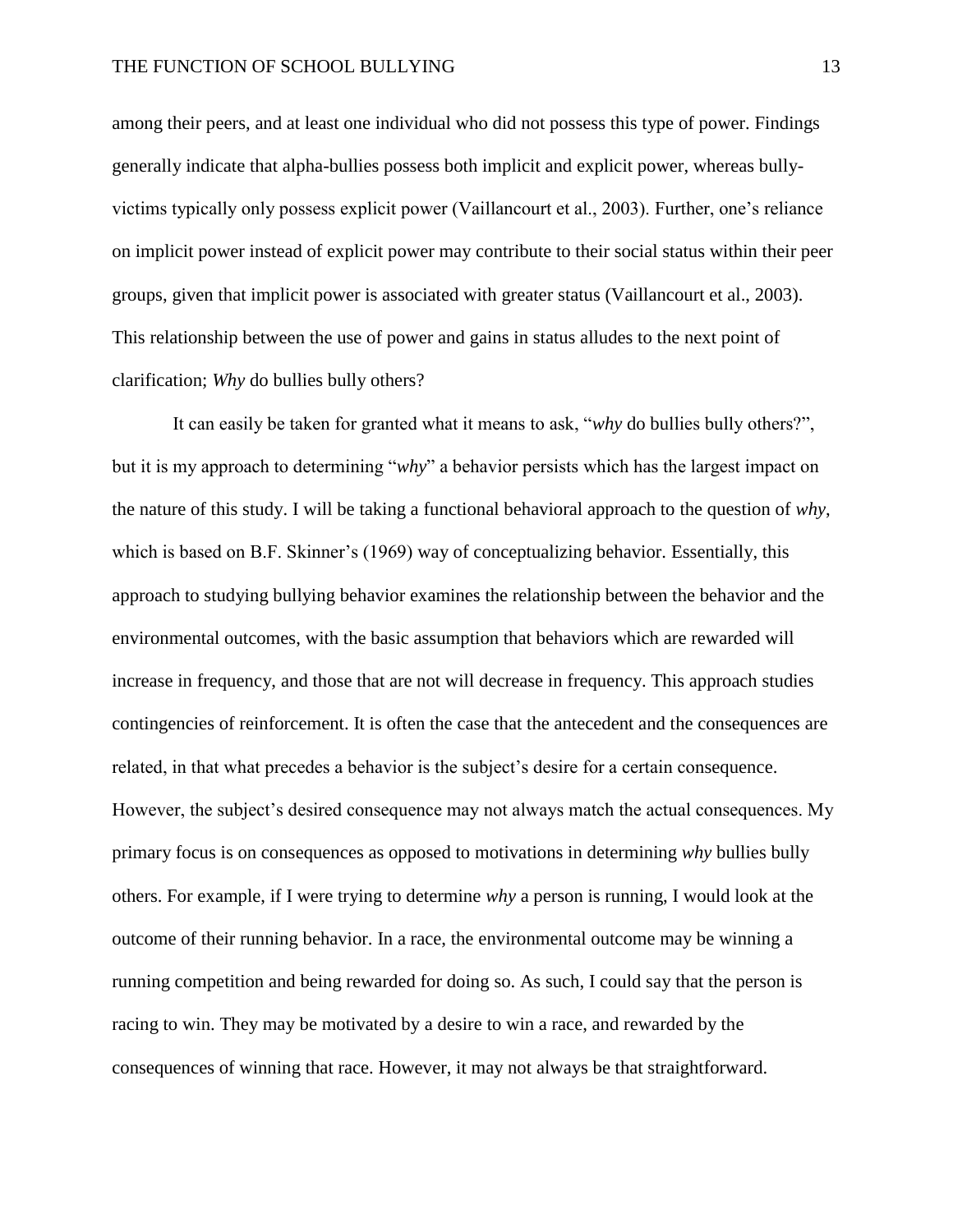A person's conscious motivation for racing may be to win. However, winning that race may have the consequence of impressing desired romantic interests, or making the individual more popular with their peers. It is possible, in this case, that gains in popularity have a stronger influence on the runner's likelihood of racing again in the future than winning does. When I offer a functional description of a behavior, I am attempting to describe what the strongest reinforcing factor of that behavior is, regardless of what the conscious motivation for that behavior was. In the case of the runner's behavior of running in races, I may offer a functional description of "vying for popularity/status" to reflect findings that status gains are more predictive of running in races than winning is. In this sense, *why* somebody exhibits a certain behavior is dependent on what reinforces that behavior. There is likely not a single way of functionally describing many behaviors, such as in the case of the runner, who's running may be equally reinforced by racing, winning, and by showing off. As such, when I offer a functional description of bullying behaviors, I am making a statement as to which of the environmental outcomes to their bullying behaviors most likely perpetuates bullying, and/or, which of the environmental outcomes of bullying behaviors contributes to the most useful understanding of that behavior when working to reduce bullying in schools. Additionally, this method of studying behavior has the potential to reveal that two individuals exhibiting what appears to be the same behavior, may be reinforced differently by the outcomes.

The observable aspects of an individual's behavior represent the "structure" of that behavior. In the case of the runner, the structure of their behavior is running in a race against other runners. The outcomes of the behavior which make that behavior more likely to occur in the future, otherwise known as the reinforcement of that behavior, represent the function. Two racers, showing the same structure of their behaviors, may having differing functions to their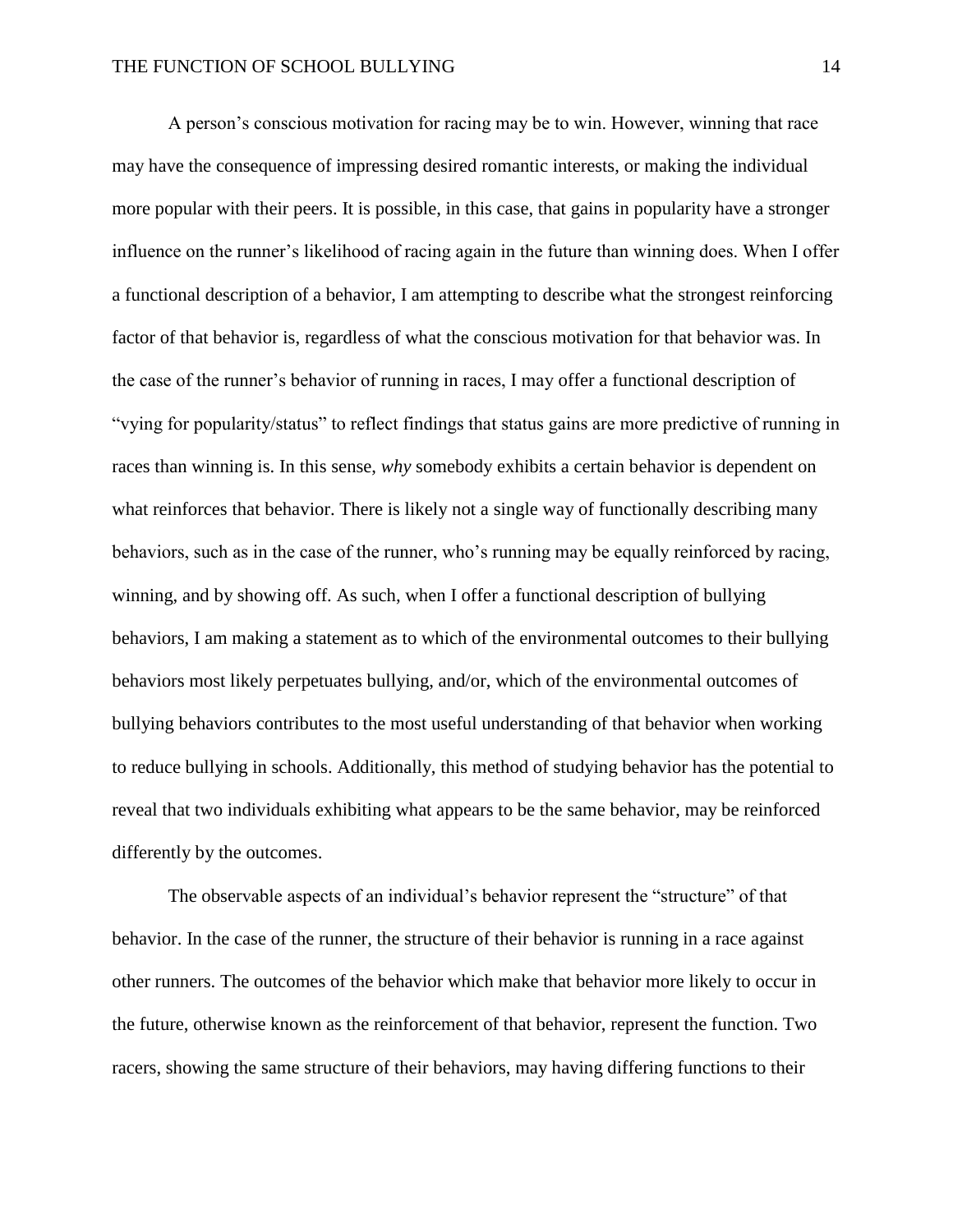behavior. One racer may be racing because of the reinforcement their running behavior receives from winning, whereas the other racer may be racing because of the reinforcement their running behavior receives from impressing their peers. For another example, the structure of a person's behavior may be getting up, grabbing a glass, and filling it with water; in which case, the function of the behavior might be "getting water". However, another person may be getting that water for someone else, in which case the function is "giving water". This is not a perfect way of studying behavior, but I believe that it offers a simple logic that helps turn my attention to key points of interest that I can expand on using other theoretical frameworks to help understand the issue.

# **Purpose of the Study**

Alpha-bullies and bully-victims are classified as bullies based on the structure of a behavior they exhibit, which we call "bullying". My goal is to study the function of this bullying behavior for each of the two groups. That is, I plan to make a statement about what appears to me as the most reinforcing environmental outcome of their behaviors. My statement of the function of their behavior will be made to apply to the groups as a whole, instead of the individuals in that group. Given that bullying research tends to classify participants into groups, and study them on a group level, this thesis will be more grounded in the research if I also study alpha-bullies and bully-victims on a group level. In other words, this thesis focuses on behaviors that are characteristic of certain groups, and how that behavior is reinforced generally in society. I believe that examining the function of bullying in a more global sense opens possibilities for interventions with more far-reaching applicability. Regarding alpha-bullies and bully-victims, I believe it is important to study the two groups separately, because there appears to be meaningful differences in the outcomes for members of those two groups.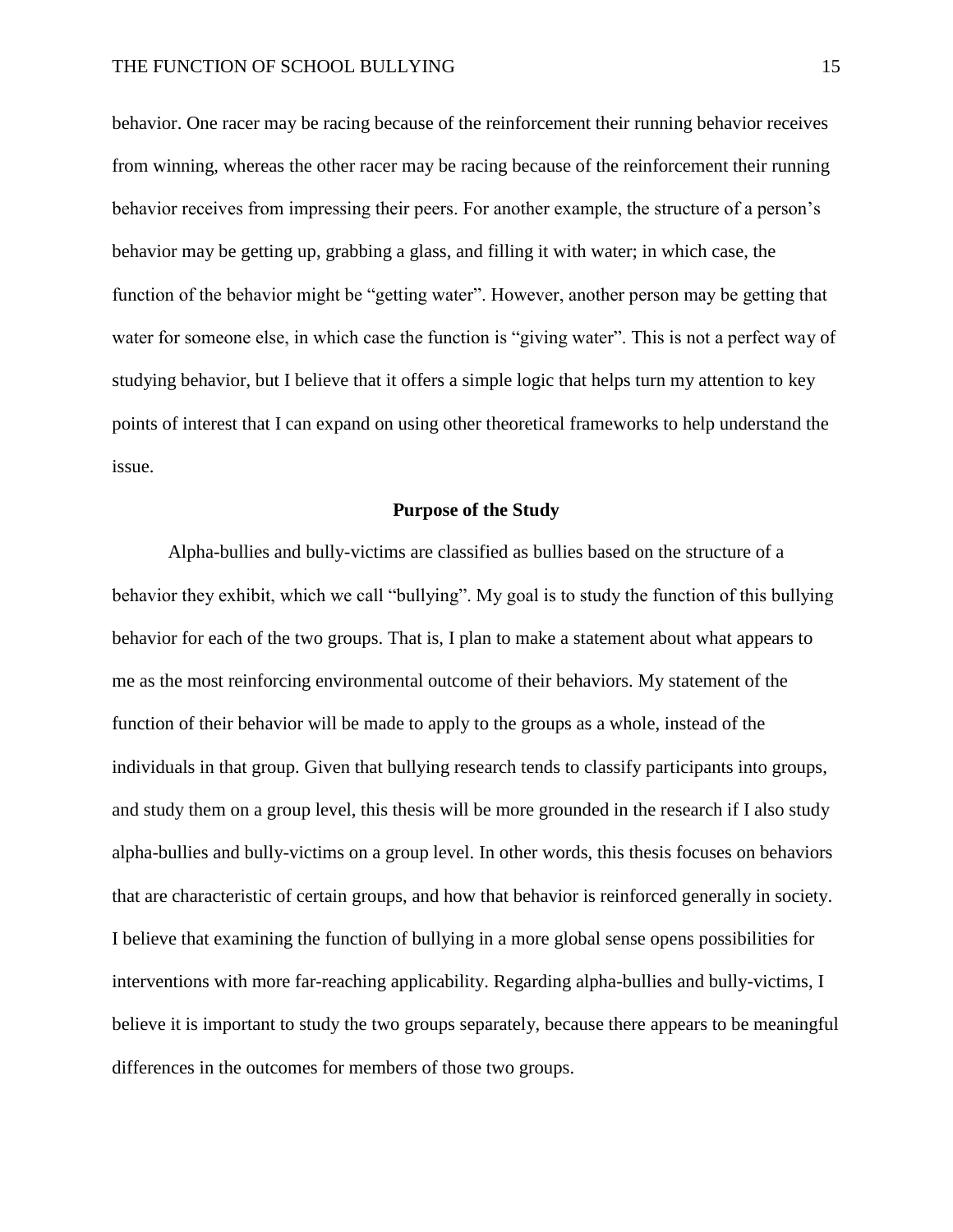Generally speaking, alpha-bullies have much more positive outcomes than bully-victims. Alpha-bullies are popular, bully-victims are not. Bully-victims appear to be more susceptible to negative outcomes associated with bullying, such as delinquency, addiction, depression and anxiety, suffering from abuse, and suicide (Stuart & Jose, 2014). Some researchers believe that bully-victims are vying for the same benefits realized by alpha-bullies, but that they are failing to get those benefits (Evans, & Smokowski, 2016). However, it seems strange to me that a behavior would persist in the absence of meaningful rewards. Instead, I believe that there must be some other reinforcement for the bullying behaviors of bully-victims, which is meaningfully different from the reinforcements realized by alpha-bullies. In summary, regarding the question of "*why* do bullies bully others?", the *why* part of the question is somewhat interpretive, and for the purpose of this thesis, *why* will refer to what outcomes reinforce the bullying behaviors of the alpha-bully group, and of the bully-victim group. My decision to separate "why do bullies bully others?" into the two questions, "why do alpha-bullies bully others?" and "why do bully-victims bully others?" relates to my central hypothesis.

My central hypothesis is; the bullying behaviors of alpha-bullies and bully-victims are structurally similar, but functionally different. This is essentially the claim that the bullying behaviors of the two groups are reinforced by different outcomes, a claim that I will test by trying to find the function of bullying behaviors for each group separately. I believe that this hypothesis is important to test before conceptualizing bullying interventions for the simple reason that interventions may apply to one group and not the other. For example, suppose there was a need to prevent people from buying oregano plants. Then suppose two distinct groups of oregano plant buyers emerge; one who buys oregano plants for cooking purposes, and one who buys them for decoration. Providing dried oregano would only address the target behavior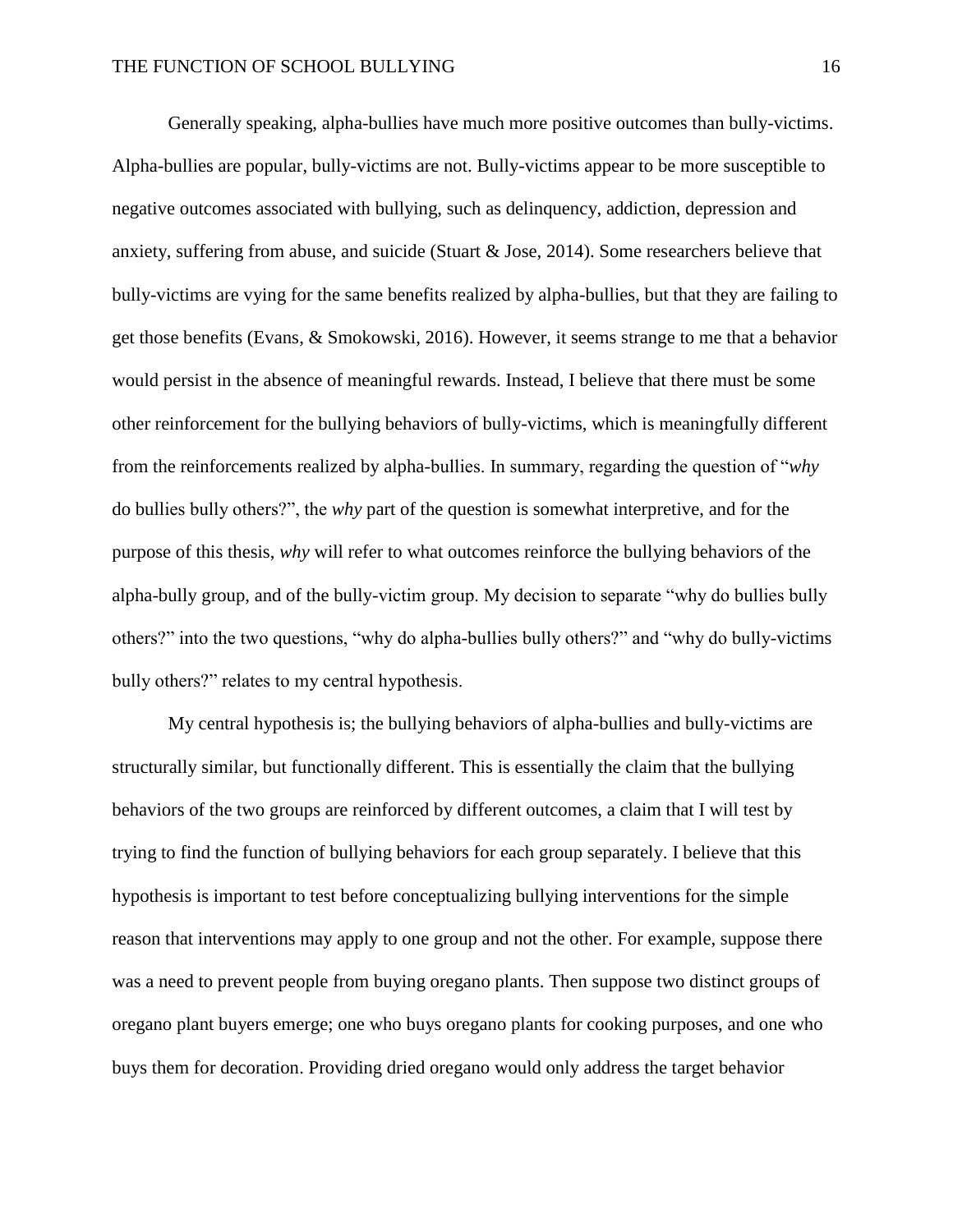(buying oregano plants), of the cooking group, but not the decoration group. Similarly, providing fake oregano plants only addresses the behavior of the decoration group, and not the cooking group. In this case, it would be difficult to see that people are buying oregano plants for purely decorative reasons since we generally consider oregano to be a cooking herb, and there are so many nicer looking plants to decorate with. The behavior of the decoration group is counterintuitive, and likely wouldn't be considered without a closer examination. As such, solutions would most likely only be made to affect the cooking group's behaviors. Due to meaningful within group differences that emerged among oregano plant buyers, common assumptions made about oregano plant buyers were challenged, and solutions can be made which address each group's behaviors.

Without any knowledge of the functional differences between the structurally similar oregano plant buying behaviors of each group, it would be very difficult to conceive of ways to fully address the problem behavior. Similarly, without any knowledge of the functional differences between the structurally similar bullying behaviors of each bullying group, it is difficult to conceive of ways to address bullying. Since two meaningfully different bullying groups exist, they need to be examined separately to determine if meaningful functional differences are present. This study will be a thorough examination of each of the two research questions; "why do alpha-bullies bully others?" and "why do bully-victims bully others?". In addition to these two primary research questions, I will be looking for answers to the following questions; What are some of the contingencies of reinforcement for bullying? What can be said of the archetypical alpha-bully, and of the archetypical bully-victim? In what ways are the two groups different from each other? How does the research literature characterize bullies? What makes the problem worse, and what makes it better?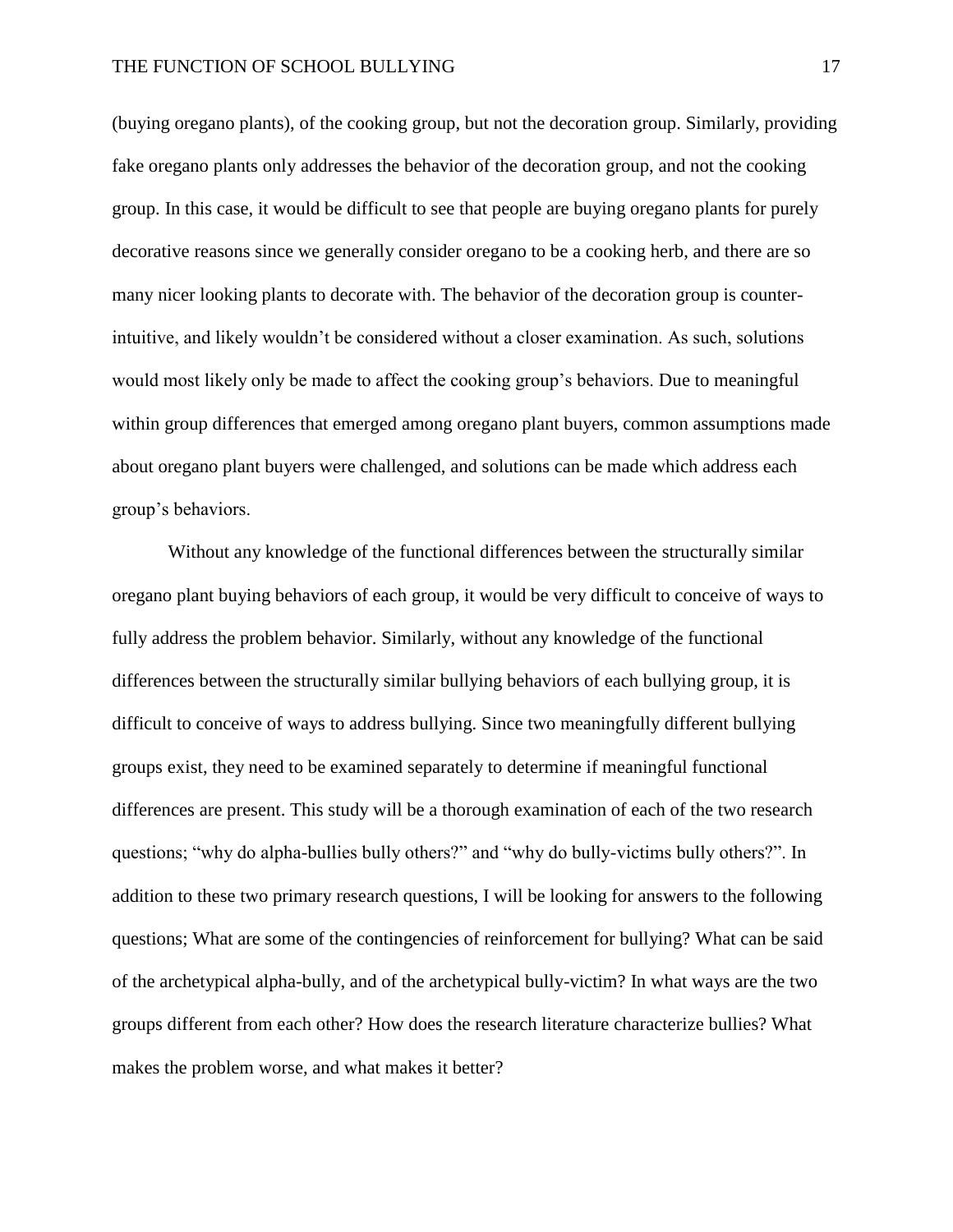# **Assumptions, Limits, and Scope**

As I attempt to find the answers to these questions, I will assume the validity of major psychological theoretical frameworks, and reserve the right to use whichever framework seems appropriate at the time. For instance, while this thesis is not explicitly intended to view matters from a behavioral lens or from an attachment perspective, I will use these perspectives and others, if and when the research literature suggests that these perspectives are appropriate or necessary for understanding the issue. In addition to this, I will adhere to the social constructionist view that there is not a single "truth", or a single way of understanding an issue (Burr, 2003). With this in mind, my writing would be most accurately understood as one way of interpreting bullies, instead of the definitive way of interpreting bullies. Recognizing that there may not be a single "true" way of understanding an issue allows room for alternative paradigms to arise which offer new insights not previously considered by the prevailing schools of thought.

There are some assumptions that will be made which are important to know before continuing any further. First is the assumption that the research literature on bullying provides a reliable source of knowledge for understanding the issue of bullying. While I don't express any doubts about this assumption, I recognize the possibility that modern ways of understanding an issue will become outdated in the future. My next assumption is that major psychological frameworks, such as behavioral science, attachment theory, or social-constructionism, are not in conflict with each other and can each contribute to a robust understanding of the issue. This also assumes the validity of each of these frameworks. Lastly, I assume that people are not born as bullies.

This assumption will affect how I interpret the results of research which implicate personality traits, cognitive differences, or other fixed internal qualities as the reasons why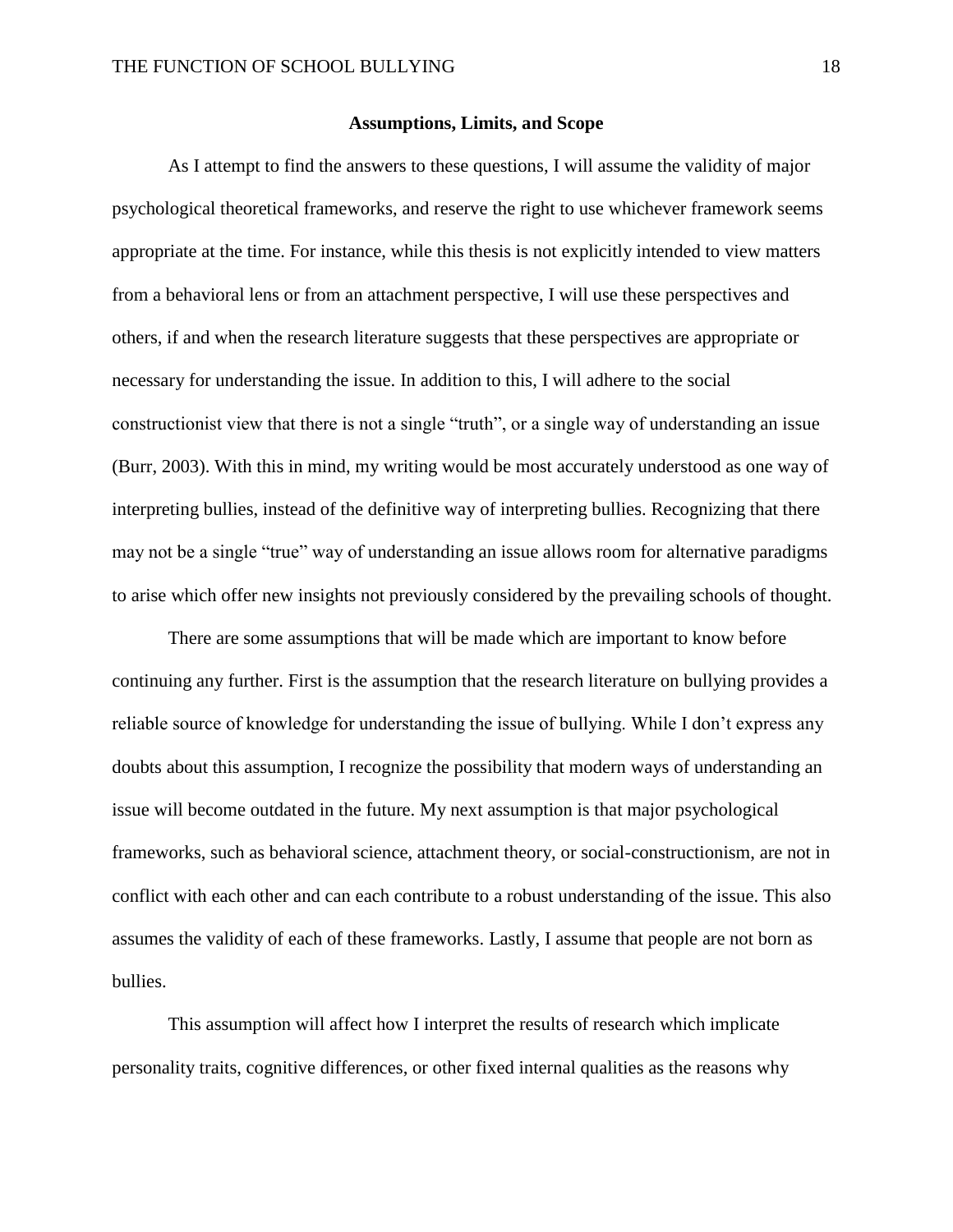people bully others. While I accept that so-called psychopathic traits, or other fixed internal qualities may make a person more susceptible to becoming a bully, I will always view such qualities on their own as insufficient to determine why bullies bully others. For instance, if trait dominance were the single largest predictor of future bullying behaviors, I would assume that the propensity for dominant individuals to bully others derives from interactions between them and their environment as opposed to the dominance trait on its own. I reject the view that such an individual was always going to be a bully. Nonetheless, fixed internal qualities may be an important factor in conceptualizing why bullies bully others, and findings that strongly correlate fixed internal qualities with bullying behaviors indicate that there are problems with how our environment responds to those individuals, in my opinion.

The scope of this thesis will only cover the in-person bullying behaviors of school-aged alpha-bullies and bully-victims. Since the majority of the research used in this thesis will reflect the bullying behaviors of school-aged individuals, my conclusions will also be specific to schoolaged individuals so as to limit the potential for unsubstantiated generalizations. Workplace bullying, or other forms of adult bullying will not be considered. Cyberbullying and "mobbing" (the collective effort to bully individuals) will also not be considered. Workplace bullying, adult bullying, cyberbullying, and mobbing are each large topic areas unto themselves, requiring a significant amount of work to understand, which would extend the scope of this thesis far beyond what can be adequately explored within the typical length of a thesis. Additionally, since the alpha-bully and bully-victim groups are predominantly defined in research which focuses on individual, in-person school bullying, I would have to generalize their applicability to these other bullying topics which may weaken the overall strength of my findings. It is possible that alphabullies and bully-victims exhibit online, mobbing, adult, or workplace behaviors which are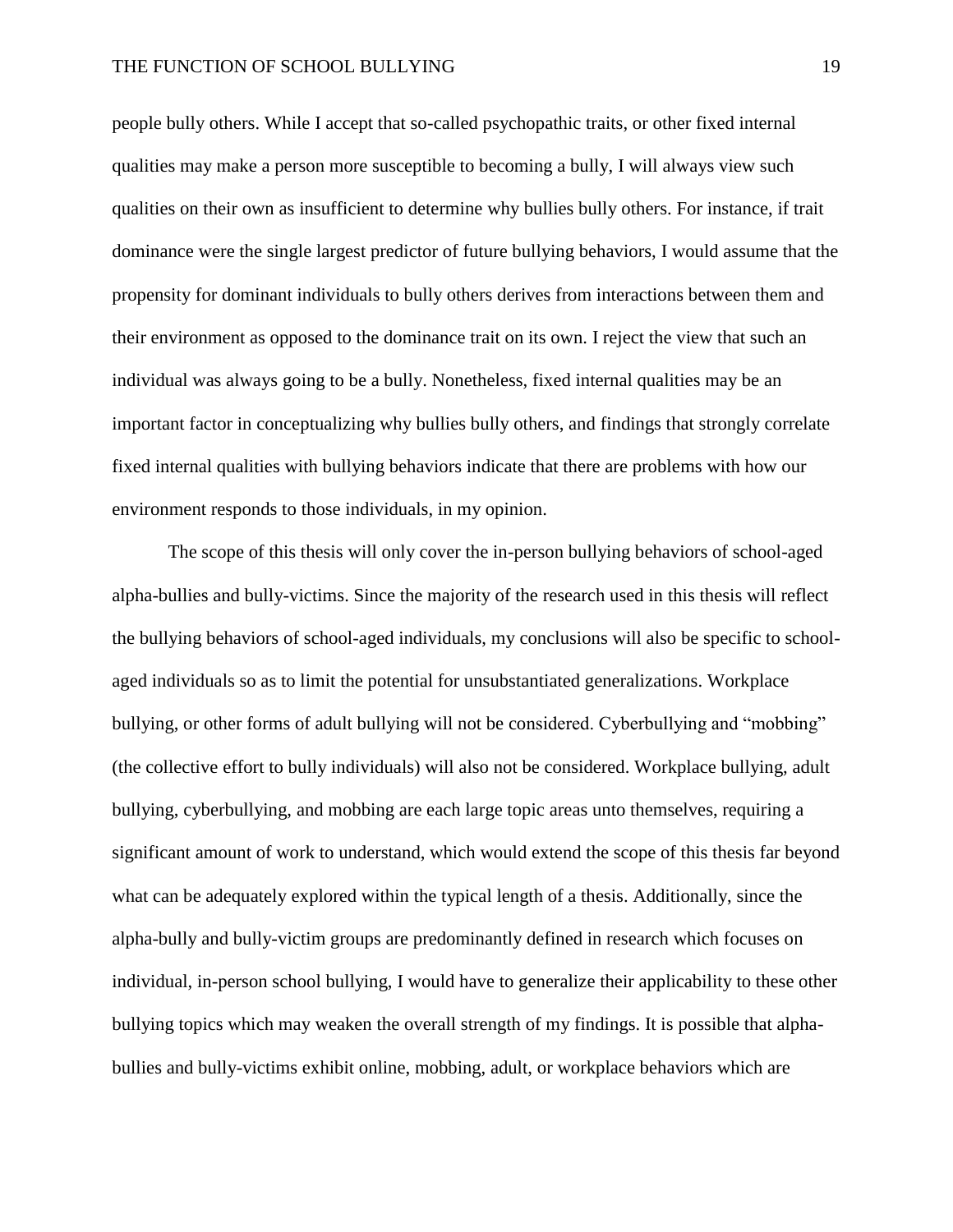significantly different than their behaviors in a school-setting, or that these group designations hold no weight in these circumstances at all. It is beyond the scope of this thesis to prove that alpha-bully and bully-victim group designations are descriptive of individuals who bully people online, as a group, at work, and/or in their adult years.

This thesis will not offer an exhaustive view of alpha-bullies and bully-victims, and will only cover what is needed in order to address the central hypothesis. Further, while one of the objectives of this paper is to clarify the issue of bullying to inform possible interventions, it is not within the scope of this thesis to determine what the best solutions are. It is also not within the scope of this paper to determine how best to counsel students that bully others. Although some implications of my findings on interventions and counselling methods for addressing bullying will be discussed, the priority of this thesis is to understand the issue of bullying in schools. Determining in this thesis how best to address the issue could potentially undermine the point of this thesis; which is to enable the reader to generate new ideas about how to address the issue of bullying through an enhanced understanding of the issue. Additionally, recommending to the reader how they should engage bullies, or address the problem, would require its own thesislength investigation in order for my recommendations to be appropriately supported by research. Additionally, there are no firsthand accounts from bullies, and no interviews were conducted for this thesis. The entirety of this thesis is derived from research, which represents one of the limitations of this investigation. This thesis is subject my own biases and ways of seeing the world, as well as my own limited time and resources. I do not have additional authors to rely on, or any research software. Every study referenced in this thesis has been read by me personally, and my representation of those studies is limited by my capacity for understanding and accurately describing the research.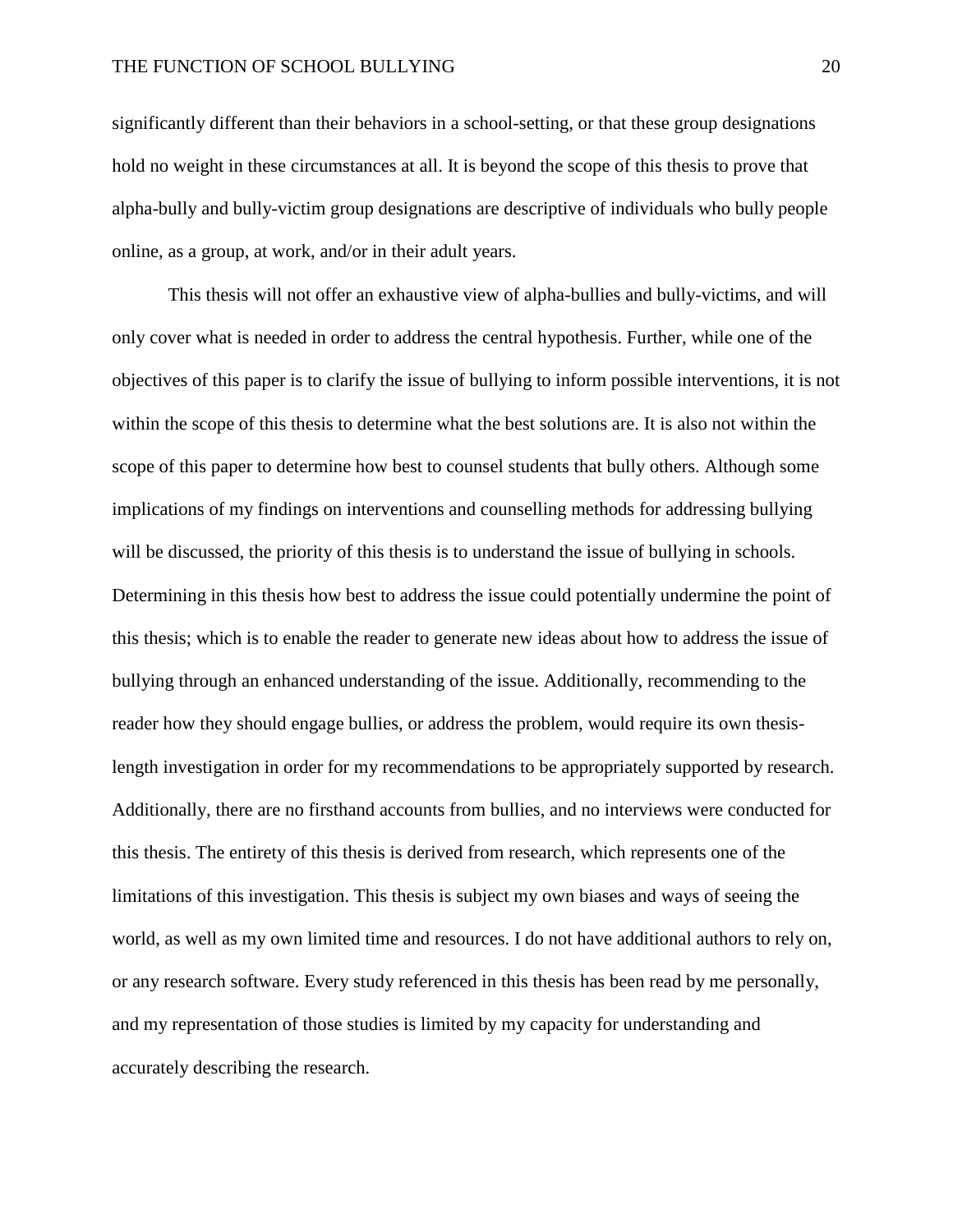# **How I Relate to the Research**

I do not have significant personal experiences with bullying. Although I would most likely have been coded as non-involved in bullying research, I was also complicit in the collective efforts to bully certain individuals, much to my regret. It is from my personal experience as a "non-involved" student who contributed to the collective harassment of specific individuals that makes me skeptical that students coded as "non-involved" are necessarily innocent of bullying their peers. Additionally, the fact that I wouldn't have been coded as a "victim" does not mean that I was never bullied. People I would identify as bullies did make repeated attempts to harass me, but these attempts were usually short-lived. My propensity towards explosive and uncontrolled rage as a child likely made me a difficult target, and I doubt that bullies were interested in dealing with my aggressive, spasmatic episodes. My lack of experience as a bully or a victim, as well as my contributions to harassing universally disliked targets, may affect my views of the topic area in ways that the reader may find either helpful, or limiting to my ability to understand the issue. I maintain, however, that my general lack of involvement in bullying offers me a calm and objective view of the issue which is not subject to desires for either condemning or condoning the behavior of bullies. My feeling is that, while bullying is awful and violent behavior which is not acceptable and does significant long-lasting harm, bullies still need to be shown compassion if there is any hope to remediate their harmful behaviors.

# **Significance**

Bullying is a pervasive issue, which does serious harm (Stuart & Jose, 2014). Undoubtedly, every person who went to school will remember that some amount of bullying took place. This issue has received more attention over the past decades, and a considerable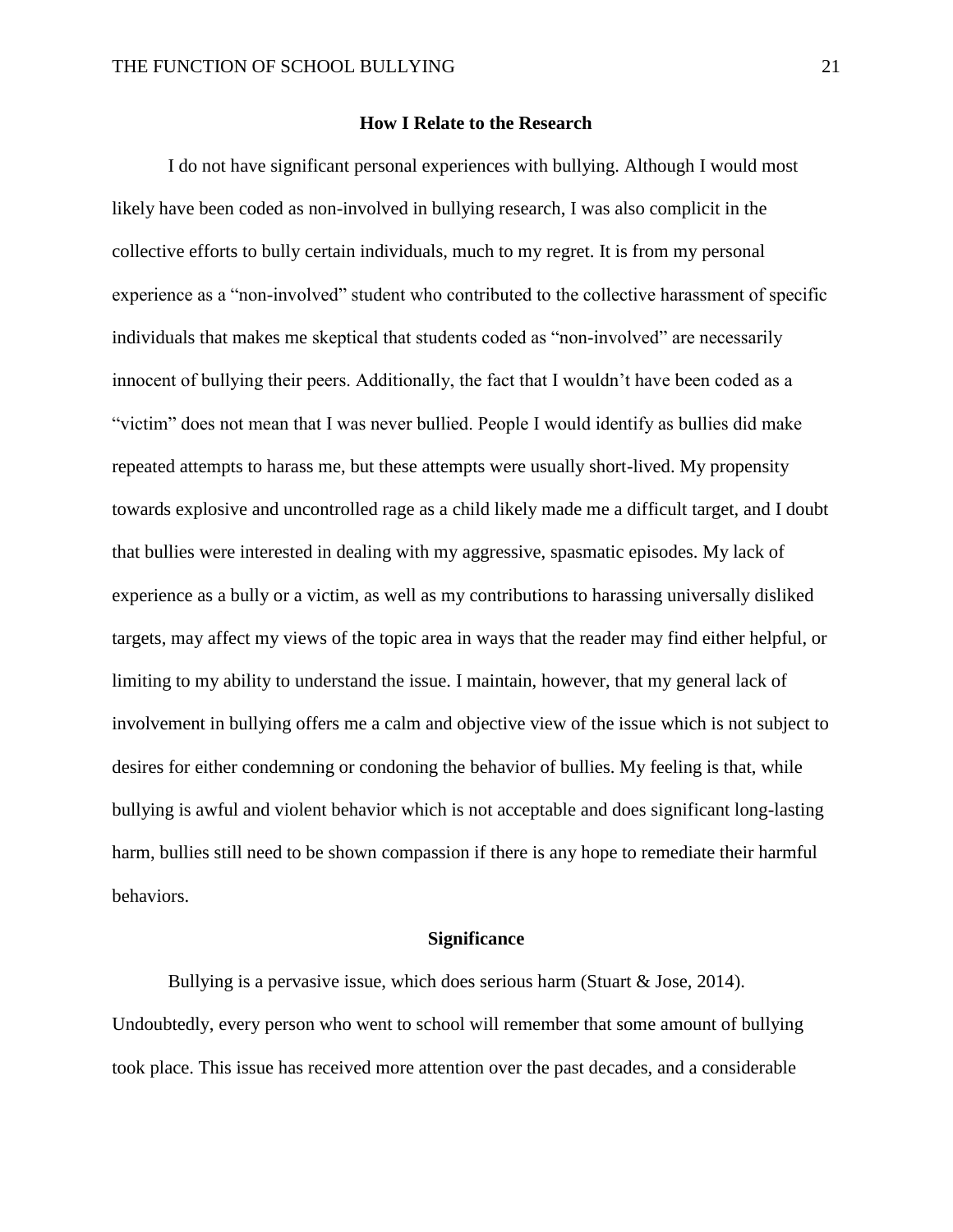amount of effort and resources are being put towards addressing the issue (Ttofi & Farrington, 2011). Many of these efforts have been met with limited success (Ferguson, Miguel, Kilburn, John, & Sanchez, 2007), and despite the good work that many people are doing, bullying is still present worldwide. It is still a normalized aspect of grade school education. Without a thorough understanding of bullying behaviors, it will be very difficult to conceive of effective interventions. Furthermore, without an understanding of why bullies bully their peers, uninformed interventions may run the risk of inadvertently reinforcing bullying behaviors instead of diminishing them. Behaviors are influenced by environmental contingencies of reinforcement which either increase or decrease the likelihood that they happen again in the future. Given that a person's behaviors are intrinsically linked to their environments, it is worth investigating which aspects of that environment make the behavior more likely.

In the case of bullying, those looking to reduce the likelihood that bullying will take place in the future would do well to consider how the structure of the bully's environment is affecting their bullying behaviors. Interventions which address bullying after it occurs, such as punishments or laws around bullying, may help the issue, but these types of interventions may simply add a step to the sequence of events from which bullying arises instead of changing that sequence of events. Such a sequence of events may look like this; environmental antecedents, bullying behaviors, natural environmental outcomes, punishment. It is likely that punishments and laws represent an after-the-fact intervention which only occurs after the behavior was reinforced by something else. Additionally, punishments may fail to have the intended effect, and if a bully is facing legal consequences for their bullying behaviors, that represents a failure to intervene effectively before the behavior escalated to that point. I predict that it will be more effective to look at environmental antecedents and environmental outcomes related to bullying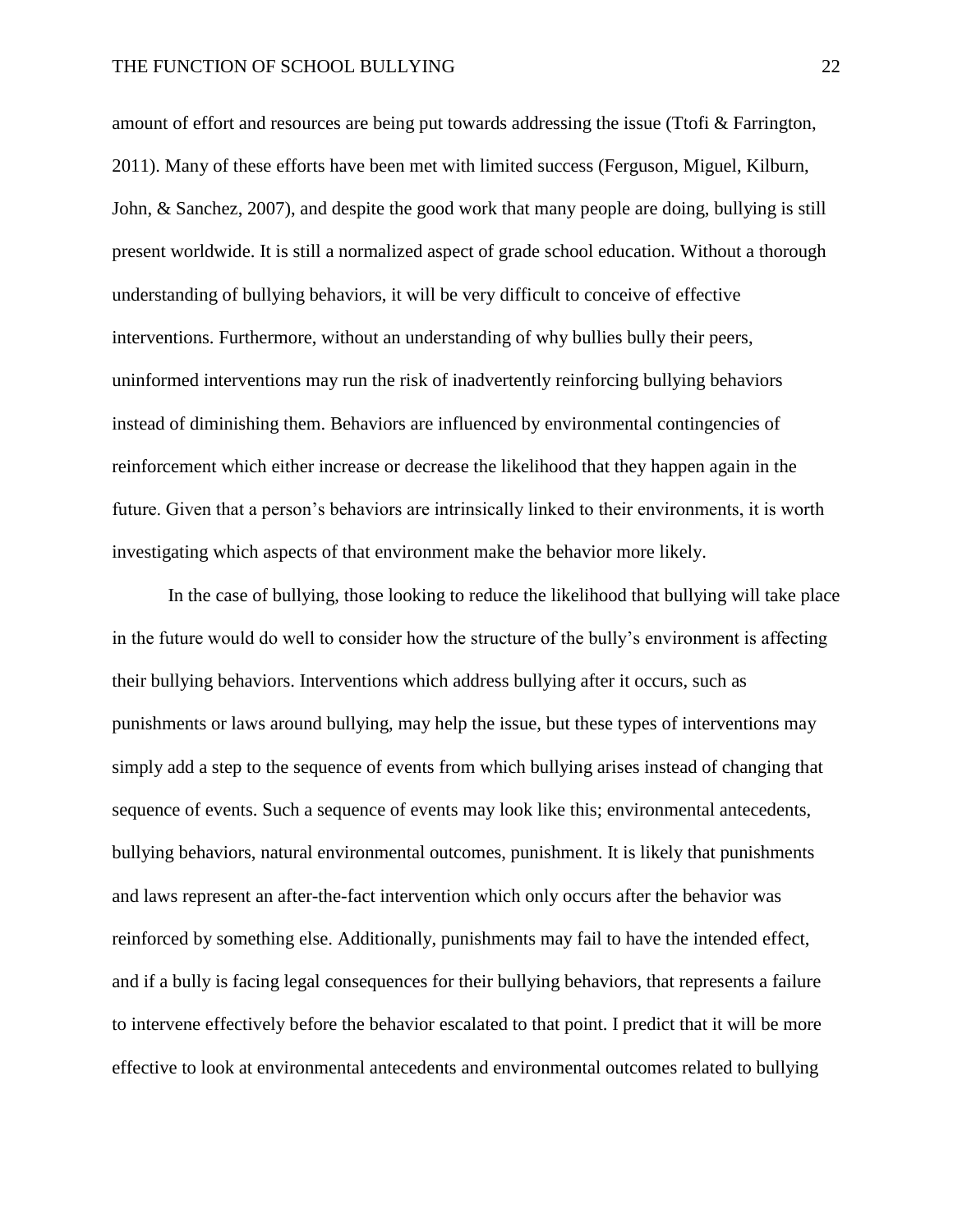and try to change aspects of the bully's environment which contribute to their behavior, instead of responding to it after the fact. That is, it will be more effective to change the sequence of events instead of adding to the sequence of events. This is where the importance of determining why bullies bully others becomes more clear.

Answering "why do bullies bully others" can offer insights into the environmental antecedents and consequences associated with bullying and clarify what structural changes to the bully's environment have the best chance of either preventing bullying behaviors, or reducing their likelihood to occur again in the future. However, because two clearly distinguished bullying subgroups emerge in the literature, this question needs to be asked for each of them. As previously mentioned, structurally similar behaviors between two subgroups potentially have different functions. Interventions which address the contingencies of reinforcement that make alpha-bullies more likely to bully may have no effect on bully-victims and vice-versa. This is the importance of testing my hypothesis, that the bullying behaviors of these two groups are structurally similar but functionally different. Testing this hypothesis will help determine whether the behaviors of both groups can be targeted with one intervention, or whether different approaches are required, and what the nature of those approaches might be. Further, if my hypothesis is correct, then I will have provided evidence that "bullying" only describes the structure of at least two functionally different behaviors. Additionally, this type of in-depth exploration can offer a clearer view of bullies which might illuminate strategies for interventions not previously considered. At the very least, having a better understanding of bullies may make it easier to respond to them with compassion, or reveal ways of interacting with bullies that help them curtail their bullying behaviors. I will first investigate why alpha-bullies bully others before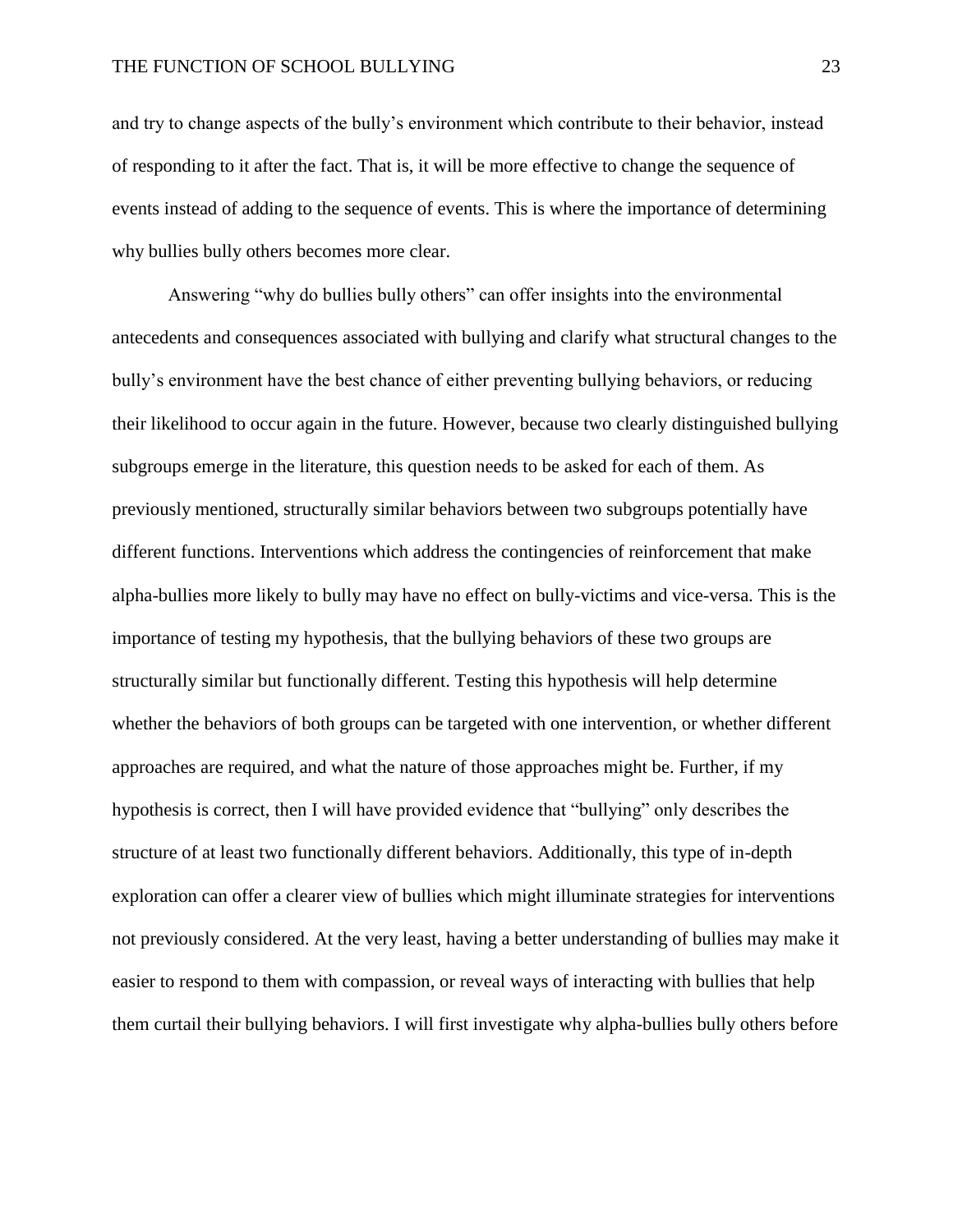investigating why bully-victims bully others. Then, I will offer some implications and final thoughts at the end.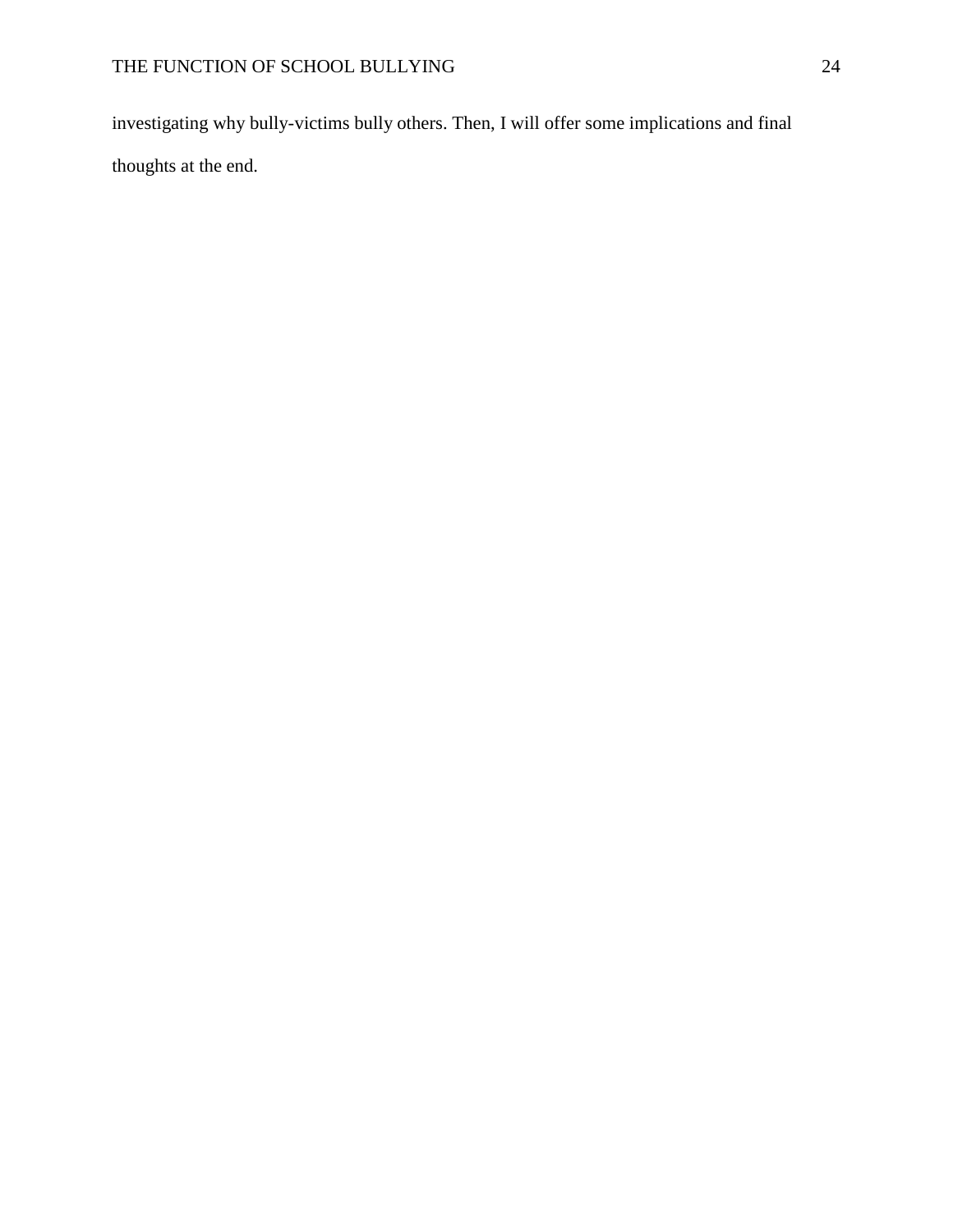#### CHAPTER 2

# ALPHA-BULLIES

#### **Introduction**

People who are identified by their peers as "bullies" are often thought to possess deficits in social interactions or are thought to have been poorly influenced by poor environmental and social circumstances (Volk, Camilleri, Dane, & Marini, 2012). Certainly, there is comfort in the idea that bullying is maladaptive, and that nobody benefits from it. However, research consistently indicates that alpha-bullies enjoy a wide array of benefits while incurring very few costs (Reijntjes et al., 2013). Alpha-bullies seem to be so successful that it is difficult to even suggest that it is in their interest to stop bullying people. Further, the differences between alphabullies and bully-victims in terms of characteristics (Cook, Williams, Guerra, Kim, & Sadek, 2010), social status and popularity (Farmer et al., 2010), and mental health (Stuart & José, 2014; Isolan, Salum, Osowski, Zottis, & Manfro, 2013), are so prominent that it appears as though alpha-bullies and bully-victims have very little in common aside from the fact that their peers identify them as bullies. In this chapter, I will explore the benefits of being an alpha-bully among school-aged children and adolescents. I refer to the group of bullies who aren't classified as bully-victims as "alpha-bullies", since they are frequently well positioned in their social hierarchies (Farmer et al., 2010; Vaillancourt, Hymel, & Patricia, 2003; Reijntjes et al., 2013; Perren & Alsaker, 2006). I will attempt to discern the function of bullying among alpha-bullies in accordance with my hypothesis that bullying behaviors among alpha-bullies and bully-victims are structurally similar, but functionally different.

# **The Benefits of Being an "Alpha-Bully"**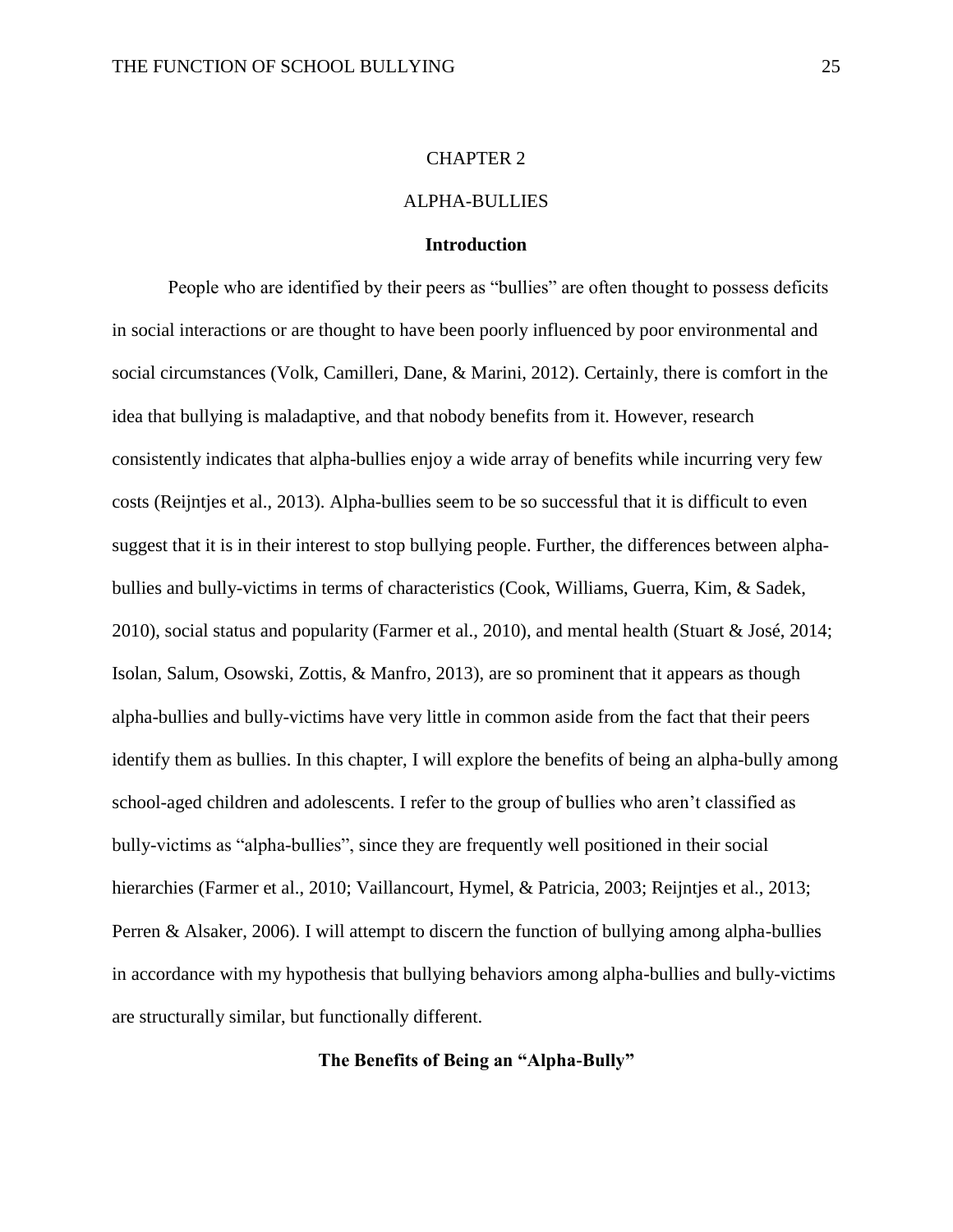The results of research studies regarding the benefits of bullying can, at times, be misleading. Most of the research in this area divides participants into groups, typically including bullies, bully-victims, victims, and non-involved (Veenstra et al., 2005). Each participant is then measured on a number of characteristics, such as social status, number of friends, aggression, and/or whichever characteristics are relevant to the study in question. The results of each group are compared to each other, and inferences are made. What is misleading about this method of study, is that all the results are correlated with group membership as opposed to the bullying behavior itself. That is to say, these studies don't measure the benefits of bullying others, they measure the benefits associated with being among those identified as a bully. Nonetheless, being an alpha-bully is associated with a wide array of benefits. Among the most preeminent benefits enjoyed by alpha-bullies is their social status (Vaillancourt et al., 2003; Reijntjes et al., 2013).

# **Popularity**

Alpha-bullies are typically popular and possess large quantities of friends (Farmer et al., 2010). In a study examining the link between externalizing behaviors and bully status, it was found that children with externalizing behaviors were more likely to become bullies if they had more friends (Jia & Mikami, 2015). Additionally, they found that having more friends was a protective factor against becoming a victim. One might assume that the friendships being formed are among other bullies, but in the case of alpha-bullies, results from a study done by Farmer et al. (2010) suggest otherwise. They found that alpha-bullies tended to be members of peer groups with few bullies, and even fewer were victims. Although alpha-bullies are often disliked by many of their peers (Jia & Mikami, 2015; Farmer et al., 2010), their perceived popularity is consistently high (Reijntjes et al., 2013). The large majority of children studied by Reijntjes et al. (2013) who showed high rates of bullying others were perceived to have high levels of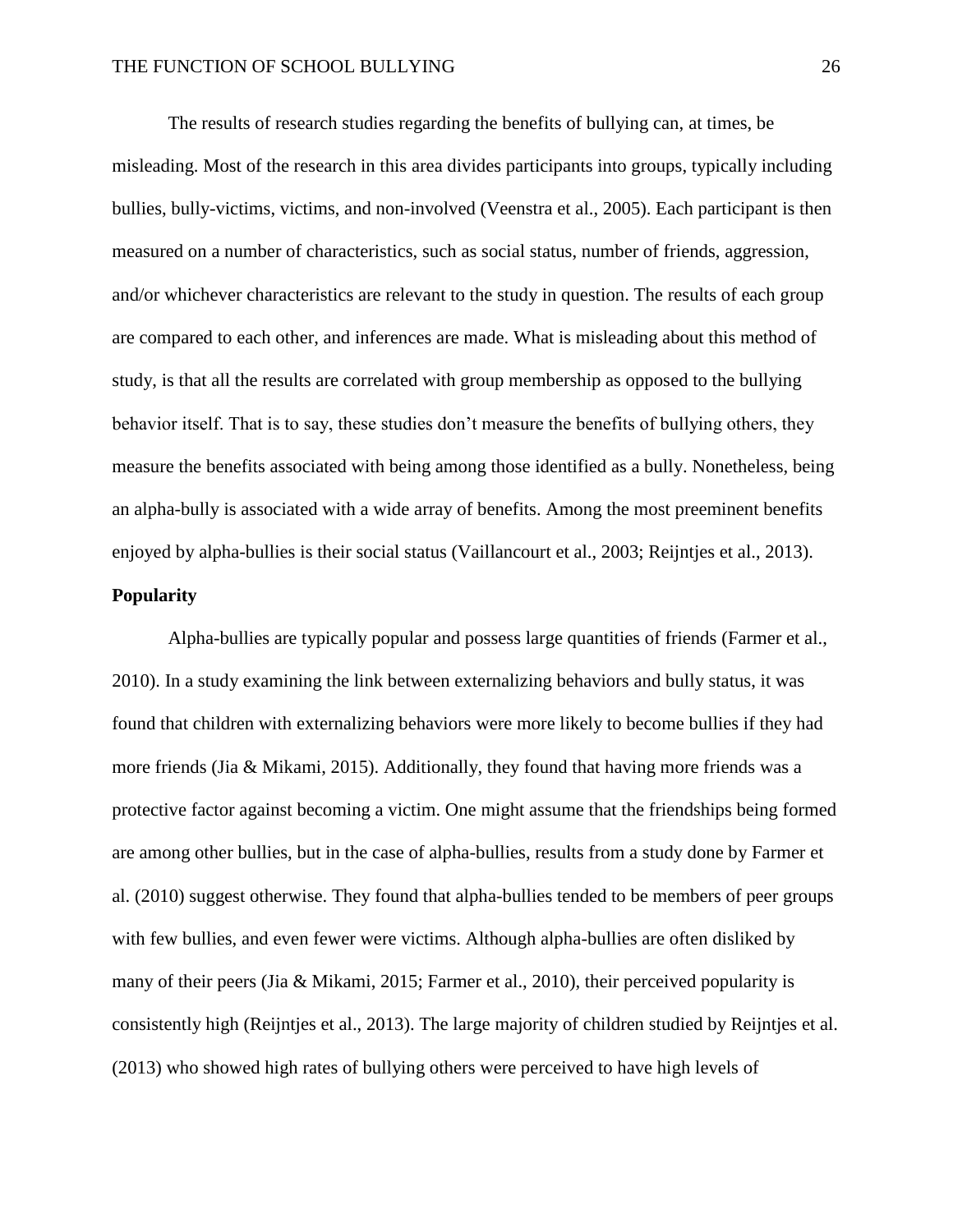popularity by their peers. These children were also disliked by many of their peers, consistent with findings from Jia and Mikami (2015) and Farmer et al. (2010). This trend was found in a Canadian study on the relationship between bullying and social power as well (Vaillancourt et al., 2003). It may be that alpha-bullies are strategic in who they target, ensuring that they do not bully or anger people with the power and alliances to diminish their social status. In this case, the large number of students reporting that they dislike alpha-bullies may be irrelevant to the power structure of the class or school, and therefore viewed as an acceptable loss to the alpha-bully. Also, having a larger number of friends may diminish the costs associated with bullying others, in addition to offering the alpha-bully a familiarity with the social hierarchy in place which determines who they can and can't bully without consequence. Since their friend groups sometimes include victims, an alpha-bully may inadvertently alienate the peers they wish to be friends with if they find victims before establishing their group.

#### **Hierarchy**

Classrooms with higher levels of status hierarchies have been found to also exhibit higher levels of bullying (Garandeau, Lee, & Salmivalli, 2014). Additionally, students perceived as more popular in the classroom were more likely to be bullies, whereas students perceived as being less popular were more likely to be victims (José, 2016). However, it is not the case that initially high levels of bullying within the class increase the degree of status hierarchy (Garandeau et al., 2014). As it relates to alpha-bullies, there is no evidence to suggest that they create status hierarchies through bullying, but they do engage in more bullying when a welldefined status hierarchy is in place (Garandeau et al., 2014). The benefit of this interaction for alpha-bullies relates to their tendency to rank highly in status-hierarchies due to their popularity and other positive qualities which will be discussed below. When classroom aggression increases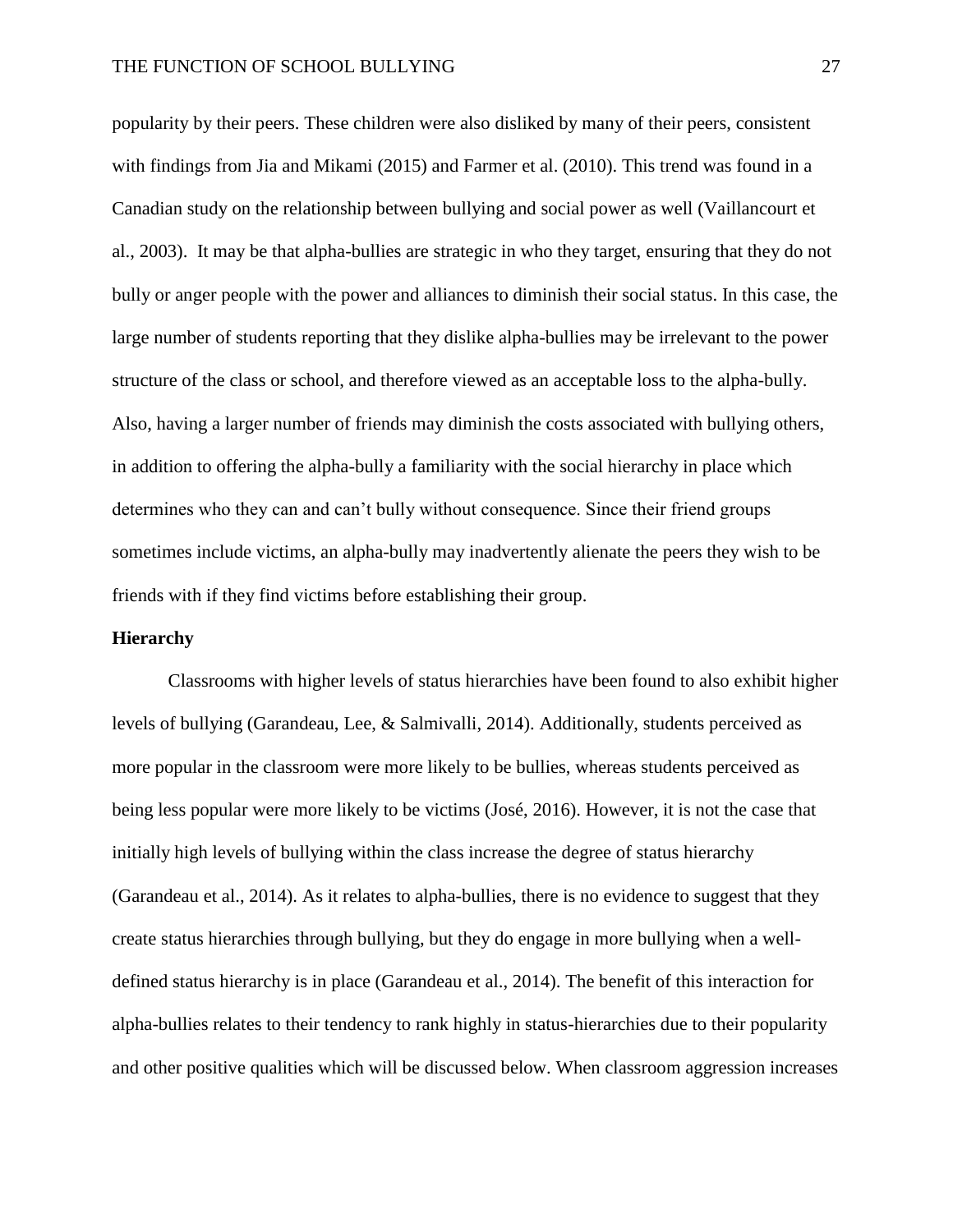with a high degree of status hierarchy, alpha-bullies are generally spared from the adverse effects of this dynamic by virtue of the fact that their high rank leads them to be aggressors instead of victims (José, 2016). Further, aggressive students have been found to be more popular and better liked in classrooms with a higher degree of status hierarchy (Garandeau et al., 2011). It would seem that in a hierarchical classroom culture which may be generally regarded as unpleasant or actively harmful, alpha-bullies continue to benefit. Whereas many students will have varying classroom experiences depending on the overall culture of the class (Garandeau, Ahn, & Rodkin, 2011), alpha-bullies are more likely to have consistently positive classroom experiences regardless of the class culture.

# **Socially Valued Characteristics**

There are numerous socially valued characteristics associated with being an alpha-bully (Farmer et al., 2010). These characteristics include assertiveness, leadership skills, risk taking, organizational skills, psychological insight, individuality, resistance to authority, and extroversion (Simplicio, 2013). These characteristics paint the picture of an individual who has the charisma and the will to be an important figure among their peers, as well as the social competencies to both gain and manage that type of attention. They also appear to have the mental fortitude to stand up under the pressure of authority and hold true to their own beliefs. In addition to these characteristics, alpha-bullies are perceived by their peers as wearing stylish clothing, being physically attractive (particularly among girls), and as being superior athletes (particularly among boys) (Vaillancourt et al., 2003). Given the desirability of these characteristics, one may wonder what functional value bullying others could possibly have beyond the value of the many strengths alpha-bullies exhibit. It seems as though the path of least resistance for these individuals to attain high status would be to simply rely on their abundance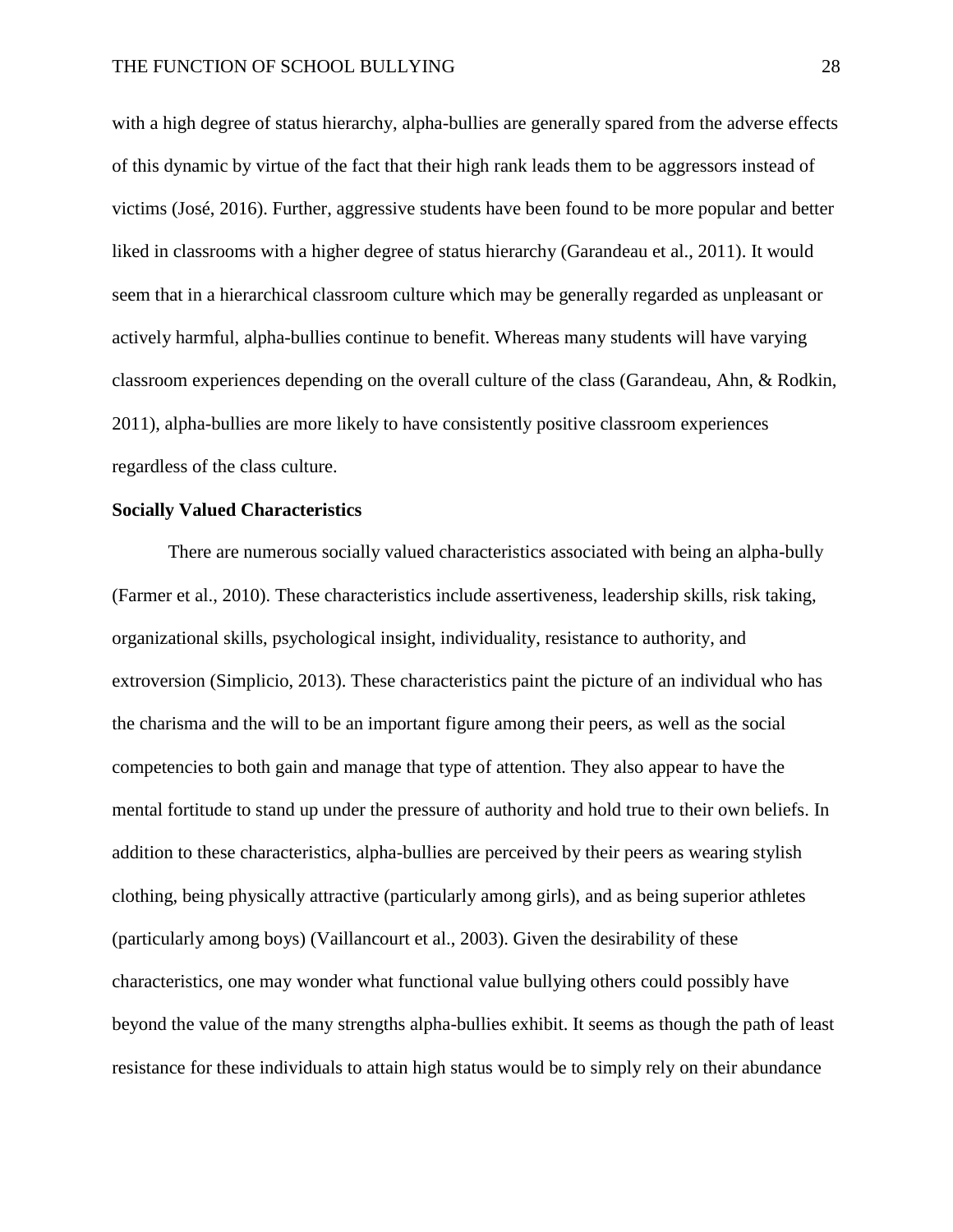of desirable characteristics and to avoid the effort and risk of punishment associated with bullying. In my view, the sheer quantity of positive characteristics associated with alpha-bullies makes it difficult to assert that bullying assigns them any benefits that they don't already have. The implications of this will be discussed later in the chapter.

# **Mental Health**

There is evidence to suggest that the overall mental health of alpha-bullies is at least better than that of victims and bully-victims (Stuart & José, 2014; Isolan et al., 2013). Alphabullies may experience less stress than their peers, and have been found to have fewer health issues associated with stress than peers who lack social or physical resources (Newman et al., 2005; Sapolsky, 2004; as cited by Volk, Camilleri, Dane, & Marini, 2012). They have been found to show fewer symptoms of depression than victims or bully-victims, and exhibit higher levels of self-esteem than their peers (Koh & Wong, 2015; Seals & Young, 2003). Typically, average or high self-esteem can be expected to correlate with higher levels of happiness and satisfaction (Koh & Wong, 2015). Alpha-bullies do not show elevated internalizing symptoms, nor do they perceive themselves as having difficulties in the social domain (Reijntjes et al., 2013). Alpha-bullies show similar rates of anxiety to that of students who are uninvolved with bullying, whereas victims and bully-victims present significantly more anxiety symptoms (Isolan et al., 2013). Further, alpha-bullies tend to report feeling integrated in their peer group, and report fewer feelings of loneliness than their victimized peers (Vaillancourt et al., 2003). Overall, individuals who are perceived by their peers as being alpha-bullies generally exhibit strong mental health.

# **Sexual Access**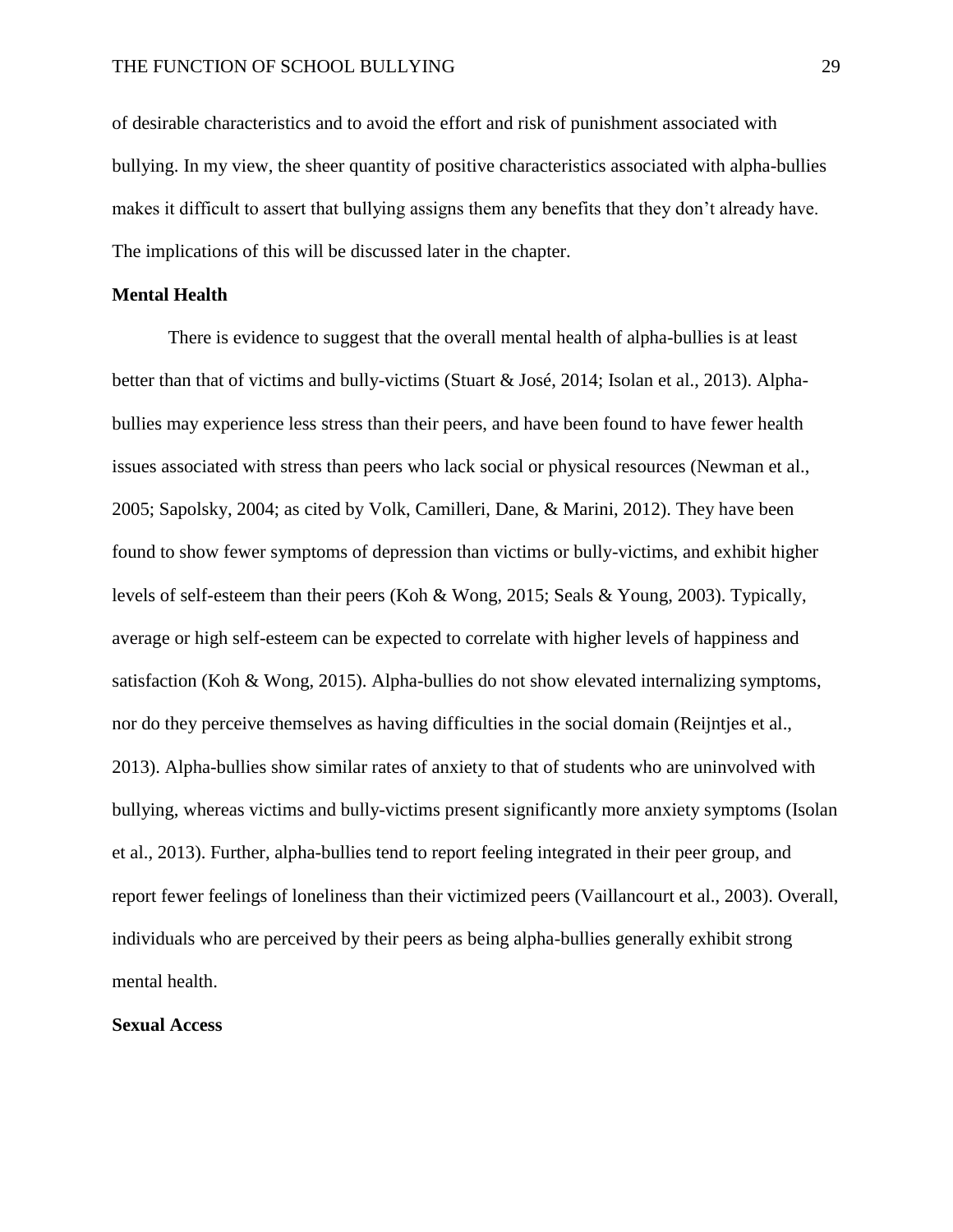Though this claim is purely inferential, research does suggest that bullies have increased sexual access (Volk et al., 2012; Koh & Wong, 2017). Some research has found that bullies are more active with members of the opposite sex, are younger when they enter puberty and when they start dating, report more opportunities for dating and for sex, and are more likely to be in a dating relationship (Connolly, Pepler, Craig, & Taradash, 2000). Additionally, Vancouver-based researchers found that bullies possess higher social status and self-esteem than their peers, which they propose are two key factors to providing sexual access (Koh & Wong, 2015). However, unless research is presented that demonstrates an association between bully status and frequency of sex, this proposed association will remain tenuous. Even if such research were to be done, I would be wary of a report bias from the participants either overstating their sexual frequency, or not being comfortable in sharing that information.

# **A Lack of Cost**

Coinciding with the numerous benefits associated with being identified as an alpha-bully, there are little or no costs to speak of (Reijntjes et al., 2013). Regardless of whether there are long-term costs to being an alpha-bully, these would not be proximal to the bully, and therefore are unlikely to be taken into consideration when deciding to target others (Reijntjes et al., 2013). There are a few key areas from which one might expect to incur costs for bullying others, but there does not seem to be any source of meaningful deterrents to bullying behaviors.

#### **Social Status**

With regards to peer preference, research shows that alpha-bullies are both liked and disliked by their peers, and that they are reasonably well accepted in the classroom (Reijntjes et al., 2013; Garandeau et al, 2011; José, 2016; Vaillancourt et al., 2003; Jia & Mikami, 2015). While the proportion of students who tend to dislike alpha-bullies might be considered a cost, it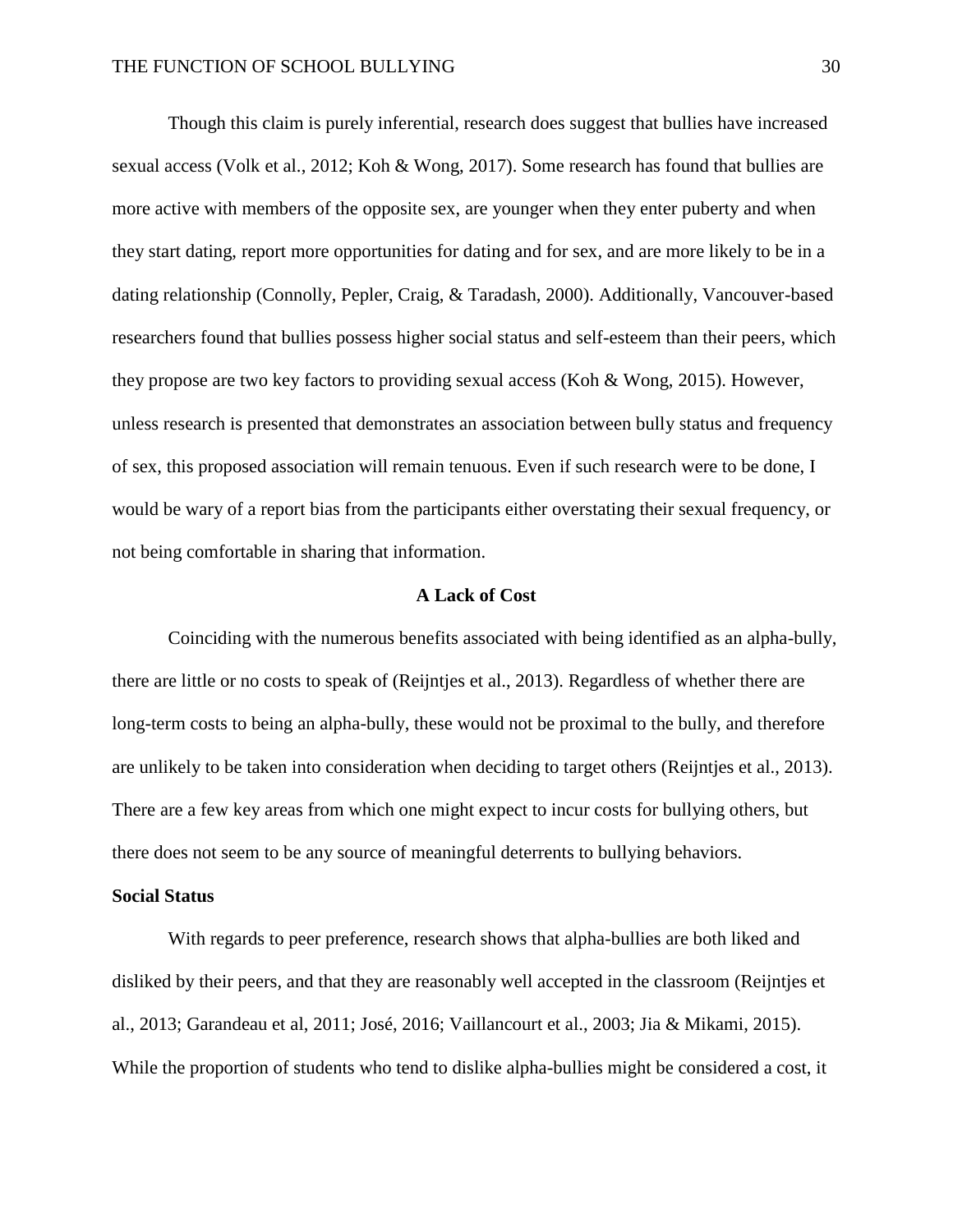may be the case that alpha-bullies are unaware of what their peers think of them (Vaillancourt et al., 2003), and therefore don't experience their dislike as a cost. Further, considering that alphabullies tend to associate with non-victims in general (Farmer et al., 2010), they may not care that they are disliked by many of their peers, as it would be reasonable to expect that a large portion of students reporting that they dislike the alpha-bullies in their class are themselves victims. Additionally, students are unlikely to challenge or criticize alpha-bullies directly, considering the risks involved with doing so (Vaillancourt et al., 2003). Given that a higher degree of status hierarchy in the classroom leads to higher levels of bullying, some have proposed that high status individuals bully in order to maintain their rank (Garandeau et al., 2014). While this point is up for debate, what is certain is that these individuals do not seem to lose status in these settings (Garandeau et al., 2014). Therefore, it would seem that bullying is not connected to any meaningful losses in popularity or likeability from the perspective of an alpha-bully.

#### **Mental Health**

Alpha-bullies show fewer signs of depression, anxiety, and other internalizing symptoms than their victimized peers (Isolan et al., 2013). Additionally, they have higher self-esteem, confidence (Stuart & José, 2014), self-perceived social competence (Reijntjes et al., 2013), and report feeling more support (Stuart & José, 2014) than their victimized peers. Further, the only negative psychiatric outcome that alpha-bullies show an increased risk for in early adulthood is antisocial personality disorder (Copeland, Wolke, Angold, & Costello, 2013). It would seem as though there are not any mental health draw-backs to being an alpha-bully. However, it may be the case that alpha-bullies are unaware of how they are perceived by their peers (Vaillancourt et al., 2003), and what the impact of their behavior is on their targets (McAdams & Schmidt, 2007). An awareness of these things may alter an alpha-bully's self-concept.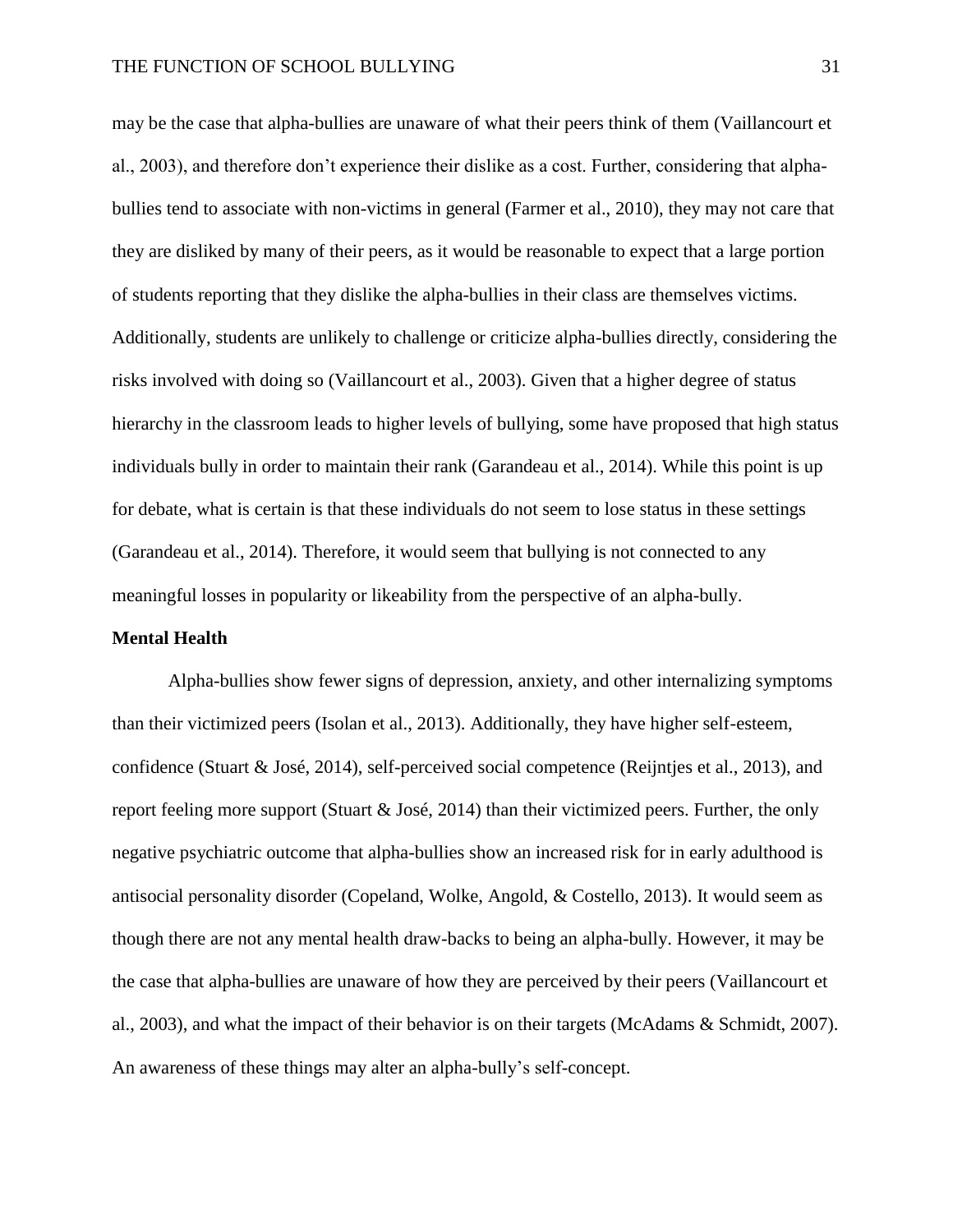It is common for alpha-bullies rationalize their aggressive behavior (Brendgen, Vitaro, Tremblay, & Lavoie, 2001; as cited by McAdams & Schmidt, 2007) and devise reasons as to why punishments assigned by authorities are unfair (Sanders, 2004; as cited by McAdams  $\&$ Schmidt, 2007). Alpha-bullies remove some of the potential for the consequences of their behavior to negatively affect their mental health or self-concept by use of the defense mechanism; rationalization (Tsang, 2002). Increasing one's ability to empathize with others has been shown to prevent socially aggressive behaviors (Espelage, Mebane, & Adams, 2004; as cited by McAdams & Schmidt, 2007), indicating that some level of remorse for harmful behaviors may be associated with an increase in empathy (McAdams & Schmidt, 2007). However, since it may be in the best interest of an alpha-bully to continue victimizing others, they are likely not motivated to adopt a more empathetic disposition (McAdams & Schmidt, 2007), protecting themselves from a possible cost associated with bullying. There is a consensus among the self-esteem literature that individuals with high self-esteem are the most likely to aggress others when threats to their ego are made (Baumeister, Smart, & Boden 1996; as cited by Vaillancourt et al., 2003). This further supports the notion that alpha-bullies actively protect themselves from the potential deleterious mental health effects of victimizing others.

# **Punishment**

A 2010 study examining the factors associated with an increased reporting of bullying to school officials found that 64 percent of their respondents who experienced bullying did not report it to school officials (Petrosino, Guckenburg, DeVoe, & Hanson, 2010). A global status report on school violence and bullying from UNESCO (2017) reports that 30 percent of children do not tell anyone when they've been bullied, 30 percent tell a friend or sibling, 30 percent tell an adult they trust, and less than 10 percent tell a teacher, the individual most likely to punish a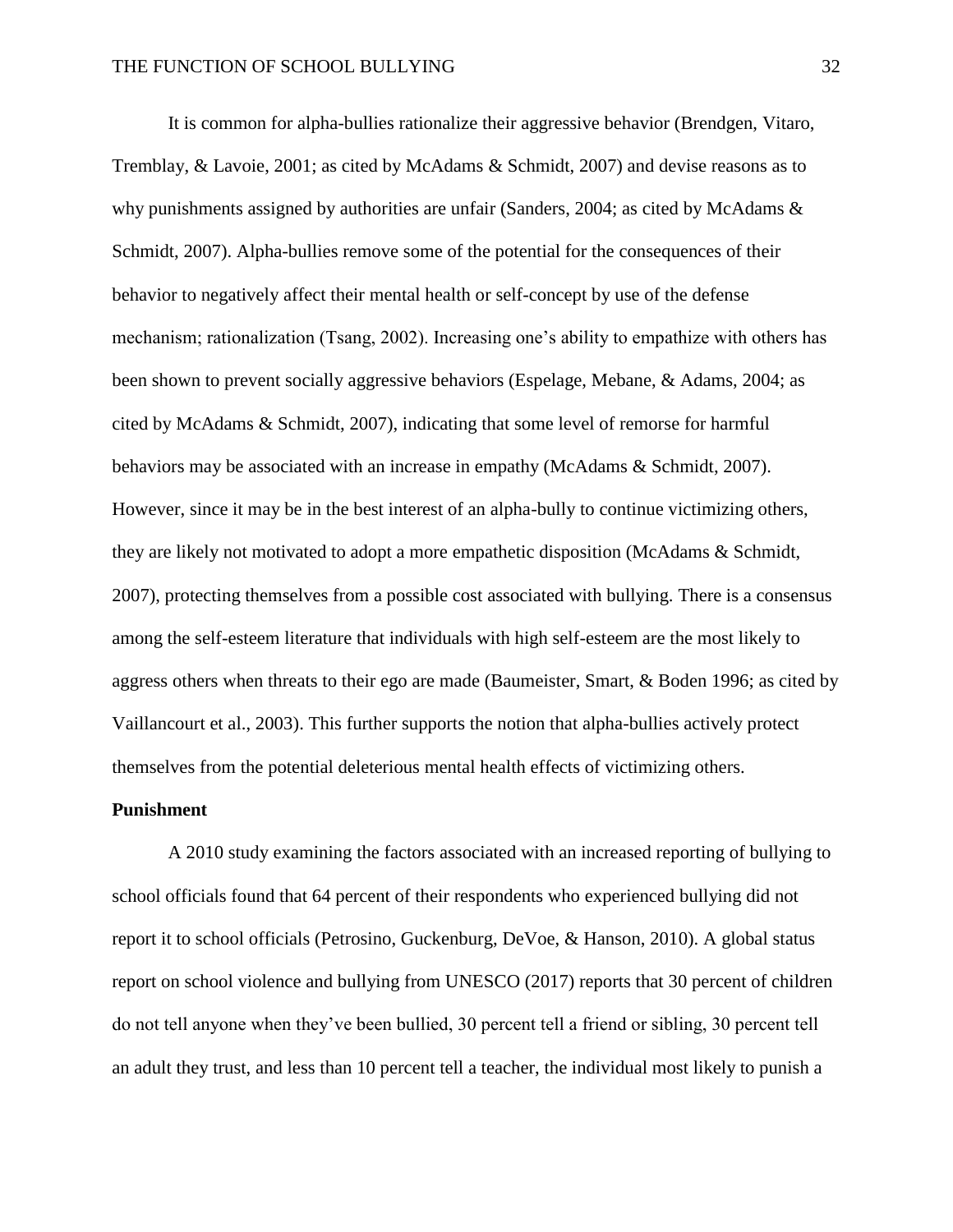bully. Questions about whether or which punishments leads to behavioral change, and an evaluation of the costs incurred by the bully when punishments are implemented are secondary to the fact that the majority of bullying incidents go unpunished. Given that one of the positive qualities alpha-bullies commonly exhibit is a willingness to take risks (Simplicio, 2013), a less than 50 percent chance of a bullying incident even being reported, no less punished, seems like the kind of risk that alpha-bullies are willing to take. Additionally, alpha-bullies' opposition to authority (Simplicio, 2013) and their tendency to devise reasons why their punishment is unfair or unwarranted (Sanders, 2004, as cited by McAdams & Schmidt, 2007) may cause the alphabully to interpret their punishment not as a cost incurred by bullying, but as a result of authoritarian oppression. I am skeptical as to how a school authority using their power to impose negative consequences on a bully models anything other than an approximation of the behavior the bully is being punished for in the first place. Considering that children are more likely to act aggressively when aggressive acts are modeled for them by an adult (Bandura, 1963), aggressively punishing a bully may be counterproductive. In these cases, not only would a bully who views their punishment as unfair not perceive there to be costs associated with their bullying, but their bullying behavior may be reinforced by certain types of punishment.

Teachers tend to respond differently to different types of bullying, and are both less likely to intervene in relational bullying, and take less severe actions towards relational bullying than they do for physical or verbal bullying (Bauman & Del Rio, 2006). This inconsistency may inadvertently promote subtler forms of bullying, as opposed to deterring bullying all together (Bauman & Del Rio, 2006). Overall, while punishments from adults do add some cost to bullying for alpha-bullies (Volk et al, 2012), the type of punishment, the manner in which it is given, and the consistency of the punishment all present limitations to the perceived cost of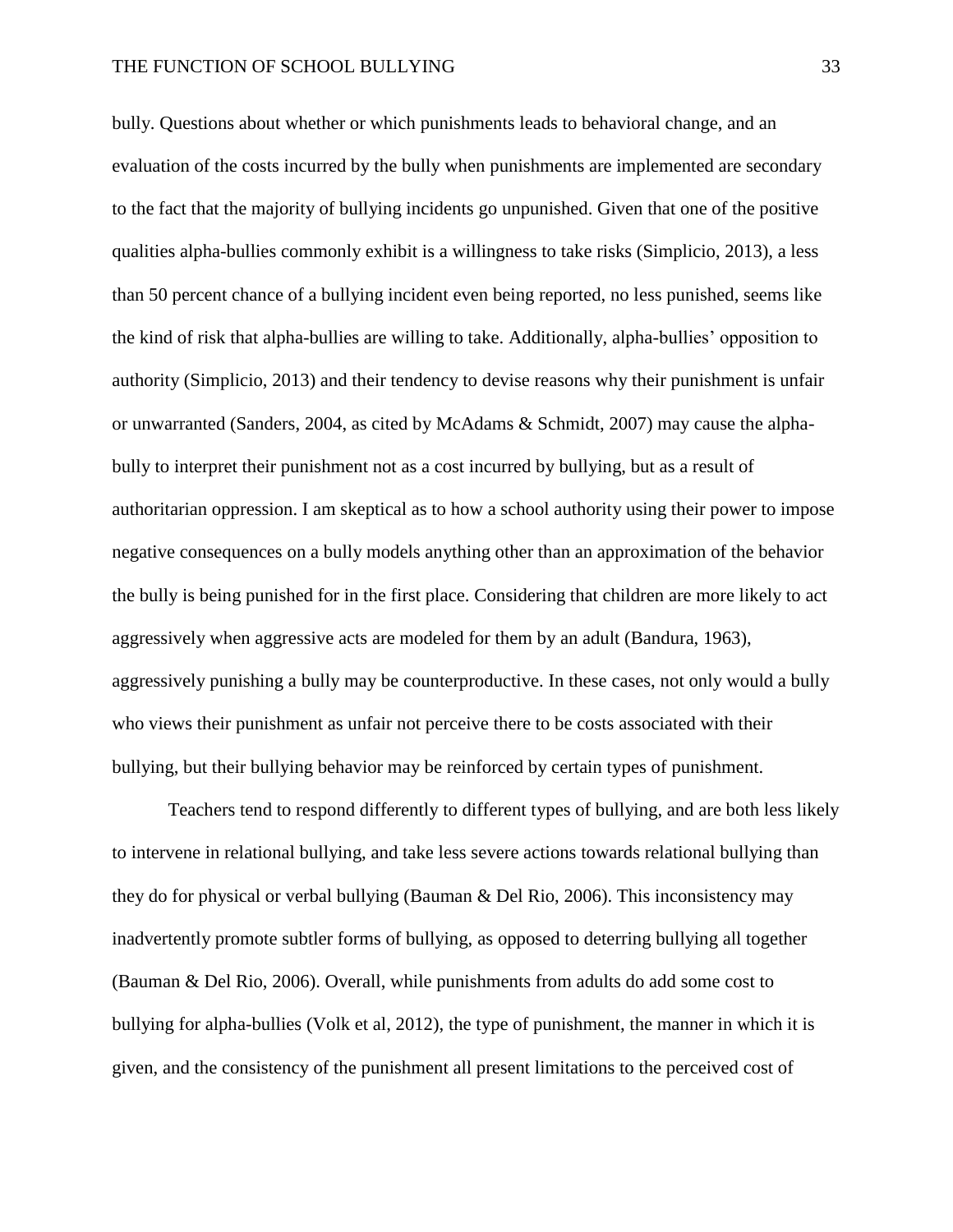bullying others from the alpha-bully's perspective. However, there have been reductions in bullying in schools as a result of Iowa's anti-bullying laws, which mandates bullying intervention and clearly defined consequences for bullying from schools (Ramirez et al., 2016). It is unclear whether the aspect of these law which require institutionalized consequences for bullying had an effect on bullying prevalence, or whether the reduction was accounted for by the other provisions of these laws. Nonetheless, clearly defined consequences for bullying that are sensible, applied in a non-aggressive manner, and consistently implemented may provide a cost to bullying that bullies respond to by bullying less. Even with these measures in place, it may be the case that any type of publicly visible punishment reinforces bullying behaviors, as these may actually serve to make an alpha-bully "cooler" and more popular in the eyes of their peers, thus aiding their status goals in the short term.

Another source of punishment may potentially come from the victim. Whether the victim reacts in an extreme or aggressive manner, has powerful alliances from which to solicit retaliation on their behalf, or garners enough support and compassion from their peers that the bully loses status for targeting them, there are numerous potential costs to the bully for choosing their target poorly. However, there is evidence that alpha-bullies strategically choose their targets so as to incur the least amount of costs or punishments for their selection, which by extension evidences the adaptive, proactive, and goal-driven nature of the bullying behavior shown by alpha-bullies.

# **Strategic Target Selection and Social Permission**

Considering that bullying, by definition, involves a power imbalance between the perpetrator and the target (Olweus, 1997), it goes without saying that part of the alpha-bully's selection process is finding targets who are less powerful. However, simply having less power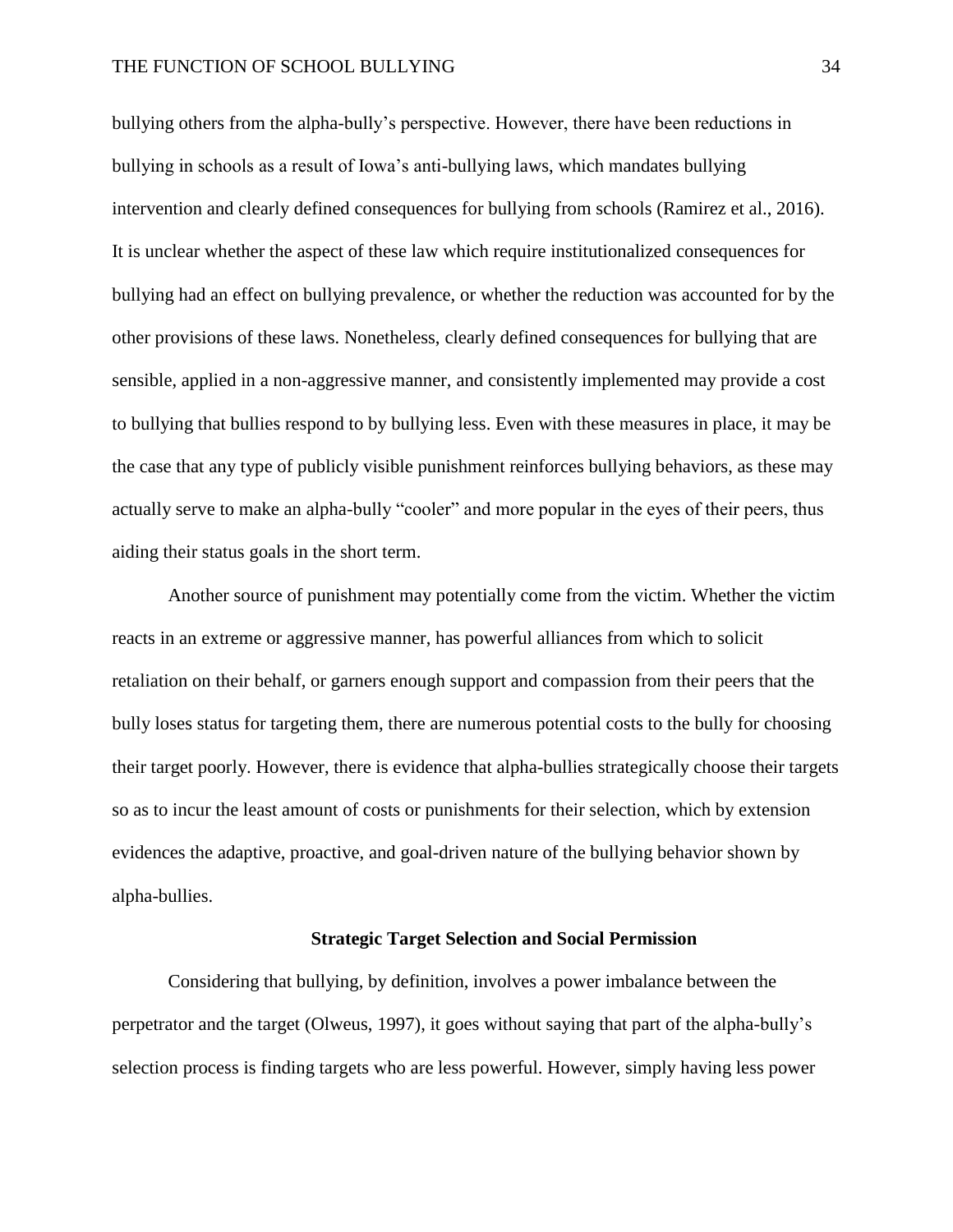than the alpha-bully does not alone make somebody a smart choice of target. If a target has the support of powerful individuals, or if a bully's choice of target and/or the way they bully that target is seen as taboo (ex. A male bully punching a female target), the bully could stand to lose status. Therefore, if bullying is functionally adaptive in the bully's social environment, then they can be expected to be selective in who they choose to bully. It should be noted, however, that a bully may not be cognizant of the strategic value that their selection process has. Instead, a repertoire of behavior regarding the selection of targets becomes reinforced by a combination of operant conditioning and the presence of implicit and explicit rule-governed learning.

# **Social Status**

Given that alpha-bullies generally have high social status among their peers (Farmer et al., 2010), it stands to reason that their targets would generally have lower status even if they were picked at random. However, it can be seen across numerous studies that victims aren't just lower in status than alpha-bullies, they tend to be among the lowest status individuals overall (Farmer et al., 2010; Veenstra et al., 2005; Cook et al., 2010; Jia & Mikami, 2015; José, 2016; Reijntjes et al., 2013). It is standard for victims to be rejected and isolated by their peers (Cook et al., 2010). This lack of social connection makes victims vulnerable (Mouttapa, Valente, Gallaher, Rohrbach, & Unger, 2004), as it reduces the likelihood of an alpha-bully suffering any peer induced consequences (such as loss in status) for targeting them (Vaillancourt et al., 2003). Considering that bullies with higher status engage in more bullying than lower status bullies (Garandeau et al., 2011; Vaillancourt et al., 2003), and that more bullying occurs overall when there is a larger divide between high status students and low status students (Garandeau et al., 2014), a larger difference in status between an alpha-bully and their target seems to provide proportionately more encouragement for the bully to victimize their target. It may be the case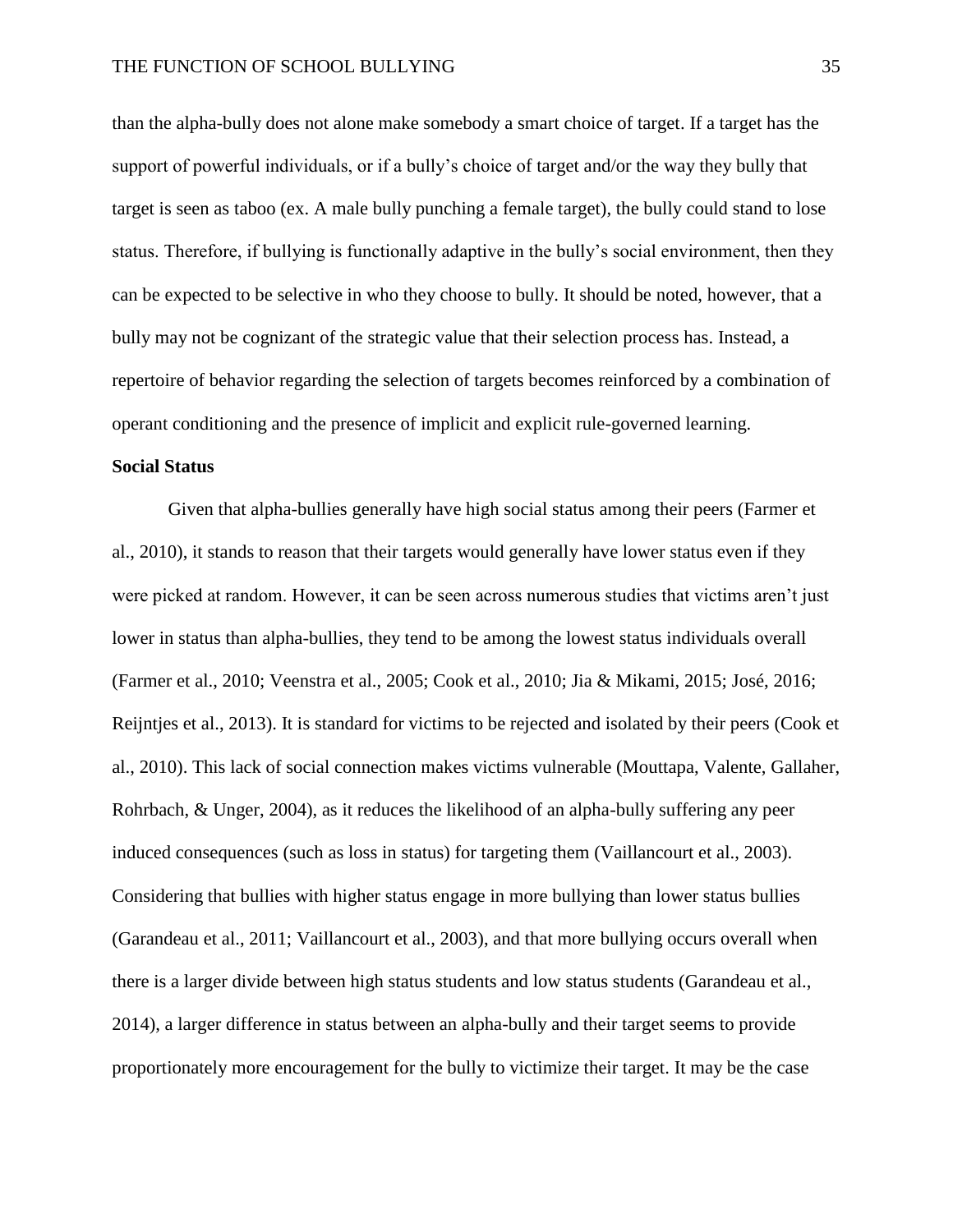that other students are less willing to challenge or criticize higher status peers (Vaillancourt et al., 2003), and that they are less bothered by the victimization of a low status peer.

Since research that looks at the social status of students in a class does so through peer nominations (José, 2016; Garandeau et al., 2014; Garandeau et al., 2011), it is likely the case that the students are well aware of the approximate social status of each of their peers. Therefore, socially adept students (such as alpha-bullies) are most likely aware of the implicit rules in place dictating who they are and are not allowed to target. They may then choose among the peers they are allowed to target and bully that peer without losing status. In this sense, the alpha-bully is granted social permission to target certain individuals. Bully-victims tend to be widely disliked among their peers, are typically not perceived as being popular or as having high status, and are more likely to form groups comprised of other socially marginalized children (Farmer et al., 2010). This means that the social permission to target bully-victims is likely quite high, which is reflected by their high rates of victimization (Farmer et al., 2010). Nonetheless, bully-victims are not as scrutinous as alpha-bullies in who they aggress, making them more likely to respond in a costly way despite losing status for aggressing a higher-status individual. As such, low-status victims are the best choice of target for alpha-bullies, since they are passive, tend not to be reactively aggressive (Menesini et al., 2000), are likely to be socially isolated (Veenstra et al., 2005), have few friends (Farmer et al., 2010), tend not to have aggressive friends who will defend them (Mouttapa et al., 2004), and are not likely to report an incident (Petrosino et al., 2010). The adaptive benefit of targeting low-status, socially rejected peers is reflected by the high rates at which these individuals are targeted (Pellegrini & Long, 2002; Farmer et al., 2010). **Gender**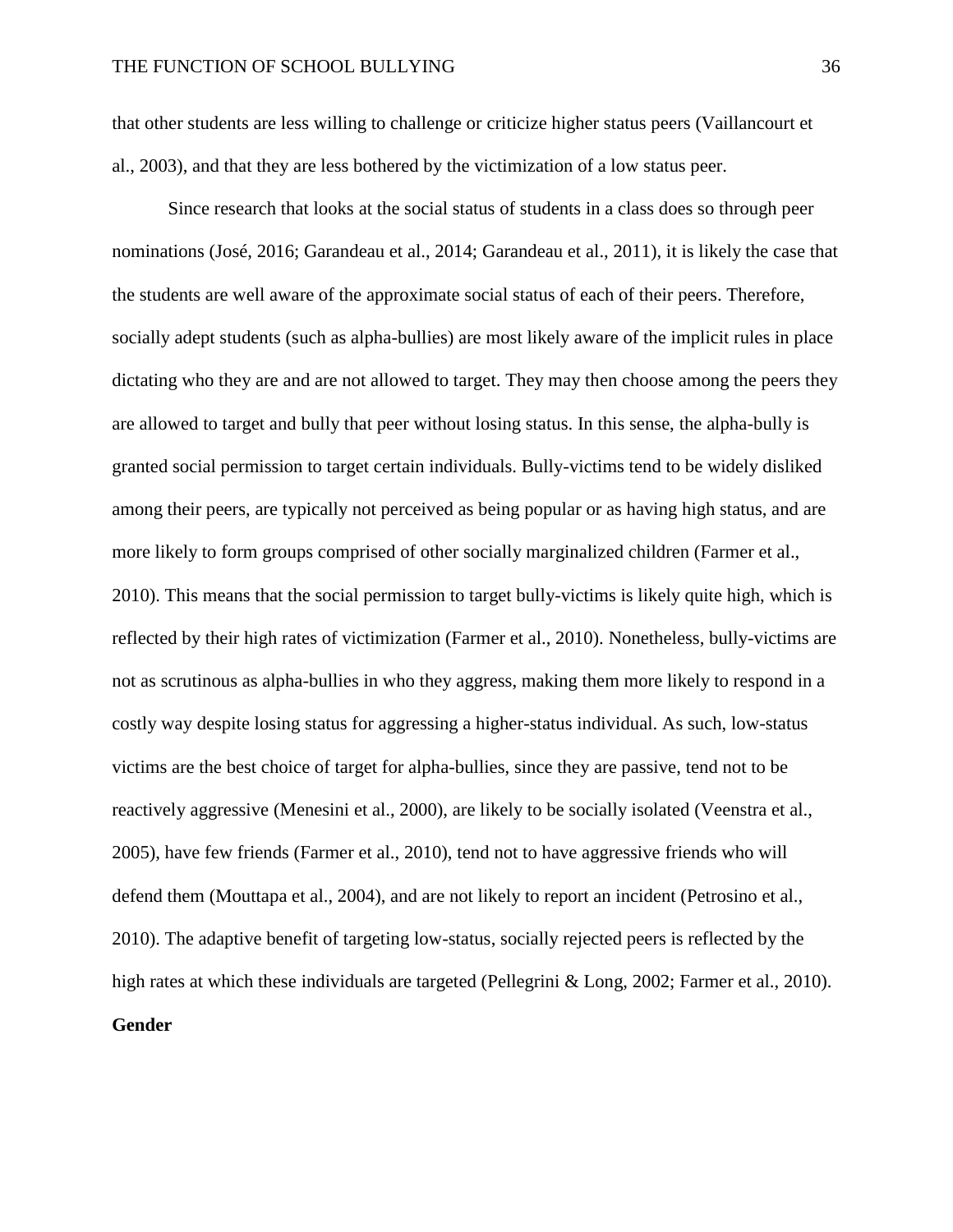Research indicates that female bullies who act in overtly or physically aggressive ways are more disliked by their peers than males showing the same behavior (Garandeau et al., 2011; Jia & Mikami, 2015). It appears that, not only does one need social permission for who they can target without losing status, but social permission may be required for the manner in which one bullies. There is pressure on youth to act in accordance to social expectations based on their gender, and female bullies who behave in overtly and physically aggressive ways have been found to exhibit more traditionally masculine traits (Morales, Yubero, & Larrañaga, 2016). Conversely, girls who are perceived by their peers as more popular are generally seen as being highly attractive (Vaillancourt et al., 2003) and they tend to engage in relational forms of bullying as opposed to overtly physical bullying (Veenstra et al., 2005; Evans & Smokowski, 2016). It may be the case that female bullies are expected to bully others in ways that are more consistent with the qualities that make them popular. Since being highly athletic and physical are qualities which make male bullies more popular (Vaillancourt et al., 2003), forms of bullying which utilize the traits that make them popular are more accepted, and thus male bullies have social permission to be physically dominating to their targets. Since athleticism and physicality are not as valued for female bullies, bullying in ways that utilize those traits are less permissible to their peers, and likely more visible since being physically dominating is a traditionally male quality, and a female displaying that quality violates people's expectations. In order to maintain their social status, female bullies prefer relational forms of bullying, since they have more social permission to bully others in this way. Since aggression is generally seen as a masculine trait (Morales et al., 2016), and bullying is itself a form of aggression (Olweus, 1997), then boys most likely have more social permission to engage in all forms of bullying than girls. Unsurprisingly, boys are far more likely to be an alpha-bully than girls (Veenstra et al., 2005). Further, it has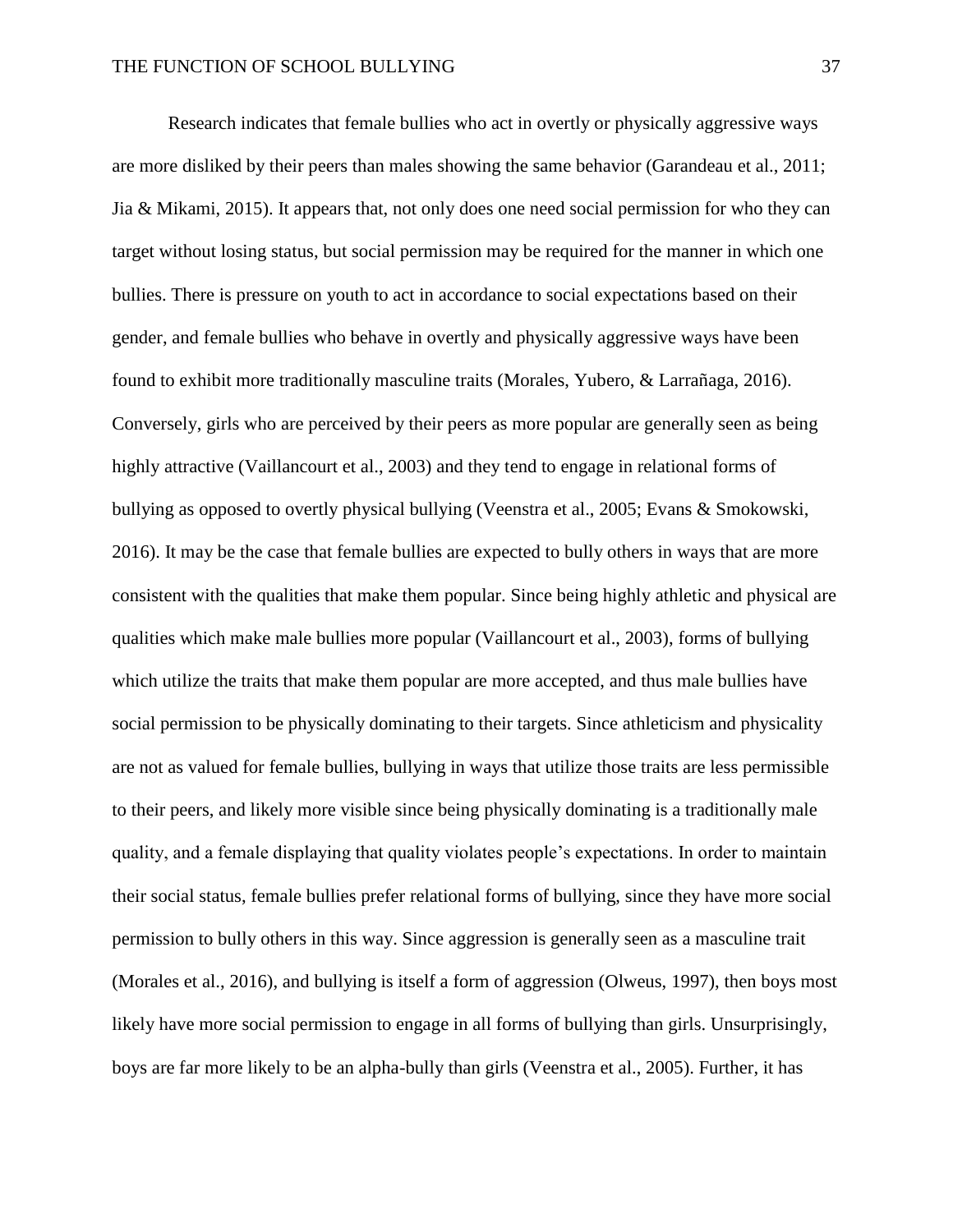been found that boys are more likely to target other boys (Pellegrini & Long, 2002), and alphabullies are less likely than bully-victims to target girls (Rodkin, Espelage, & Hanish, 2015). This indicates that male bullies have more social permission to target boys than girls. The fact that alpha-bullies are less likely than bully-victims to choose female targets demonstrates the strategic nature of their target selection, and alludes to a functional difference between the bullying behaviors of alpha-bullies and bully-victims.

# **Prejudicial Factors**

There are many structures in society which assign power to one group and diminish the power of another. These include racism, patriarchy, ableism, and heteronormativity, among others. It stands to reason that members of groups which have less power in society may also have less power in school, and may be vulnerable to bullying as a result. Since a power differential between perpetrator and target is intrinsic to the concept of bullying (Olweus, 1997), then it should be expected that members of oppressed groups would be bullied more frequently simply for the reason that they have proportionately less power than their counterparts who belong to more privileged groups.

Despite the finding that male alpha-bullies are less likely to target girls (Rodkin et al., 2015), girls have been found to be more likely than boys to be bullied (Berger & Rodkin, 2009; UNESCO, 2017). This finding is inconsistent, as there have been studies which have found no difference between levels of victimization among boys and girls, and some studies find that boys are bullied more, but girls have a higher world-wide prevalence of bullying victimization (UNESCO, 2017). However, the inconsistency of these findings indicates that region-specific contingencies of reinforcement for bullying girls may be in place, assigning more or less social permission for targeting girls depending on where one lives.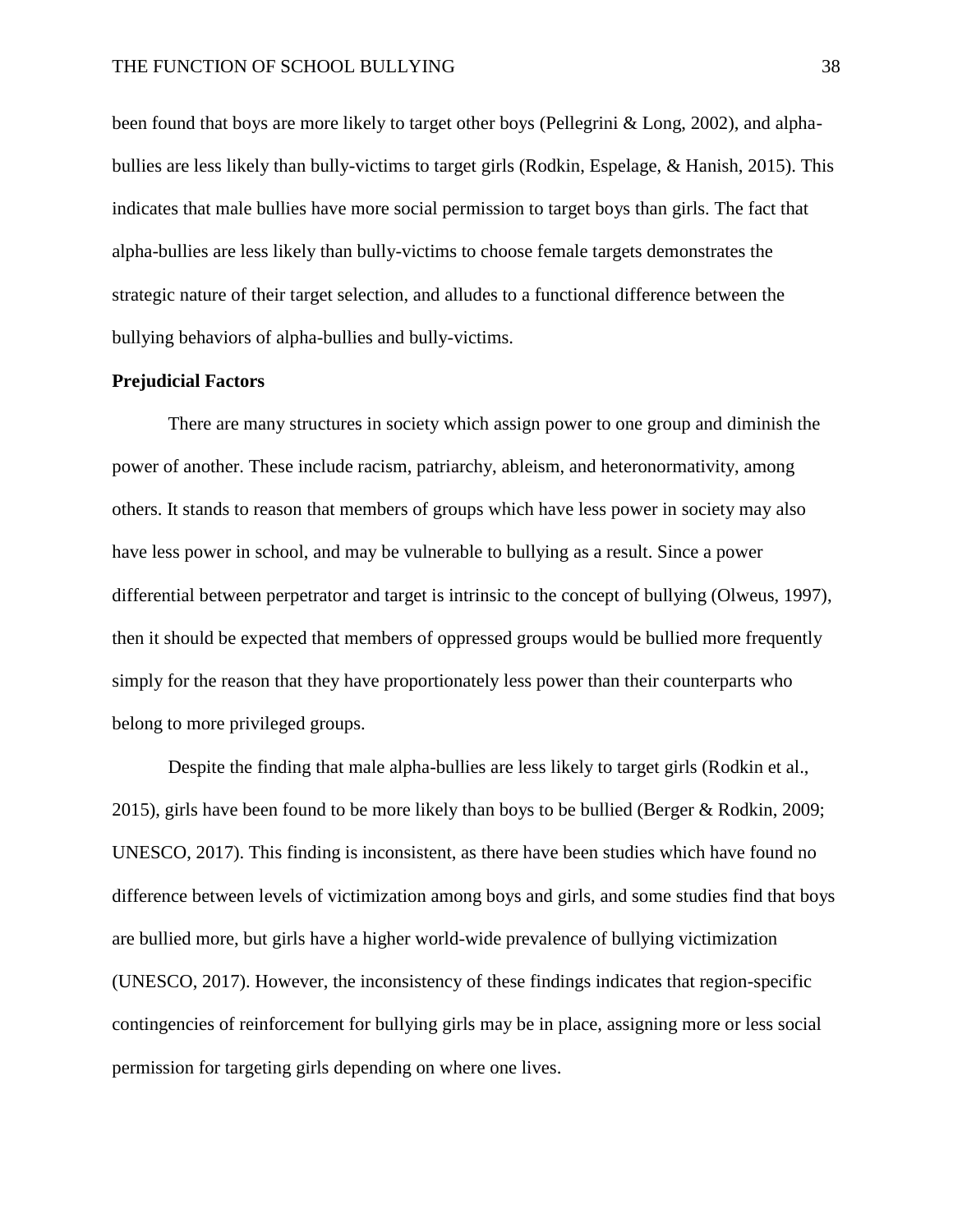"According to a 2016 UN report, children in vulnerable situations, who face stigma, discrimination or exclusion are more likely to be bullied in person and online" (UNESCO, 2017 p. 17). Gender, poverty or social status, disability, ethnic, linguistic, or cultural differences, physical appearance, sexual orientation, and gender identity and expression have all been identified as drivers of school violence and bullying (UNESCO, 2017). In particular, UNICEF found in 2016 that roughly 25% of reported bullying related to physical appearance, 25% to gender or sexual orientation, 25% to ethnicity or national origin, and 25% to other reasons (UNESCO, 2017). There is extensive literature which confirms the increased risk of being bullied that is associated with membership to less privileged groups (Misawa, 2010; Bajaj, Gaffar-Kucher, & Desai, 2016; Pittet, Berchtold, Akre, Michaud, & Suris, 2010; Weiner, Day, & Galvan, 2013), with the degree of risk being affected by the regional culture in which one lives. For instance, Islamophobia in the United States creates a particularly potent risk of being bullied for children and adolescents who are perceived as being Muslim (Bajaj, 2016).

When discrimination against certain populations becomes culturally ingrained, the attitudes that children and adolescents have towards members of discriminated populations may be affected such that children from those populations become more socially isolated in their peer groups, making them more vulnerable. Further, these discriminatory ideals may affect the attitudes that alpha-bullies have towards discriminated against children, as well as convey to them rules regarding the contingencies of reinforcement for bullying those children. When public figures target certain groups without incurring real costs and maintain their positions of power after doing so, children and adolescents are taught that they can also target those groups without losing status. I predict that as long as certain groups are openly targeted for discrimination by a large number of people in very visible ways, that children and adolescents from those groups will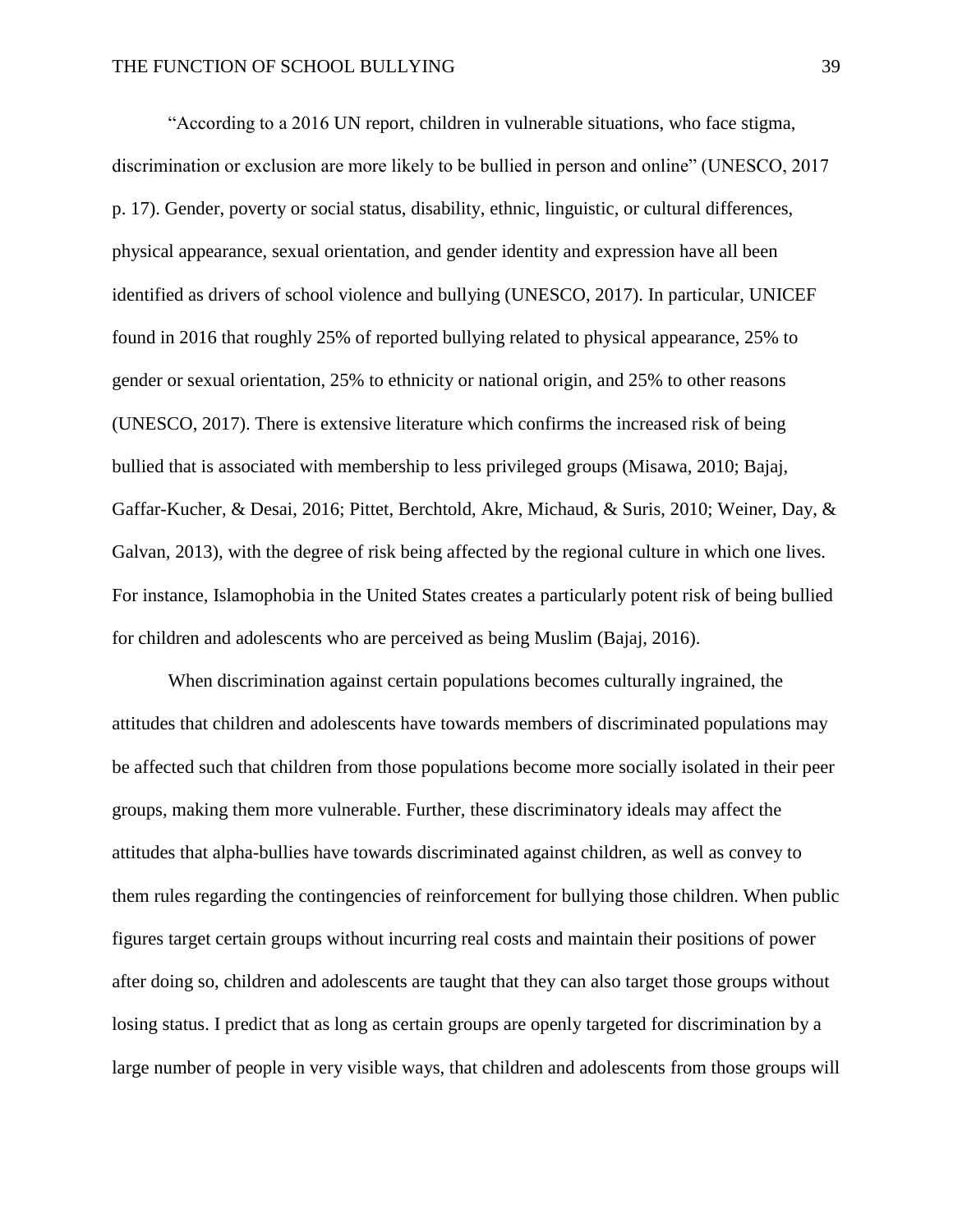continue to be bullied more frequently, regardless of whether their bullies hold prejudicial ideals. It is simply a matter of rule-governed learning in which social permission is granted for bullying members of discriminated groups. However, it is important to consider the make-up and culture of schools on an individual basis. One study found that rates of bullying victimization for black or white students was more correlated with whether the student was part of a minority group within the school, as opposed to within their state or country (Fisher et al., 2015).

Social permission for targeting members of certain groups may vary from school to school, such that it is possible for alpha-bullies to lose status due to the perception that their choice of target is taboo. A white alpha-bully targeting a black victim may be perceived as racist, a male alpha-bully physically bullying a female target may be perceived as weak, or an ablebodied alpha-bully aggressing a target confined to a wheelchair may be perceived as cruel. Although members of less powerful groups are bullied more overall, an alpha-bully must be attuned to the rules in place in their particular environment dictating who they are and aren't allowed to bully without losing status.

# **Target Qualities**

There are numerous qualities indicative of the average victim which make them objectively easier to bully. I would like to clarify, however, that by no means is it the fault of the target that they've been victimized. Bullying victimization of all forms, in all contexts, is undeserved, unmerited, and unjustified. Nonetheless, research indicates a number of qualities which victims often have in common.

Victims of bullying frequently report low self-confidence (Elsea et al., 2004; Haynie et al., 2001; Juvonen et al., 2000; as cited by Popp, 2012), which ensures that the victim will not try to change the situation, due to their accompanying low self-efficacy to change the bullying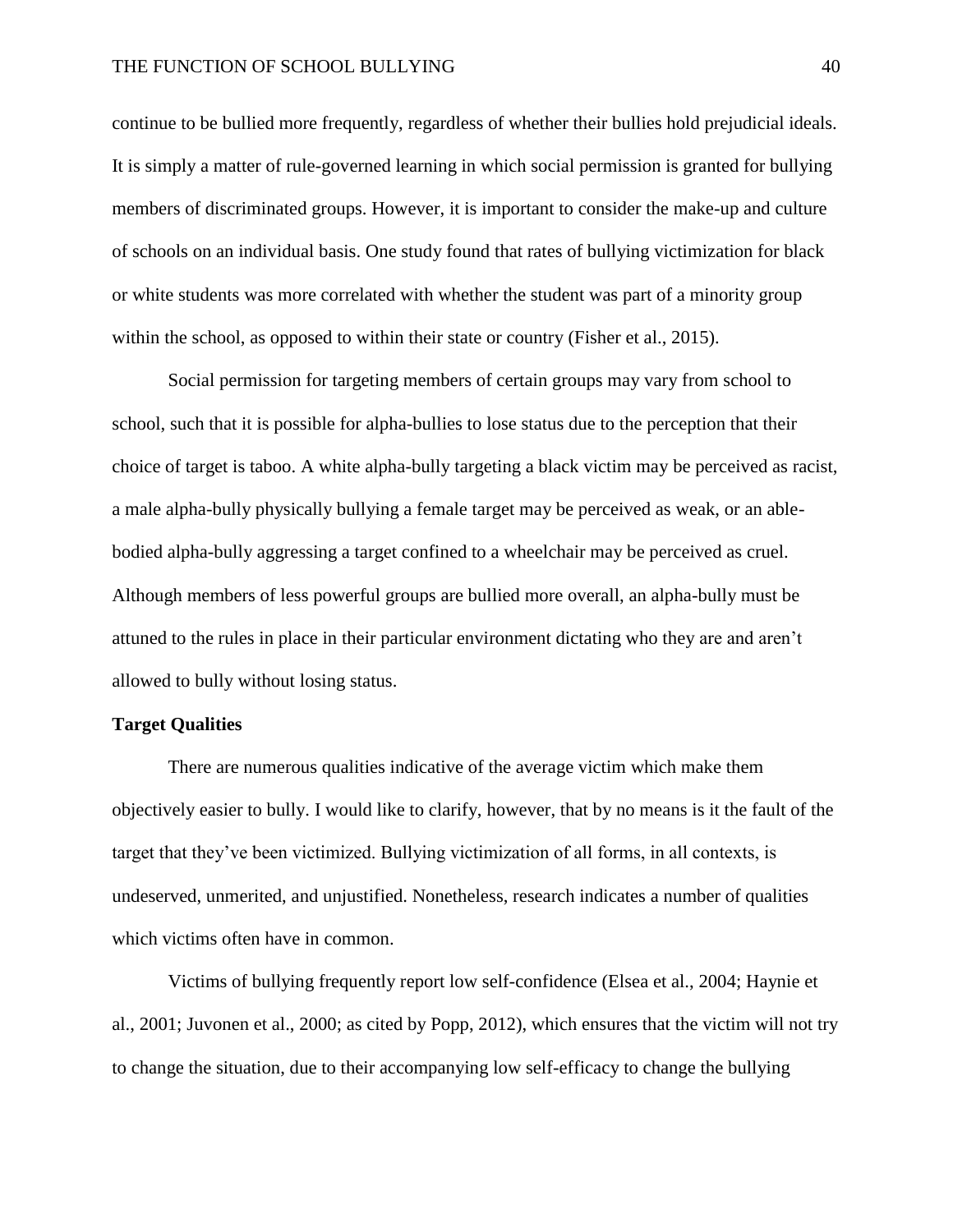dynamic to something more favorable to them (Popp, 2012). Victims also report lower selfesteem than their peers (Elsea et al., 2004; Haynie et al., 2001; Juvonen et al., 2000; as cited by Popp, 2012), which may cause them to blame themselves for the bullying and develop feelings that they deserve to be bullied (Popp, 2012). In fact, it has been suggested that low self-esteem correlates with victimization more than any other quality (Sekol & Farrington, 2016), indicating that low self-esteem consistently mitigates the costs associated with bullying that individual. It is likely that individuals with low self-esteem feel less self-efficacious when it comes to forming social connections which may help protect them from bullies. Additionally, their low self-esteem may signal their vulnerability to bullies, conveying to the bully that they are a potentially suitable target (Sekol & Farrington, 2016). Victims have been found to be especially neurotic (Sekol & Farrington, 2016), which likely interacts with the victim's self-esteem, confidence, and with their ability to form protective social connections. Additionally, their neuroticism compromises their emotional stability, and makes them prone to hypersensitivity as well (Sekol & Farrington, 2016). This may make it more difficult for victims to withstand bullying attempts, and may also make them more likely to react in ways that perpetuate conflict, which they are likely to lose.

Lacking in agreeableness and conscientiousness are associated with female victimization, but not male victimization (Sekol & Farrington, 2016). It is possible that since females are more likely to engage in relational forms of bullying (Pellegrini, Bartini, & Brooks, 1999; Veenstra et al., 2005; Evans & Smokowski, 2016), qualities which make females less relationally competent make them more vulnerable to this type of attack. This would fit well with the observation that male victims are less athletic and physically inclined than male bullies (Menesini et al., 2000), and given that males are more likely to engage in physical forms of bullying (Pellegrini, Bartini,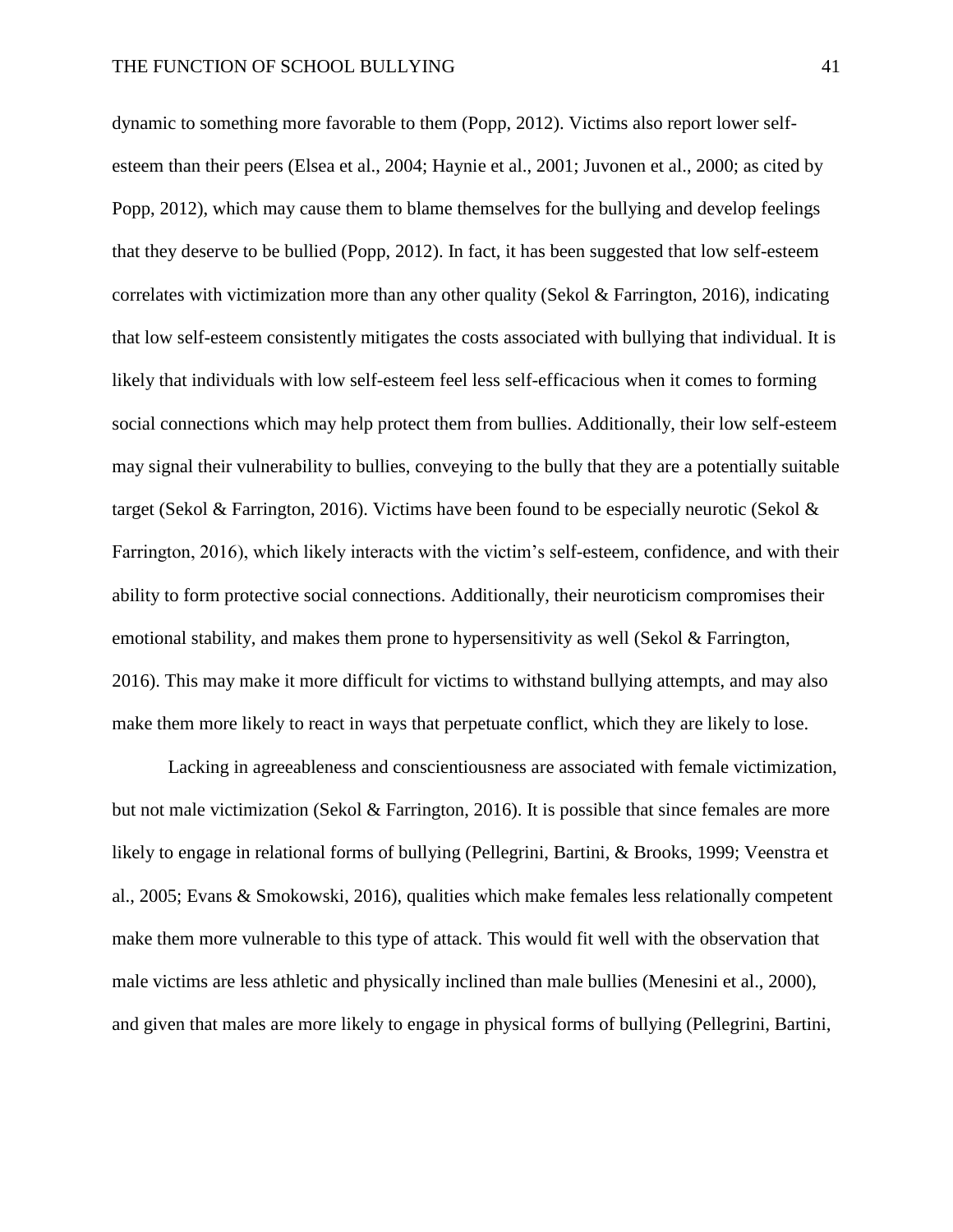& Brooks, 1999; Veenstra et al., 2005; Evans & Smokowski, 2016), qualities which make males less physically competent make them more vulnerable to physical attacks.

Victims tend to be more compliant and acquiescent than their bullying counterparts, and show a more submissive style of interaction (Menesini, Melan, & Pignatti, 2000). It is likely that alpha-bullies, who show more dominant interactional styles (Menesini et al., 2000), naturally gravitate towards more submissive individuals to exert their dominance over because they feel more self-efficacious in their ability to dominate peers who are unlikely to resist them. Further, the submission demonstrated by their victims likely reinforces their motivations for bullying them in the first place (Menesini et al., 2000). Through this dynamic, victims unwittingly, and inadvertently collude with their aggressors in forming a cyclical interaction style whereby the alpha-bully continues to dominate the victim and continues to be reinforced by the victim's submission to them (Menesini et al., 2000).

Finally, while this isn't an inherent characteristic of the victim, research indicates that people who have been victimized in the past are more likely to be victimized again in the future (Hanish & Guerra, 2004). If an individual is observed to be victimized with little consequence and/or noticeable benefit, this provides a proof of concept for the viability of that target to other individuals looking for someone to bully. In this way, rules regarding the contingencies of reinforcement for interacting with that individual have been formed. It is more strategic to target an individual who has been established as "fair game", in that the perpetrators will not lose status, and may even gain status for targeting that individual.

Although an alpha-bully's feelings towards their target likely factor into their choice to bully them, it stands to reason that the strategic nature of their target selection indicates a functionally adaptive purpose behind their behavior. Each of the factors examined here in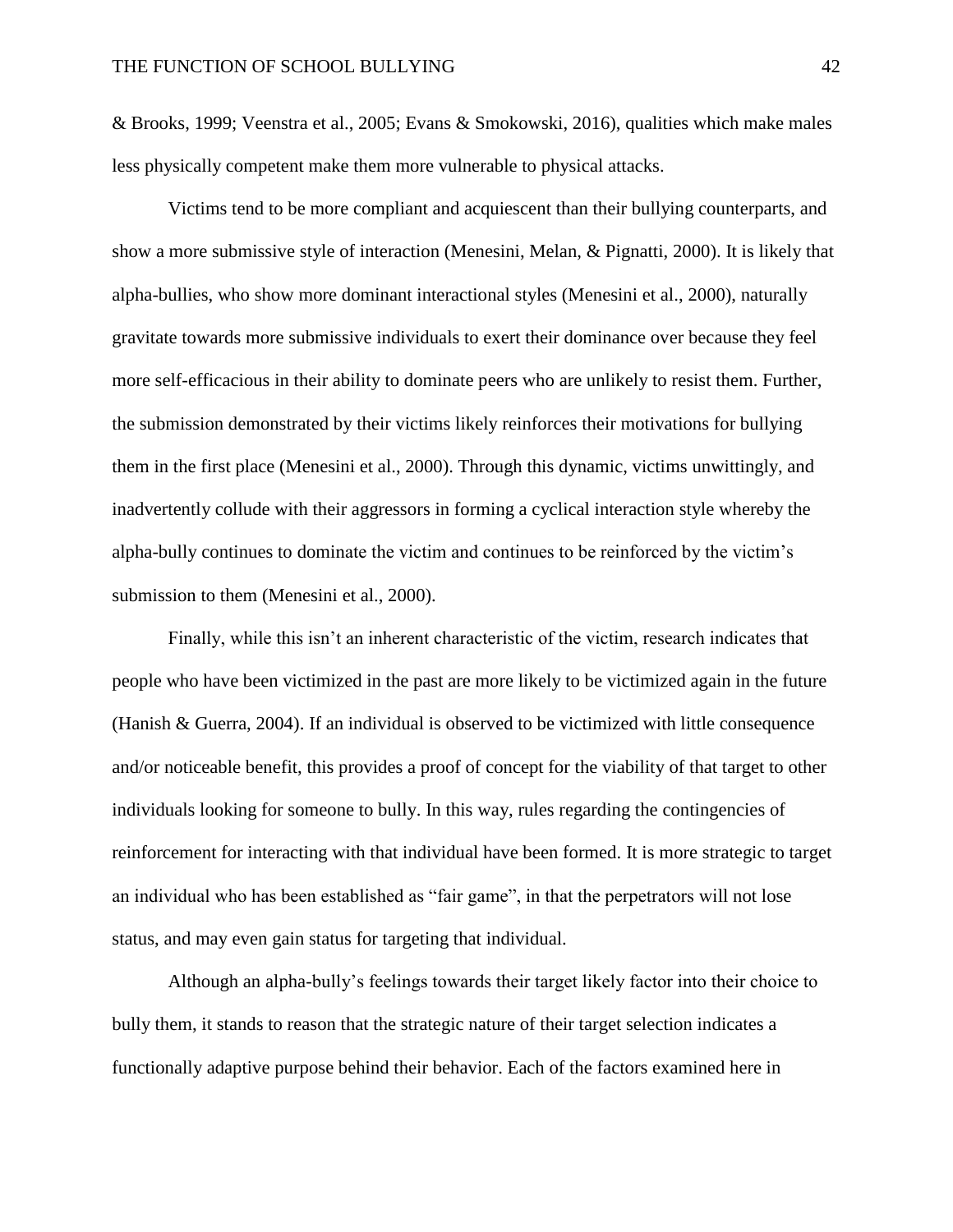relation to strategic target selection has a common theme; they each confer diminished power to the victim. While this may seem obvious, due to the fact that a power differential is required for bullying to occur (Olweus, 1997), I posit that any factor which increases the likelihood of being targeted by an alpha-bully inevitably correlates with lower status and power because the true function of bullying for an alpha-bully relates to dominance.

# **The Function of Bullying**

In the previous chapter, I predicted that the bullying behaviors perpetrated by alphabullies and bully-victims are structurally similar, but functionally different. I would like to remind the reader of the comparison made in that chapter between racing for the reward of winning and racing to impress one's peers. The structure of each behavior is the same, but the functions, or the purposes of those behaviors are different. The structural aspects of those behaviors are reinforced by different contingencies of reinforcement, and therefore interact with the environment differently. In line with this, I will now make an argument for what I predict the function of bullying is, only in the case of alpha-bullies. I will compare this prediction with my prediction of the function of bullying for bully-victims in chapter 3.

# **Status Goals**

Consistent with the idea that alpha-bullying relates to dominance, one might expect that alpha-bullies have status or dominance related goals. Research indicates that alpha-bullies do have status goals, particularly during adolescence (Sijtsema, Veenstra, Lindenberg, & Salmivalli, 2009). Male bullies rate especially high on status goals (Sijtsema et al., 2009), possibly due to social and cultural factors which make status goals more accessible to boys, as well potential gender-based differences in dominance traits or aggression. This fits well with the finding that bullies are overrepresented by males (Berger & Rodkin, 2009).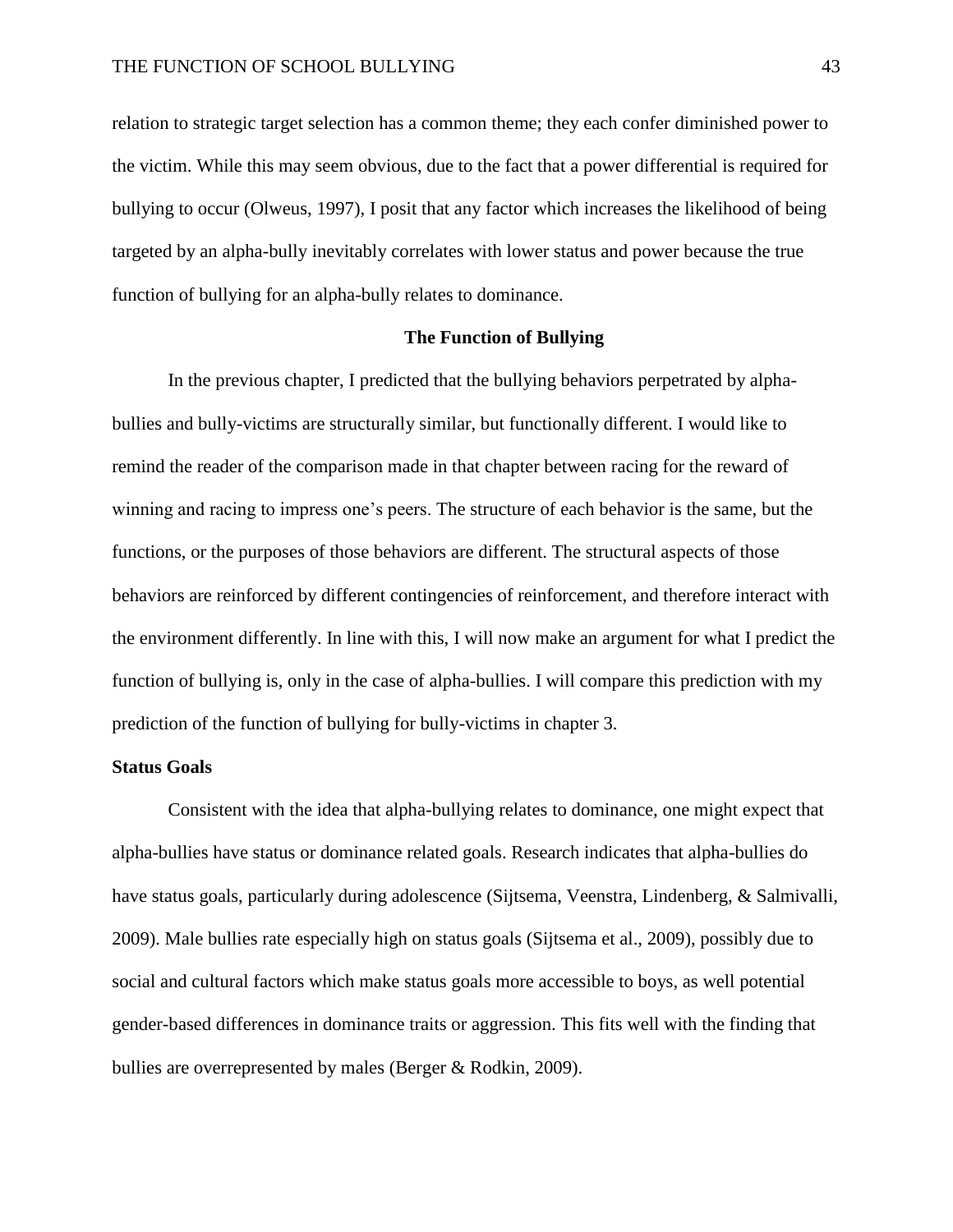In a 2017 study examining the relationship between dominance and various personality traits, it was found that "content assessing dominant attitudes and behaviors defines both grandiose narcissism and mania-relevant measures to a considerable degree […] (and) structural analysis of narcissism and mania indicators suggested that they converged to define a Social Ascendancy factor—which correlated strongly positively with extraversion" (Stanton et al., 2017, p. 616). This indicates a strong relationship between qualities which define dominance and qualities which define social ascendancy (ex. leadership, assertiveness, desire for attention, entitlement, exploitation, and overall narcissism) (Stanton et al., 2017). Additionally, this study found that social ascendancy was a robust predictor of assertiveness, which in turn is strongly associated with dominance. The fact that social ascendancy correlates strongly with extraversion fits with the findings that alpha-bullies tend to have high-status in their peer groups and have a large quantity of friends (Farmer et al., 2010). Further, antagonism relates to dominance behaviors characterized by a lack of empathy and prioritization of one's own needs over that of others (Stanton et al., 2017). This 2017 study did not examine how these factors relate to bullying, yet the findings paint an image of a dominant, assertive, self-interested individual who is driven towards attainment of high social status and shows a strong ability to make social connections, as well as a willingness to antagonize and aggress others as it suits their needs. This profile is a perfect fit with the research discussed so far in this chapter.

#### **Dominance**

Dominance theory is a theory in the literature on bullying which examines individualbased social hierarchies and proposes that bullying is used as a means of establishing and maintaining dominance (Evans & Smokowski, 2016; Long & Pellegrini, 2003). This is supported by findings that youth who desire dominance bully others to gain social status (Long  $\&$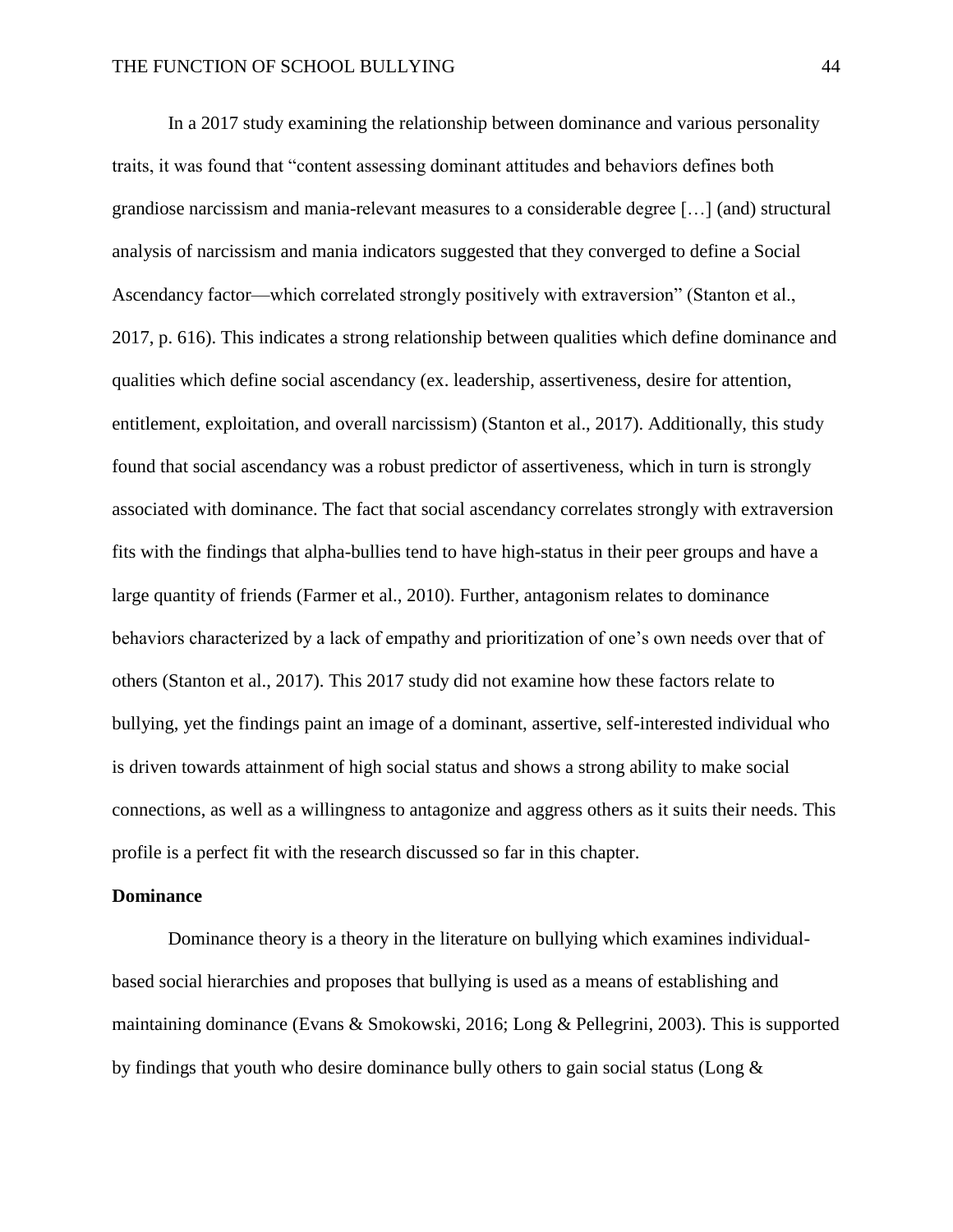Pellegrini, 2003). Additionally, aggression is usually exhibited at higher frequencies when first establishing a social hierarchy, and then decreases after it is established (Long & Pellegrini, 2003; Pellegrini & Long, 2002). Dominance theory suggests that bullying is used as a way to vie for a dominant position in the peer group during the formation of a social hierarchy, and used with much less frequency over time to maintain one's position of dominance (Evans & Smokowski, 2016). This decrease in the frequency of bullying behaviors is supported by research which indicates that bullying perpetration decreases over time as a function of age (Long & Pellegrini, 2003; Cook et al., 2010). While dominance theory makes a lot of sense in the context of this chapter, I think that there has been a causal attribution error made in this conceptualization of bullying.

Dominance theory presents the use of bullying in social hierarchies as being accountable for net gains in status (Evans & Smokowski, 2016). However, two specific findings that make me doubt a direct correlation between bullying and gains in status. First, is the finding that alphabullies with more power bully more than those with less power (Garandeau et al., 2011; Vaillancourt et al., 2003). If bullying were directly associated with gaining social status, then it would stand to reason that the lower power alpha-bullies would bully more than high power alpha-bullies in an attempt to gain more power. Research instead indicates that people work harder to maintain the status they have, or to avoid a loss in status, than they do to achieve a higher status (Pettit, Yong, & Spataro, 2010, as cited by Garandeau et al., 2011). This fits with dominance theory's claim that bullying is used to maintain status, but not with the claim that it is used to gain it.

The second finding that makes me doubt that bullying provides increases in power directly is the finding that high levels of bullying do not increase the degree of status hierarchy in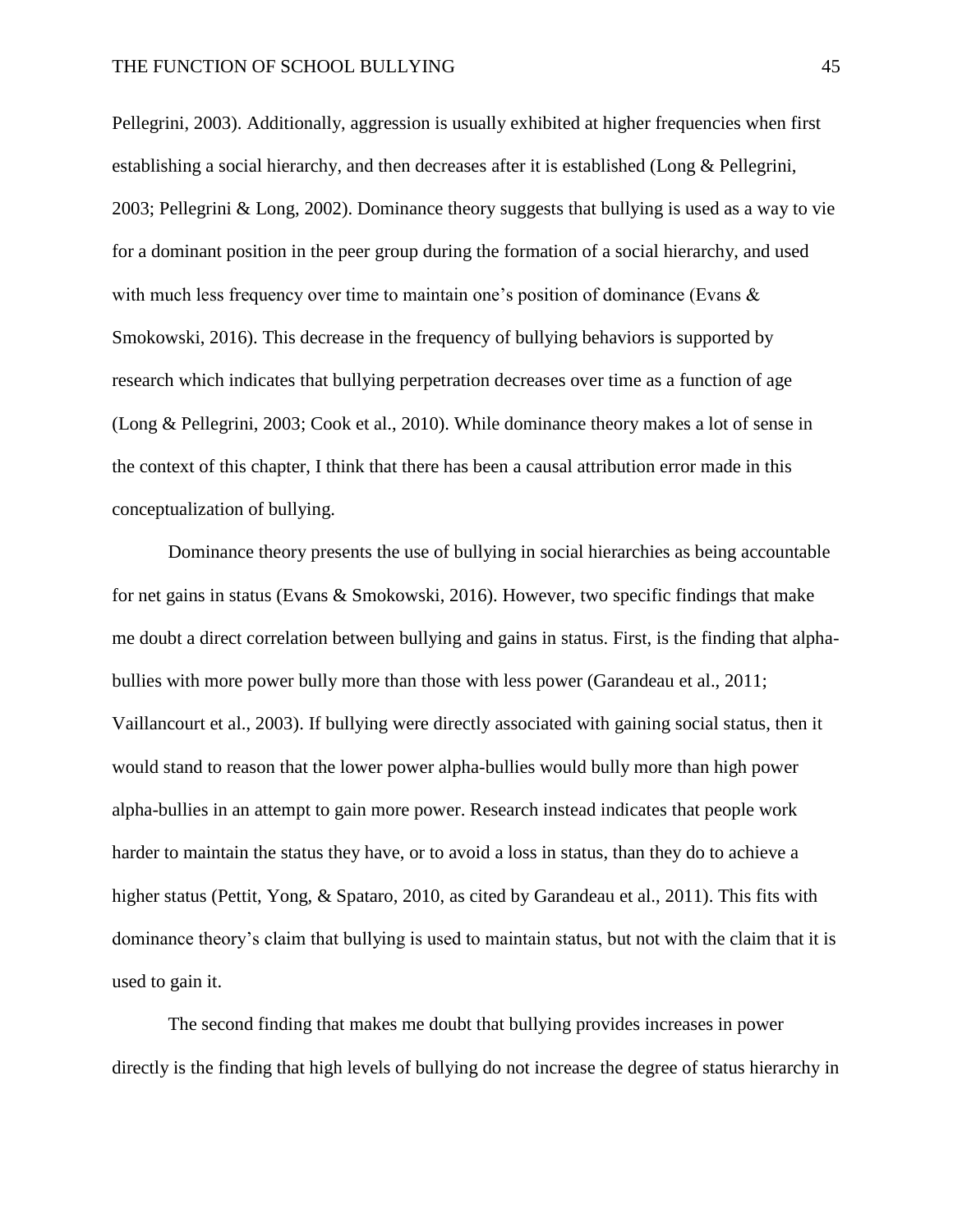a classroom (Garandeau et al., 2014). A higher degree of status hierarchy indicates a higher within-group variation in individual status (Garandeau et al., 2014). If it were the case the bullying assigned power directly, it should be the case that bullying increases the level of status hierarchy in a classroom. However, the causal effects are the reverse, such that high levels of initial bullying do not increase status hierarchy, but high levels of initial status hierarchy do increase bullying (Garandeau et al., 2014). This again supports the idea that bullying helps to maintain status, but not to gain it. Long and Pellegrini (2003) found a high covariance between bullying and dominance, such that increases or decreases in dominance were associated with the same for levels of bullying. They suggested that this was due to the use of bullying to attain dominance. I maintain that bullying is an expression of dominance and that situations in which dominance becomes more relevant, such as in the establishment of a social hierarchy, cause more dominant individuals to behave in ways that project their dominance, such as bullying others.

A recent study investigated how people infer dominance in social interactions (Ueda & Yoshikawa, 2018). They would be shown pictures of two faces showing different facial expressions, and asked to assess the level of dominance in each individual. Interestingly, while angry faces were perceived as more dominant individually or in a physical altercation, happy facial expressions were perceived to be more dominant in social interactions and non-violent confrontations. Although cultural differences may affect this relationship, and this research was not conducted by North-American researchers, their results held true for white participants as well as south Asian participants, indicating some cross-cultural applicability. While these findings don't suggest much about bullying by themselves, taken with all the research presented in this chapter, it suggests that while an alpha-bully's interactions with friends and high-status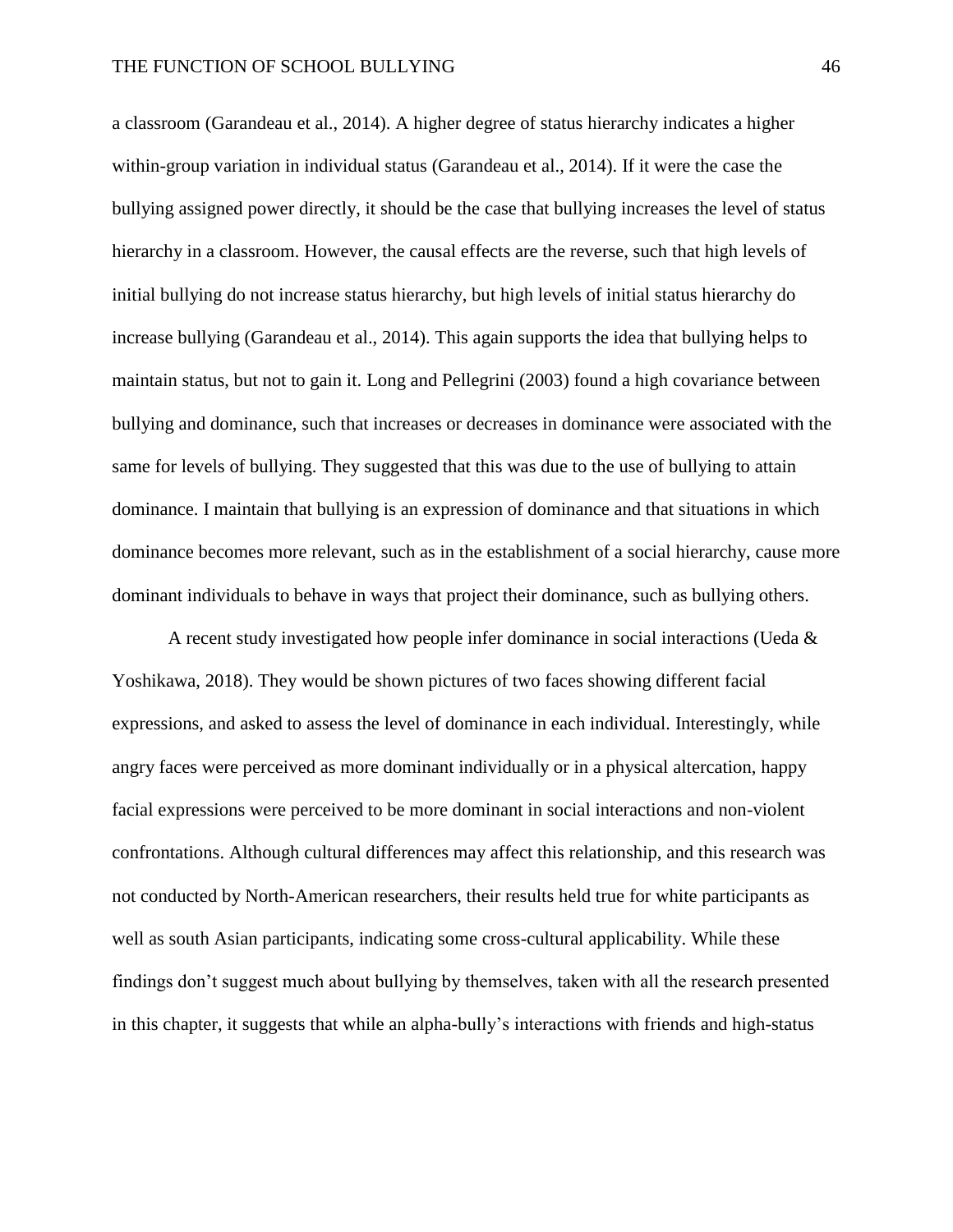peers are structurally different from their interactions with their targets, these behaviors may be functionally similar; they both project dominance.

It may be the case that, among alpha-bullies, bullying lower status peers and certain positive status-affirming interactions with non-targets (being affable, likeable, charismatic, showing leadership qualities, etc.) are two sides of the same coin. Each is an expression of the individual's dominance where the particular behavior shown is dependent on the context. Although it is beyond the scope of this paper to determine which behaviors constitute pro-social dominance displays, this theory has a lot of appeal. It should be noted, however, that there are likely temperamental or psychopathic traits that contribute a dominant individual's inclination to bully others. Therefore, I suggest that while not all dominant individuals are alpha-bullies, all alpha-bullies are dominant individuals.

Conceptualizing bullying behaviors shown by alpha-bullies as just one of the many expressions of dominance in dominant individuals simplifies the issue of bullying significantly, and offers great potential for future research to look at questions such as; which pro-social behaviors are dominance displays in dominant individuals; what is the exact nature of the relationships between dominance, aggression, and status; is the frequency or intensity of antisocial dominance displays correlated with the frequency or intensity of pro-social dominance displays; which characteristics relate to anti-social versus pro-social displays of dominance, and so on. However, in this paper I promised to try and conceptualize the function of bullying for alpha-bullies, and it is time that I do so.

I predict that the function of bullying in alpha-bullies is to exert dominance. This is different from attaining status or dominance, but it is related to one's ability to do so. By exerting dominance, an individual's dominance is projected to others, and this informs others that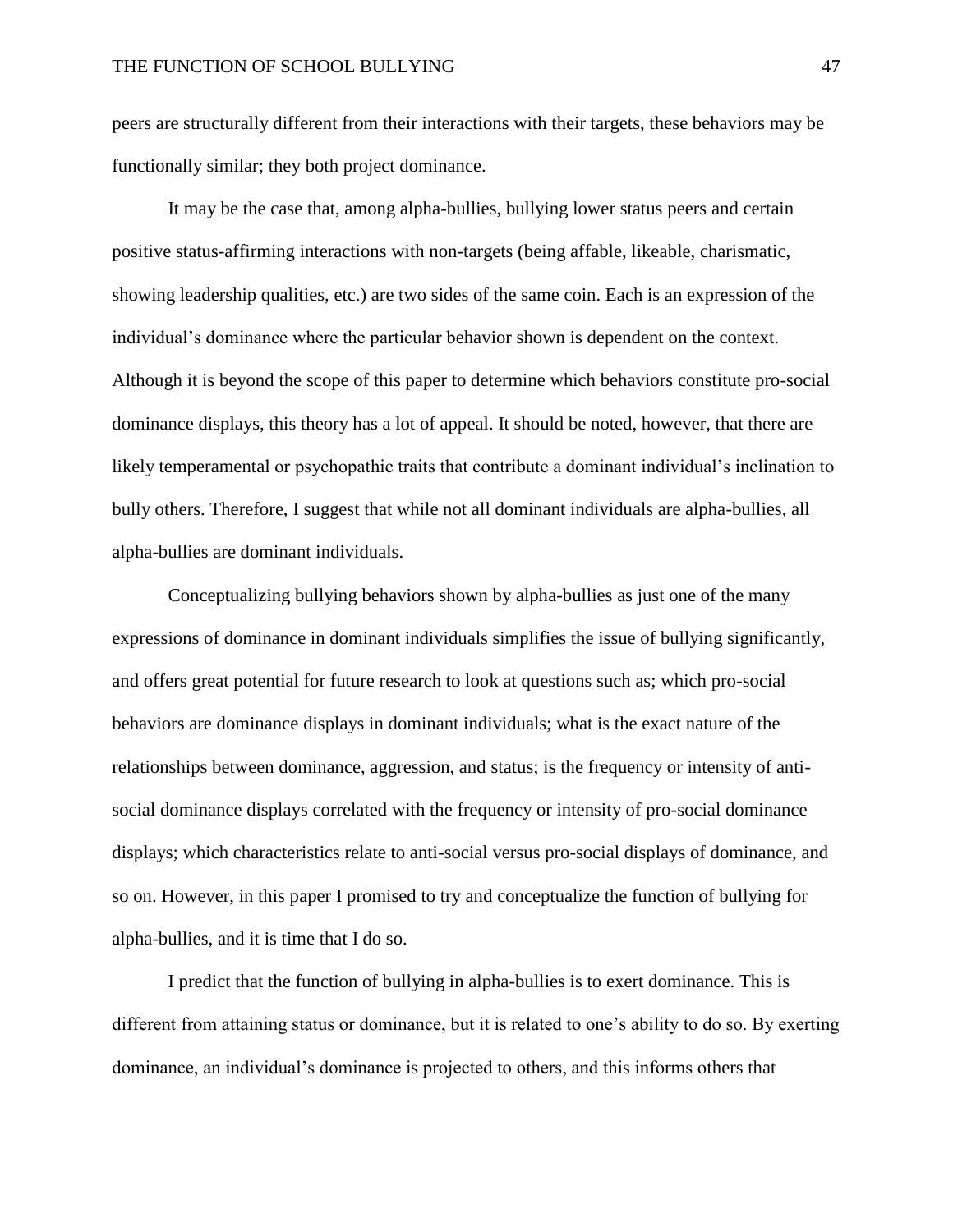attempts to challenge their social status will be costly. The reasons why dominance, bullying, and status appear so closely related is that dominant individuals both seek status, and seek to project dominance, and that an increase in trait dominance should lead to an increase in each behavior. Therefore, it appears that bullying helps to gain status directly, but in truth, alphabullies engage in other behaviors that help them gain status while simultaneously bullying others. By projecting their dominance through bullying (one way of exerting dominance), alpha-bullies are able to protect and maintain their status, as well as ensure that their efforts to gain status aren't blocked by other dominant individuals. In this sense, bullying aids in protecting upwards status movement, but does not itself account for upward movement. The entangled nature of these factors creates the appearance of causal relationships, which causes many researchers to infer that bullying accounts for gains in status, which is understandable. However, I posit that my explanation of bullying behaviors in alpha-bullies is congruent with all the research (at least all the research I've seen).

The reason why bullying dips after social hierarchy is established is because the stability of the hierarchy after it is formed creates less of a need for individuals to protect their status gains and movements. Environmental contingencies of reinforcement dictate the relationship between certain behaviors and their effects such that behaviors which are positively reinforced should become more frequent. This would explain why higher degrees of status hierarchy cause higher status individuals to bully more; their behaviors are likely more reinforced in those settings due to the power differential between them and their peers. A similar rationale explains why higher status alpha-bullies bully more frequently than lower status alpha-bullies. However, it is not necessarily the case that understanding the effects of their bullying is reinforced by environmental contingencies. That is to say, alpha-bullies probably don't think about the benefits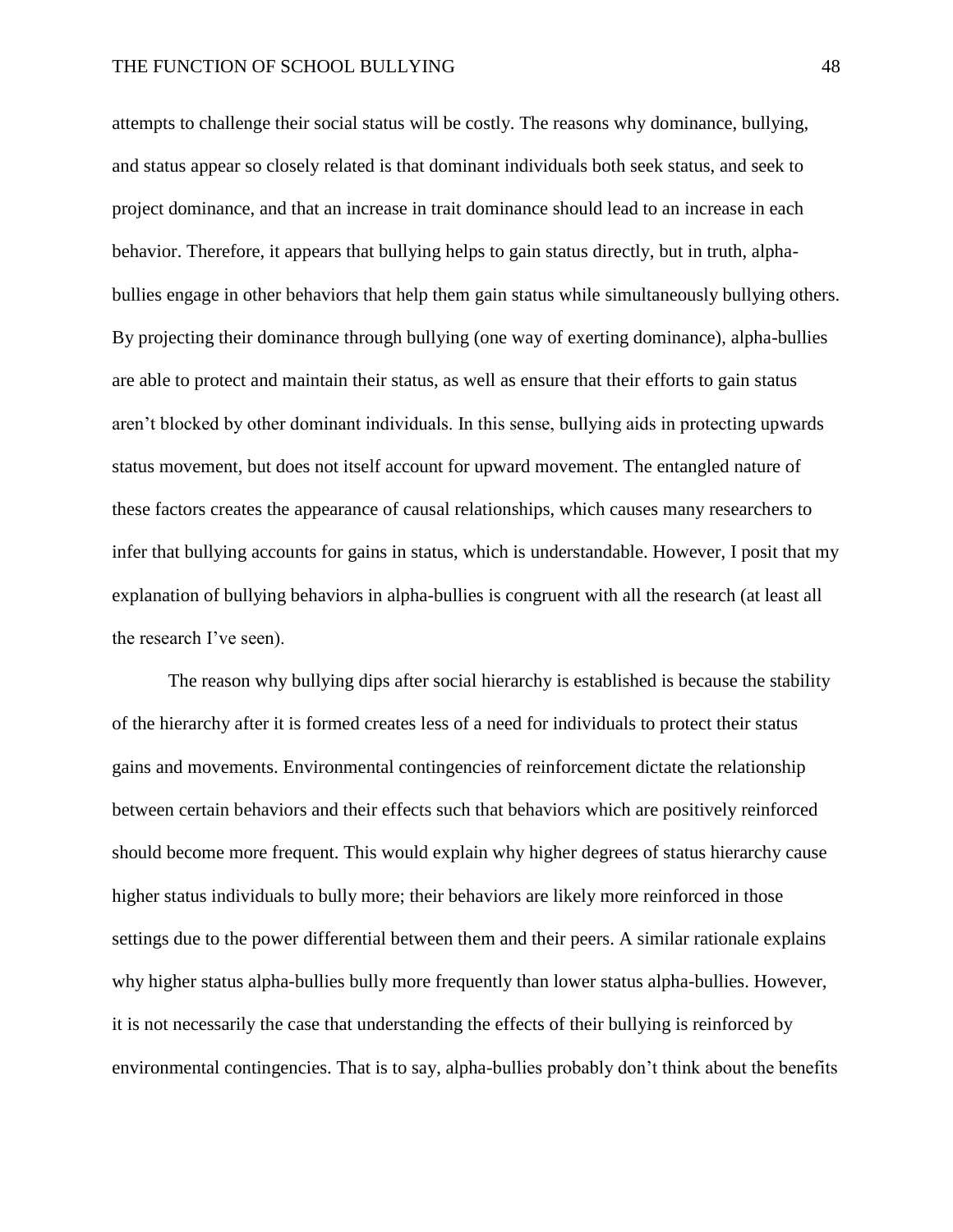of bullying, they just do it because the behavior has been reinforced. It is not necessarily part of their conscious thought processes that bullying their peers will net them certain benefits. It is, however, a behavioral consequence of their dominant personalities. Conscious or not, alphabullies oppress their peers through bullying, and this oppression is connected to great personal gains.

"Oppression is the experience of repeated, widespread, systemic injustice. It need not be extreme and involve the legal system (…) nor violent" (Deutsch, 2006, p. 10). "While specific privileged groups are the beneficiaries of the oppression of other groups, and thus have an interest in the continuation of the status quo, they do not typically understand themselves to be agents of oppression." (Deutsch, 2006, p. 10). Alpha-bullies enact repeated injustices towards less powerful individuals in ways that need not be rule based or violent. They are the beneficiaries of their bullying behaviors, and have an unconscious vested interest in the continuation of their bullying dynamic. Alpha-bullies often rationalize their bullying behaviors, see them as less extreme than they are, view their target as deserving harassment, and view their punishments as unjust. This fit's with Deutsch's (2006) description of oppressors very closely. I have suggested that the function of bullying for alpha-bullies is to exert and project dominance. Often, a behavior has both a structural description and a functional description. For example, in the case of someone running to catch a bus, the structural description of that behavior is running, while the functional description is catching a bus. In the case of bullying among alpha-bullies, I propose that bullying is the structural description of their behavior, but that the functional description should be "peer-oppression".

# **Conclusion**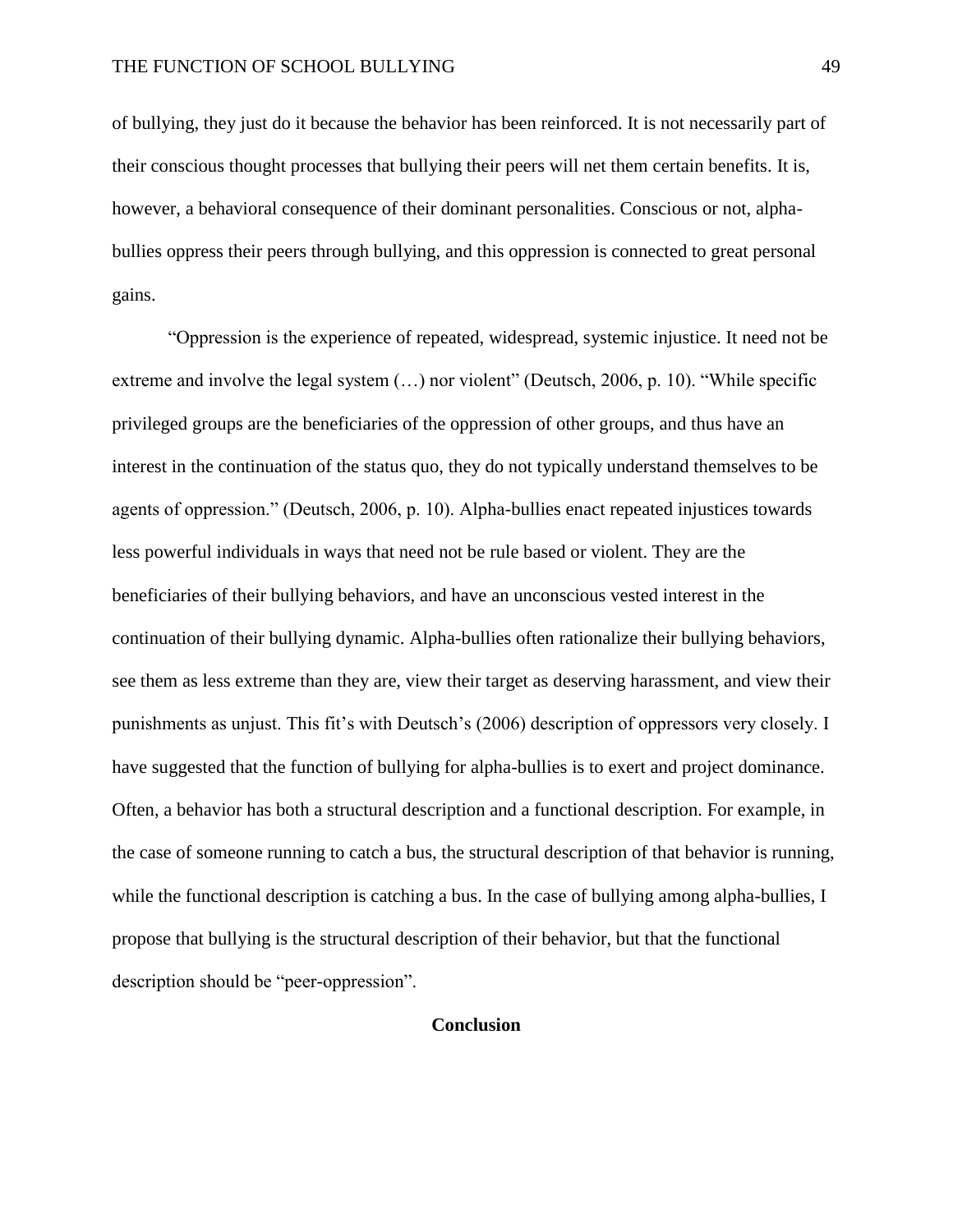This research has shown alpha-bullies to be generally liked by their peers, perceived as being highly popular, and as having large peer networks. Conversely, they have been shown to be more aggressive than their lower-status or non-bullying peers, are disliked by many peers, and demonstrate increasing levels of aggression based on the degree of status hierarchy. Alphabullies experience many benefits associated with being an alpha-bully, with few accompanying costs. They tend to direct bullying behaviors towards individuals who show clear signs of having little social power, and/or are unlikely to report the abuse. When observed in their interactions with peers who are identified as victims, bullies show very clear signs of dominance, leadership, and directiveness (Menesini et al., 2000). Alpha-bullies tend to have many positive characteristics which aid their status goals and help them achieve popularity and dominance in their peer networks. Alpha-bullies seem to have a very positive image to many of their peers, while simultaneously having a very negative image to many other peers. This discrepancy can be somewhat confusing when trying to understand the nature of an alpha-bully's behaviors. However, when their positive status-affirming behaviors and their bullying behaviors are conceptualized as contextual dominance-based behaviors, the two types of behaviors become congruent with each other.

It appears to many that bullying accounts for gains in status, but under this framework, bullying predominantly works to oppress lower-status peers and thus communicate an alphabully's dominance so as to protect their status from being challenged or diminished. The resounding similarities between this account of bullying and the oppression that occurs in society at large provides my justification for coining the term "peer-oppression" as the functional description of bullying behaviors among alpha-bullies. Additionally, I believe that offering the term peer-oppression will make it easier for researchers, academics, and society at large to talk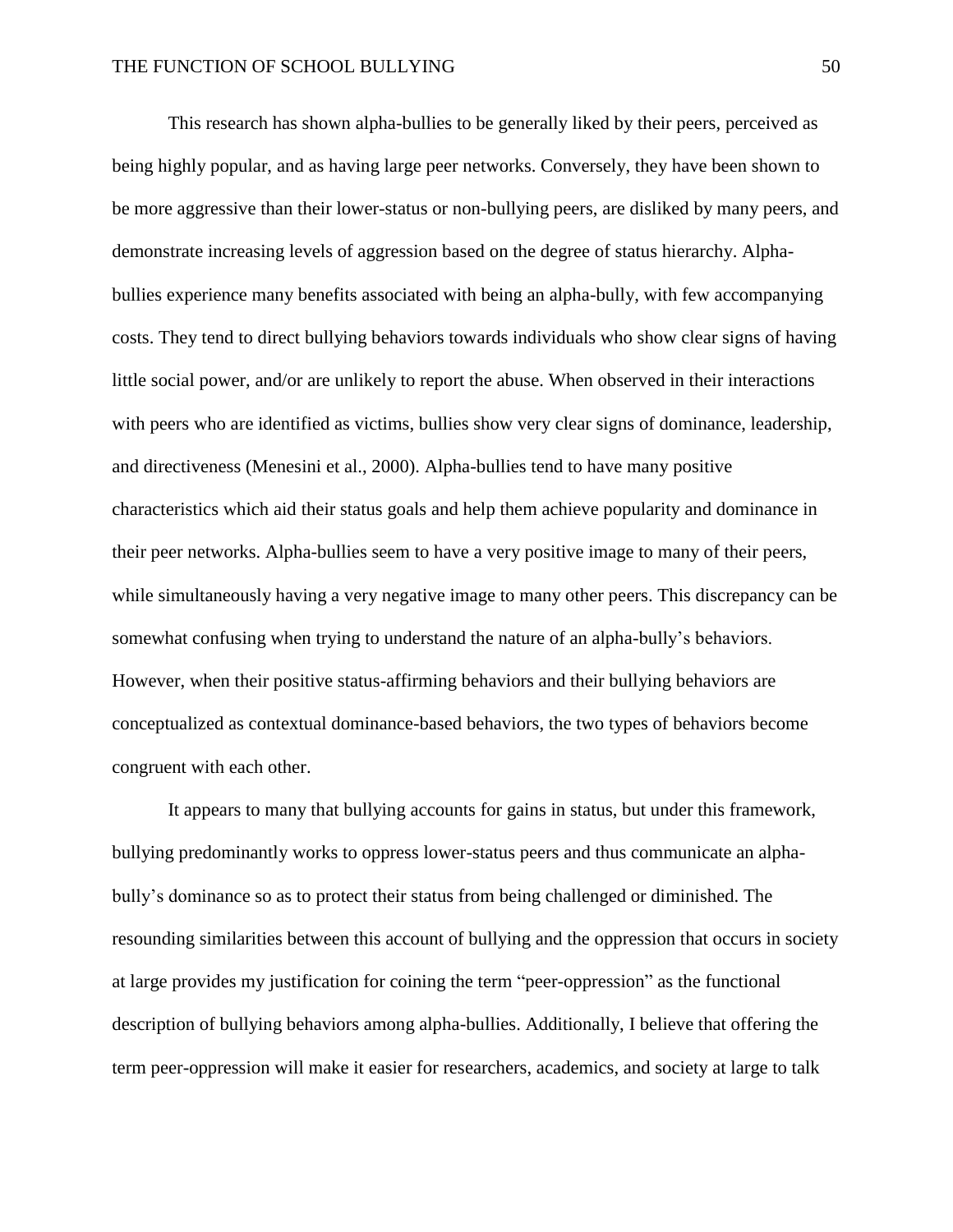about bullying and find answers and interventions. For instance, peer-oppression may be sufficient but not necessary to maintain status. One would expect a slew of research indicating that all popular children and adolescents are bullies if peer-oppression were necessary to maintain status gains, but this is not the case. Therefore, there is some hope that alternative means of protecting status gains and projecting dominance can be taught to alpha-bullies. Implications for interventions will be discussed in the final chapter.

Part of the reason why research in this area is so difficult is that much of the research does not distinguish between bullies (alpha-bullies, as I've called them) and bully-victims. I believe that when the behaviors of each group aren't evaluated separately, the function of their behaviors is impossible to determine. In the next chapter, I intend to identify the function of bullying among bully-victims in an effort to prove or disprove my hypothesis that bullying from alpha-bullies and bullying from bully-victims are structurally similar, but functionally different.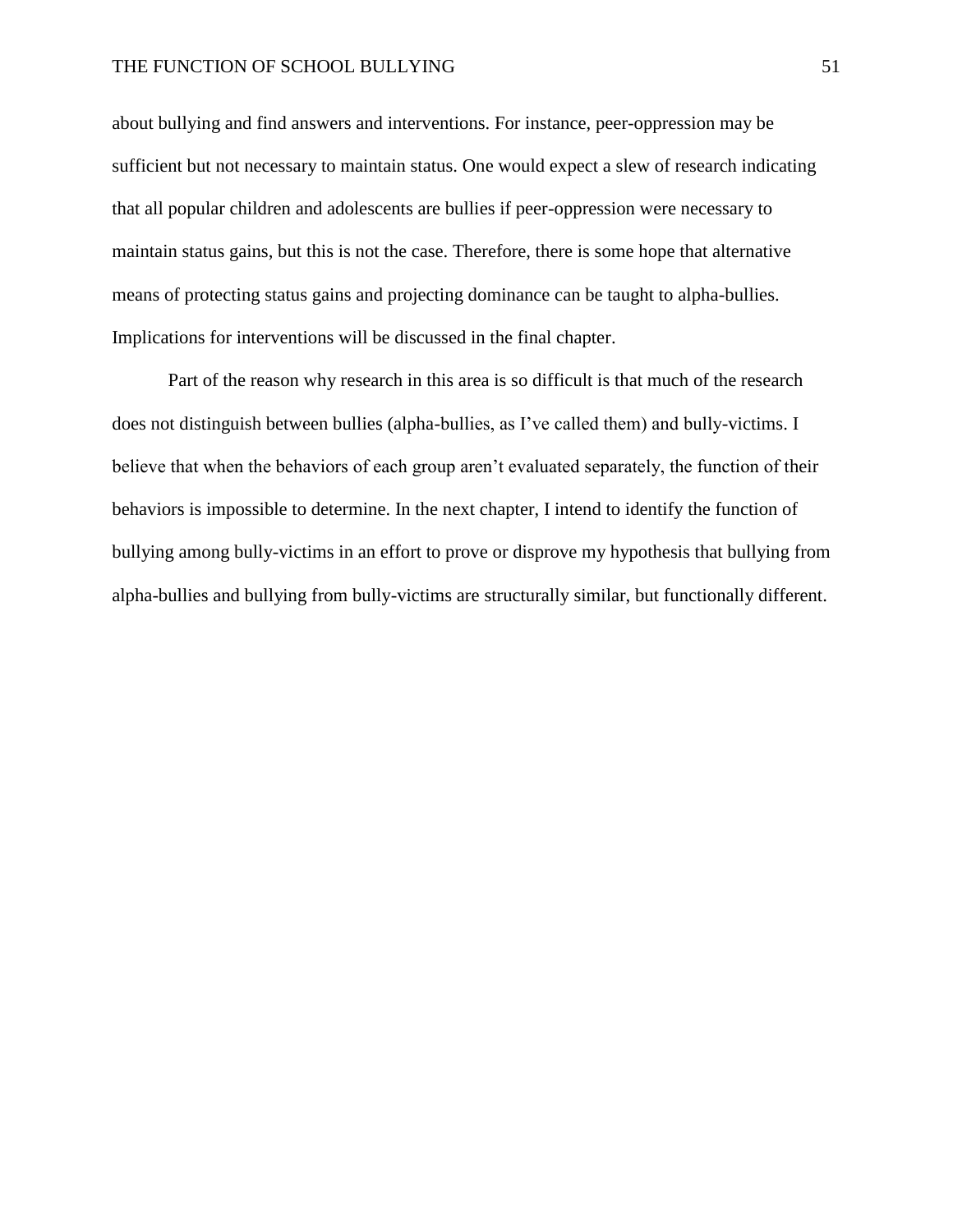## CHAPTER 3

#### BULLY-VICTIMS

## **Introduction**

"Bully-victims", in the research literature, refers to participants who have been identified as frequently engaging in bullying behaviors towards other individuals, while also being frequent targets of bullying behaviors perpetrated by others (Goldberg, Olweus, & Endresen, 2007). Bully-victims have been found to engage in more bullying behavior than alpha-bullies, and are more frequently victimized than victims (Demaray & Malecki, 2003). One might therefore expect that bully-victims are the most likely to suffer from the various consequences of bullying. Indeed, bully-victims are frequently found to have worse outcomes than alpha-bullies, victims, or non-involved people (Stuart & Jose, 2014).

In the research I've looked at, bully-victims tend to be smallest group in any study that divides alpha-bullies, and bully-victims into different groups. That is to say, fewer participants are identified as bully-victims than are identified as alpha-bullies, victims, or non-involved, across the majority of studies which make such classifications (Pellegrini, Bartini, & Brooks, 1999; Goldweber, Waasdorp, & Bradshaw, 2013; Holt & Espelage, 2007; Espelage & Holt, 2013; Ziv, Leibovich, & Schechtman, 2013; Bradshaw, O'Brennan, & Sawyer, 2008; Farmer et al., 2010). This is a somewhat unexpected finding considering that the traditional view of bullies as individuals who possess deficits in social interactions and who have been poorly influenced by environmental deficiencies (Volk, Camilleri, Dane, & Marini, 2012) is a closer fit for bullyvictims than it is for alpha-bullies (Cook, Williams, Guerra, Kim, & Sadek, 2010). Bully-victims represent the minority of the bullying population, and yet may represent the most prominent image of what a bully is like. The focus of this chapter will be to find the function of bullying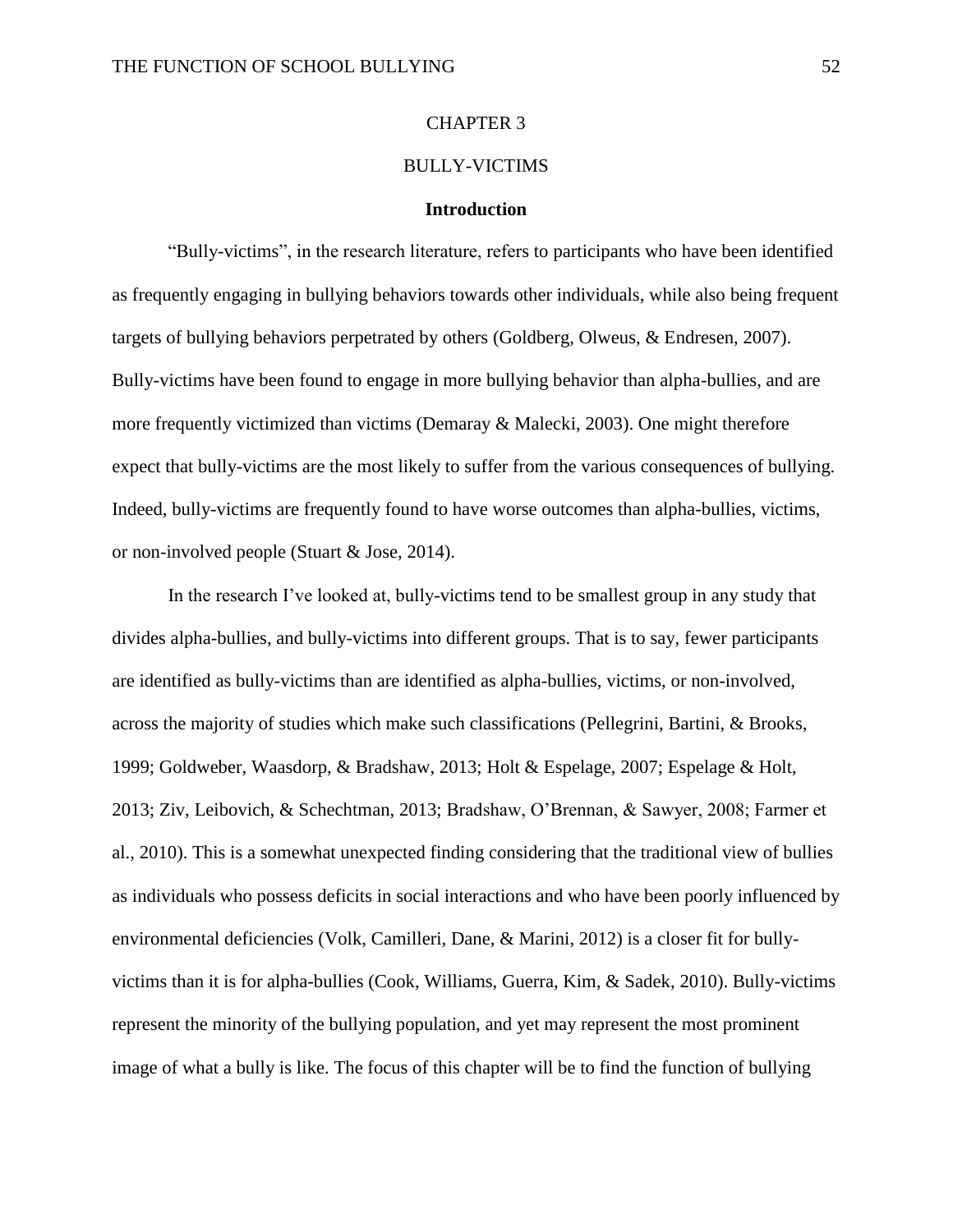### THE FUNCTION OF SCHOOL BULLYING 53

among the bully-victim population, and in the process, either confirm or disconfirm my central hypothesis. However, I maintain that the more important goal of this chapter will be to understand the bully-victim not as a callous, socially-deficient, conduct-disordered problem, but as a vulnerable individual who is not treated fairly, who has learned that they are in conflict with the world, and who is in desperate need for compassionate intervention.

Unlike alpha-bullies, bully-victims are not found to benefit greatly from their group membership. In fact, membership to the bully-victim group in the research literature is connected to such a wide array of draw-backs, punishments, and disadvantages, that it would appear more beneficial for bully-victims to discontinue their bullying behaviors and simply become victims, since victims have slightly better outcomes (Stuart & Jose, 2014). However, it is important to remember that rewards and punishments do not necessarily produce predictable effects, and that people sometimes act in a way that appears to contradict the contingencies of reinforcement that are in place (Skinner, 1969). Additionally, consequences which are not proximal to the individual, or which they are not cognizant of (such as long-term outcomes) are not likely to factor into their decisions to engage in certain behaviors (Reijntjes et al., 2013). Nonetheless, the fact that the bullying behaviors of bully-victims contribute to worse outcomes for them complicates the matter of finding the function of bullying among these individuals. Therefore, I will investigate the etiology of bully-victims, both for clues as to the function of their bullying behaviors, and to gain a better understanding of bully-victims in general.

# **Becoming a Bully-Victim**

The typical bully-victim, according Cook et al. (2010);

*…has comorbid externalizing and internalizing problems, holds significantly negative attitudes and beliefs about [themself] and others, is low in social*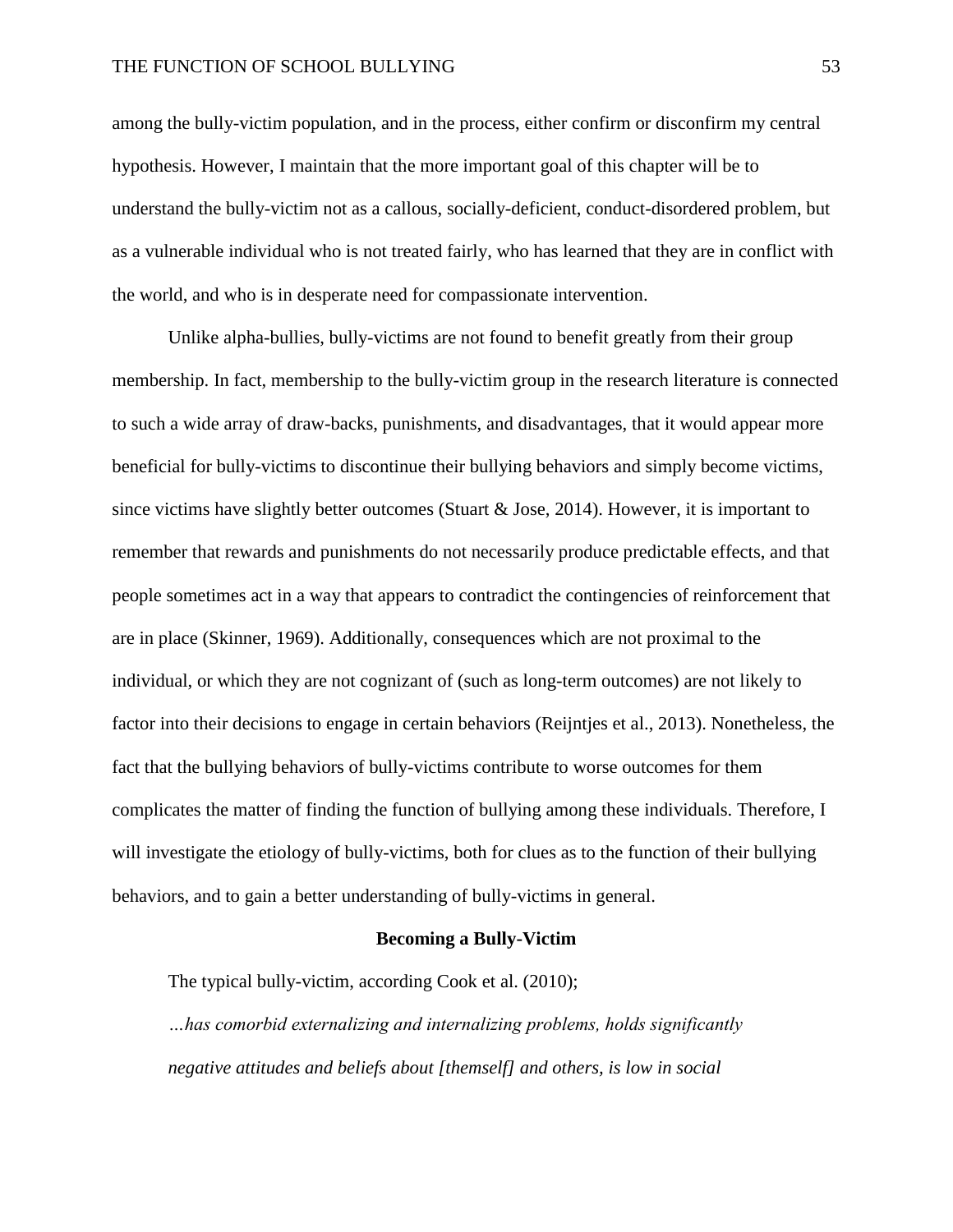*competence, does not have adequate social problem-solving skills, performs poorly academically, and is not only rejected and isolated by peers, but also negatively influenced by the peers with whom [they interact]. (p. 76)*

It would be presumptuous to suggest that there is a single pathway towards becoming a bullyvictim, but there may be common pathways towards many of the characteristics described here. Potential contributions from family, environment, and individual factors will be looked at in order to understand what the possible motivations are for bullying others among bully-victims. The first factor I will be looking at is the family.

# **Family**

It stands to reason that the attitudes and beliefs about bullying held by parents may be taught to their children, either directly or inadvertently. Harcourt, Jasperse, and Green (2014) found a number of major themes regarding what parents think and believe about bullying. First, is that there is a lot of variation in how parents define bullying. Many parents do not consider the repetitive nature of bullying in their descriptions of the behavior, many have difficulty identifying which behaviors constitute bullying and which are developmentally normal, and many parents did not view the aggressive behaviors of children six and under as problematic. In a number of the studies looked at by Harcourt et al., (2014), parents viewed bullying as a normal part of growing up, as inevitable, or as an unchangeable aspect of the school environment. Further, many of the parents diminished the significance of verbal or relational bullying, while many others suggested that bullying was the victim's problem, not the bully, and that it is the victim's responsibility to fix the situation. Although parents tend to react proactively when they find out that their own child is being bullied (Harcourt et al., 2014), the beliefs and knowledge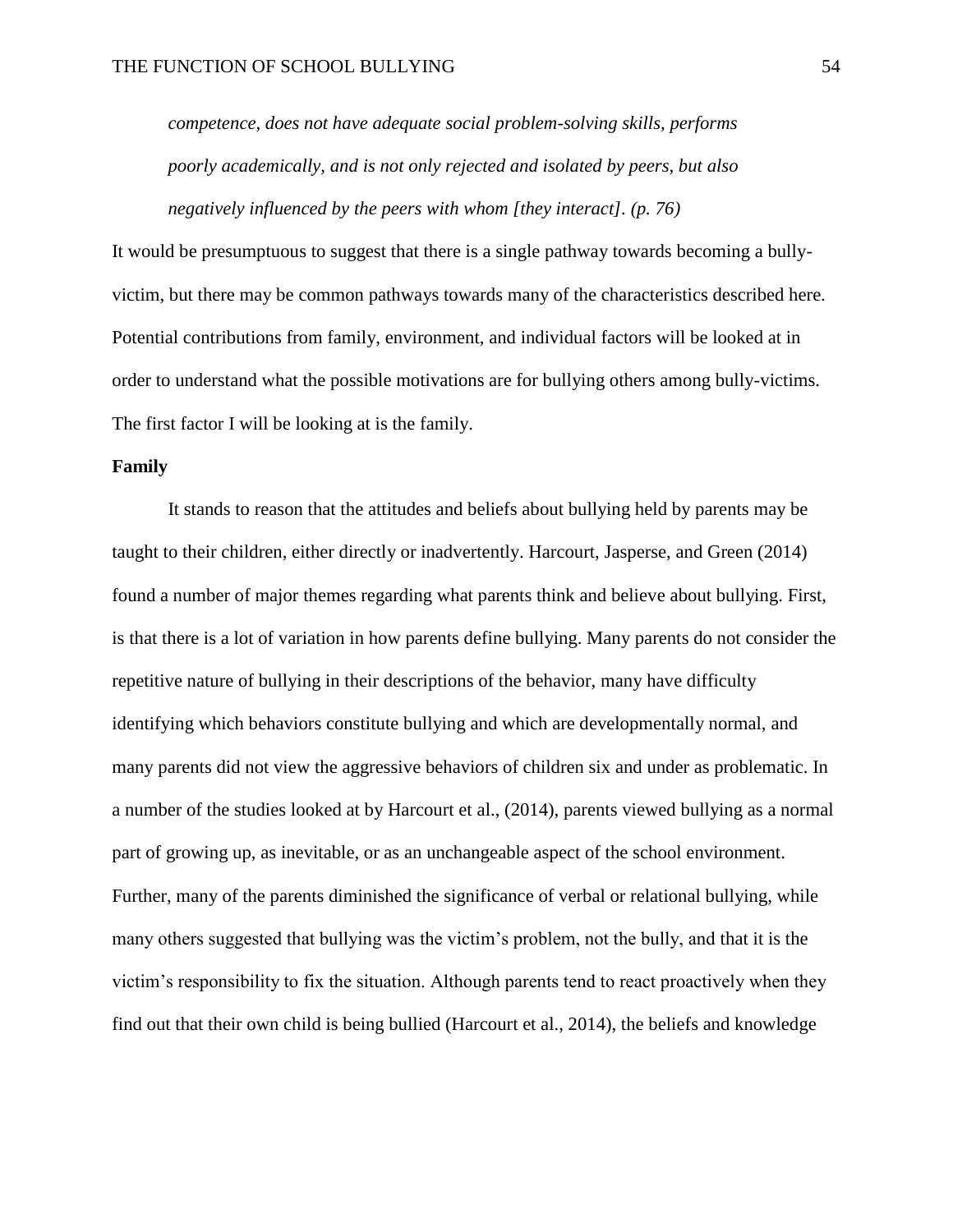about bullying held by parents may affect their children's perceptions of bullying before it becomes an issue that the parents are aware of.

The families of bully-victims have been found to score low on measures of cohesion, albeit not as low as the families of alpha-bullies (Stevens, De Bourdeaudhuij, & Van Oost, 2002). Bully-victims tend to perceive a power-imbalance between their parents favoring the father, and tend to report themselves having more power within their family than do alphabullies, victims, or non-involved children (Stevens et al., 2002). Further, bully-victims tend to view their families as having high levels of punishment, conflict, and control. The presence of inaccurate or insufficient parental monitoring, inconsistent and harsh discipline, authoritarian child-rearing practices, the reinforcement of aggressive behavior, and few prosocial interactions have all been observed to be common among the families of bully-victims (Stevens et al., 2002). Additionally, a moderate association has been found between bully-victim status and negative parental behaviors such as abuse, neglect, and maladaptive parenting (Lereya, Samara, & Wolke, 2013). Importantly, the families of bully-victims have been observed to have inconsistent discipline and monitoring (Stevens et al., 2002), which is striking considering the inconsistency of the role played by a bully-victim.

Regarding bullying among siblings, children experiencing or engaging in bullying among their siblings are more likely to fall into a bully-victims status, likely due to circumstantial power dynamics and consistent exposure between siblings (Dantchev & Wolke, 2019). Power is likely to shift back and forth between siblings, allowing them to take turns using this power to aggress each other in various ways. When factors that relate to more stable power dynamics are present, such as age, gender, or strength, siblings are more likely to have the status of alpha-bully or victim (Dantchev & Wolke, 2019). It was recently found that parenting factors, such as parent-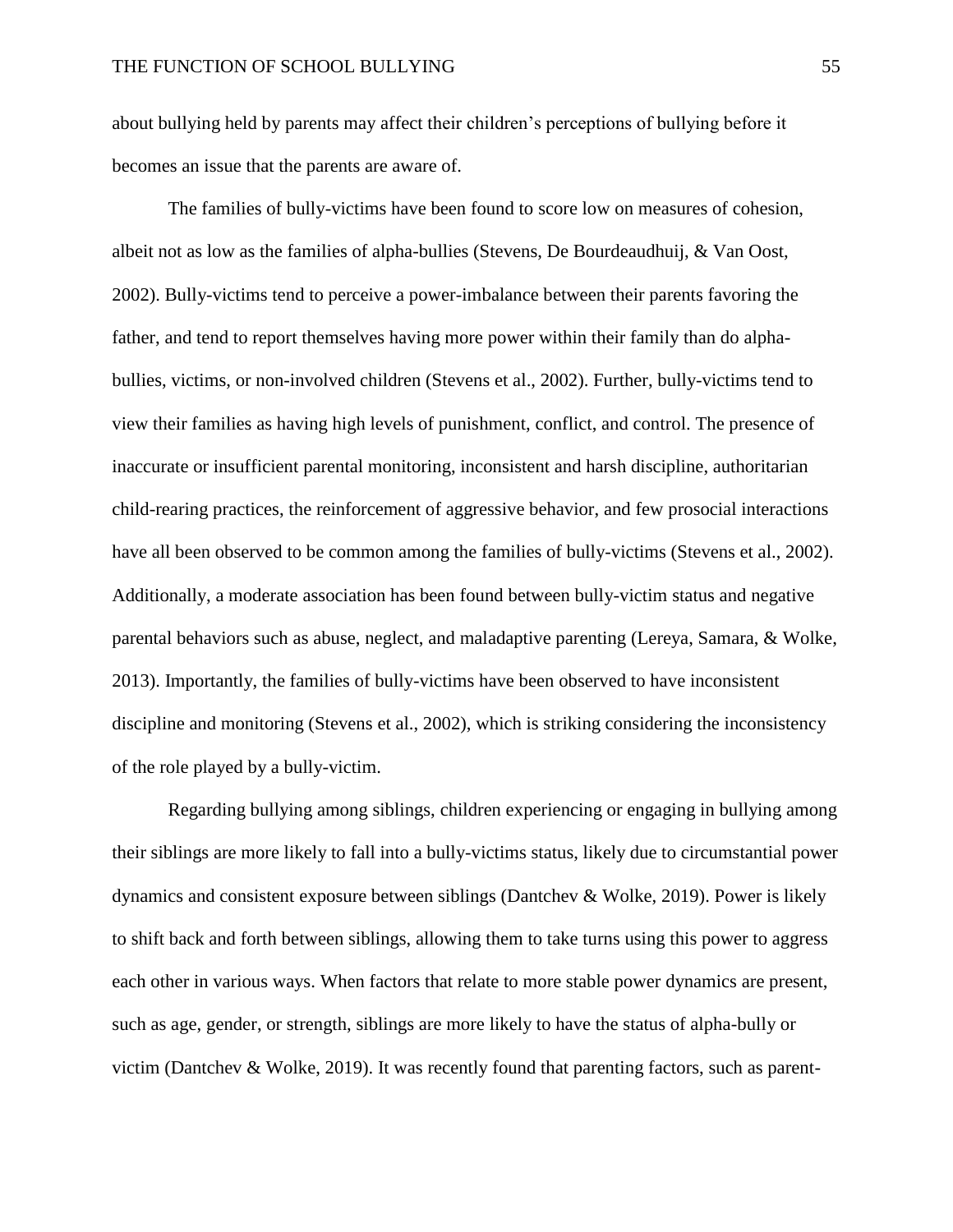### THE FUNCTION OF SCHOOL BULLYING 56

to-child maltreatment are not strongly associated with sibling bullying (Dantchev & Wolke, 2019). However, a conflicting partnership between parents is associated with bully-victim status among their children. Lastly, it has been found that children who are victimized by their siblings at age five are more likely to become bully-victims at age twelve (Dantchev & Wolke, 2019).

In line with social learning theory (Bandura, 1971), children likely learn a lot about their own interactions with others from witnessing that of their parents. Seeing a power imbalance between parents offers a child a significant amount of exposure to interactions between individuals with a power imbalance compared to interactions between individuals where power imbalances don't exist or are not acted on. It is important to remember that bully-victims claim to witness a power imbalance (Stevens et al., 2002), which suggests that there are aspects of their parents' interactions which make the power imbalance apparent, potentially even resembling bully/victim dynamics. High levels of conflict and control within a family may make children accustomed to and comfortable engaging in conflict, and may reveal functional benefits to having control over another individual. Since punishment is inherently a use of one's power over another in order to modify that person's behavior to the preferences of the one enacting the punishment, it seems that high levels of punishment within a family may be communicating certain contingencies of reinforcement regarding the use of power, or at the very least, normalizing the use of power against the will of another person. For example, if a child behaves in a way that the parents don't like, and the parents are very punitive of the child, and the child no longer engages in that behavior, the child has likely learned that they too can utilize the power they have to change the behaviors of other people.

Parental behaviors which are aggressive in nature, should inevitably increase levels of aggression in children, according to the results of Bandura, Ross, & Ross' (1963) research. The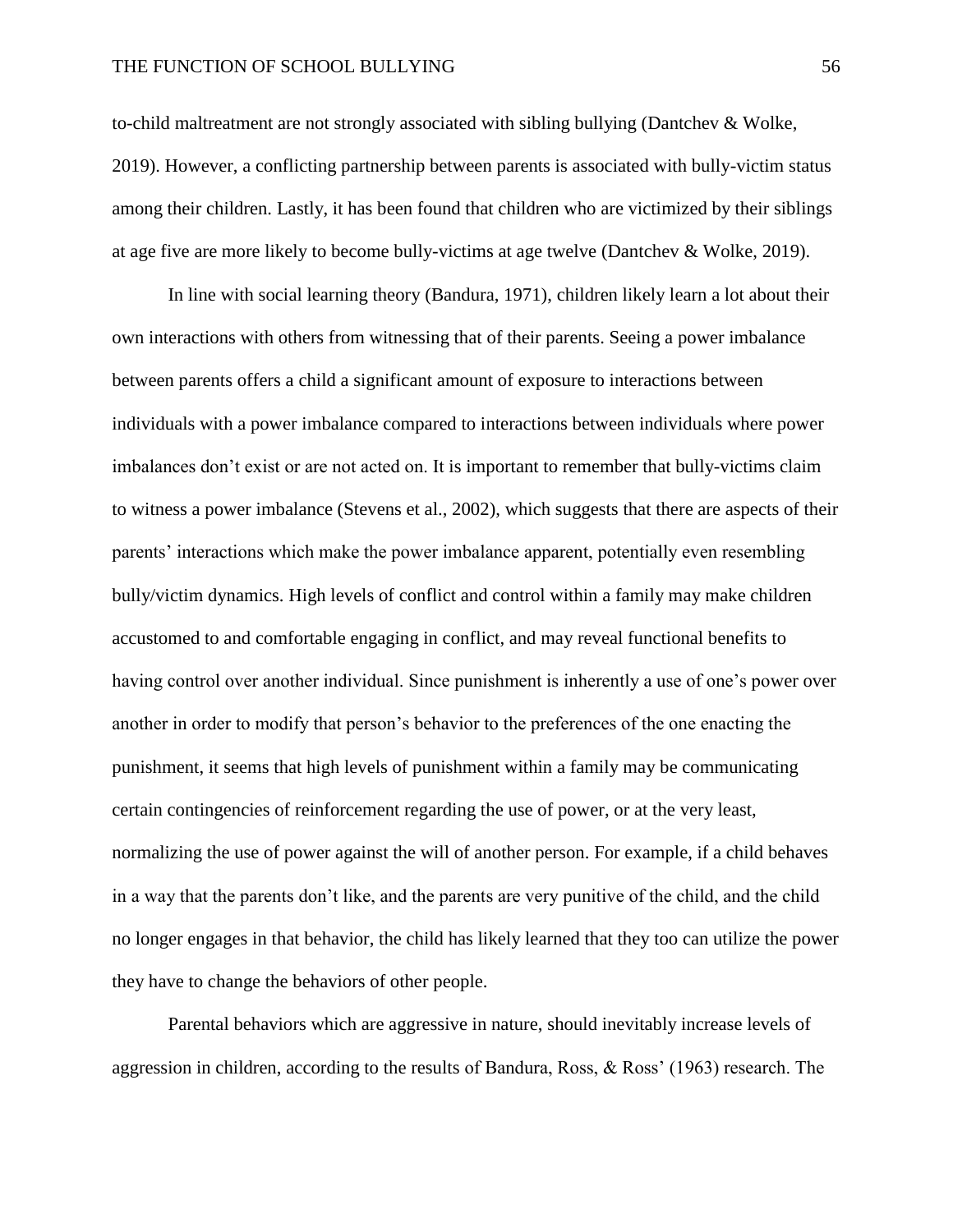closer in similarity a model is to the viewing child, the more likely the child is to replicate that behavior (Bandura et al., 1963). Given the likely similarities between parent and child, it should stand to reason that one's parents are more potent models for children, and that children are more likely to replicate aggressive interactions modeled by their parents than modeled by an unrelated or dissimilar person. The association between maladaptive parental behaviors and bully-victim status should not come as a surprise, given the results of Bandura et al.'s (1963) research. Additionally, inconsistent discipline may fail to communicate the intent of the discipline, and instead normalize inconsistent power interactions, stoking the expectation of sometimes being victimized, and other times not, with no clear rules for what to expect. This may foster beliefs about the world as being hostile by nature, and idea which will be explored in more depth later this chapter.

Experiences of bullying among siblings may more directly teach children about what to expect from their peer interactions. It is hard to account for all of the lessons that might be learned in this type of environment, but given that it might be reasonable to expect that they will either be a bully or a victim in many scenarios, they may vie to be the bully in avoidance of becoming the victim. It is possible that either being a bully or a victim in sibling interactions fosters more dichotomous thinking patterns, which will be discussed later in this chapter. Observing conflictual interactions between their parents is associated with increased sibling bullying (Dantchev & Wolke, 2019), which suggests that parents who model conflictual interactions normalize conflict to their children, increasing the likelihood that children will behave in a similar way. Finally, the observation that children who are victimized by their siblings at age five are more likely to become bully-victims at age twelve seems to suggest that being victimized is a major pathway towards becoming a bully-victim. Harsh or punishing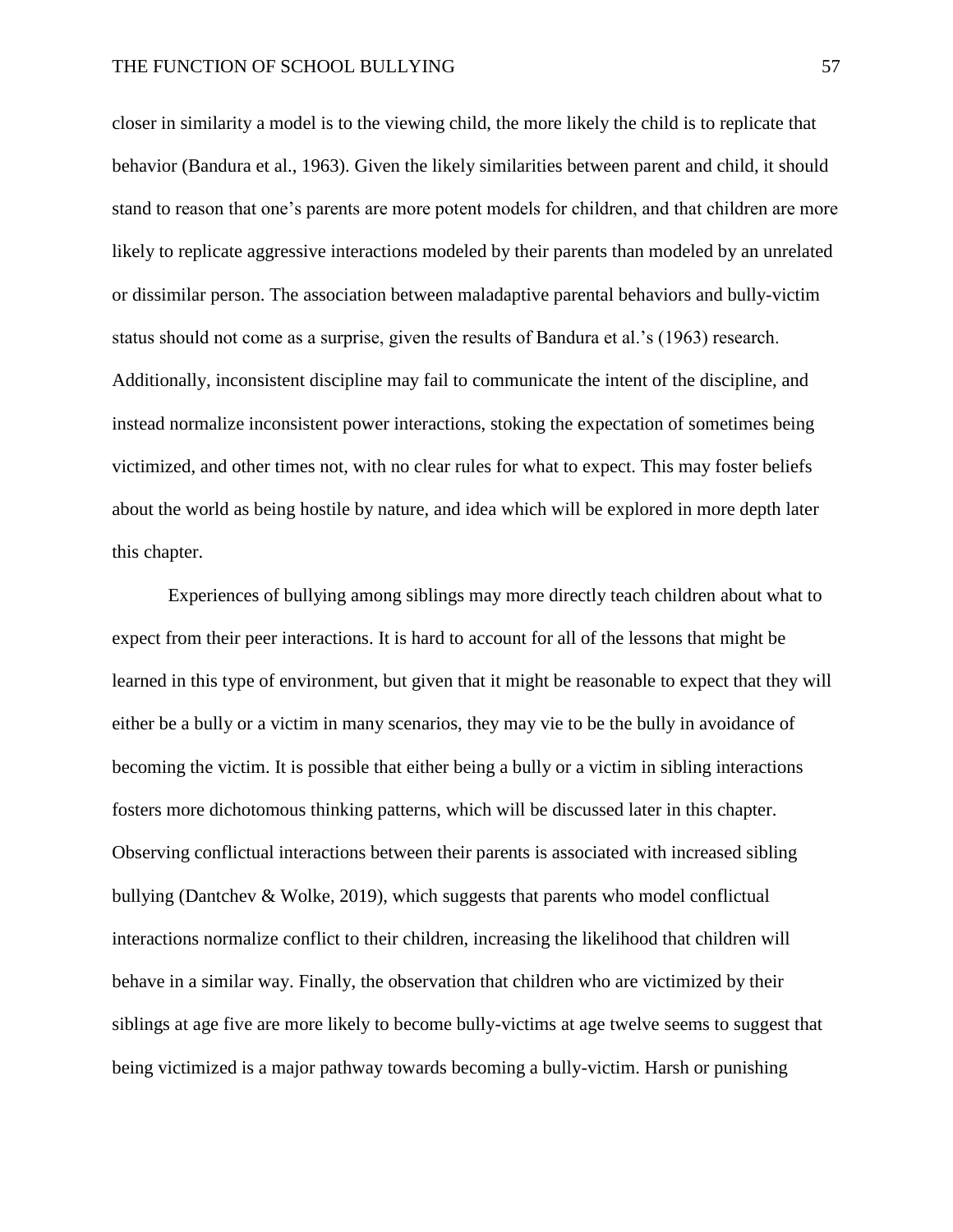parental interactions may also be received as victimization, which would further support the notion that victimization leads to bully-victim status. Given the general lack of knowledge on the part of parents about bullying, it may be very difficult for parents to identify bullying behaviors in their children, or to realize the connections between their own behaviors and their children's development of bully-victim behavior. Further, parents' attitudes towards bullying may inadvertently support their movement towards becoming a bully-victim. In particular, attitudes which blame victims, or suggest that victims should be the ones to do something about bullying incidents, may be particularly potent in reinforcing ideas that entrench children into bully-victim status.

While this section focuses rather heavily on parents, it is not my intent to blame parents for their children's bullying behaviors, even when those parents have particularly harmful parenting techniques. The parents have also undergone their own learning which may reinforce bullying behaviors, and they cannot be fully held to account for that. Additionally, there are many other factors that contribute to the etiology of a bully-victim, and it would be unfair to place responsibility squarely on the shoulders of parents.

# **Environment**

While it is not my intent to be blaming of parents or families, it is noteworthy that schools with higher proportions of students reporting family dysfunction at home also present a higher risk of bullying behavior among their students (Merrin, Espleage, & Hong, 2018). Given the common factors among the families of alpha-bullies and bully-victims, which are largely dysfunctional (Stevens et al., 2002), it is not particularly surprising that schools with high concentrations of these types of families would be associated with a significantly increased risk of bullying. Although it seems reasonable to expect school connectedness and school risk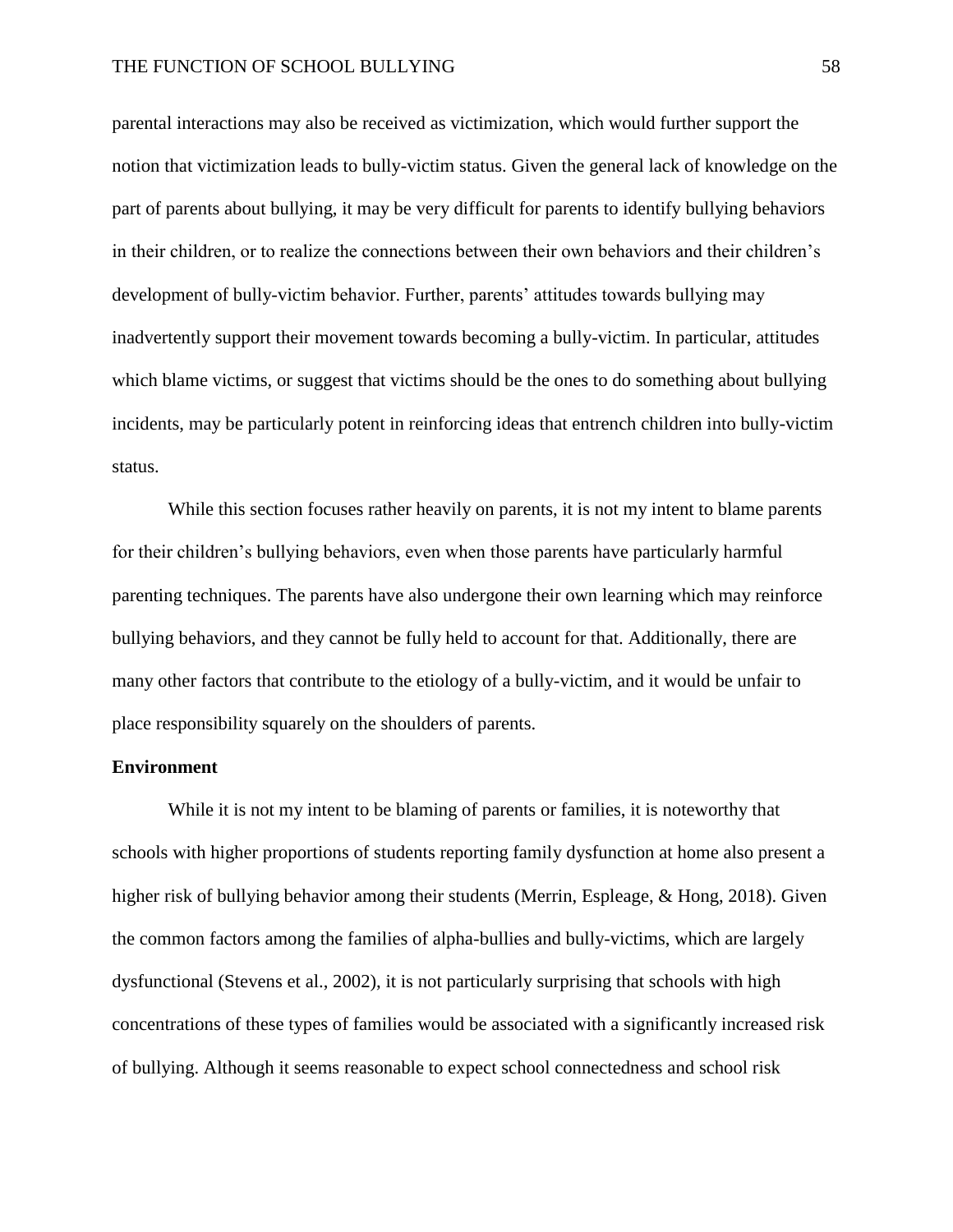(measured by prevalence of student substance use, presence of weapons, gang activities, and students selling drugs) to also be associated with increased risk of bullying, these factors were not found to significantly correlate with the prevalence of bullying (Merrin et al., 2018). However, school climate (rated by student reports support and care shown by school staff and administration) has been found to associate with risk of bullying, and school-level deprivation has been found to increase the risk of bullying among youth from nondeprived backgrounds, but not among youth from deprived backgrounds (Merrin et al., 2018). Here, individual deprivation is measured by eligibility for free school meals, and school deprivation is measured by the proportion of students who are eligible for free school meals (Merrin et al., 2018).

Interestingly, socio-economic status does not provide much guidance in determining which youth or schools are at risk of increased bullying perpetration (Tippet & Wolke, 2014). However, victims and bully-victims were found to be more likely to come from low SES backgrounds, and less likely to come from high SES background (Tippet & Wolke, 2014). Given the association between SES and dysfunctional home environments, it may be the case that children of low SES families are more likely to learn maladaptive ways of interacting with others that leave them more vulnerable to bully-victim dynamics (Tippet & Wolke, 2014). When this is factored into the association between SES and victim or bully-victim status, the association becomes much weaker (Tippet & Wolke, 2014), again pointing to social learning as a primary etiological factor in becoming a bully-victim. The remaining effect of SES on bully-victim status may be accounted for by the diminished relational power that low SES affords children.

Students from lower SES than their peers may be strategic targets for harassment from alpha-bullies, who are adept at leveraging the power they have over other youth for their own personal gain (Tippet & Wolke, 2014). Therefore, schools may experience increased rates of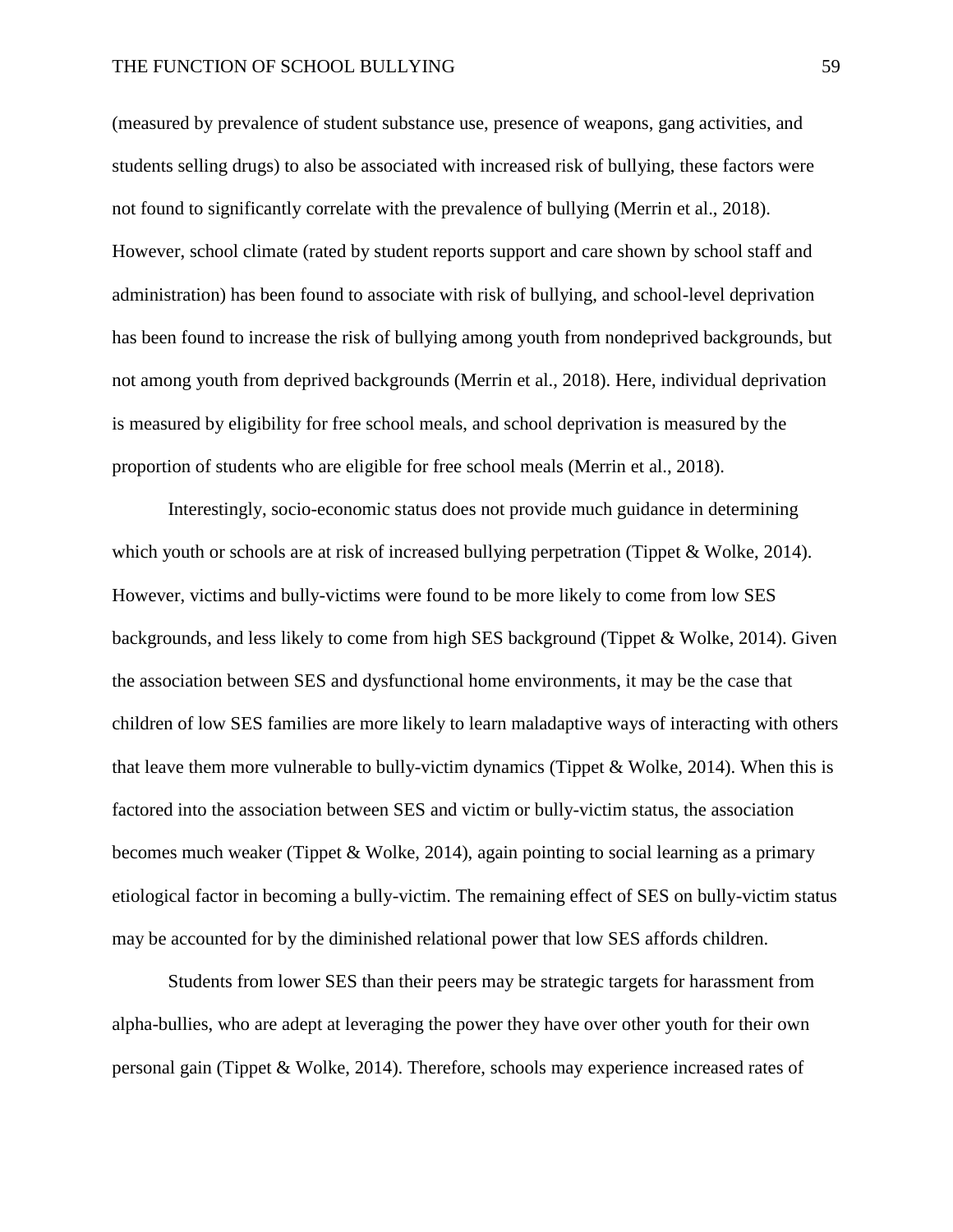bullying perpetration in association with deprivation not because deprived students are bullying others, but because they themselves are being targeted. Eligibility for free school meals, in combination with other SES markers, likely diminishes a student's position in status hierarchies. When a high proportion of students are eligible for free school meals, there is likely a higher degree of status hierarchy within the school. A higher degree of status hierarchy in school is associated with more aggressive behavior on the part of high-status students (Garandeau, Ahn, & Rodkin, 2011). This is important for understanding the etiology of bully-victims for two reasons. First, one can't be a bully-victim without being victimized, and so increased levels of aggression/victimization likely associate with a higher number of bully-victims. Second, there is good reason to believe that it is the experience of being victimized that leads to becoming a bully-victim, and that bully-victims tend not to begin bullying others until after they are bullied themselves (Lereya, Copeland, Zammit, & Wolke, 2015).

Very few bully-victims are found to have been alpha-bullies previously, who are now being victimized (Lereya et al., 2015). The pathway of an alpha-bully becoming a bully-victim has been found to be very unlikely (Lereya et al., 2015). Instead the majority of bully-victims in secondary school were found to have been either victims or bully-victims at age 10 (Lereya et al., 2015). This indicates that victimization plays a larger role in the development of bullyvictims than does their bullying of others. The bullying behavior among bully-victims is likely a reaction to being victimized, as opposed to their victimization being a reaction from their environment to their bullying behavior (Lereya et al., 2015). Therefore, it might be said that the experience of becoming a bully-victim is defined by experiences of victimization, and how one responds to being victimized. Findings indicate that children who are bullied show negative biases in their cognitive processing, a heightened expectation of threat and danger, changes in the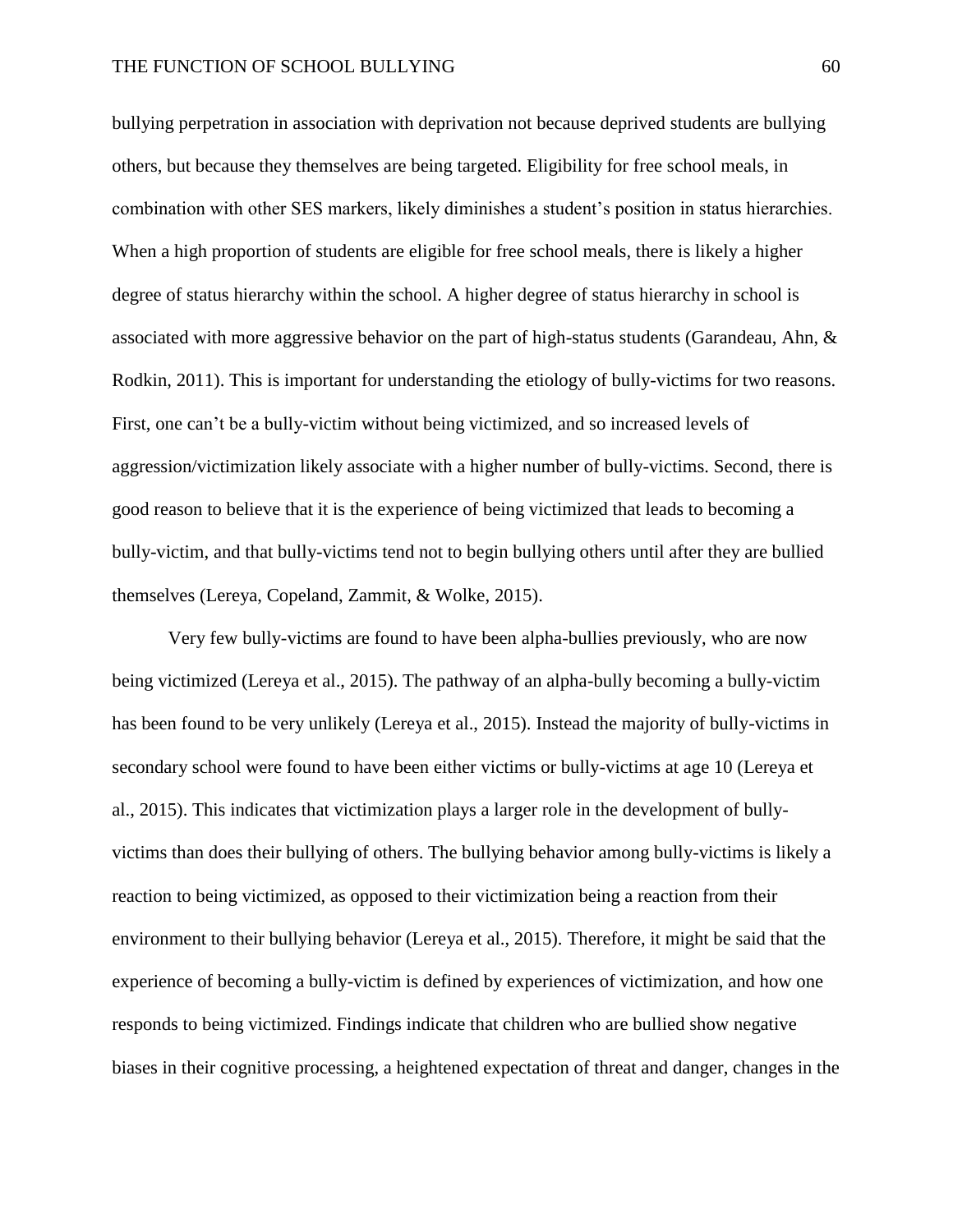### THE FUNCTION OF SCHOOL BULLYING 61

stress response system which may increase levels of impulsivity and aggression, and a conditioned fear response which may lead the child to fight back, even if it is preemptive or unnecessary (Lereya et al., 2015). Additionally. bully-victims have been found to interpret others as being purposefully hostile and tend to state a desire to retaliate (Ziv et al., 2013).

While these factors could be interpreted as individual factors, and not environmental factors, I interpret these findings as being indicative of the effects that being victimized has on what one learns about their environment. If a child has a home environment such as the one described earlier to be common among bully-victims, and then is victimized at school, then it is not just their interpretation that their environment is hostile, it is the truth. It is important to remember that the environment interacts differently with different people. The same environment can be supportive for one person, and very hostile to another, depending on how that environment interacts with the individual. This characteristic of the environment is why low SES was found to be associate with being victimized (Tippet & Wolke, 2014), and why race associates with bullying as well (Goldweber et al., 2013).

With regards to African American youth, research results regarding their bullying involvement have been mixed (Goldweber et al., 2013). However, it has been suggested that African American youth are less likely to report victimization, which would understandably skew the results of research that uses self-report measures (Goldweber et al., 2013). Taking this into consideration, Goldweber et al. (2013) found in their research that "African American youth were more likely than their peers to be characterized by the victim and bully-victim groups than the low involvement group" (p. 215). Further, there were not significant differences between their membership in the victim and bully-victim groups. Additionally, youth characterized by the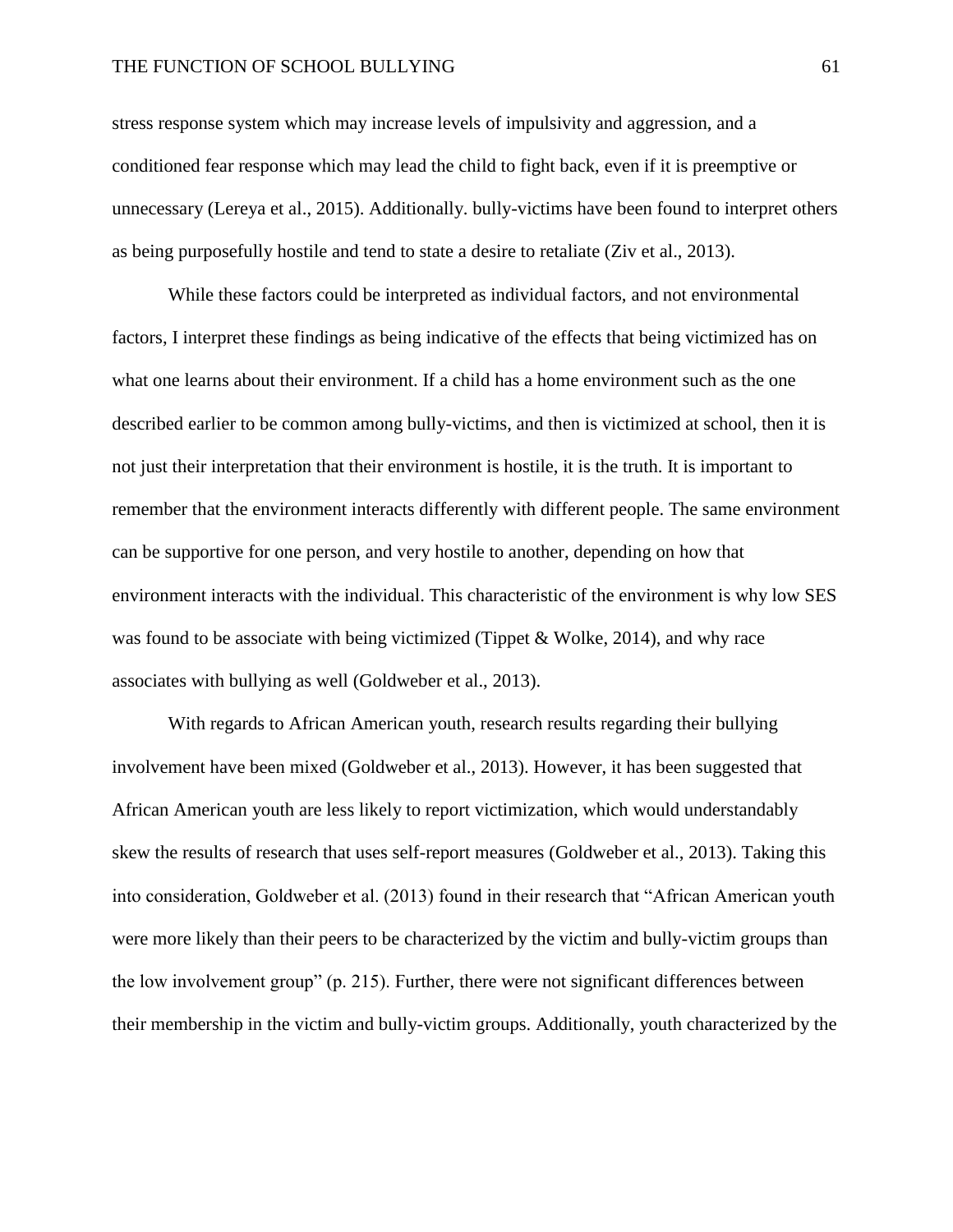bully-victim group were more likely to be African American than those characterized by other groups.

While there is nothing inherent in an African American identity that predisposes one towards a victim or bully-victim status, the social environment interacts with African American students differently than it does with Caucasian students. Some of these differences include disproportionate disciplinary actions, increased perceptions of student aggressiveness, varying and hidden biases held by those who interact with them, and societal power structures which leave non-privileged individuals less powerful and more vulnerable, to name a few (Goldweber et al., 2013). The prevalence of racially biased victimization also changes by location, with urban environments having the highest rates (Goldweber et al., 2013). While exploring the racialized victimization of African American youth could be a thesis unto itself, it is beyond the scope of this paper to understand fully the interplay between privilege, power, victimization, and vulnerability to bully-victim status. However, it is clear from this example that aspects of the environment interact with a child's identity to make them more or less vulnerable to victimization, and more or less likely to behave aggressively towards others.

Generally speaking, males are found to behave more aggressively towards others than females, and are more frequently identified as bullies (Veenstra et al., 2005). Additionally, females are found to engage in more relational forms of bullying, whereas males are found to engage in more overtly aggressive forms of bullying (Vaillancourt, Hymel, & McDougall, 2003). Some might suggest that there are biological factors which account for this difference, and certainly, male alpha-bullies are known to use their greater size and physicality to coerce peers (Vaillancourt et al., 2003). An association between size and bullying would be insufficient to suggest that biological factors account for the differences in bullying between boys and girls,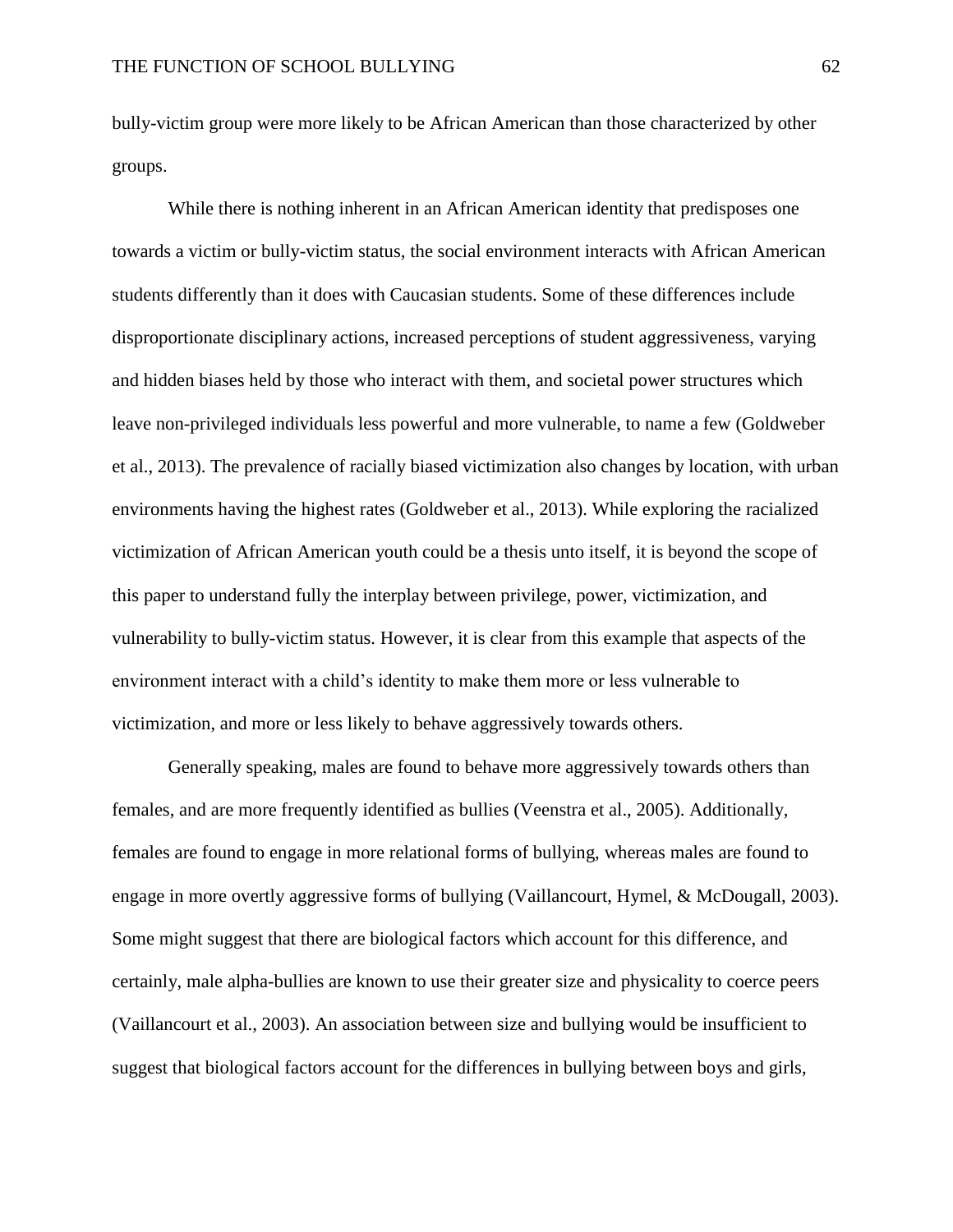even if boys are physically larger, as size is still not an inherent quality of being male or female. Instead, testosterone appears to be a likely candidate for explaining possible biological differences between the bullying rates of boys and girls, since testosterone is often thought to be associated with aggression, and males are thought to have higher levels of testosterone (Vaillancourt, deCatanzaro, Duku, & Muir, 2009). Indeed, bullied boys are found to have increased levels of testosterone, and bullied girls have lower levels (Vaillancourt et al., 2009), which appears to indicate a possible reason why boys may be more likely to become bullyvictims and girls may be more likely to be victims. However, no causal directionality has been established with these results, and the researchers speculate that testosterone levels increase or decrease after being bullied in accordance with that individual's intended response to the bullying incident (Vaillancourt et al., 2009). Since there are differences in how males and females typically respond to bullying incidents, it may be that these differences account for the differences in testosterone, and not the other way around (Vaillancourt et al., 2009).

It is widely regarded that female culture in school values relational competence, whereas male culture in school values physicality (Vaillancourt et al., 2003), and it seems as though the increasing testosterone in bullied males and decreasing testosterone in bullied females conveniently coincides with these expectations; where males may be expected to respond with aggressive posturing, and females may be expected to respond with compliance and tact. Therefore, if testosterone levels in the bullied individual is effected by their intended response, and their intended response is affected by socially constructed gender expectations, then the gender differences found among bullied individuals are most likely accounted for by how the environment interacts with gender, and not by biological differences. Research from Morales, Yubero, and Larrañaga (2016) fits with this notion, as their findings indicate that "adherence to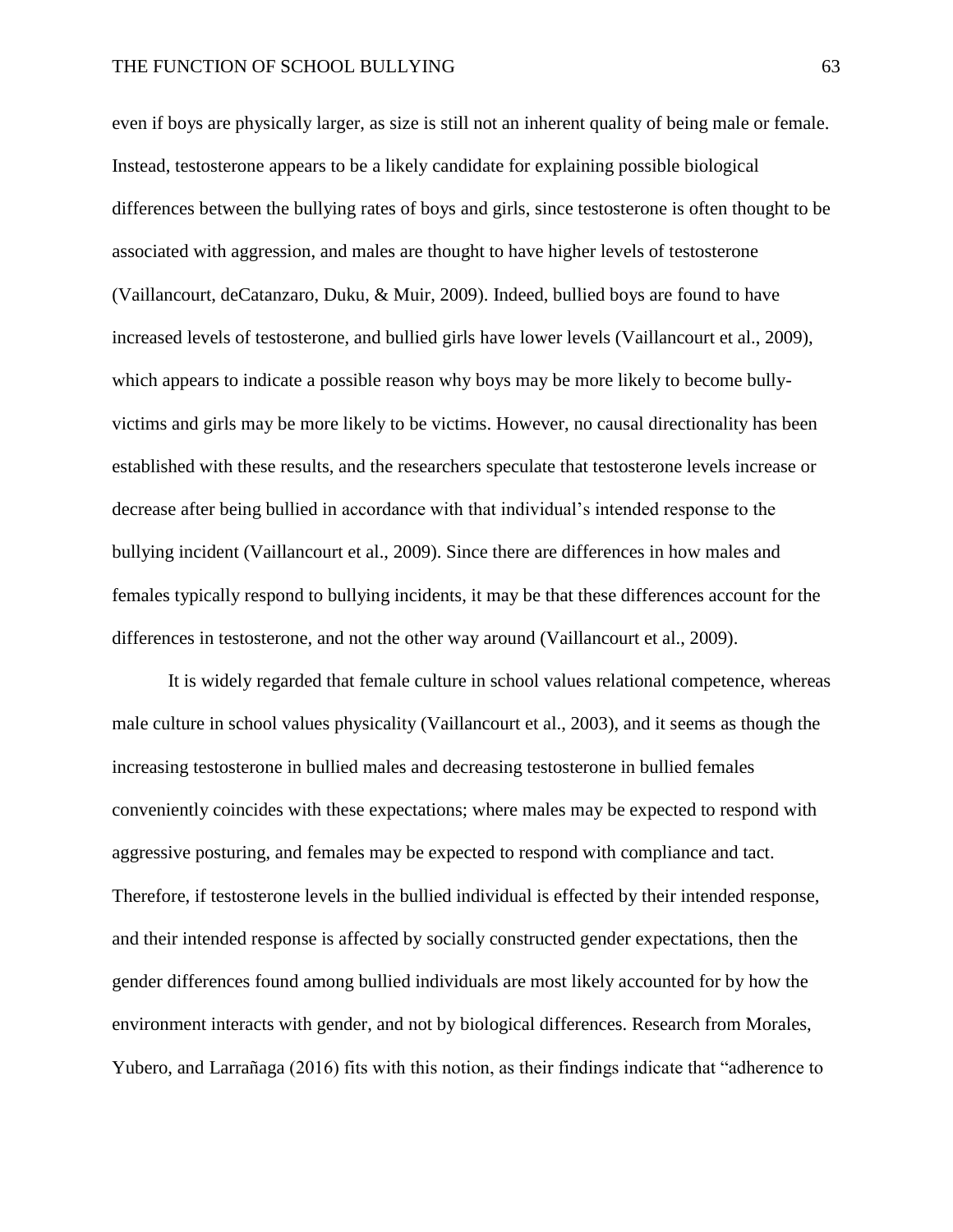masculinity gender traits are positively associated with being a bully for males and females" (p. 176). Interestingly, while both personal and socially construed masculinity had significant effects on bullying behaviors in both males and females, femininity was only associated with a reduction of bullying behaviors for girls (Morales et al., 2016). This may indicate cultural restrictions on how males are expected to be and act, a socially constructed power differential between genders that affords more opportunities for males to abuse their power, cultural messaging which places undue value on masculine traits and devalues feminine traits, among many other aspects of how gender interacts with the social environment.

On the point of cultural messaging, television exerts a large influence on people's attitudes toward gender (Morales et al., 2016), and men's media use is associated with their adherence to masculinity ideology (Giaccardi et al., 2016). Further, disparaging messages about women in media can lead to sexist behaviors in men (Morales et al., 2016). Bully-victims are known to watch a lot of television, and television watching has been found to have a large effect on the probability of being a bully (Barboza et al., 2009). While some cite the association between depictions of violence and aggressive behavior as the reason for this increase in bullying behavior (Barboza et al., 2009), it may equally or more so be the portrayal of damaging messages (such as toxic masculine norms) that accounts for this association. A critical finding to consider, however, is that individuals with high television consumption who also have high levels of teacher support are not more likely to bully others (Barboza et al., 2009). This makes sense, considering Barboza et al.'s (2009) finding that deficits in social support may give rise to bullying behaviors.

The television consumption among bully-victims may be a symptom of an overall lack of support or engagement from critical people in their lives. It may be that television is a primary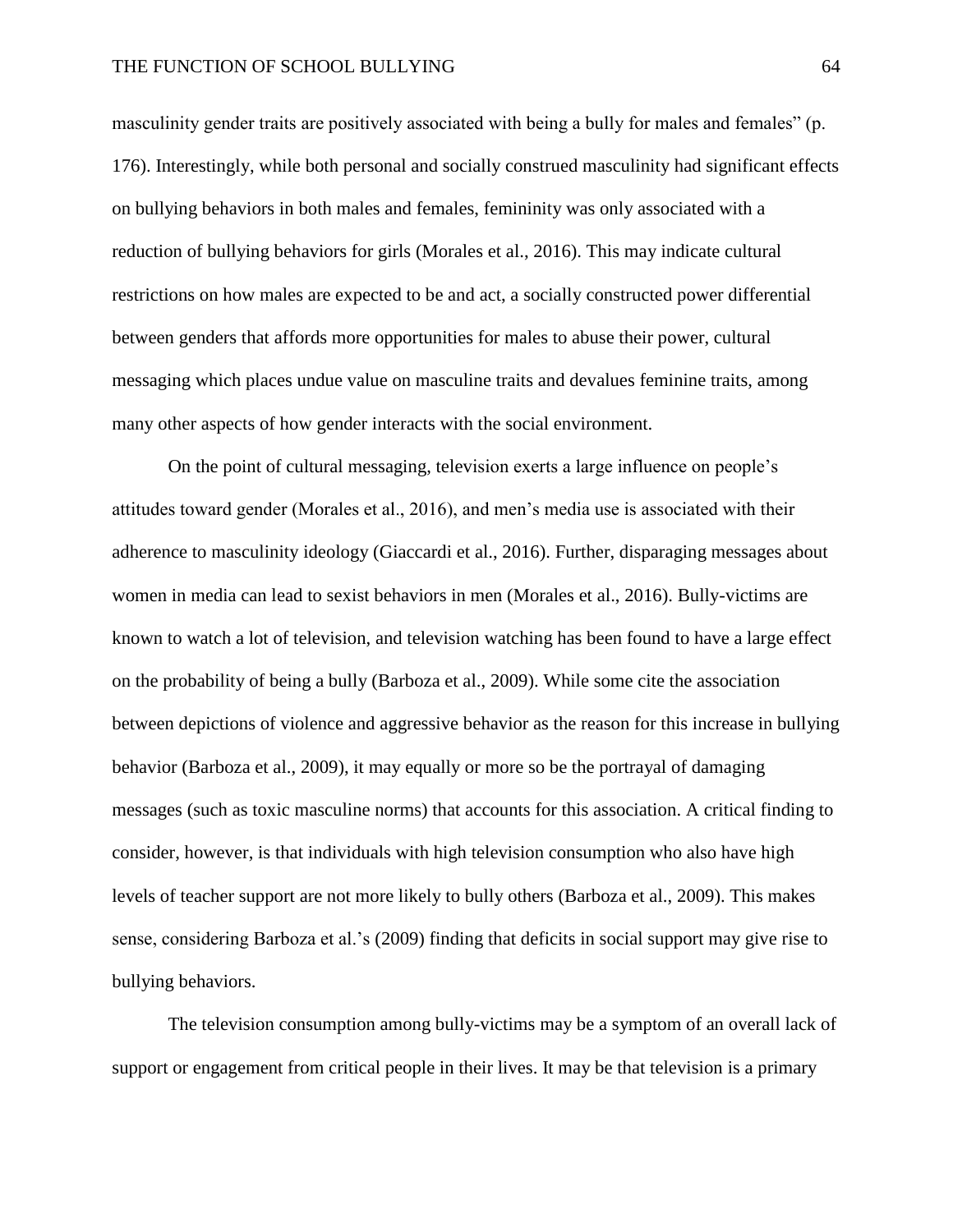source of learning about social expectations for bully-victims, since there's reason to believe that their parents don't provide a safe or reliable resource to learn such things (Stevens et al., 2002). Internalizing media portrayals of masculinity and objectifying women may also contribute to the finding that bully-victims are more likely than other bullies to target girls (Rodkin, Espelage,  $\&$ Hanish, 2015), particularly since there may not be any positive role models in their life to check these messages against. I would be reluctant to simply this as a matter of reducing television consumption to reduce bullying, however, as television might be an important coping mechanism for youth with little or no social support, and removing that without otherwise resourcing them could be hazardous for their well-being. Considering that students who watch high amounts of television but have high amounts of teacher support don't show increases in bullying behaviors (Barboza et al., 2009), it would be reasonable to hope that teachers could simply offer the same support to bully-victims and help reduce the effect television appears to have on their behavior. However, as will be discussed later this chapter, bully-victims don't report having support from teachers, and often report being treated very poorly by them (Berkowitz & Benbenishty, 2012). With a difficult home situation (Stevens et al., 2002), little or no perceived teach support (Berkowitz & Benbenishty, 2012), and violent and sexist messages from media (Morales et al., 2016), it would seem that the last place bully-victims might learn pro-social interactional styles is from their friends. However, the friends that bully-victims tend to associate with are well documented to make matters worse (Barboza et al., 2009).

Bully-victims differ quite drastically from alpha-bullies in terms of their social relationships. Whereas alpha-bullies maintain large friend groups, mostly composed of individuals not involved in bullying, bully-victims are frequently rejected and disliked by their peers, and mostly form friend groups consisting of other bullies and victims (Farmer et al.,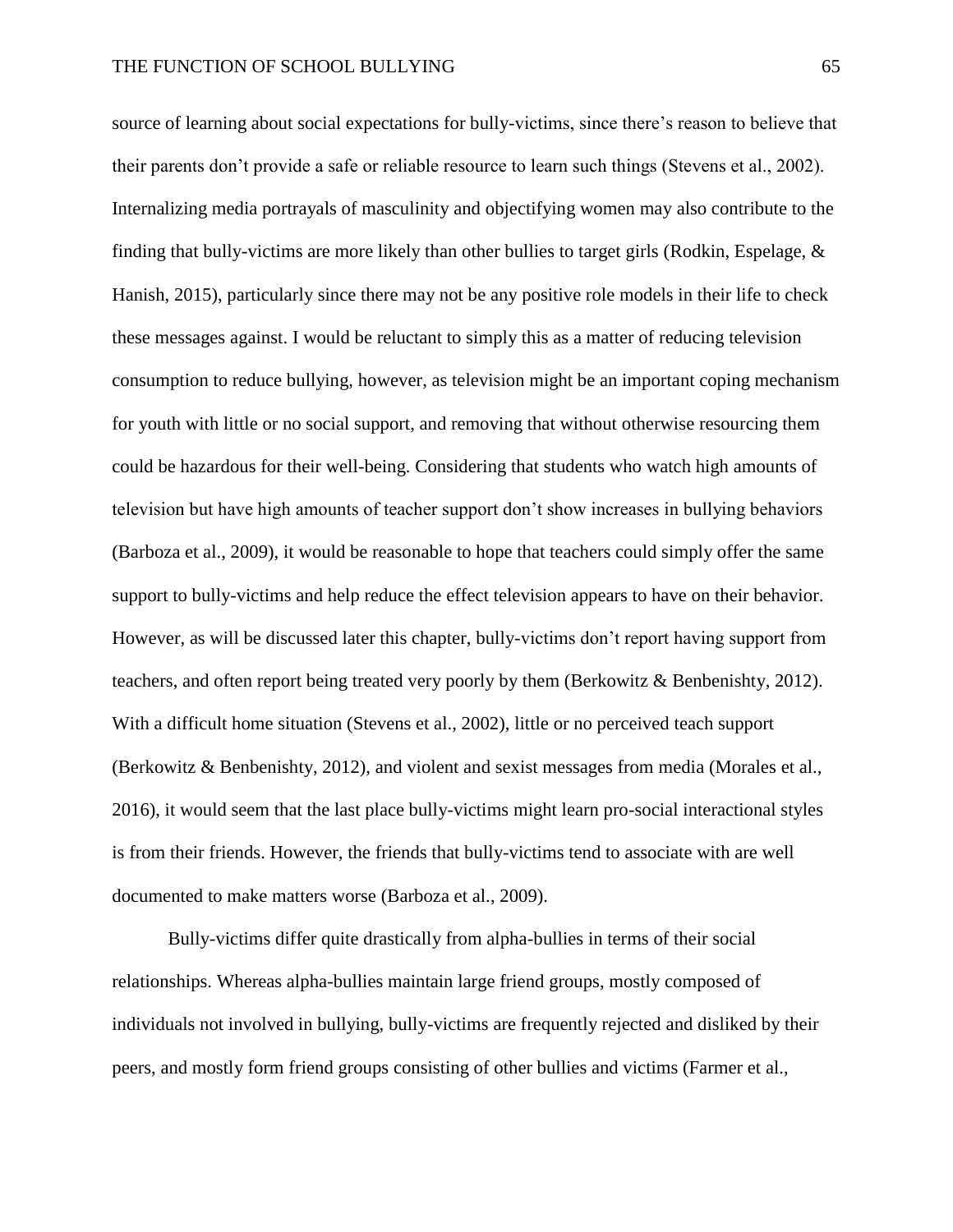2010). While support received from friends is, and should be, regarded as a positive resource in a person's life, friend support is frequently found to be associated with increased instances of bullying (Barboza et al., 2009). Conversely, emotional alienation from friends decreases bullying perpetration (Barboza et al., 2009). A lack of friends is a common characteristic of victims, since not having friends for support, defense, or alliances leaves one vulnerable to harassment (Jia & Mikami, 2015). As such, it is possible that belonging to a friend group accounts for transitions between victim status and bully-victim status, but this is only speculation. Regardless, given that the friend groups of bully-victims are usually bullies and victims themselves, it is likely that the group of friends reinforce each other's beliefs and perspectives that encourage bullying behaviors. Previously, it was stated that bully-victims are more likely to interpret others as having hostile intent (Ziv et al., 2013). Additionally, bully-victims have likely learned that their environment is hostile, given their typical family lives and lack of social supports. In a group of friends, all of which are likely to have had similar experiences, there may not be a diversity of perspectives to challenge hostile interpretations of the environment and others in it. Members of the group that engage in bullying behaviors likely act as role models for that behavior, encouraging each other to engage in more bullying behaviors. After all, Bandura et al. (1963) did find that role models for aggressive behaviors which share characteristics with the subject are particularly effective at instilling aggression in the subject. This could then create a cycle of role modeling aggression within the group that quickly escalates.

Overall, bully-victims appear to experience their environment quite differently than other youth. There is a lack of support in most or all areas of their lives, and they are frequently rejected and targeted by others. The question I most find myself asking is; "where do bullyvictims ever learn positive social skills?". The answer I've come to is; "potentially nowhere,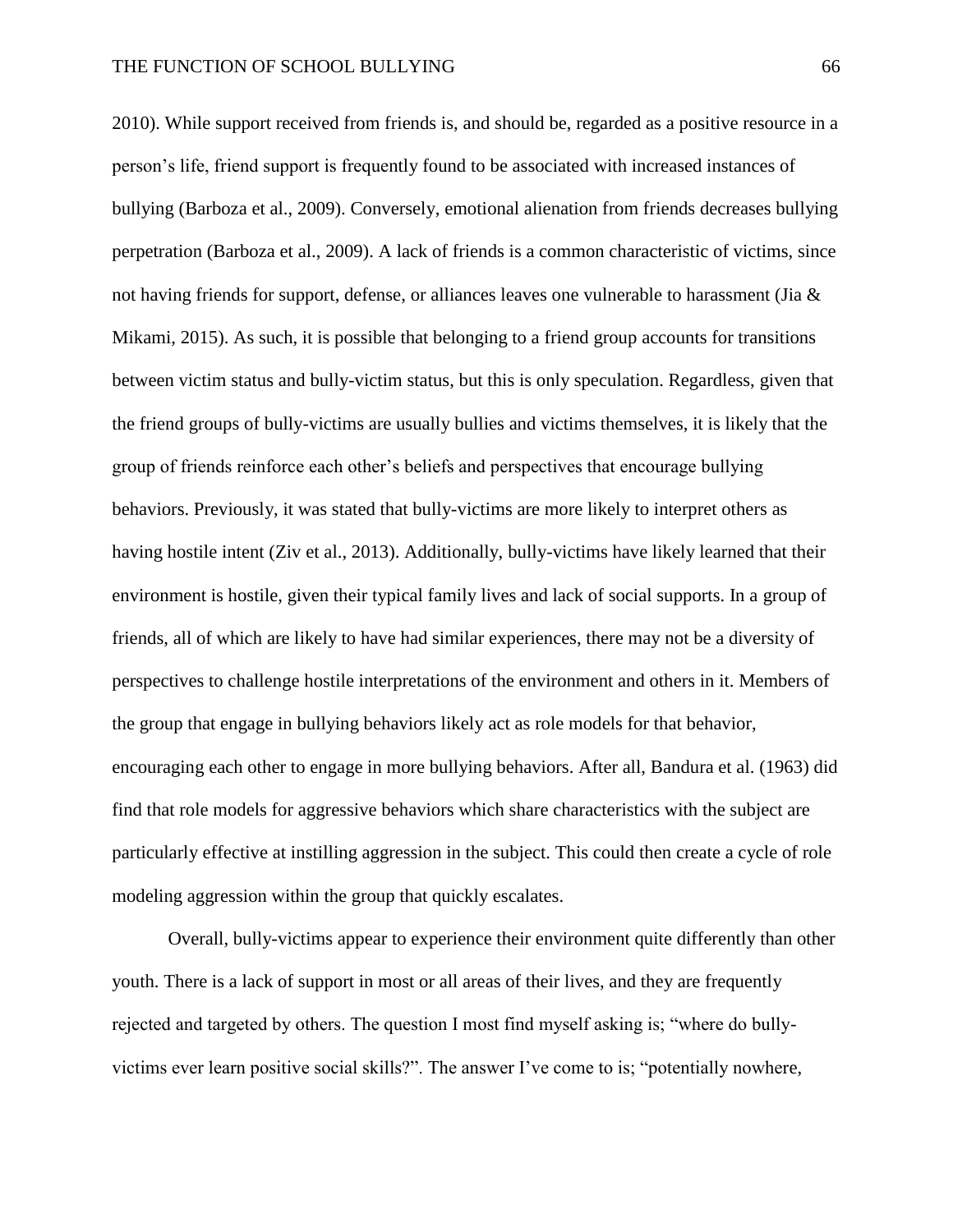depending on their circumstance". It isn't difficult to see how a near complete lack of prosocial role models might lead a child to lack prosocial interaction in their social lives. There is a berth of research that points to "individual" factors, or "psychopathic traits", or otherwise internalizing attributions of bullying behaviors. While some of the descriptions of internal factors in bullyvictims are accurate, I don't see it as appropriate to interpret these factors in a way that implies certain children are bound to become bullies. I see these "internal factors" as a result of environmental interactions with the individual to which the individual has adapted to. As such, it is important when reading this next section that any of the information provided not be used as justification to label someone as a "bad" kid. Instead, they should be taken as the internalized consequences of a challenging environment.

#### **Internal Factors**

In this section, I will be looking at research regarding cognitive characteristics, psychopathic traits, and attachment as they relate to bully-victim status. I do not consider these to be intrinsic qualities of the individual, and I still maintain that they arise from interactions with the environment. However, researchers may have a difficult time tracking when and how these qualities arise. To research the relationship between these qualities and the environment would likely require invasive research on subjects before they develop these qualities, which is likely at a very young age. Identifying which subjects to observe before developing these cognitive and personality traits would be very difficult. Since all the research linking cognitive or personality characteristics to bullying will examine subjects who already possess these characteristics, it may give the impression that these are static and unchanging qualities of the subject. It is important to remember, however, that research only represents a snap shot of a specific aspect of a person's life in a particular context, and that subjects identified as having certain cognitive or personality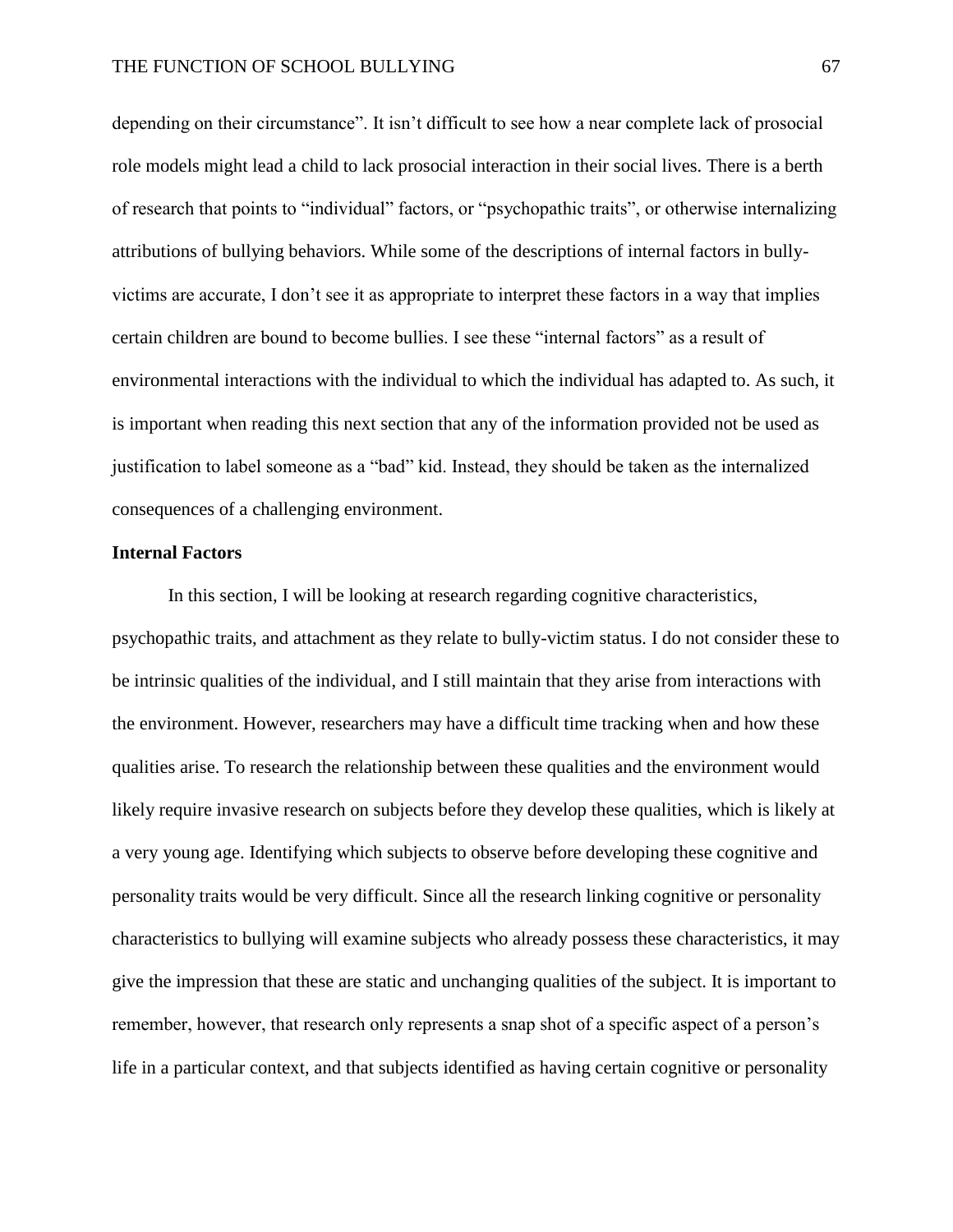qualities are not defined by those qualities in their daily life as they are in the research. Nevertheless, the findings from this type of research is still valuable and may provide insights that help both to understand bully-victims, and to understand the function of bullying in this group.

On a cognitive level, bully-victims have been found to show poor inhibition (selfcontrol), working memory problems, and a higher likelihood of earing low non-verbal IQ scores (Verlinden et al., 2014). Bully-victims are commonly found to have difficulties with social competence (Cook et al., 2010; Vaillancourt et al., 2003; Farmer et al., 2010). They tend to have inadequate social problem-solving skills (Cook et al., 2010), few socially valued characteristics (Farmer et al., 2010), and perceive others as having hostile intent (Ziv et al., 2013). These characteristics, combined with the cognitive impulsivity observed in those who bully others (Walters & Espelage, 2018), may help to understand why bully-victims have aggressive strategies for interacting with peers (van Dijk, Poorthuis, & Malti, 2017). It appears to be difficult for bully-victims to remember and implement appropriate behavioral strategies, or to resist aggressive impulses when they arise (Verlinden et al., 2014). These qualities tend to result in peer rejection (Farmer et al., 2010), which likely makes issues around social competence and understanding worse. Although earlier I suggested that experiences of victimization precede bullying behaviors in bully-victims, it seems also to be the case that subsequent aggression may lead to further victimization and rejection (Farmer et al., 2010; van Dijk et al., 2017). It is unsurprising to me that bully-victims would have difficulties in the social domain, considering that so many of them have difficult home lives, social deprivation, a lack of support, and may have witnessed or been subject to frequent victimization at home. Witnessing and being subject to hostile or inconsistent interactions may reinforce behaviors which appear maladaptive in the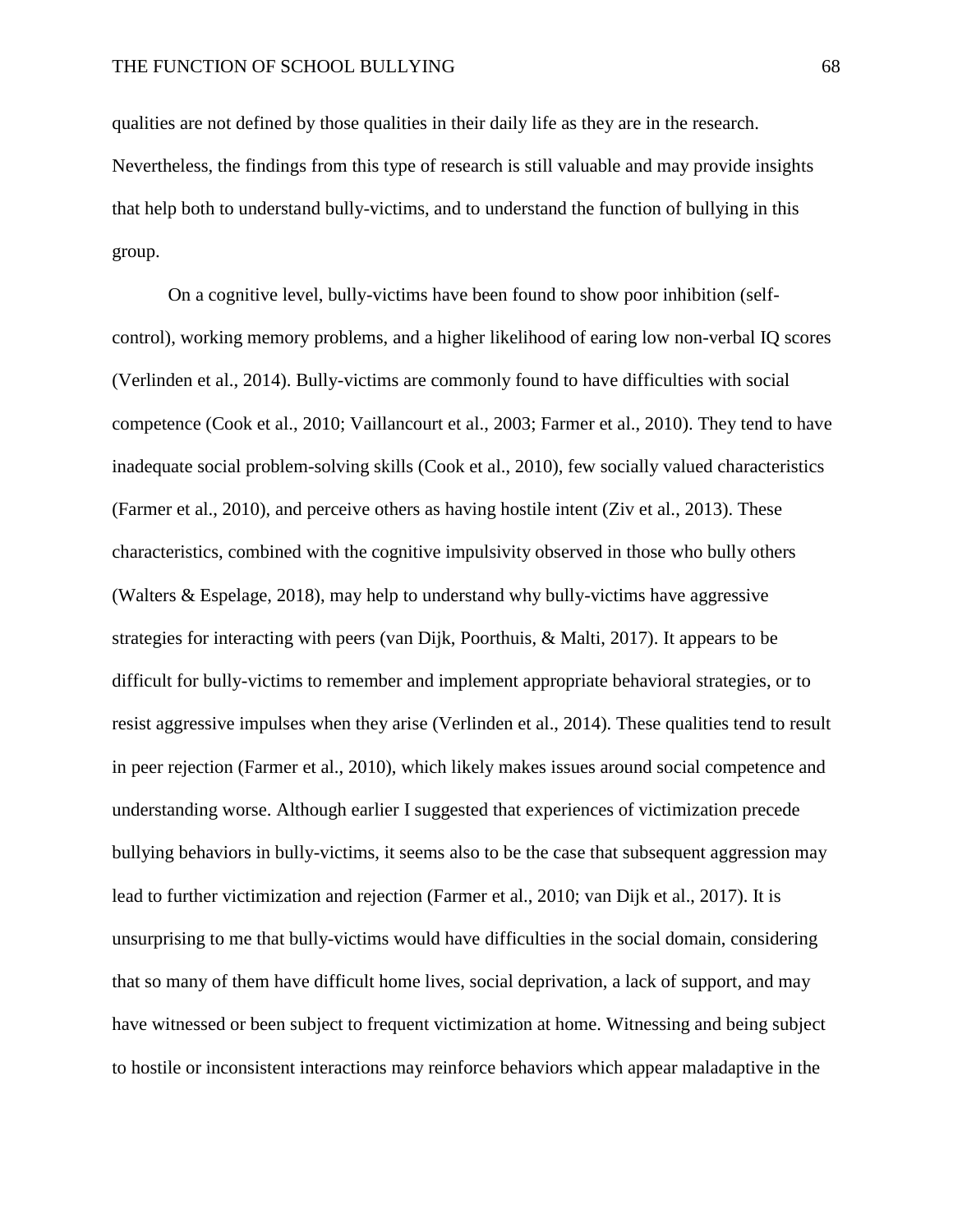school environment, but are in tune with contingencies of reinforcement that exist outside of school.

Bully-victims tend to have negative self-beliefs (Cook et al., 2010), and body dissatisfaction has been found to be strongly associated with bullying behaviors (Holubcikova et al., 2015). It wouldn't be unreasonable to expect that negative beliefs about the self might relate to hostile intent attributions towards others, considering that the negative beliefs one has about themselves may cause them to view themselves as more likely to be harassed, which is not totally unfounded. Body dissatisfaction is likely associated with an aspect of one's body which, while not inherently negative, is likely to be picked up on by other students, marking that individual as a target for harassment. The expectation of harassment might be enough for the individual to respond to others as though they have hostile intent. For bully-victims, this response is likely to be impulsive, and reactively aggressive (Bradshaw et al., 2008). Internally, it would be difficult to envision how one would become friends with other students, if the truth from their perspective involves negative self-beliefs. The subsequent aggression towards, and rejection from other students likely reinforces their internal working model of themselves and the world. Associating with other bullies and victims, as bully-victims often do (Farmer et al., 2010), is likely to add a level of confidence in their internal working model of the world which views others as hostile, and further reinforce the behaviors that ultimately brought these youth together. Given the overall lack of social support, and the overall social deprivation that bully-victims often experience (Morcillo et al., 2015; Barboza et al., 2009), finding a friend group of other social "outcasts" is likely to provide powerful reinforcement for the behaviors that led them to the friend group, as well as the behaviors which are also engaged in by other members of the group. However, it may be the case that so called "psychopathic traits" make an individual more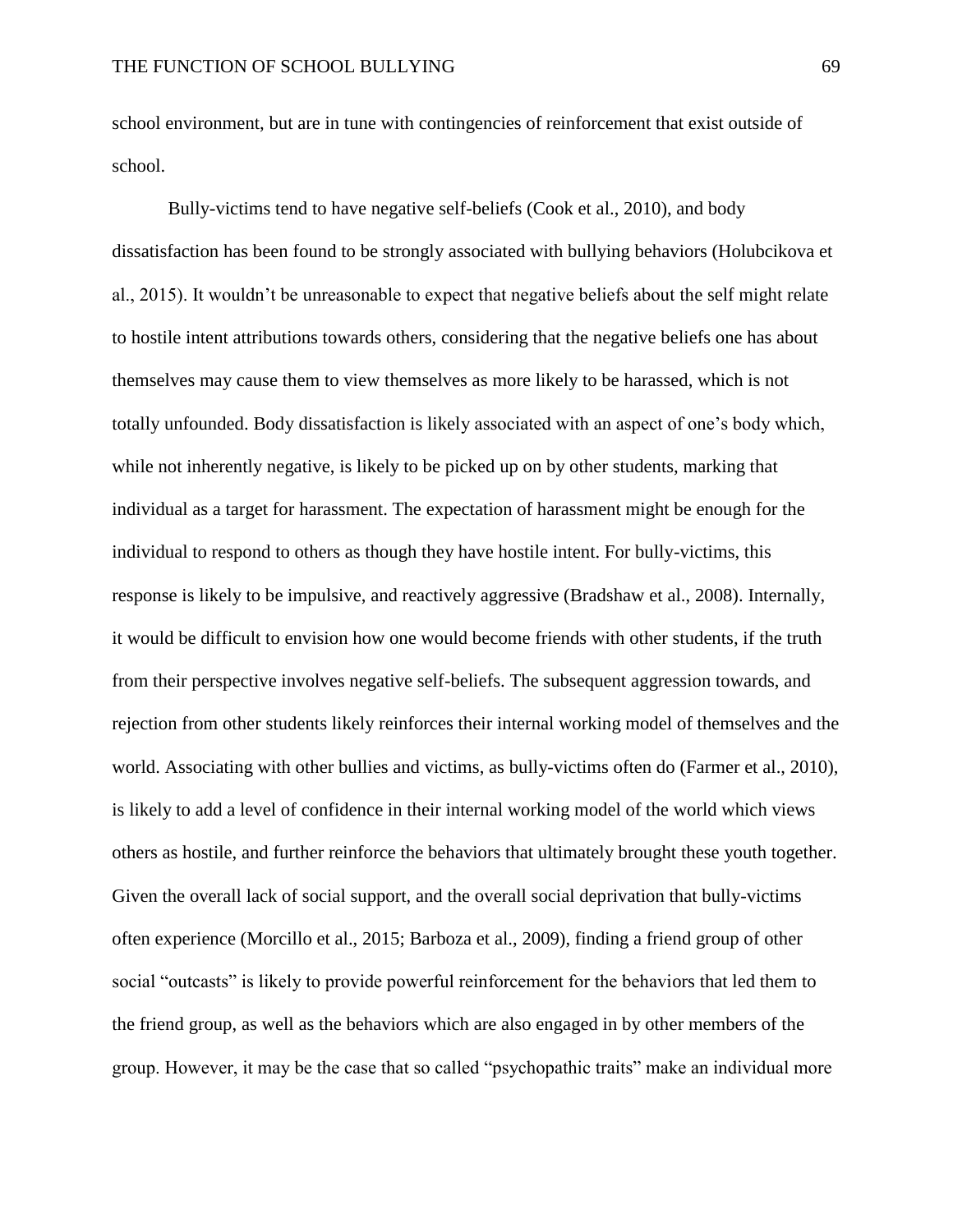inclined to act aggressively towards others to begin with, and there is a lot of research around this topic (Fanti, Frick, & Georgiou, 2009; Ragatz, Anderson, Fremouw, & Schwartz, 2011; Fanti & Kimonis, 2013).

Regarding the psychopathic trait common referred to as callous-unemotionality, it has been found that callousness (lack of empathy, guilt, and remorse for misdeeds) is more predictive of bully-victim status than alpha-bully status, whereas traits of uncaring and unemotionality were less descriptive of bully-victims than alpha bullies (Fanti et al., 2009). Nonetheless, callousunemotionality was found to have some predictive power of either bullying group (alpha-bully or bully-victim), whereas this trait did not at all predict victim or uninvolved status (Fanti et al., 2009). Another study found that, of the three psychopathy traits common examined (callousunemotionality, narcissism, and impulsivity), impulsivity was more characteristic of bullyvictims and victims, and narcissism was more characteristic of alpha-bullies, with callousunemotionality being descriptive of both bullying subgroups (Fanti et al., 2009). One more study compliments these findings, adding that bully-victims are further distinguished from alphabullies by showing more criminal thinking, reactive aggression, and secondary psychopathy (irresponsibility, tendency to be self-defeating) (Ragatz et al., 2011). However, the subjects in each of these studies were beyond the age of 10, so it is unclear whether the qualities cause one to become a bully, or merely correlate with bully status.

It has been found that early markers of insecure attachments (at 6 months of age) are associated with callous-unemotionality later on (Wagner et al., 2016), that children age 3-5 showing conduct problems and callous-unemotionality over time also showed high levels of fearlessness and psychopathic traits over time (with increases or decreases in CP and CU associating with increases or decreases to the fearlessness and psychopathic traits) (Klingzell et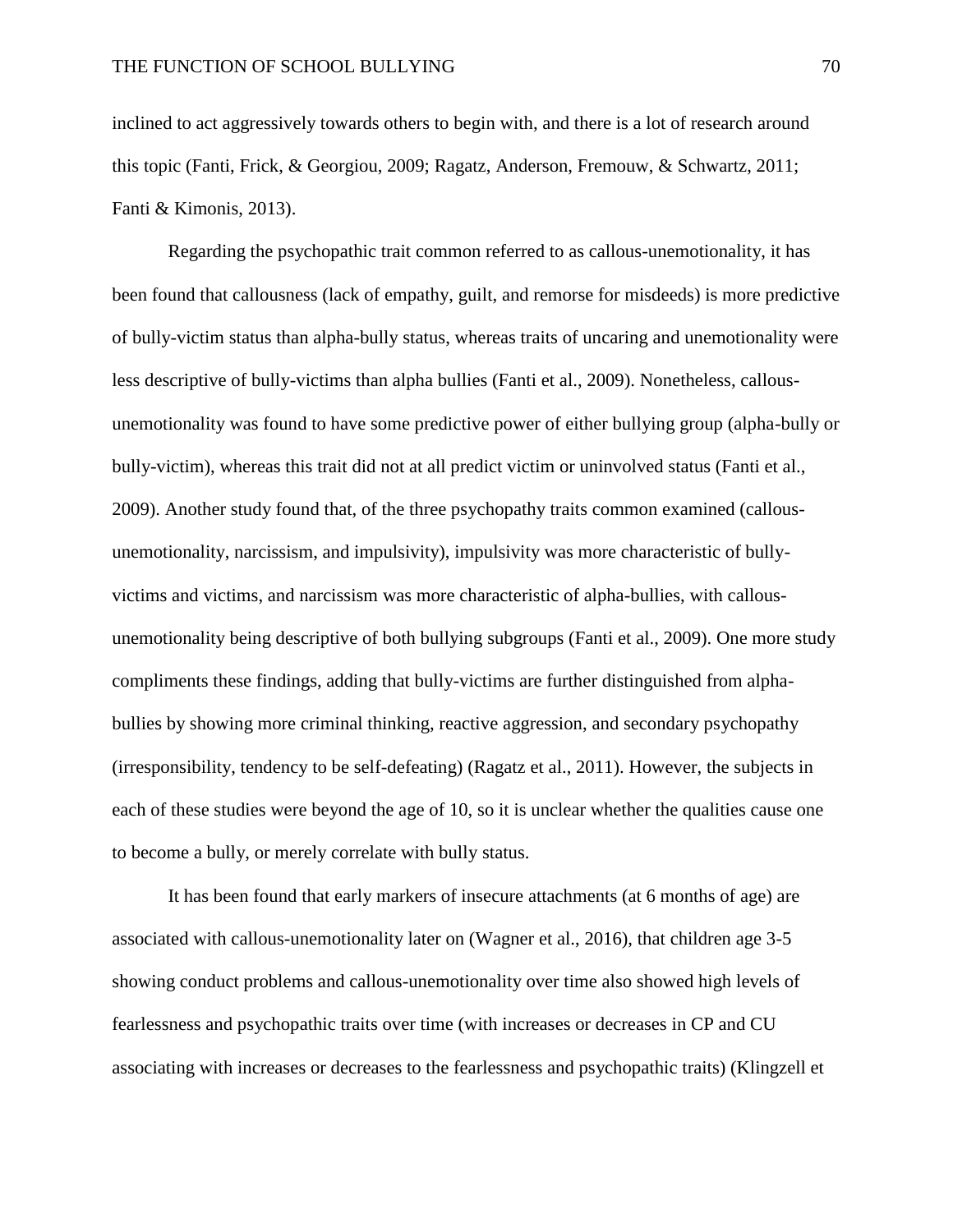al., 2016), and that individuals with more secure attachments to their parents are less likely to bully others (the predictive value of parental attachment on bullying behaviors was large and significant) (Murphy, Liable,  $\&$  Augustine 2017). Given that there appears to be an association between markers of early attachment and callous-unemotionality, an association between callous-unemotionality and other psychopathic traits, an association between psychopathic traits and bullying, and an association between attachment security and bullying, I am inclined to believe that attachment security may be a causal factor for both bullying, and psychopathic traits.

Several studies have identified a positive association between insecure parental attachment and bullying behaviors (Murphy et al., 2017; Walden & Beran, 2010; Eliot & Cornell, 2009; Innamorati et al., 2018). For clarity, findings from these studies indicate that individuals with less attachment security to their parents or others are more likely to bully their peers than are individuals with more attachment security. Additionally, individuals with lower quality attachment relationships were more frequently found to be victims of bullying (Murphy et al., 2017; Walden & Beran, 2010). Further, it was found that among individuals with lower parental attachment security, those with higher peer attachment security were less likely to bully others (Murphy et al., 2017). This is interesting, considering the findings from other studies which indicate that friendships contribute to an increase in bullying behaviors (Barboza et al., 2009). Regarding psychopathy, attachment insecurity has been found in multiple studies to predict psychopathic traits, such as those described earlier (Christian, Sellbom, & Wilkinson. 2017; Schimmenti et al., 2014; Mack, Hackney, & Pyle, 2011). It would appear then, that attachment plays a critical role in the development of bullying behaviors.

Attachment security has a large impact on the development of a child's social competence (Bowlby, 1969; Murphy et al., 2017), and plays a critical role in how children relate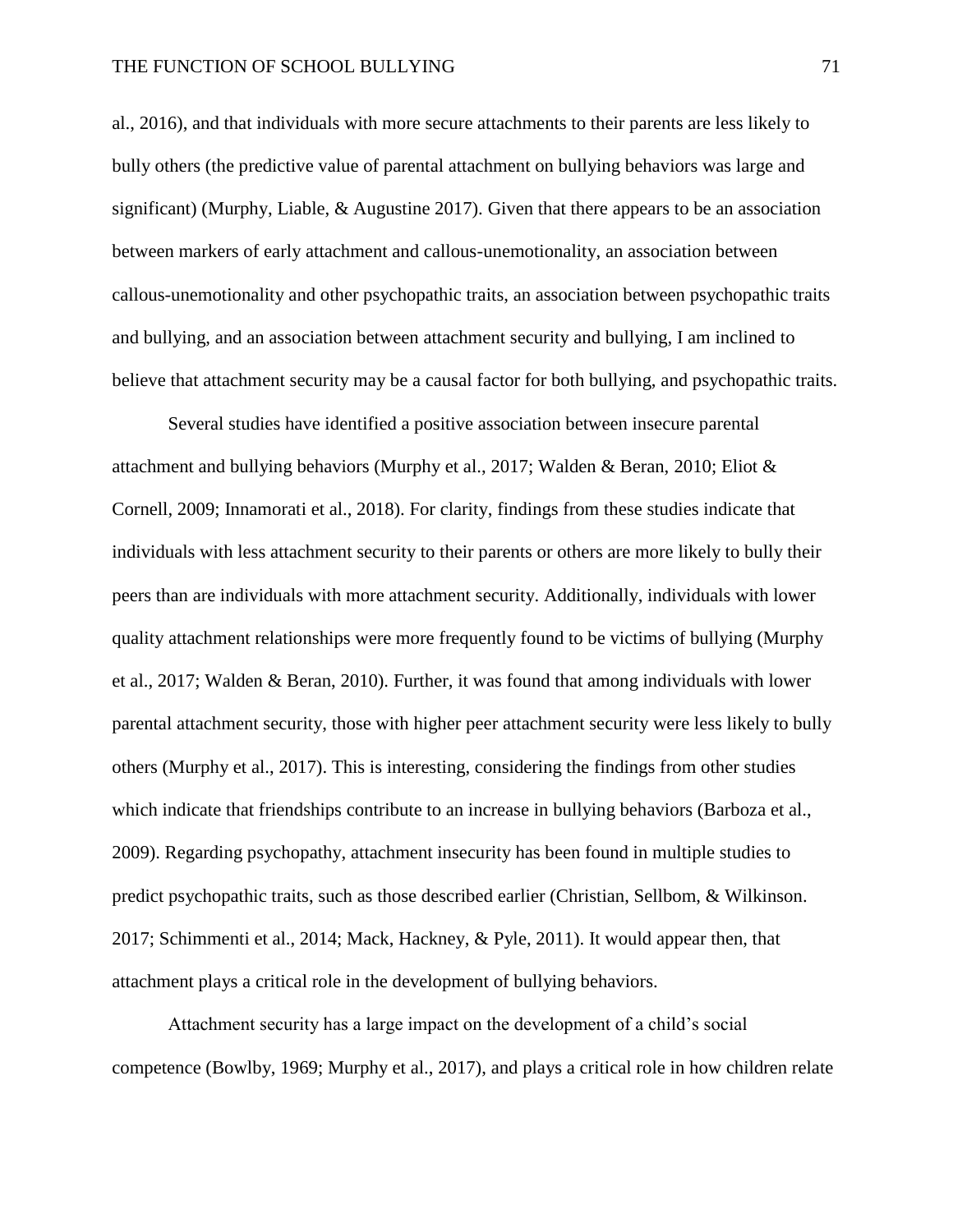to themselves and others (Murphy et al., 2017). Children who are rejected, neglected, or inconsistently attended to, construct negative internal working models of themselves and others, and are likely to be rejecting or ambivalent towards their relationships (Murphy et al., 2017). Children with secure parental attachments, on the other hand, are typically more socially competent, more accepted by peers, have higher quality relationships, and show better emotional regulation compared to insecurely attached individuals (Berlin, Cassidy, & Appleyard, 2008; Sroufe, 2005). Insecurely attached individuals share a lot in common with what research says about bully-victims, including poor emotional regulation, poor social problem-solving skills, and problematic social information processing (Murphy et al., 2017).

For bully-victims, possessing negative internal working models of others lines up with other research indicating that they make hostile intent attributions to others (Ziv et al., 2013). If their internal working models of others in the world around them are consistently negative, and the environment in which they live is predominantly human-made, then it may be the case that the environment as a whole appears hostile to bully-victims. Repeated punishing interactions with others, such as victimization and a troublesome homelife, would likely reinforce this view of the world, stoking their expectations of being treated with hostile intent. I would ask the reader to consider, if the world really were hostile, and other people in the world really did have hostile intent towards you, how would you respond to that? What would you do to protect yourself? The answer to these questions will be different from person to person, but I remember as a child I would respond to hostile others with explosive reactionary anger, so I can somewhat relate to what bully-victims might be feeling when they are provoked.

It is possible that bully-victims experience a low threshold for provocation, or even become provoked preemptively by the expectation of hostility. However, research clearly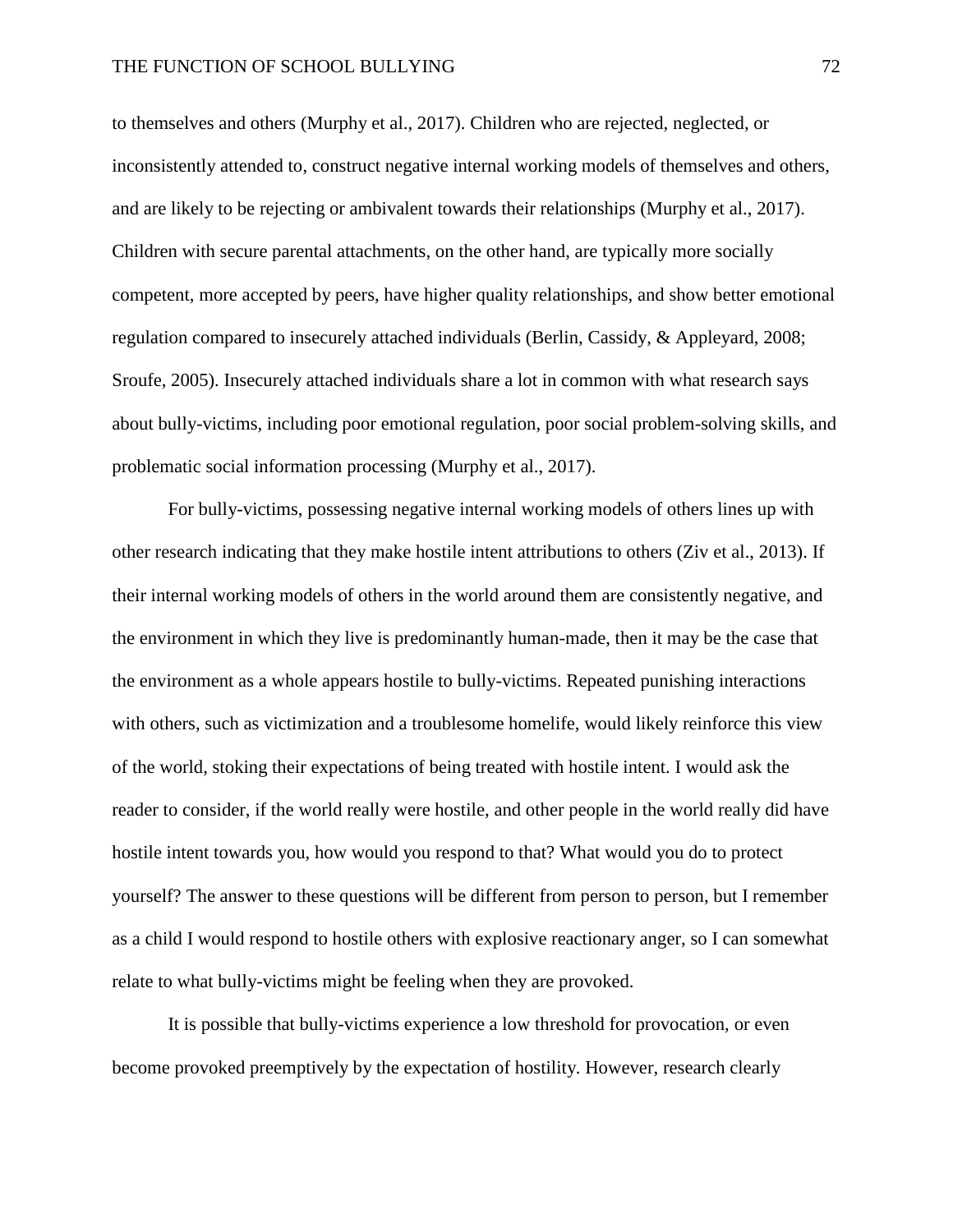indicates that the aggression from bully-victims is not entirely reactionary (Ragatz et al., 2011), and there is evidence to suggest that bullying others makes them feel better about themselves (Johnston et al., 2014). Even still, it is not difficult to imagine how the contingencies of reinforcement in a world that appears very hostile might favor aggression. With low attachment security, children are known to view themselves and others as unworthy (Murphy et al., 2017). Given the negative self-beliefs and poor mental health that bully-victims tend to show (Cook et al. 2010; Lereya et al., 2015), it may be the case that they view themselves as deserving of the poor treatment they receive in their lives. If they view themselves and others as unworthy, the feelings they have about themselves may generalize to others as well, offering them the point of view that others also deserve to receive poor treatment, providing them justification for bullying. The evidence thus far, through my interpretation, appears to indicate a predominantly sociallearning and attachment-based etiology of bully-victim status.

There are still a number of factors which I think are relevant to the understanding of bully-victims and the function of bullying in this group, which I have left out of the discussion up to this point. I felt that these factors were descriptive of the experience of already being a bully-victim and wanted to present these factors together to provide an image of what being a bully-victim is like. Further, looking into the experience of being a bully-victim may provide clues as to the contingencies of reinforcement which maintain bullying behaviors in this group.

#### **Being a Bully-Victim**

Aspects of the lived experience of bully-victims regarding family and social life have been covered already, since these factors may also contribute to the development and maintenance of bullying in this group. As such, I won't be restating those factors in this section, but I encourage the reader to bear in mind the impact that friends and family have on the daily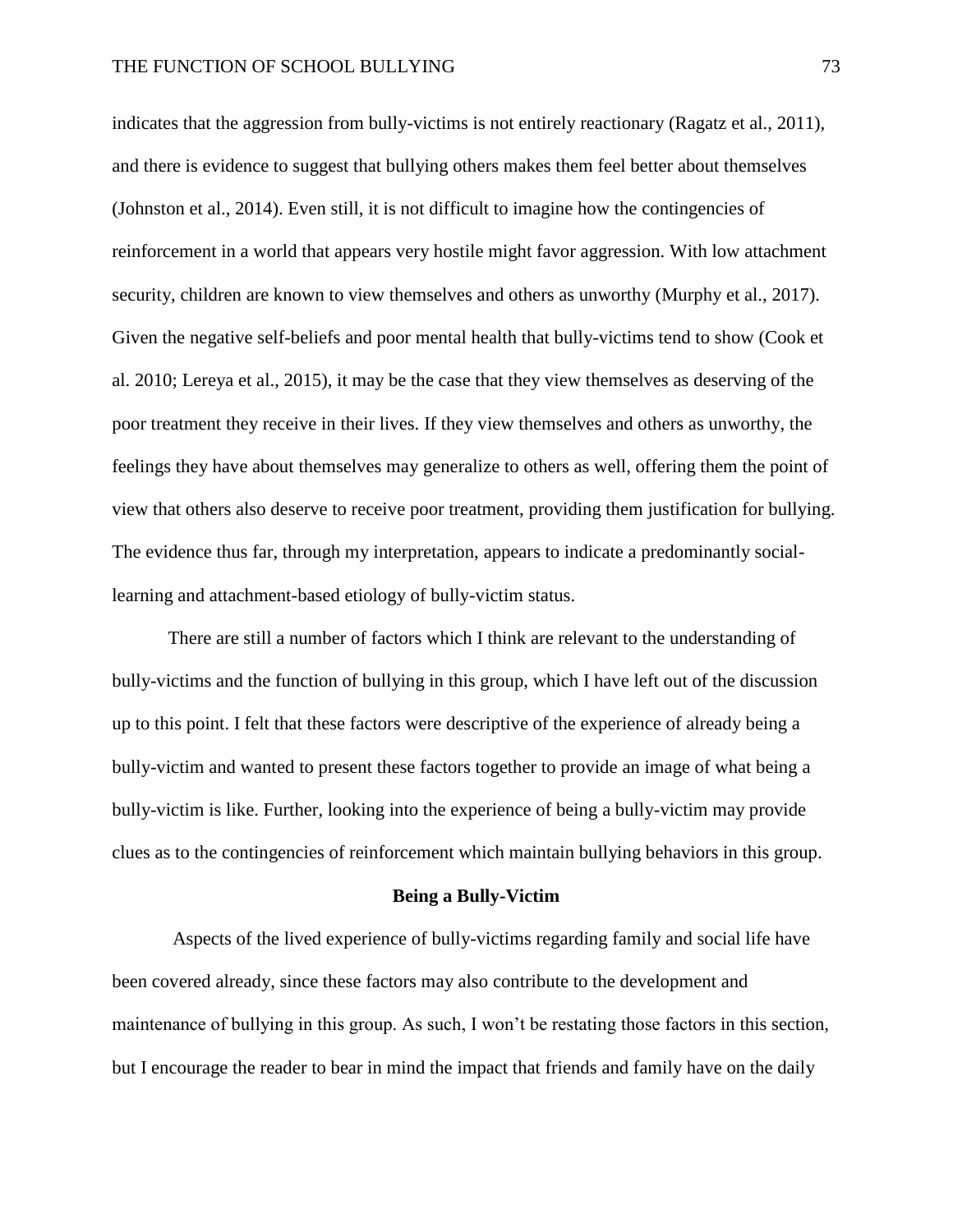lives of bully-victims as they read this section. I also encourage the reader to consider how the factors outlined in this section combine with family and social factors to reinforce a view of the world as being hostile.

Given their propensity towards aggression and violence (Perren & Hornung, 2005), it would be understandable to expect that bully-victim status associates with the perpetration of dating abuse and violence. However, to the surprise of researchers, findings strongly suggest that bully-victims are not the perpetrators of dating violence but are instead the victims of it (Espelage & Holt, 2007; Foshee et al., 2016). In fact, bully-victims report significantly more dating violence and peer sexual harassment than any other bullying subgroup (alpha-bully, victim, uninvolved), and suffer more emotional abuse in dating relationships than victims or uninvolved students (Espelage & Holt, 2007). The association between bullying perpetration and dating violence perpetration is strongest when there is no bullying victimization (Foshee et al., 2016). Foshee et al. (2016) found that "those who perpetrated the most dating violence were those perpetrating the greatest amount of bullying, but experiencing no bullying victimization. This was the case for both boys and girls" (p. 75). Additionally, anger was found to mediate the association between bullying perpetration and dating violence perpetration at all levels of bullying victimization, whereas depression, anxiety, and social status did not mediate this association whatsoever (Foshee et al., 2016). Being the recipient of sexual harassment did, however, moderate the association between bully-victim status and anxiety/depression, which indicates that anxiety and depression are not causes of sexual harassment, but are results of it (Espelage & Holt, 2007).

It is possible that existing anxiety and depression make one more vulnerable to dating abuse, as these qualities often relate to self-blaming attributions, negative self-beliefs, perceived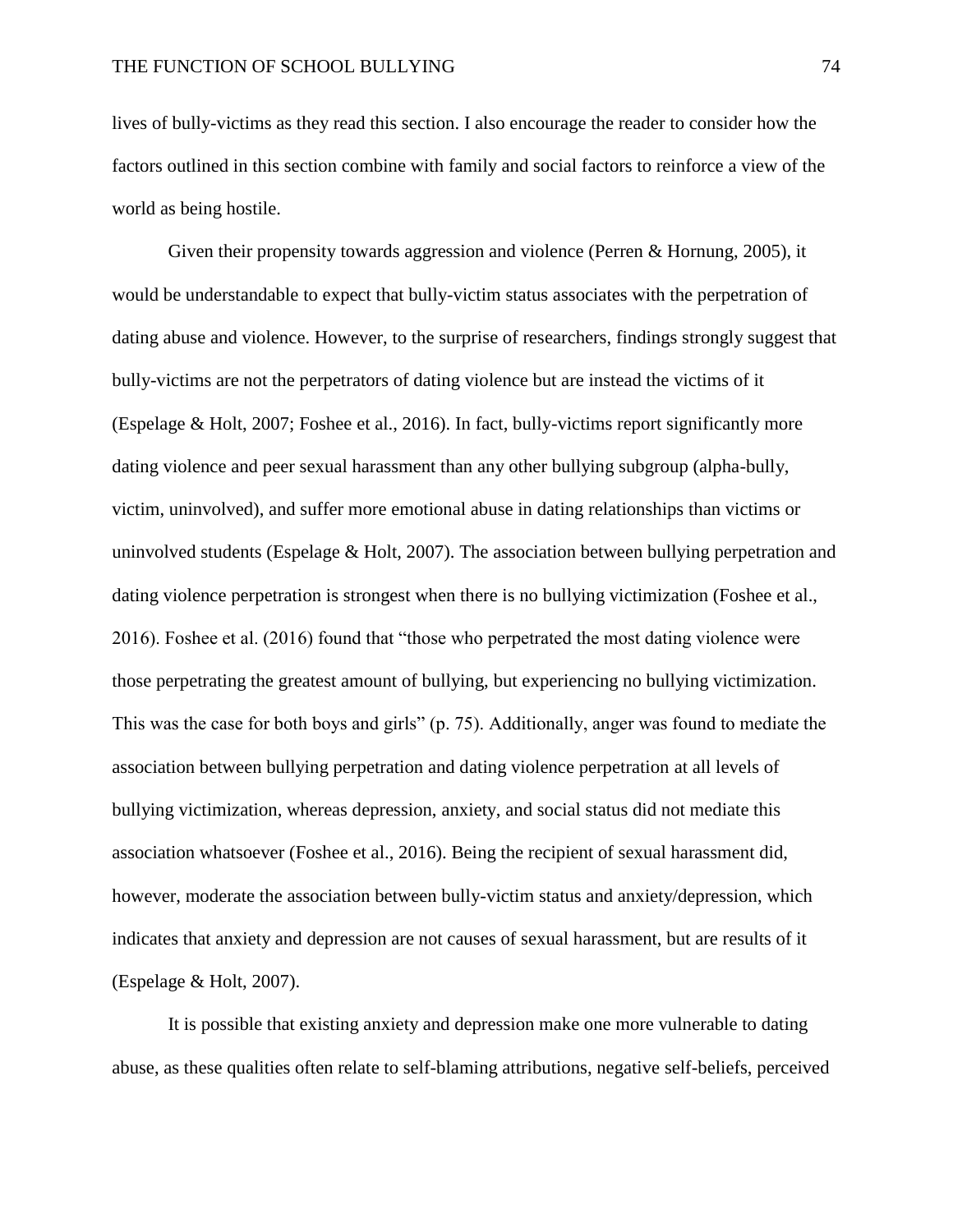controllability of the abuse, and perceived stability of the abuse (ie. will the abuse stop, and can I do anything to stop it?) (Espelage & Holt, 2007; Lereya et al., 2015). Additionally, it was mentioned earlier that bully-victims often come from a difficult homelife, and have poor attachment security. It may be the case, as is often proposed in attachment theory, that the attachments which one shares with their parents influence the ways that individuals form intimate relationships later in life (Collins & Read, 1990). Individuals who experience abuse and neglect at home may be predisposed to find intimate relationships that are characterized by similar types of neglect and abuse. Given that insecurely attached individuals are more likely to be perpetrators and victims of bullying (Walden & Beran, 2010), as well as the victims of aggression in dating relationships (Karakurt, Keiley, & Posada, 2013), it begins to make sense why bully-victims would be the recipients of dating abuse, and not the perpetrators of it. It would appear as though there is an overall lack of safety for bully-victims in their families, social settings, and in their dating relationships. One would hope that bully-victims would at least be able to garner support and safety from their schools. Sadly, this does not seem to be the case.

Bully-victims report feeling less connected to their school, and less safe than all other students (Bradshaw et al., 2008). They also report the lowest level of teacher support, and miss more school because of fear than any other group (Berkowitz & Benbenishty, 2012). Bullyvictims often have negative relationships with teachers (Berkowitz & Benbenishty, 2012), and are the most likely students to suffer maltreatment by school staff (Khoury-Kassabri, 2009). Overall, bully-victims report low levels of social support from teachers, parents, and other students (Demaray & Malecki, 2003; Holt & Espelage, 2007), yet bully-victims and victims rate social support as being more important than do alpha-bullies or uninvolved youth (Demaray & Malecki, 2003). This relationship to teachers and school staff seems to parallel the relationship to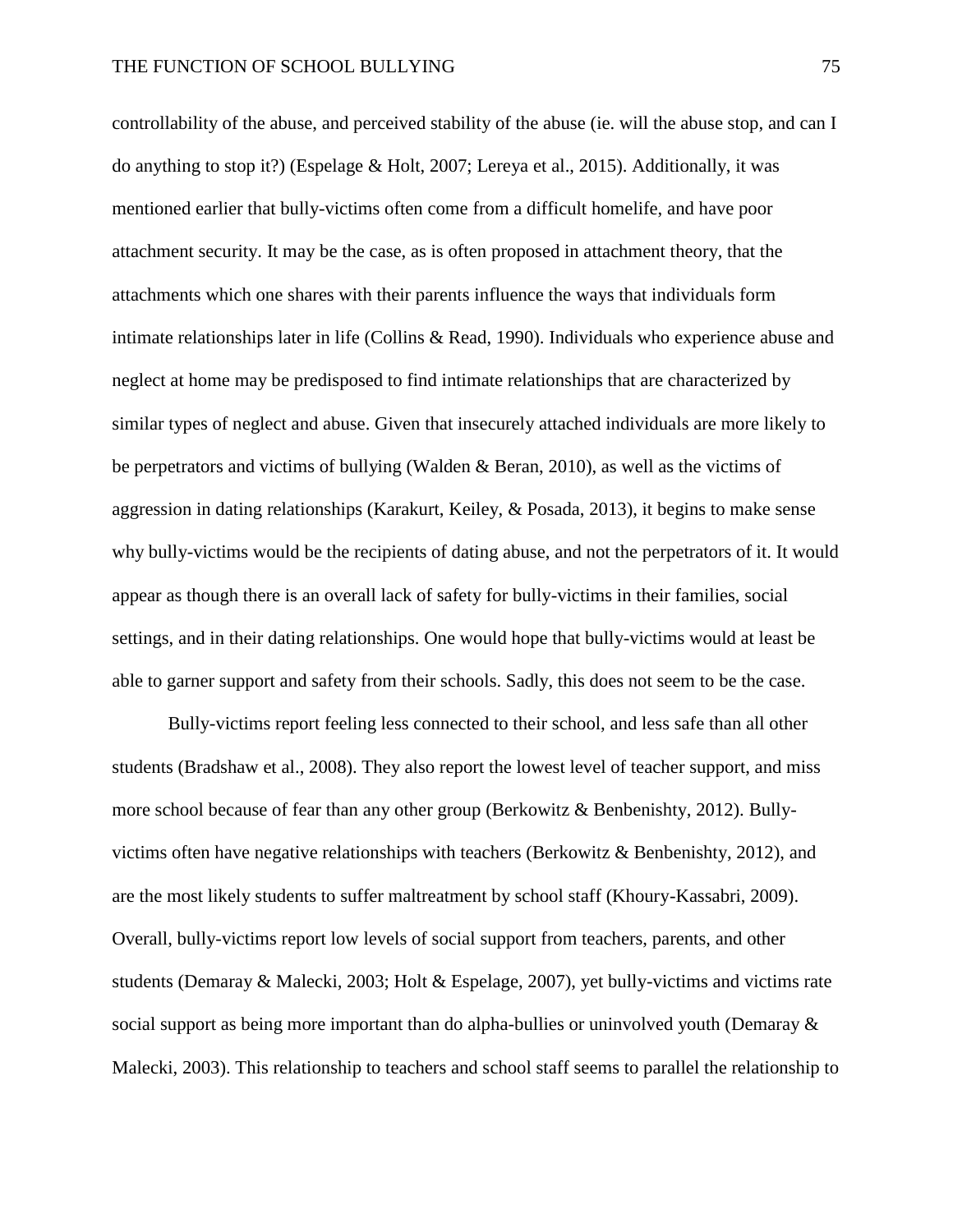parents mentioned earlier, in which the bully-victim has needs which are not being met, and instead suffer from neglect and abuse. Bully-victims suffer from neglect, abuse, and rejection from peers, family, school staff, and intimate partners. Unsurprisingly, bully-victim status has been found to associate with a range of mental health problems, particularly depression and anxiety (Lereya et al., 2015; Isolan, Salum, Osowski, Zottis, & Manfro, 2013).

The lived experience of a bully-victim appears to involve many layers of neglect and abuse. Considering the negative relationships they experience with family, peers, school staff, and intimate partners, I find myself wondering asking the question; "If bully-victims were to learn a more adaptive way of relating to others, where and from whom are they going to learn that?". Although bully-victims often experience some support from their friends, findings indicate more peer support for bully-victims and victims associates with higher levels of anxiety and depression (Holt & Espelage, 2007). While there are no definitive findings that explain this association, there are a number of reasons why it might be there. First, the study doesn't specify which peers are providing this support.

Given the frequency with which bully-victims are bullied, it is possible that the same peers which are providing support are also victimizing bully-victims. This dissonance in their relationships with peers may be confusing and more assaulting to the well-being of bullyvictims, since being victimized by the same individuals who support them likely sends negative messages about their self-worth, and creates expectations of abuse coming from individuals they're supposed to be able to trust. Inconsistency in parental responsiveness, monitoring, and punishment was found to relate to bully-victim status, so perhaps it's possible that this type of inconsistency from peers has a similar effect. Alternatively, or additionally, since bully-victims often become a part of groups consisting of other bullies and victims, it may be that the peers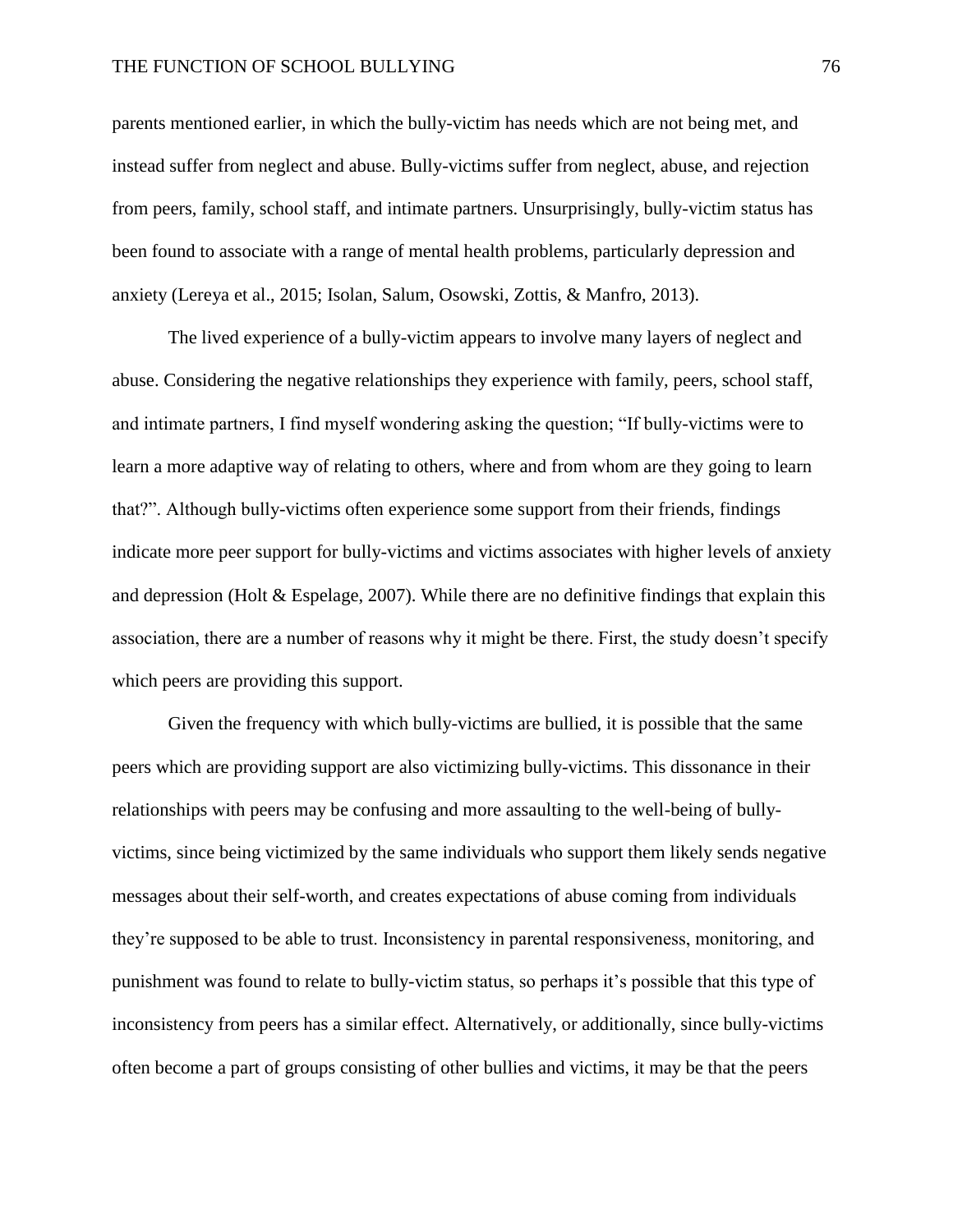they receive support from have their own difficulties relating to others and forming secure attachments, which may result in an entire group of friends trying to support each other, but only being able to show their support in damaging ways. Either way, I believe a sufficient amount of information has been looked at in order to provide some understanding of bully-victims, as well a prediction as to the function of bullying in this group.

### **Beholding a Bully-Victim**

Bully-victims bully more than alpha-bullies, and are victimized more than victims (Demaray & Malecki, 2003). Their relationships with their parents are often fraught, and harmful parenting techniques are predictive of bully-victim status later on (Stevens et al., 2002). Parenting characterized by neglect, abuse, and inconsistent monitoring and punishment, creates the foundation of an insecure attachment relationship with their children (Walden & Beran, 2010). Findings strongly indicate the predictive power of harmful parenting and insecure attachments on bully-victim status (Stevens et al., 2002; Walden & Beran, 2010). Among siblings, behaviors learned from the parents are likely to enter into their relationship, creating bully/victim dynamics that may reinforce bullying behaviors early on (Dantchev & Wolke, 2019). In accordance with social learning theory (Bandura, 1971), having aggressive and bullying behaviors modeled for them by parents and siblings should increase aggressive and bullying behaviors in children (Bandura et al., 1963). Observing family members provides the earliest opportunity to see how people to relate to power, and observing frequent abuses or misuses of power in the home stokes expectations for how others will relate to power, and how they themselves should relate to power.

Insecure attachment can instill negative internal working models of the self and others in the world, and predispose one towards forming insecure attachments and negative relationships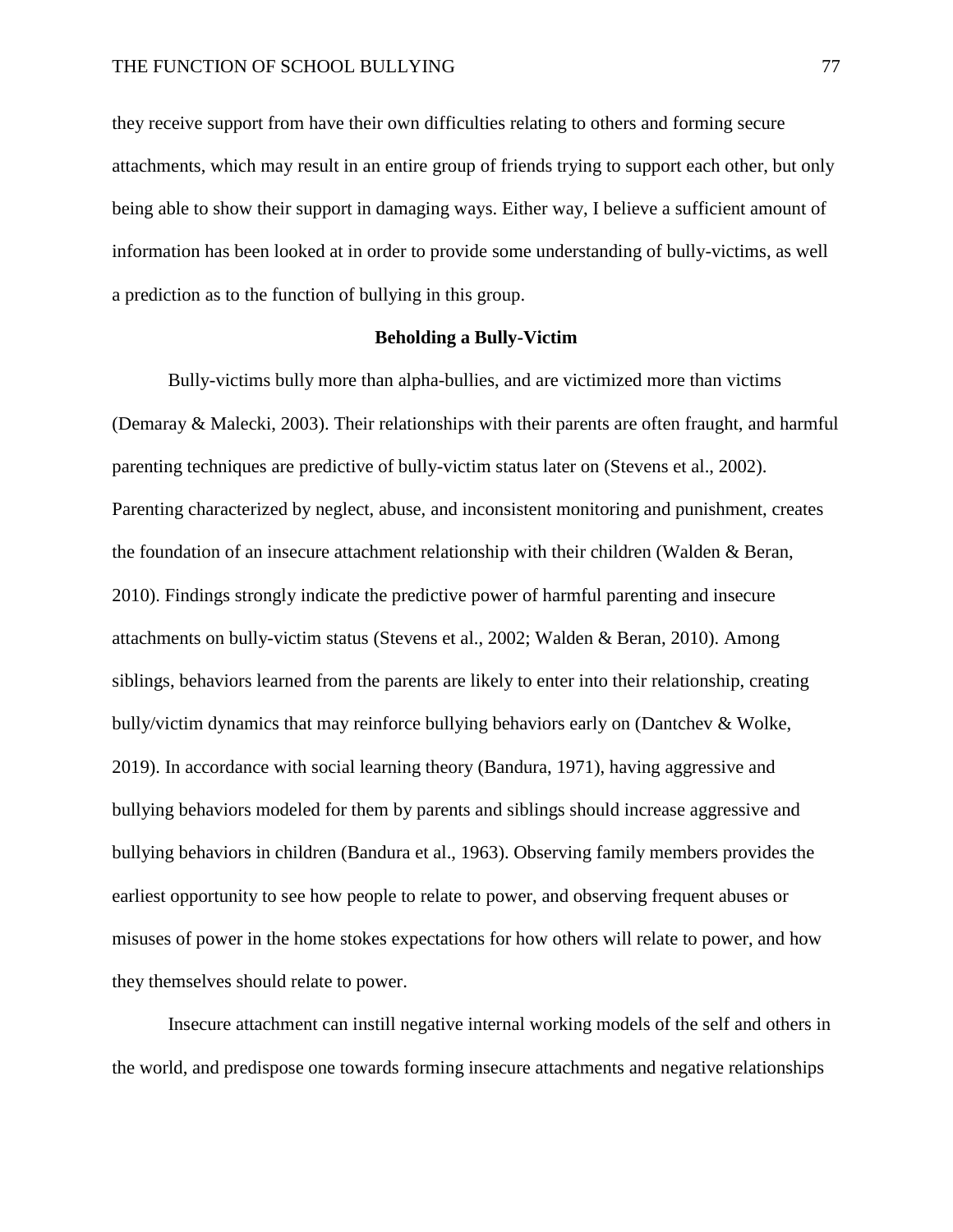in the future (Murphy et al., 2017; Karakurt et al., 2013 ). Additionally, children may have a lot of difficulty developing adequate social skills and competencies if their home lives are characterized by discord, and coming from such a home may impact the cognitive capabilities of a child in terms of social understanding, working memory, and skills related to academic performance (Lugo-Gil & Tamis-LeMonda, 2008). Given findings that indicate a positive association between parenting quality and cognitive development (Lugo-Gil & Tamis-LeMonda, 2008), children with difficult home lives may be doubly disadvantaged. It is not unreasonable that, if one's family behaves in a hostile manner at the home, a child may begin to expect hostility from other people as well. Hostile intent attributions projected onto others, likely causes one to react to others with the expectation of conflict. This, combined with their impeded social competencies, may cause them to behave in a way that is not popular with other children. Additionally, having observed aggressive behaviors in the home, and likely having been bullied at home, these children are likely to be predisposed towards aggressive behaviors, which would also make them unpopular with teachers. Their unpopularity with other students, and the absence of a trusting relationship with teachers or parents, makes bully-victims particularly vulnerable to harassment, and it would appear that their peers are aware of this vulnerability and capitalize on it.

The peer subjugation that bully-victims experience offers them a view of how powerful peers relate to power, in that they abuse it and treat others poorly. This is in line with their previous observations regarding how their parents relate to power. Additionally, this relationship to power is reinforced by social messages regarding race, gender, ability, sexuality, and other sources of privilege. Given that bully-victims consume a lot of television, with little likelihood of having these messages contextualized by the adults in their lives, there is a good chance that they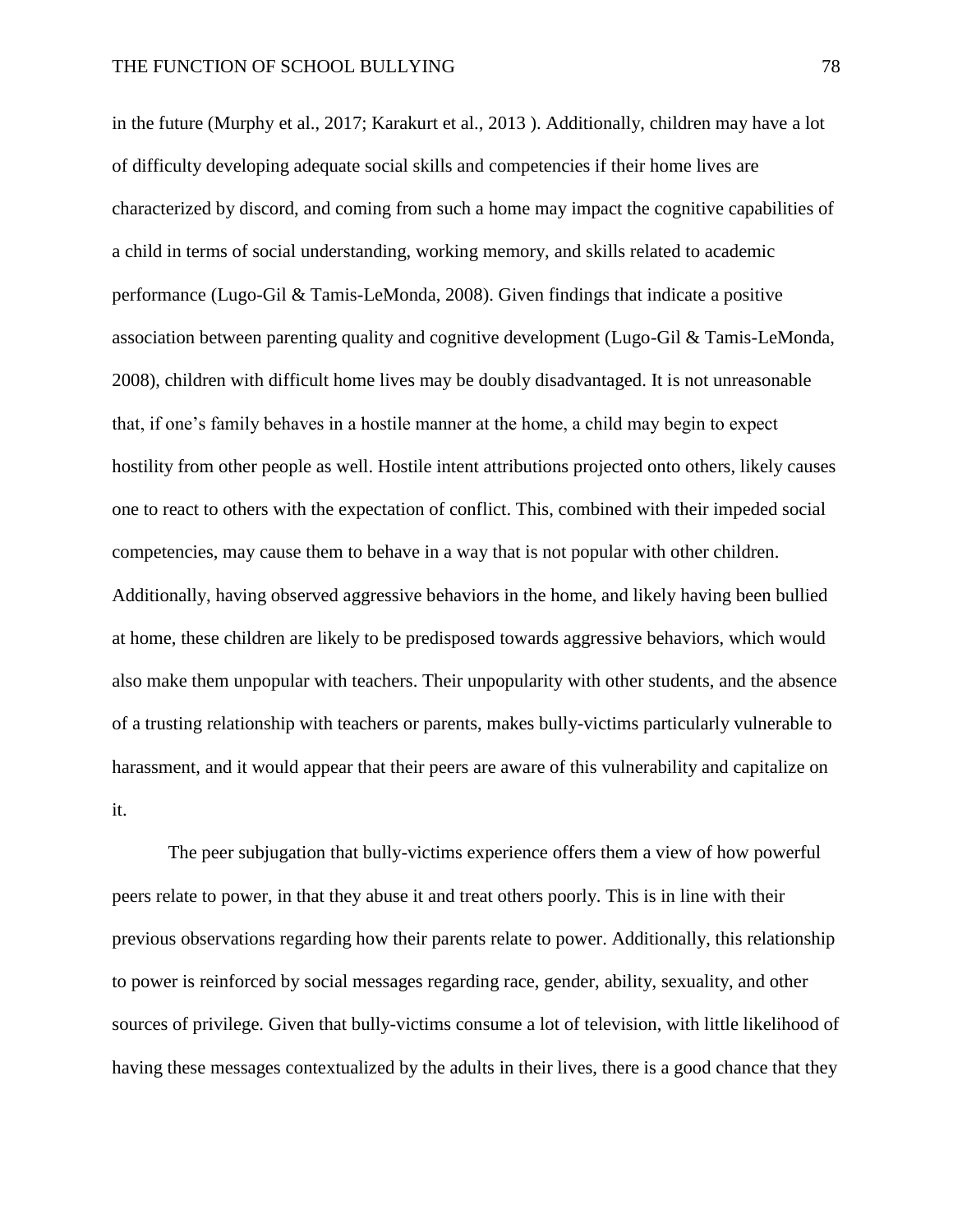are internalizing messages supporting objectification, abuse, and other misuses of power towards less powerful individuals. They also may have witnessed or had their own experiences regarding intergroup dynamics of power, privilege, and abuse. These dynamics are likely to play out at school, where any characteristic of one's self or identity may be used against them when they're being bullied (UNESCO, 2017). The question then becomes; "if an individual repeatedly and consistently observes people relating to power by using it against the will of less powerful individuals, how can they be expected to relate to power when they have it?".

The answer to this question will likely result from an interaction between witnessing the abuse of power and one's own characteristics. Individuals with psychopathic traits such as callous-unemotionality and impulsiveness (which I maintained are learned ways of being, instilled in them through life experience), in addition to their temperament and the exact nature of their lived experience, are likely more capable of replicating the abuses of power they've witnessed in their lives through the aggressive abuse of power towards others. A person who responds in this way repeatedly, who also has a history of being victimized themselves, is now a bully-victim. This reality likely makes them even less popular, especially considering that their observed deficits in working memory and difficulties understanding and applying social rules makes them less likely to use these power abuses strategically to their own benefit. This results in highly visible, non-strategic target selection and abuse, such as when boys target girls, or bully-victims target individuals who are liked by, or have alliances with more powerful peers. Non-strategic bullying marks a bully-victim for peer retaliations, and punishment from teachers and parents. Despite the best intentions from adults, being overly-punitive of bully-victims is likely to show, once again, the coercive use of power against the will of a less powerful individual, confirming the bully-victim's expectations for how to relate to power.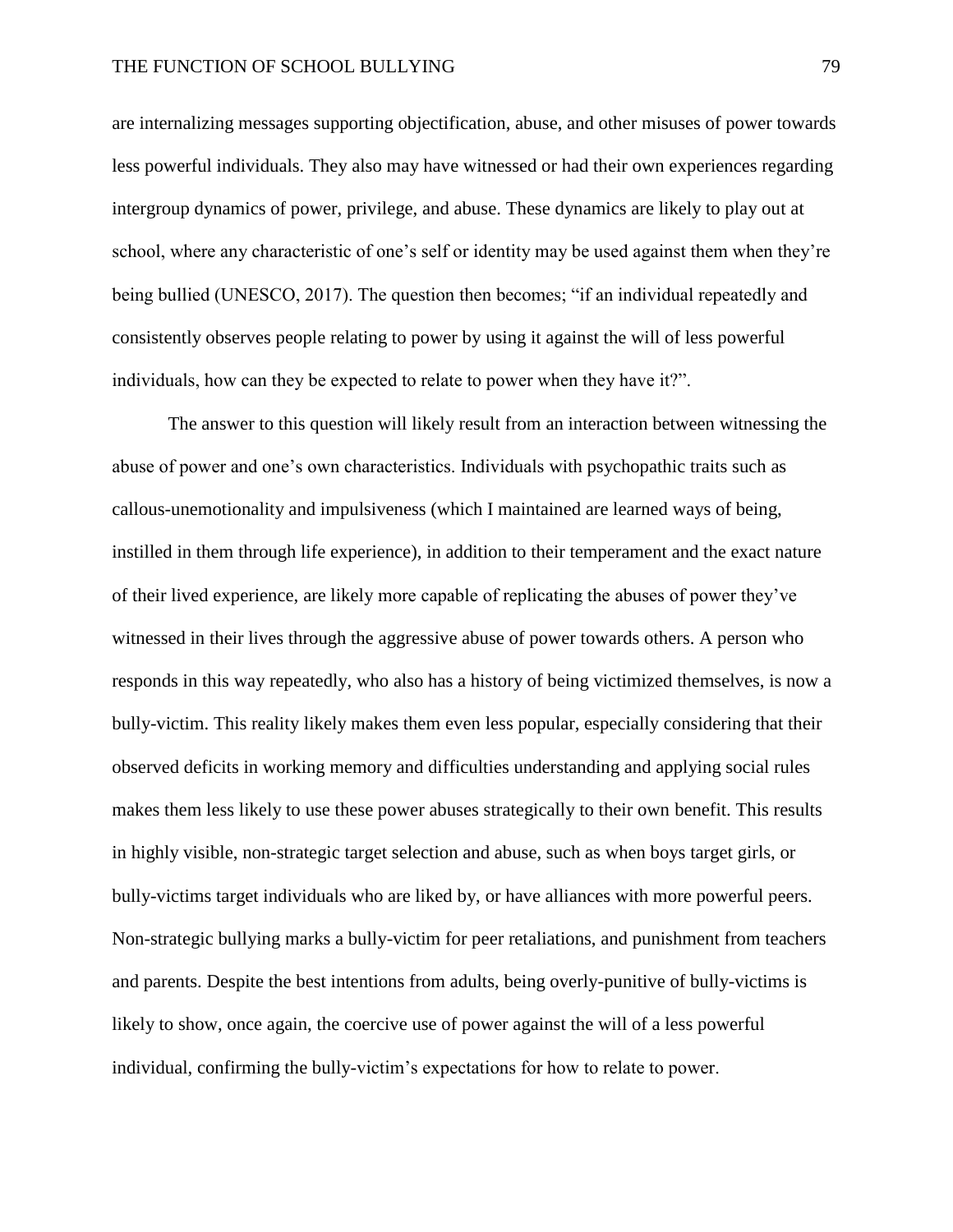The bully-victim is likely to form friendships with other bullies and victims, all of whom perpetrate and/or are subjected to the coercive use of power against the will of less powerful individuals. Given a lack of support in other areas, this group may become a bully-victim's primary source of support, where bully/victim interactions are central to the group's identity and culture. Their own perpetration of bullying, and their group's reinforcement of that behavior, likely creates a dissonance in the youth resulting from their experiences of victimization that is difficult for them to identify or understand, and this may be a reason why bully-victims show more depression when they have more peer support. The experiences that bully-victims have in their social world likely builds an image of themselves that is self-deprecating and contributes to their internal working model of themselves in relation to others. When looking for intimate relationships, these negative beliefs likely affect the bully-victim's expectations for how they should be treated in a relationship, and their viability as a partner. This leaves them vulnerable to relationship abuse, since they are unlikely to avoid or leave abusive relationships due to a belief that they either can't do better, or don't deserve to (Sprecher, 1998). By this point, a bully-victim may have suffered bullying, harassment, and abuse from every category of person that has power over them (parents, teachers, peers, partners). While this is merely a description of a caricature of a bully-victim, the aspects of this example provided reflect the findings in the research I've presented thus far. Within this description lies what I believe the function of bullying among bully-victims is.

Before I state the function of bullying in this group as I see it, it is important not to take this conclusion as necessarily applicable to all bully-victims. For that matter, the same can be said for the function of bullying among alpha-bullies I provided earlier. Each individual is unique and dynamic, and it could be the case that the function of bullying for some bully-victims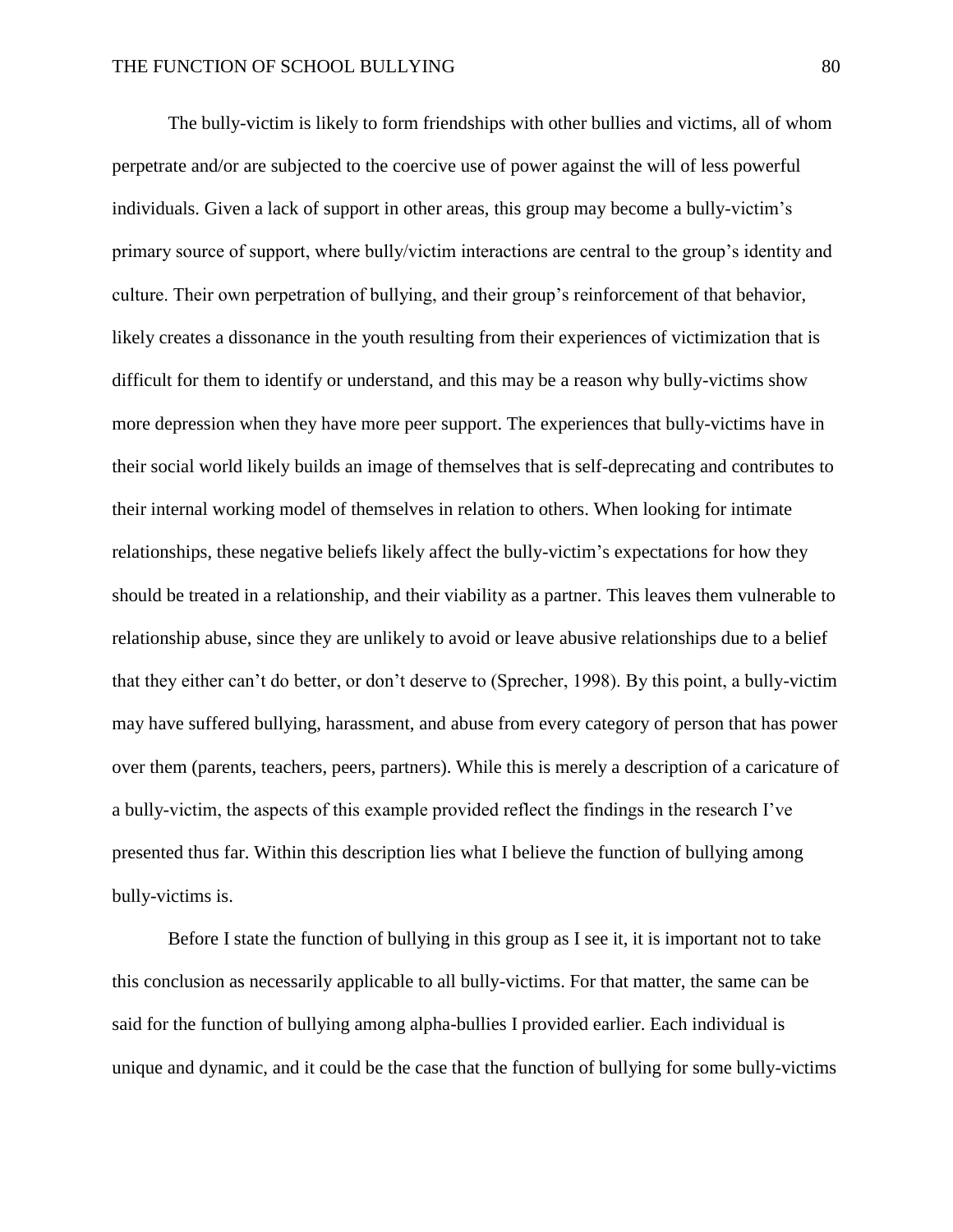is the same as that for alpha-bullies. There are some researchers who believe that bully-victims bully others in an unsuccessful attempt to gain power (Evans, & Smokowski, 2016). I am skeptical of this explanation, since it is difficult for me to see how an unsuccessful attempt to gain power would reinforce bullying behaviors across multiple years and settings. Almost universally, bully-victims have very low social rank and are disliked by peers, and given that they are bullied more frequently than victims are (Demaray & Malecki, 2003), it is almost surprising that they bully at all, since behaviors tend to diminish in frequency after consistent punishment (Skinner, 1969). I see it as very unlikely that the function of bullying among bullyvictims is the same as that for alpha-bullies, wherein the bullying protects their upward social movements. Since they make little to no social upward movement, there would be nothing to protect. Therefore, in the context of bullying research, I believe the function of bullying among bully-victims is different than that for alpha-bullies. If the function of bullying is different between these two groups, then what is the function of bullying for bully-victims?

The inconvenient answer to the function of bullying for bully-victims is that I'm unsure, and I think there's more than one. I am confident in having answered the research question, since it seems apparent that bullying behaviors for bully-victims do not interact with the environment in a way that helps confer social power to the perpetrator. However, there may be within group hierarchies among the friend groups of bully-victims defined by a culture of bullying, in which bullying does confer power within the group. Under this framework, their experiences of victimization, and witnessing of the benefits conferred to alpha-bullies, may reveal contingencies of reinforcement to the bully-victim which they then try replicate for themselves. Although they are not experiencing gains in school-wide social power, they may experience gains in groupbased social power. Alternatively, since bully-victims have difficulties with social relationships,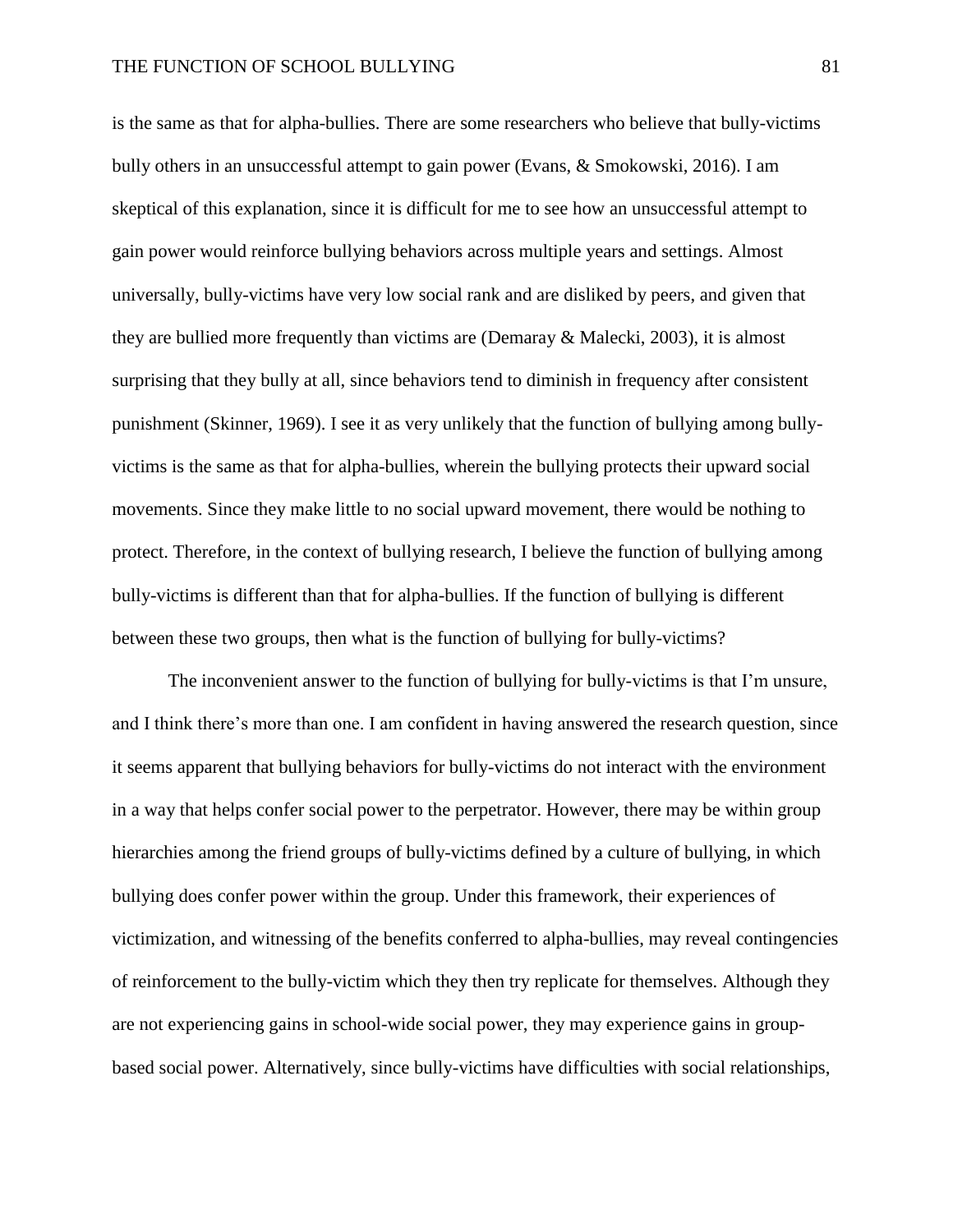## THE FUNCTION OF SCHOOL BULLYING 82

the bullying may be an effort to fit in with other bully-victims. In this case, the function of bullying could be to mark the bully-victim's viability for membership to specific groups. Since the world may appear hostile to the bully-victim anyways, the fact that they upset the majority of their peers with their behaviors is likely not perceived as an actual loss, in that they were never going to have approval from those people anyways.

One function of bullying for this group may be self-defense. It stands to reason that someone who reacts on impulse with aggression may be a difficult target for harassment. Clearly, this strategy doesn't work very well, since bully-victims are bullied more than victims are (Demaray & Malecki, 2003), but if this strategy is reinforced some of the time, that could be enough. So long as the bully-victim believes that others are targeting them less on account of their own bullying behaviors, this will likely provide powerful reinforcement for the behavior, and may even give the appearance that bullying is their best or only defense against being victimized. Alternatively, bullying others may not have any impact on the frequency with which the bully-victim is targeted, but may instead impact the manner in which they are targeted. It is possible that those who target a bully-victim may respond to the bully-victim's displays of aggression by opting for methods of harassment that the bully-victim finds more tolerable. For example, a bully-victim who physically aggresses weaker peers may be less likely to be physically aggressed themselves, even if they aren't bullied less on a whole. They may find relational forms of bullying more tolerable than being physically bullied, and so their aggression is likely to be reinforced in this case.

Emotional congruence may be another function of bullying, wherein the bully-victim behaves in a way that is congruent with what they're feeling, as opposed to bottling that feeling up. Since bully-victims are the most likely group to miss school due to fear (Berkowitz  $\&$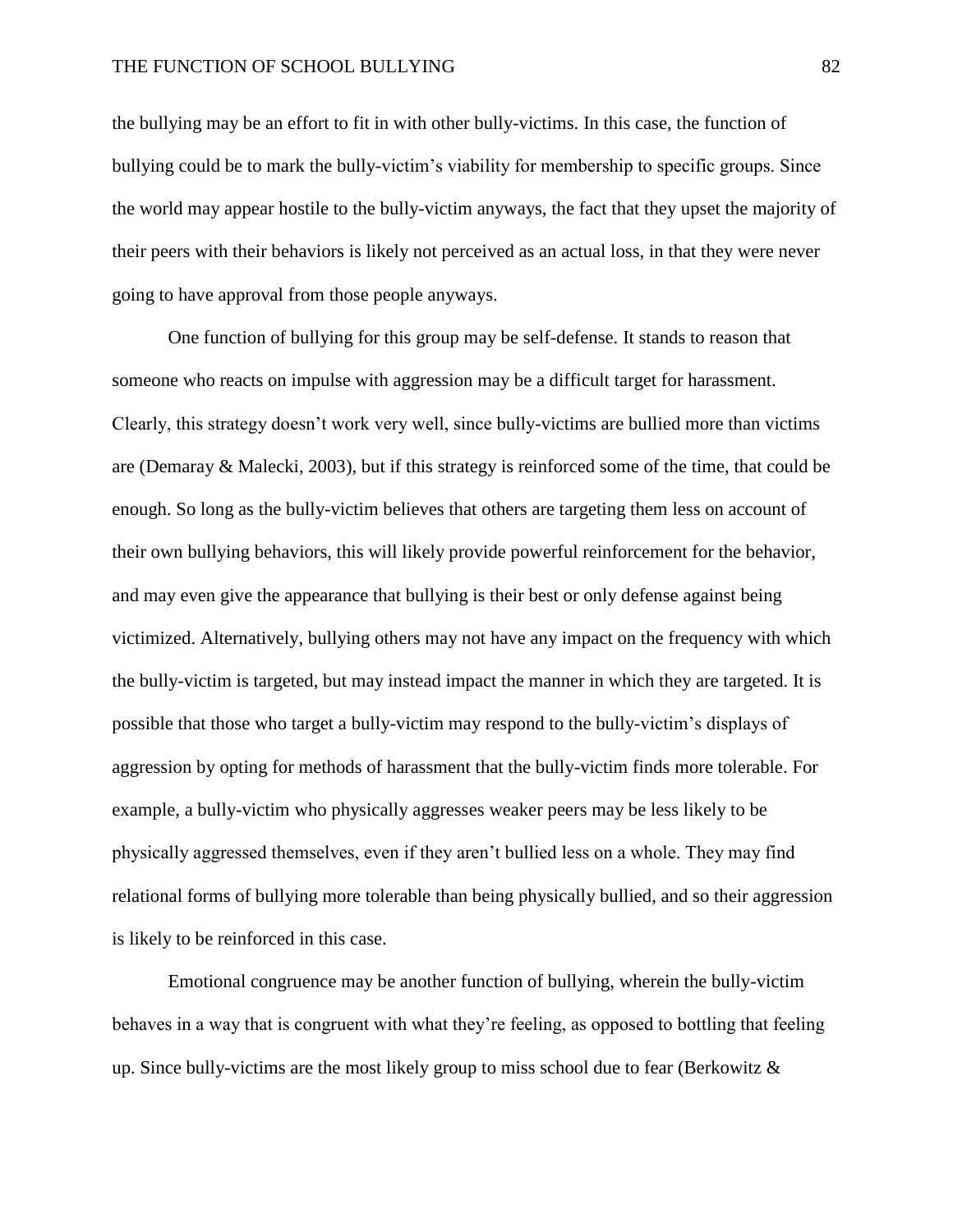Benbenishty, 2012), it is possible that fear is the motivation for bullying behaviors, as bullyvictims react to their fear with a fight response. However, this explanation has some holes in it, as they are victimizing individuals whom they less likely to be afraid of. There would have to be a generalized fear of the environment for this explanation to check out in my mind. It may also be the case that bully-victims take a dichotomous view of personal interactions, where one is either a bully or a victim, and their bullying of others marks an attempt to create relationships in which they are not the victims themselves. The finding that bully-victims feel good after bullying (Johnston et al., 2014) others may support this notion, since it probably feels good to not be the recipient of power abuses in certain conflictual relationships. Alternatively, bullying for bullyvictims may be reinforced by the fact that they have power, since a power-differential is necessarily present in bullying (Vaillancourt et al., 2003). I view this as one of the more likely functions of bullying, but it takes some explanation.

All people, whether aware of it or not, have been observing the ways that other people relate to power for their entire lives. For bully-victims, seeing abuses of power in their family and among their peers may teach them that the coercive use of power against the will of a less powerful individual is "what you do" when you have power, and that bullying is "how you know" you have power. Therefore, in the presence of an individual the bully-victim has power over, the only way they know how to relate to that power is by using it against the less powerful individual through bullying behaviors. This may simply be how power works in the mind of a bully-victim. In this case, the function of bullying could simply be the knowledge of how to act in certain situations, which would make sense given findings which indicate that they have difficulty in social situations. Alternatively, the function could be knowing they have power, and feeling that power, in the context of a lifetime of not having power and being the recipient of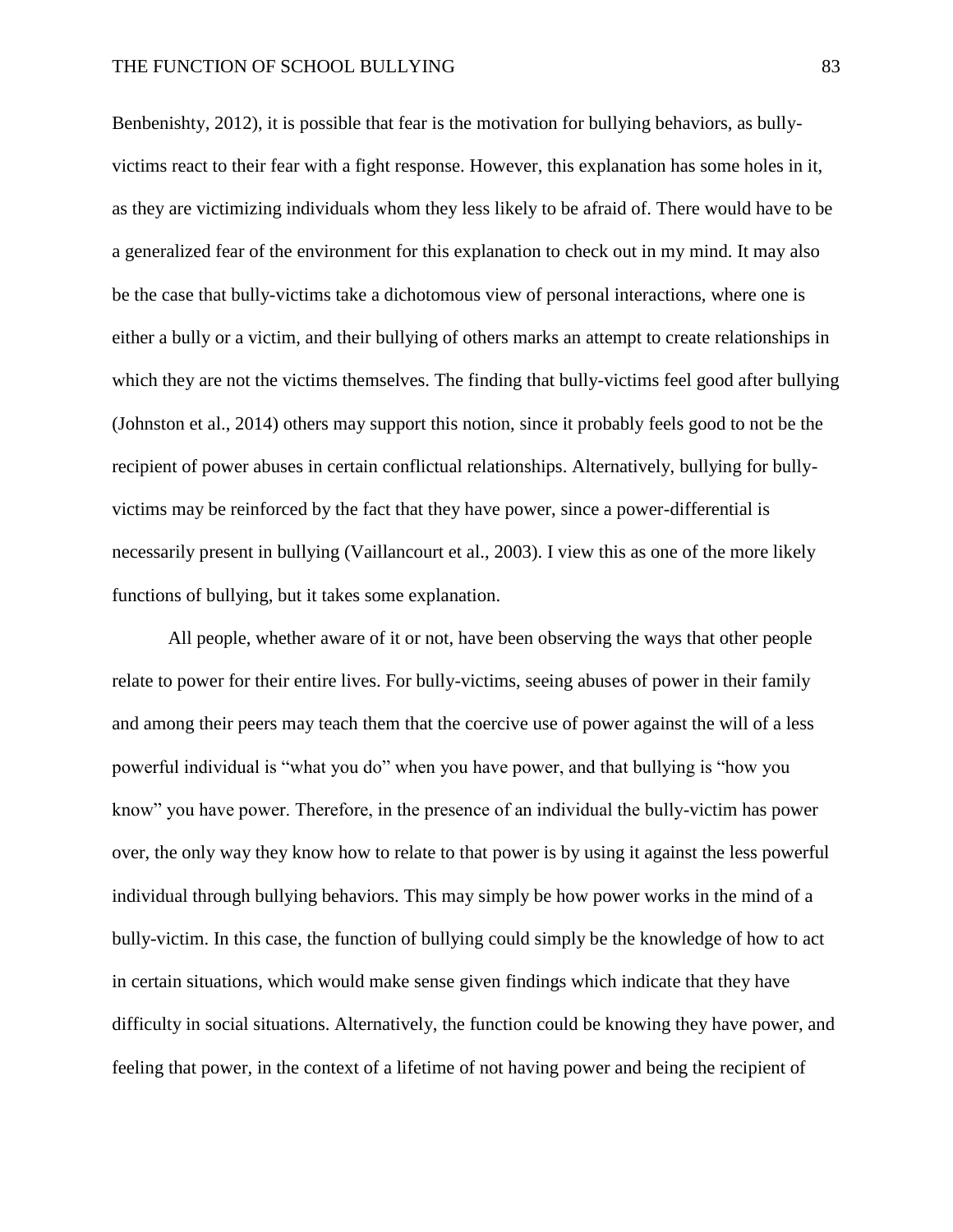power abuses. This creates a "pay it forward" effect, where for the bully-victim, "it's my turn" to have and feel power. It would be naïve to deny that it feels good to have power, and in the absence of prosocial ways of having and using power, there may be an intrinsic satisfaction tied to antisocial ways of having and using power. Findings indicate that bullying others makes the perpetrator feel good (Johnston et al., 2014), and this may help to explain why. It is also possible that bullying provides the negative reinforcement of removing the feeling of powerlessness. The presence of callous-unemotionality and anger may help to encourage the individual to resort to these means of feeling power. Nonetheless, the bully-victim does suffer consequences of these actions, since bullying is linked to depression (Seals & Young, 2003). This is my preferred function of bullying, if I were to state only one. However, I do believe that there are many functions of bullying for bully-victims, and that the function depends more on the individual than it does on their research classification; bully-victim. My investigation into the function of bullying for bully-victims has provided a scattered answer, but there is a way to tie all these functions together.

In the previous chapter, I suggested the term "peer oppression" as the functional description for bullying behavior among alpha-bullies. Through the investigation made in this chapter, I have found good cause to suggest "internalized peer oppression" as the functional description for bullying among bully-victims. Internalized oppression is a process by which an oppressed group begins to use the methods of their oppressors against themselves, and desire to become more like the privileged group due to the higher social value placed on that group (David & Derthick 2014). An example of internalized oppression provided by David & Derthick (2014), is the use of skin-whitening products in much of the world. The World Health Organization has linked these products to scarring, skin rashes, kidney failure, and mental health concerns. A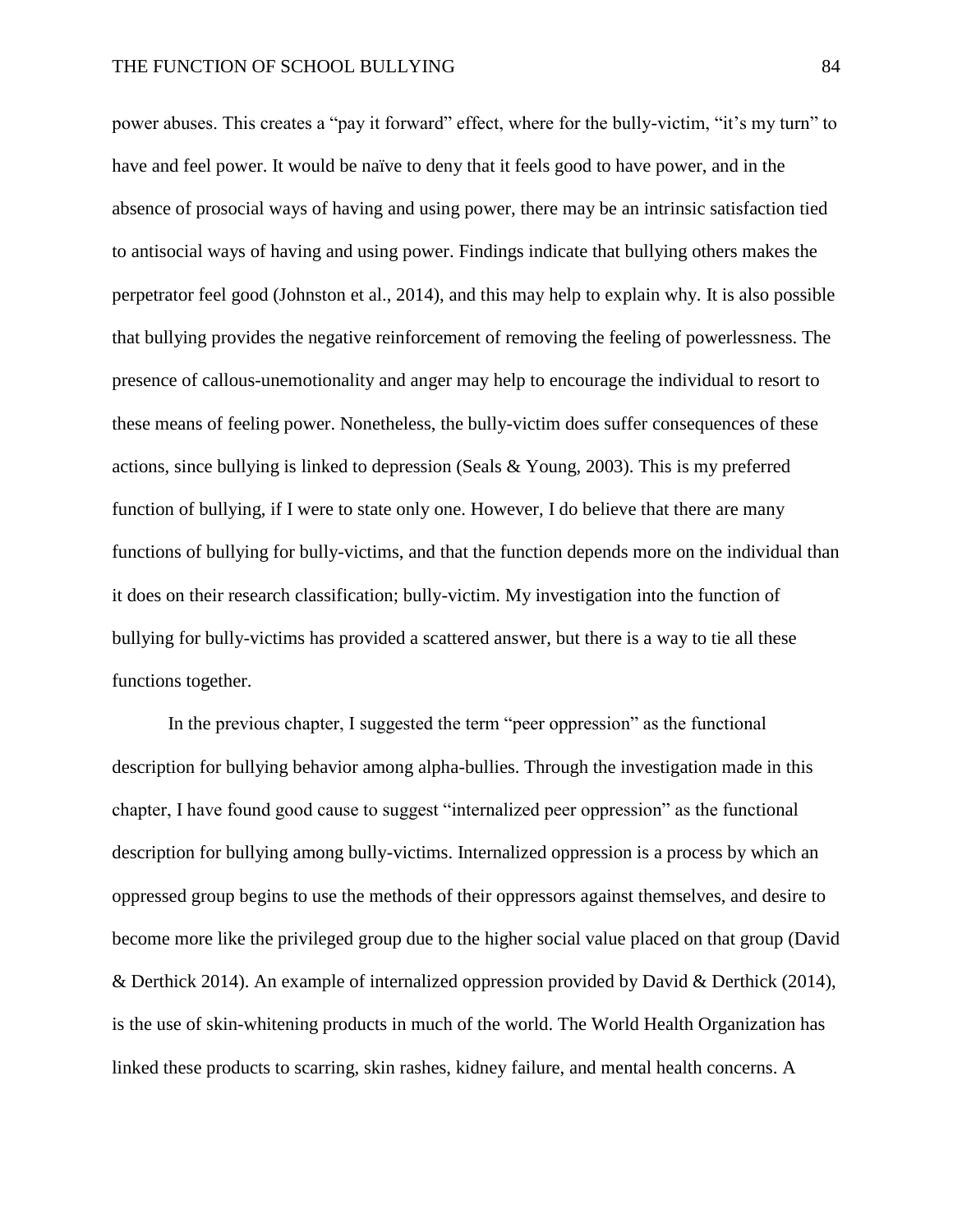devaluation of a characteristic of non-white individuals has occurred (ie. their skin colour), and many respond to this by trying to become more like the privileged group. While more proximal reinforcements for trying to appear more white might include the satisfaction of having what the individual views as a more pleasing appearance, a perception that whiter skin confers better work or social prospects, an effort to fit in with friends, or a wide range of other reinforcers, the valuation of white skin is itself a function of the white supremacist oppression that has occurred across the world. Therefore, despite the proximal reinforcements experienced on a personal level for those engaging in skin-whitening, the presence of skin-whitening products in society functions as an adherence to the prejudicial values laid out by a privileged group. Valuing white skin over darker skin is one of many forms of oppression, and whitening one's own skin in adherence to these values represents the internalization of this oppression.

Many parallels can be drawn to bullying behaviors. Alpha-bullies are high up in the social hierarchies at school, and bullying is one of their means of oppression. They decide, based on values of their choosing, who should be bullied and who shouldn't. For bully-victims, who are typically victimized before they begin bullying others (Lereya et al., 2015), adherence to the practice of bullying others, and the targeting of certain individuals who are bullied enough to be classified as victims, represents an internalization of the values laid out by the alpha-bullies and other role models. Given that alpha-bullies are, by definition, not victimized by their peers, they continue to be privileged when individuals other than alpha-bullies bully others. Bully-victims, on the other hand, appear to become even more disliked by their peers as a result of bullying others, and so their adherence to the values of bullying comes at a personal cost, and may even contribute to the continued oppression of bully-victims. Even though many of the functions of bullying I suggested earlier may serve as more proximal reinforcements for this behavior, the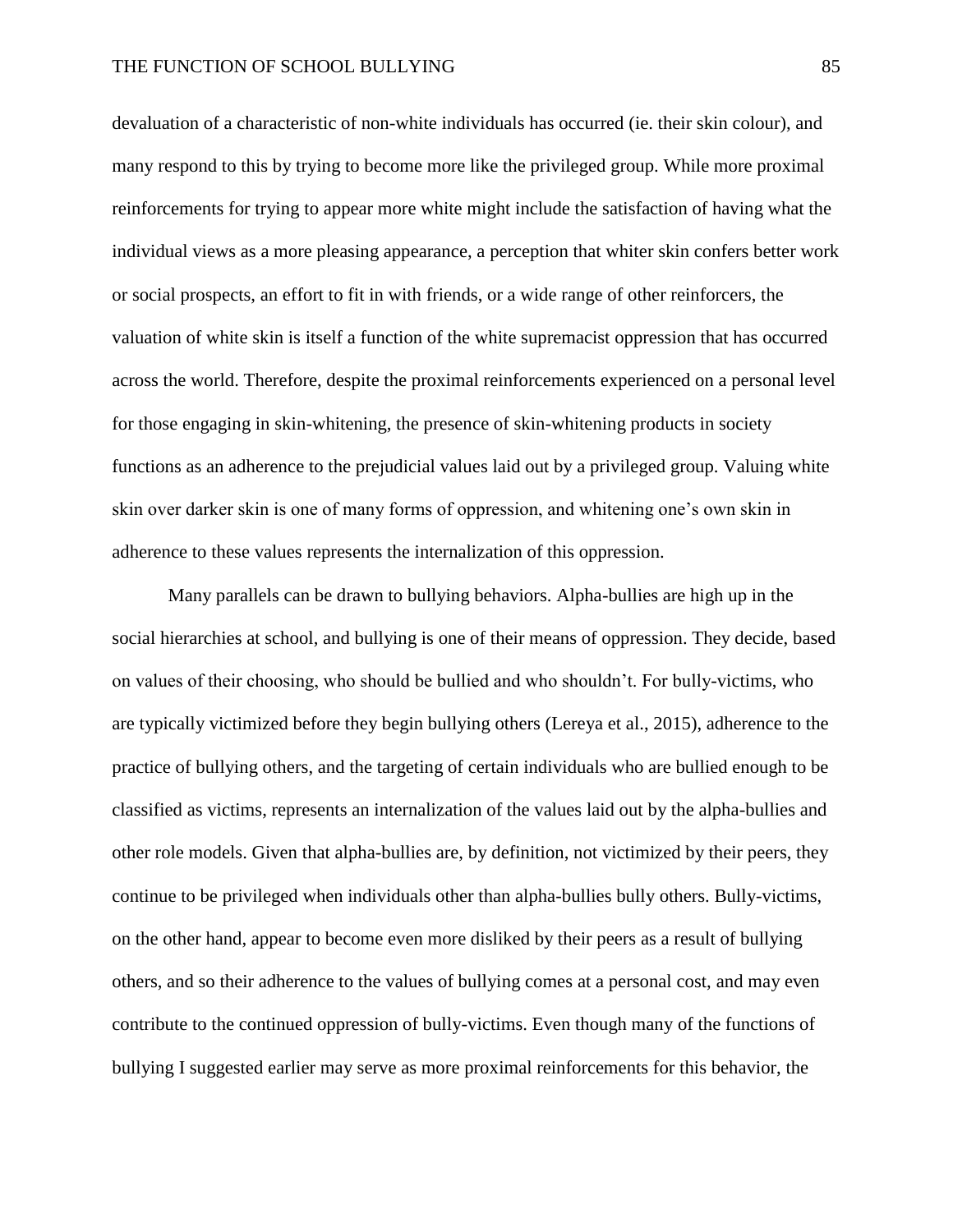bullying behaviors of victimized individuals is itself a function of the peer oppression they are made to endure. David & Derthick (2014) provide a partial list of the characteristics of internalized oppression, many of which fit quite well with the research provided thus far.

Aspects of bully-victims' experience which adhere to the characteristics of internalized oppression are as follows;

Bully-victims uncritically devalue their own groups or selves (as is seen with their negative selfbeliefs), and may or may not also uncritically value another group (such as alpha-bullies). This is a common experience for members of various oppressed groups (which may help to explain why African American students are more likely to become bully-victims). Some members of oppressed groups experience this internalized oppression while others do not, the severity of the internalized oppression differs between individuals, and the manifestations of internalized oppression differs between individuals and between groups (think of within group differences between bully-victims, and group differences between bully-victims and victims). "It may be passed on from generation to generation or from one person to the next through socialization and continued experiences of oppression" (p. 23) (consider the effects that parents and school staff have on bullying behaviors). "It can develop at a very young age and last a lifetime" (p. 23) and "It may exist and operate automatically, outside of awareness, intention, or control" (p. 23) (consider the etiology described earlier, and the difficulties in social information processing that bully-victims may have). It is a result of, and perpetuating force of oppression, maintaining structures of power that benefit the privileged (consider that there are common traits of both victims and alpha-bullies that are predictive of their group membership and act as reasons to, or not to bully someone). "It engages the oppressed in the work of their own oppression through intrapersonal and intragroup violence and destruction" (p. 23). It affects the ways people think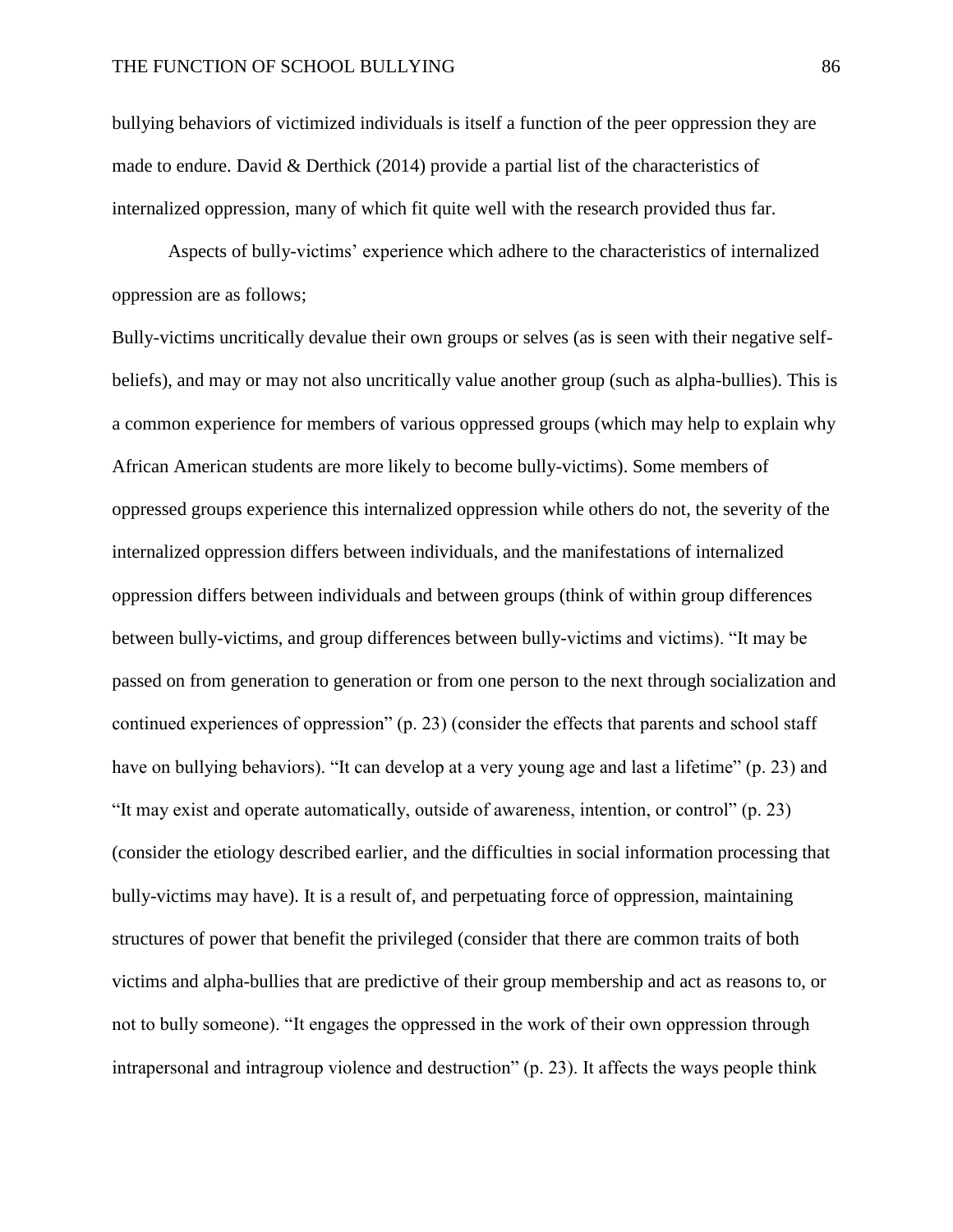and feel about themselves and others, as well as how they behave generally, and towards other oppressed individuals. Although this characteristic is not addressed by anything provided in this chapter, whether or not peer oppression influences how bully-victims think and feel about, and behave towards the dominant group (alpha-bullies) would be a worthwhile topic of investigation. "It has serious consequences for behavioral and mental health" (p. 23), bully-victims are known to be at risk of many consequences that would satisfy this characteristic. The internalized oppression is a result of learning and conditioning experiences, and it can be unlearned. This last characteristic is crucially important to the understanding of how to help bully-victims. This is the end of the partial list of characteristics of internalized oppression provided by David and Derthick (2014), and nearly every item has applicability to bully-victims. I believe this to be powerful support to the conceptualization of bullying behaviors from bully-victims as a function of internalized peer oppression.

#### **Conclusion**

A lot of information has been provided in this chapter regarding the development and lived experience of bully-victims. Bully-victims may undergo a lifetime of victimization, and their particular life experiences are bound to affect their knowledge and understanding of their social environments. They are frequently the victim of, and a witness to the abuses of power made by others, potentially with such frequency that they have no other working model for how to relate to power when they have it. Bully-victims lack social supports in all areas of their lives, and many are subject to an overall social deprivation which leaves them seriously disadvantaged by the time they enter the school environment. Learning which predisposes them towards bully/victim dynamics seem to have a hugely negative effect on their social competencies and their popularity at school. These disadvantages work against them in a cycle which both harms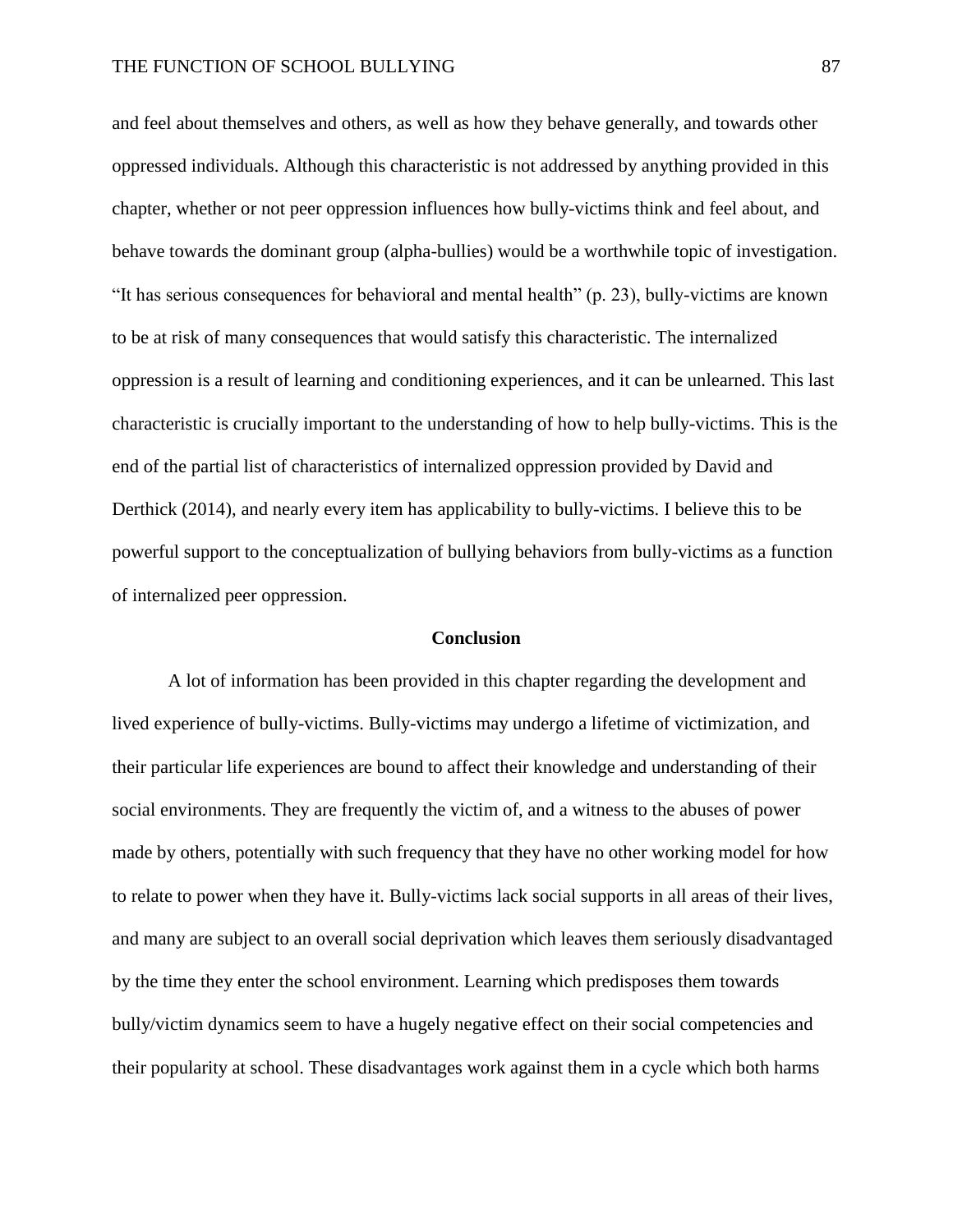them and reinforces behaviors which contribute to their own harm. It is crucial when interacting with bully-victims that their social learning be taken into account, as reacting to them in overly punitive or otherwise coercive ways will contribute to the learning that has harmed them so much to begin with. I have made several conclusions regarding the function of bullying in this group, and I am confident in my assessment of bullying in this group as a function of internalized peer oppression. I am also confident that bullying behaviors between the two bullying subgroups is structurally similar, but functionally different. However, I still feel a level of uncertainty in my assessment of bully-victims, which I maintain is a good thing, since certainty can often impede curiosity and prevent one from asking questions that are crucial to understanding the experiences of another.

In the final chapter, I will discuss some implications and suggestions for the treatment and intervention of bullying behaviors in both groups. I will also discuss the limitations of this study, and make recommendations for future research and conceptualizations of bullying behaviors. I will then offer some final thoughts with regards to bullying behaviors.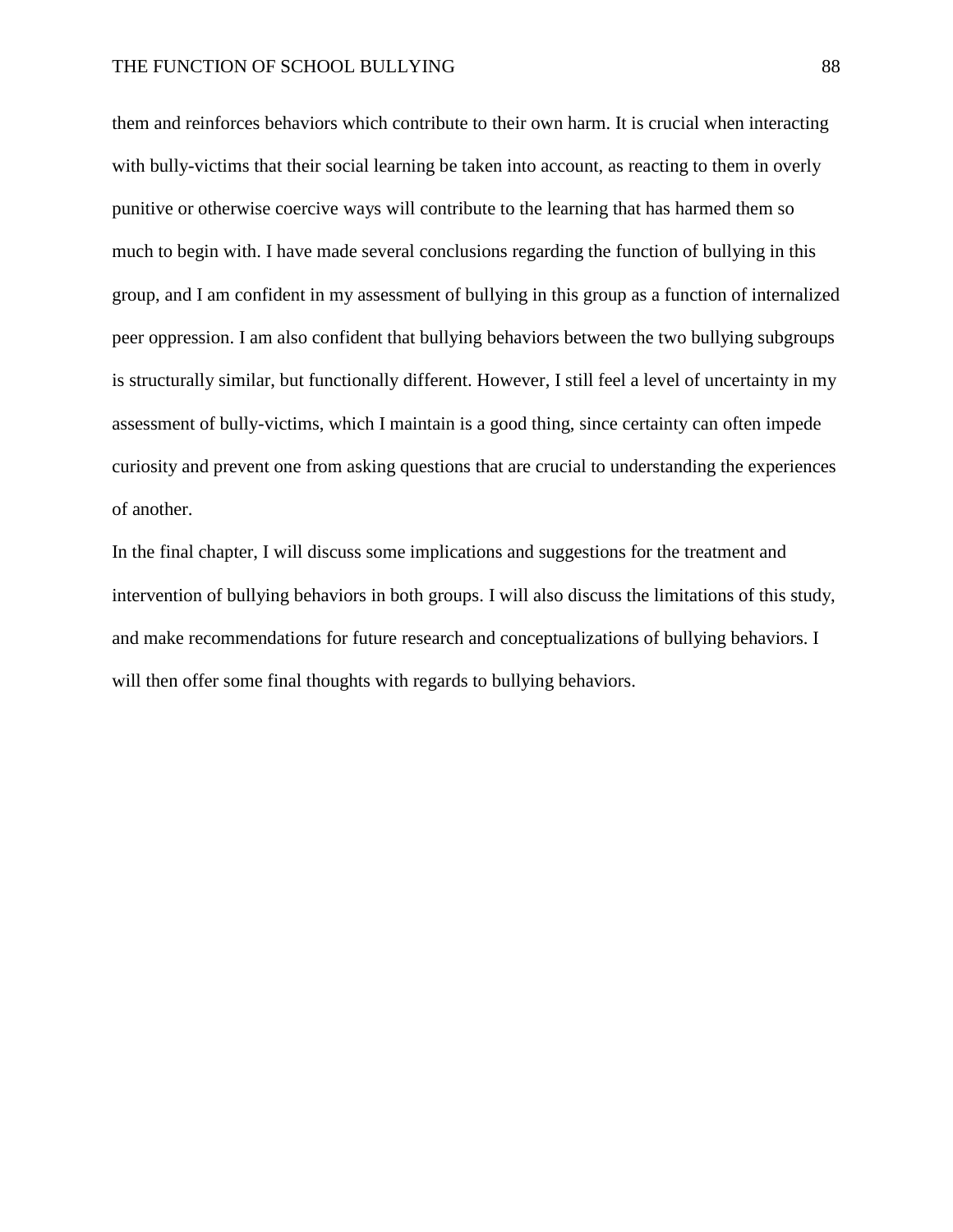### CHAPTER 4

# FINAL THOUGHTS

### **Summary of Findings**

The goal in writing this thesis was to determine and clarify the contingencies of reinforcement which propagate bullying behaviors so as to identify key areas to address when working to combat the problem of bullying in school. I hypothesized that bullying behaviors among alpha-bullies and bully-victims would be functionally different; in that I would find differing contingencies of reinforcement when studying one group to the exclusion of the other. It should be noted that I do not believe it is possible to know with certainty what motivates and reinforces each individual bully's bullying behaviors without knowing the individual more personally. However, I still believe that I have offered a strong argument that confirms my hypothesis.

Regarding alpha-bullies, I concluded that their bullying behaviors are a manifestation of their dominance behaviors. Bullying in this group works more to protect upward social movement than it does to create it; it projects the dominance of the alpha-bully, and the likely costs associated with challenging them. Alpha-bullies tend to show both bullying behaviors and prosocial behaviors (Farmer et al., 2010), and I believe that the targets of each type of behavior can be reasonably predicted by the anticipated effects on the alpha-bully's overall social status. That is to say, alpha-bullies are unlikely to bully a target if doing so would diminish their social status. Additionally, they are likely to show prosocial behaviors towards individuals when doing so either improves or insulates their social status. The strategic nature of an alpha-bully's target selection suggests that there is an awareness and attunement to the contingencies in place for bullying each individual, and that their choice of target is made with specific care for how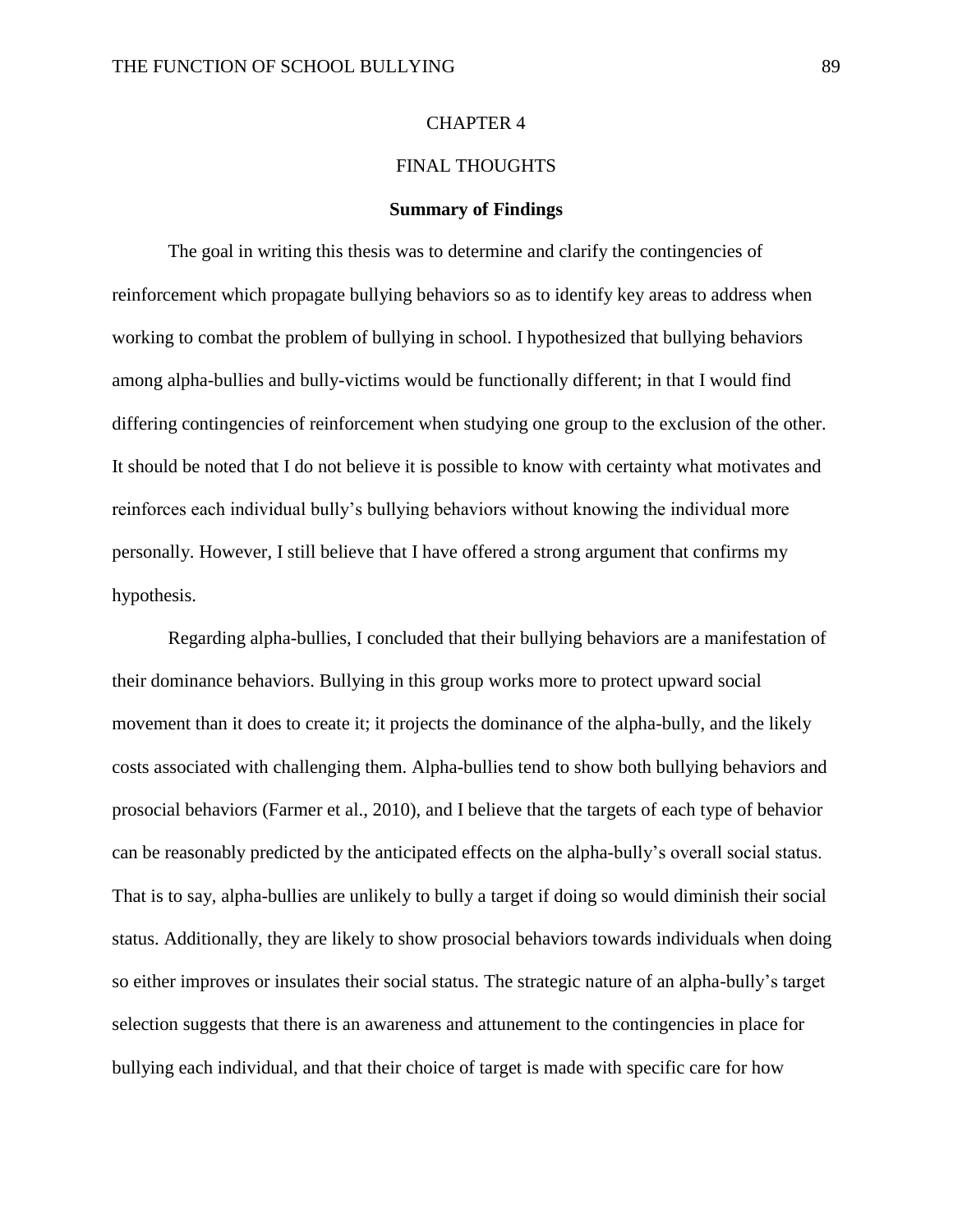harassing that target will affect the power they hold within the social hierarchy of their class, and of their school. In this way, the bullying behaviors of alpha-bullies appear to propagate a system of oppression within their school that privileges the powerful alpha-bullies (and their allies), and disadvantages individuals of their choosing. It is important to note that alpha-bullies are typically already privileged and powerful due to the numerous socially desirable traits they possess (Vaillancourt et al., 2003). Their bullying behaviors represent an abuse of the power they already hold, as opposed to an effort to gain power. This quality of the bullying behavior of alpha-bullies makes it remarkably similar to the way oppression works in broader society (Deutsch, 2006). This is why I have offered the functional description, peer-oppression, for the bullying behaviors of alpha-bullies within the school environment.

It was much more difficult to determine the function of bullying among bully-victims. This behavior appears to not benefit them in any meaningful way regarding their position in their social hierarchies (Farmer et al., 2010). There may be more proximal benefits to bullying which motivate bully-victims (such as feeling better about themselves, an attempt to dissuade others from harassing them, or participating in the culture of a small group of friends), but the majority of research in this area suggests that students identified as bully-victims suffer worse outcomes than their peers (Stuart & Jose, 2014). Research appears to indicate that bully-victims would be better off if they stopped bullying others and simply became victims. This finding makes it very difficult to identify what motivates bullying behaviors in this group from a functional analytic perspective. However, when looking at the typical life experiences of bully-victims (as detailed in the bullying literature), a trend starts to emerge. Bully-victims often have a history of being targeted by or witnessing the coercive use of power that one has over another individual across many settings. Bullying literature indicates that it is typical for a bully-victim to be victimized by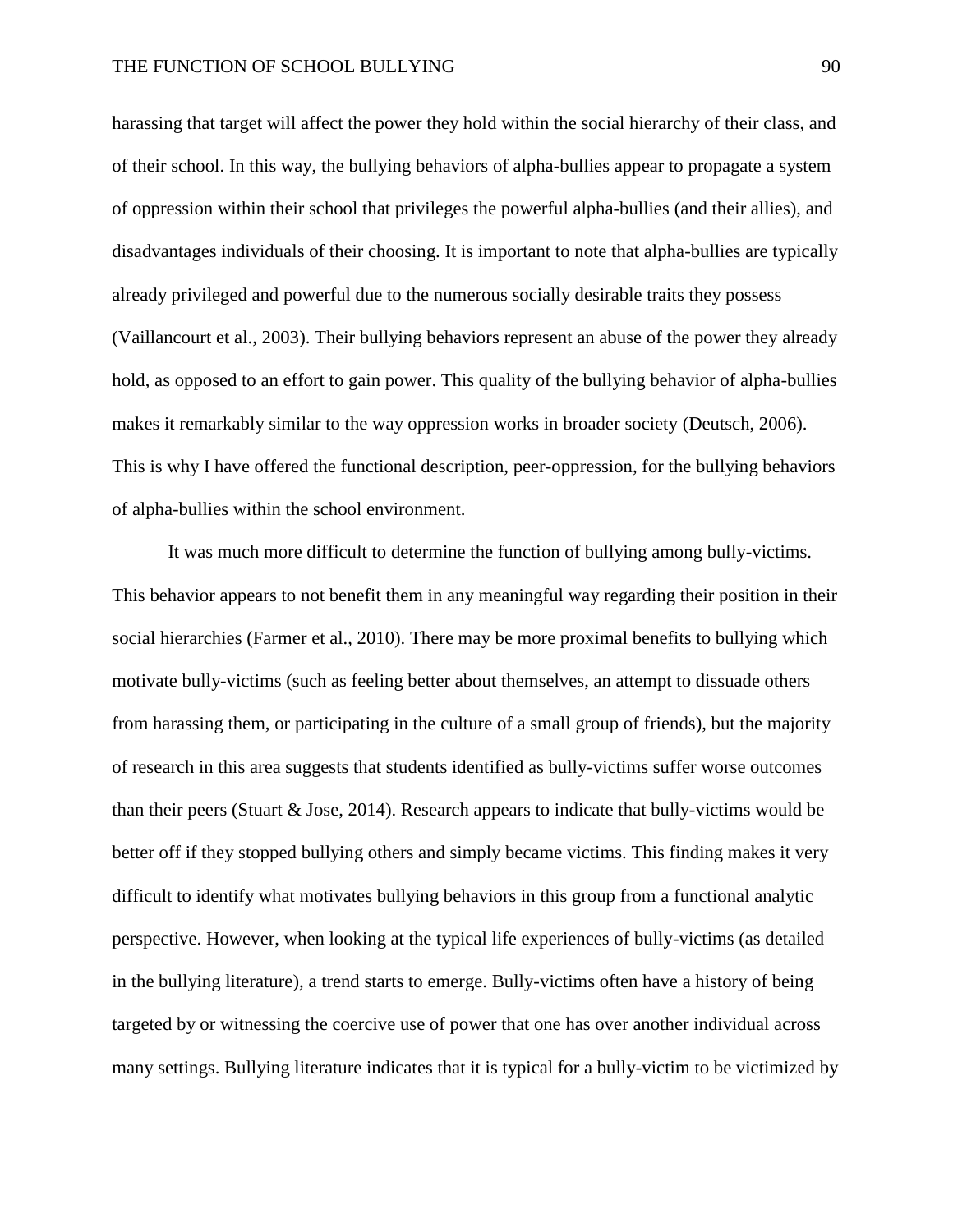their parents (Stevens et al., 2002), siblings (Dantchev & Wolke, 2019), peers (Cook et al., 2010), teachers (Berkowitz & Benbenishty, 2012), and relationship partners (Espelage & Holt, 2007). Each of these relationships offers role models for the bully-victim which show them a way of interacting with power that is predicated on the abuse of less powerful individuals. Without specific intervention, a bully-victim may never learn prosocial ways of holding power. As such, it may be the case that the only way they know how to interact with power when they have it is to abuse other individuals. Making things more difficult, is the finding that bullyvictims have certain cognitive disadvantages that make it more difficult for them to critically analyze how their behaviors affect others (Verlinden et al., 2014). Additionally, insecure parental and peer attachments appear to be predictive of bully-victim status (Murphy et al., 2017; Walden & Beran, 2010; Eliot & Cornell, 2009; Innamorati et al., 2018) and contributes the quality and structure of their personal relationships.

Given the consistently poor treatment they are subjected to, and their witnessing of bullying behaviors throughout their lives, bully-victims would be well within reason to believe their environment is hostile, and that others have hostile intent towards them. This characteristic of the bully-victim's environment is the support for my view that bullying among bully-victims represents an internalization of the behaviors they are targeted by and a witness to, as opposed to a view which suggests that bullying others stems from internal qualities. Put simply, a bullyvictim's tendency to bully others stems from their environment, as opposed to their own characteristics. It is, however, likely that certain characteristics make individuals more vulnerable to becoming bully-victims. I offered the functional description of bullying behaviors in this group; internalized peer oppression. Since I suggested that the bullying behaviors of alpha-bullies is peer oppression, and that the bullying behaviors of bully-victims is an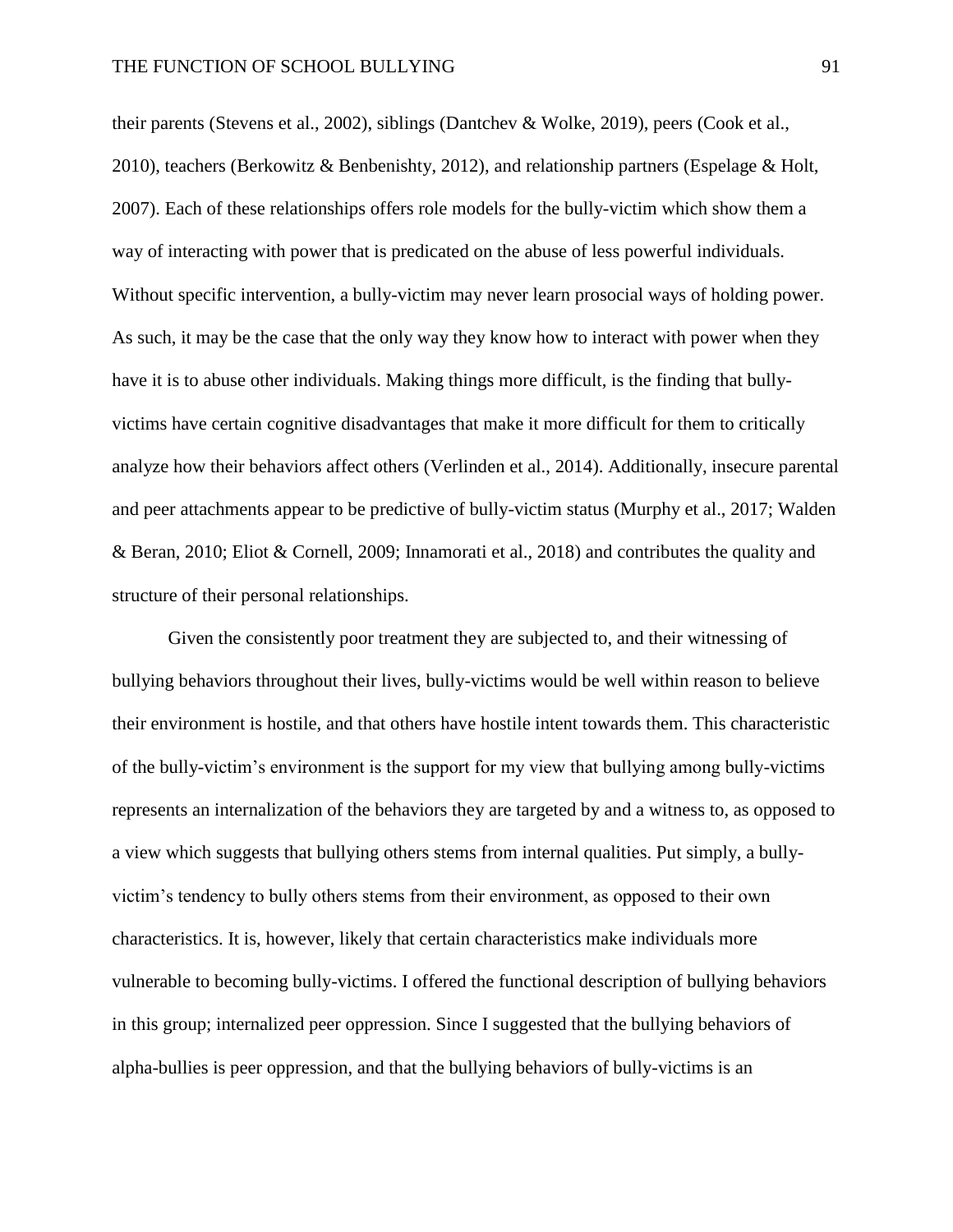internalization of the behaviors directed at them or shown to them, internalized peer oppression seems descriptive of the bullying behaviors of this group. It also closely resembles the characteristics of internalized oppression put forward by David & Derthick (2014). Given these findings, I have arrived at the conclusion that my central hypothesis; the bullying behaviors of alpha-bullies and bully-victims are structurally similar but functionally different, is at least plausible. In my opinion, there is more evidence to suggest my hypothesis is correct, than there is to suggest that it is incorrect.

## **Implications**

While my research led me to frame bullying in terms of school-based oppression, this is likely not the only conclusion I could have arrived at. However, I believe it offers a useful frame of reference for examining the ways that bullying in school perpetuates school-based structural inequalities. There is also evidence that societal based structural inequalities influence the bullying structure within school. For example, males are more likely to bully (Veenstra et al., 2005), African American students are proportionately more likely to be victims or bully-victims (Goldweber et al., 2013), and world-wide bullying statistics indicate that females and LGBTQ youth are more likely to be the targets of bullying behaviors (UNESCO, 2017). Each of these characteristics of bullying prevalence mirrors oppression in society at large, in terms of who benefits, who is worse off, and who is more likely to exhibit internalized oppression. As a result, one of my main conclusions is that bullying in school represents a school-based system of privilege and oppression. However, my classifications of bullying behaviors may miss or ignore details from the lives of those affected by bullying, and the particulars of an individual's life should be privileged over broader classifications when helping individual students. Nonetheless, there does appear to be a dynamic system of oppression that influences the bullying behaviors of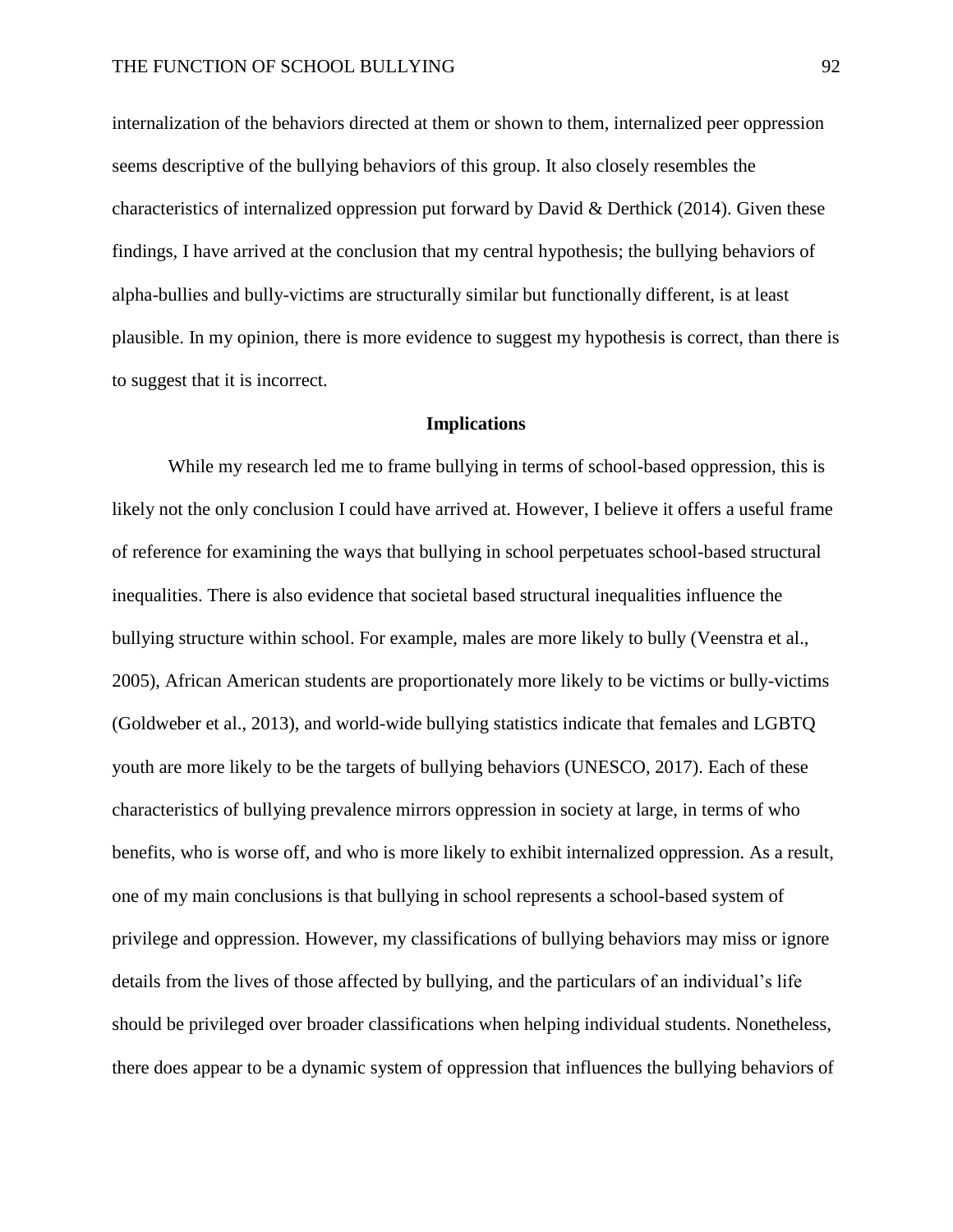### THE FUNCTION OF SCHOOL BULLYING 93

school-aged youth. I predict that bullying in school and oppression in society are inextricably linked in a two-way interaction. That is, witnessing oppression in society makes students more inclined to bully others and determines which youth are more vulnerable, and the structure of bullying in school that benefits certain individuals to the detriment of others makes perpetrators more inclined to support systems of oppression outside of the school environment. It is beyond the scope of this thesis to confirm or deny this prediction, but I believe that it is a worthwhile area of study.

One of my conclusions in this thesis is that bully-victims have had bullying behaviors modeled for them across many settings, especially at home, and that this role-modeling contributes to their overall bullying behaviors. The same research that describes how parents role-model bullying behaviors to their children also describe a similar dynamic in the families of alpha-bullies, wherein their parents typically have a power imbalance between them, and the more powerful parent demonstrates the coercive use of this power (Stevens et al., 2002). It would appear that the presence of role models who relate to their power by abusing less powerful individuals is an etiological factor that alpha-bullies and bully-victims share in common. Therefore, with regards to intervention, I see it as crucial that teachers and other potential role models demonstrate a prosocial use of the power they hold. A harsh or aggressively assigned punishment laid against bullies may make the problem worse. Despite best intentions, the way teachers punish students can resemble a coercive use of their power against the will of the less powerful students, which closely fits the key characteristics of bullying. Obviously, any type of physical punishment, aside from being morally wrong, will resemble bullying behavior very closely. Further, students may simply learn how to avoid punishment, as opposed to changing their behavior in any meaningful way. Some evidence of this can be seen in alpha-bullies'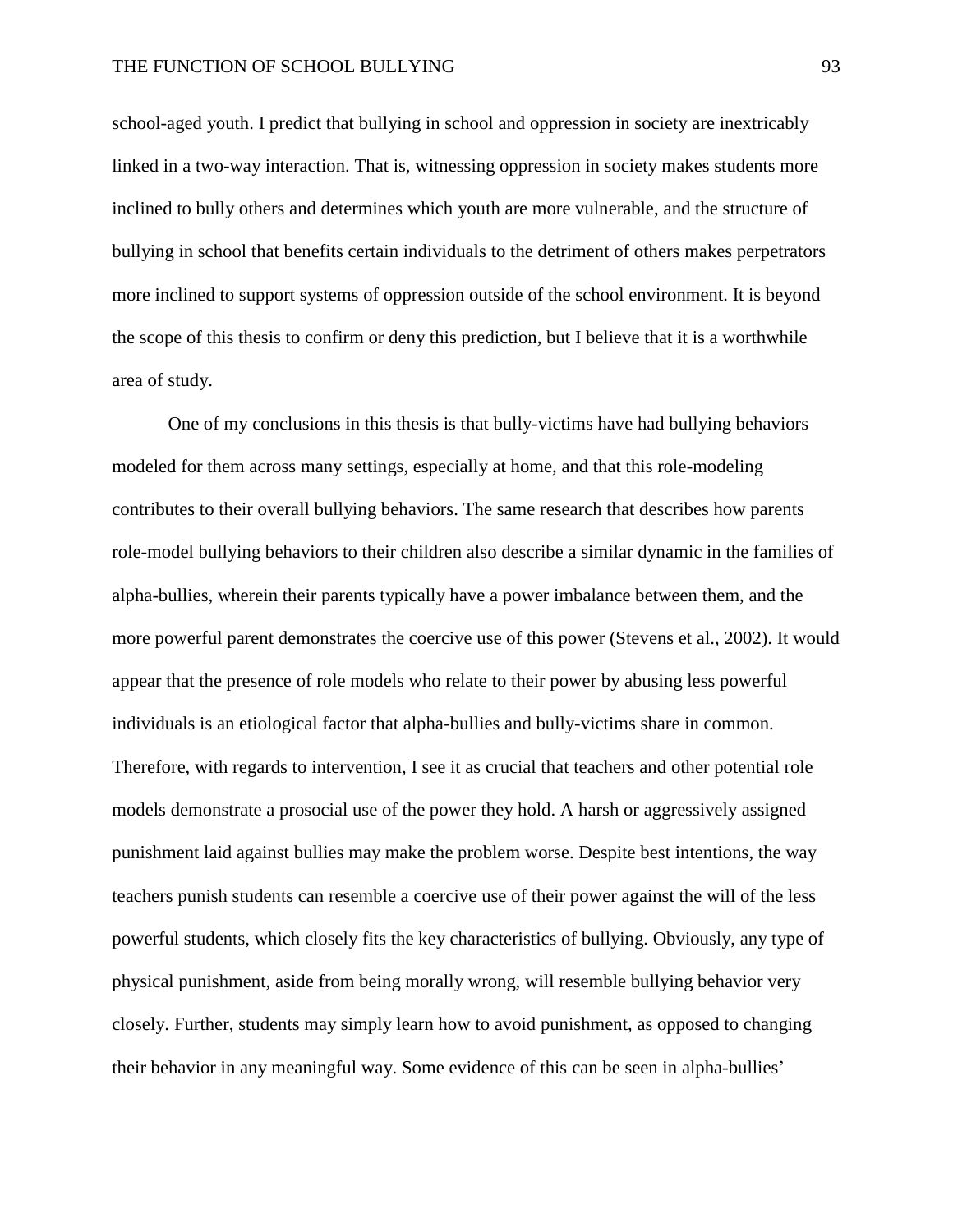harassment of youth who do not report being victimized (Petrosino, Guckenburg, DeVoe, & Hanson, 2010; UNESCO, 2017). In addition to these types of punishment likely not having the intended effect, they may simply represent an after-the-fact intervention which does nothing to affect the contingencies which reinforce bullying, and the bullying has likely already been reinforced by the time these punishments take place. Since bullies often view their punishments as unjust (McAdams & Schmidt, 2007), this may only serve to diminish trust between the student and the teacher. Since the teacher is well positioned to help reduce the likelihood of bullying in the future, losing the bully's trust is a wasted opportunity.

Instead, I would recommend taking time at the beginning of a term to clarify the contingencies in place for addressing certain behaviors, and the reasons why those behaviors will not be condoned in class. There is evidence to support the idea that clearly defined contingencies help reduce bullying behaviors (Ramirez et al., 2016), so advance warning of consequences may aid bullying prevention efforts. Further, I would suggest to teachers that they also take time to hear suggestions from students for what would help them feel safe in class. Then, a class contract can start to emerge, as the class negotiates what guidelines contribute to a comfortable class environment for everyone. In addition to helping teachers be responsive to the needs of their students, this would demonstrate how to relate to the power one holds in a way that prioritizes the welfare of others and is prosocial in nature. This can set an example of what considerations need to take place when an individual holds power over others.

When a bully is punished for their behavior, the bully may feel less like they're being unjustly done by, since it has been made clear that these contingencies are in place to help keep other students safe, and the bully will have had advance warning of what the response to certain actions will be. In this way, punishment for bullies can be assigned from a place of compassion,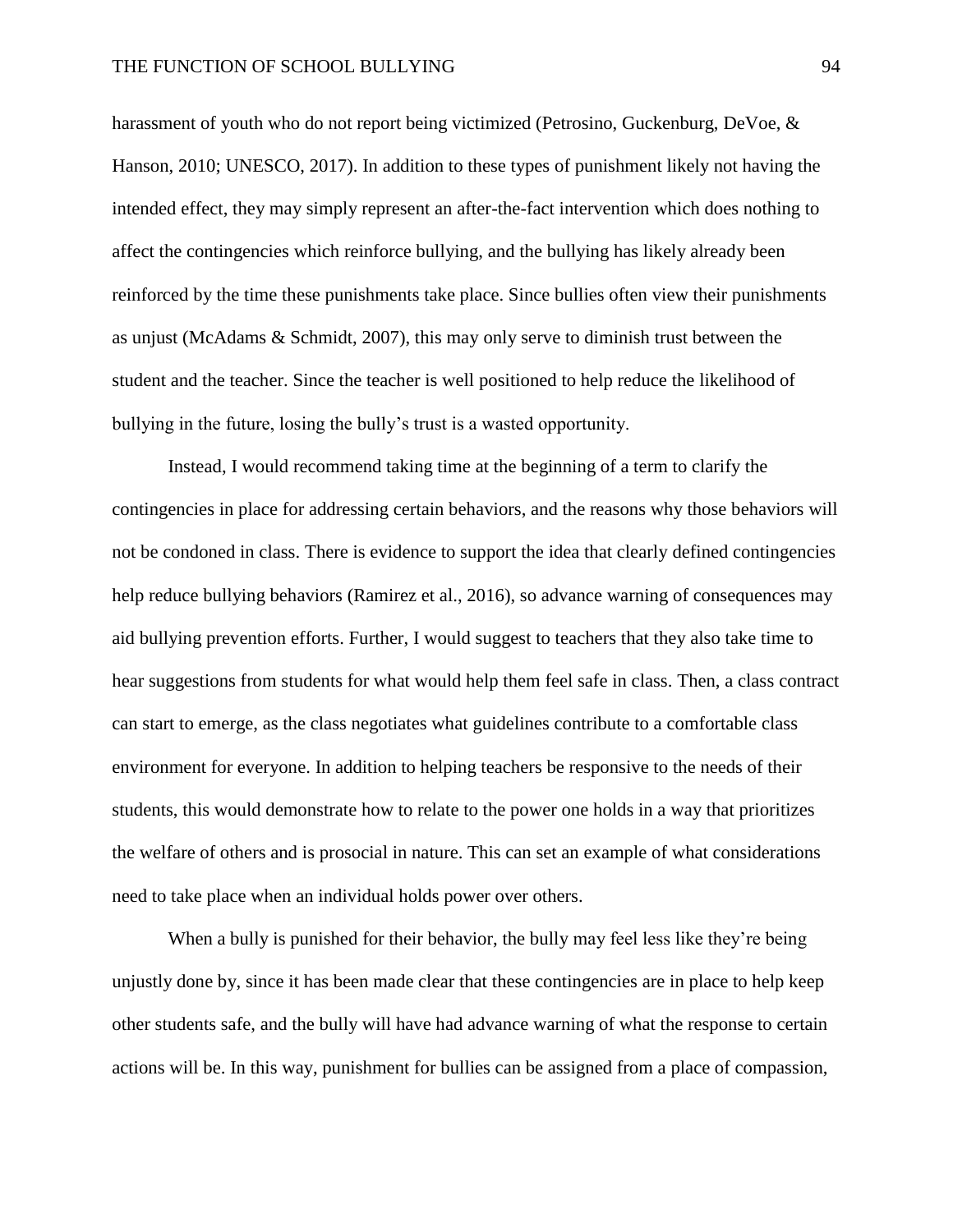and goals involving understanding what has led the bully to victimize others can be made the priority instead of the punishment itself. Insecure attachment is linked to bullying (Murphy et al., 2017; Walden & Beran, 2010; Eliot & Cornell, 2009; Innamorati et al., 2018), so if a teacher is responsive to the needs of students, offers consistent, predictable, and reliable support, while also being consistent, predictable, and reliable in the way they assign punishment and clearly state the rationale for their punishments, then bullies have an opportunity to observe and learn some of the qualities of secure attachment relationships. This may help them form secure attachments later on. The way that teachers manage the power they hold over students may be remembered by the students for the rest of their lives. This presents an opportunity to demonstrate a positive and prosocial relationship to power.

I wish to avoid making definitive claims for how counsellors should treat clients who are bullies, since I don't believe that one part of one chapter is enough space to explore that topic. The scope of this thesis involves understanding bullies to help inform treatment, not determining which treatments are best suited for dealing with bullies. However, this thesis does allude to some considerations to make when deciding how best to show up for a client who bullies others, and I also have some personal opinions to offer on the topic. For bully-victims, acknowledging their own victimization may help to scaffold an understanding of the effects that their bullying has on others. It may also present an opportunity to invite the client to explore the varying forms of victimization they've suffered and to heal from it. Bully-victims may not have a chance in their day-to-day lives to acknowledge that the way they have been treated is not normal or acceptable, or to explore how their victimization impacts them emotionally and in their relationships with others. It may also help to consciously show markers of a secure attachment relationship when forming the client-counsellor relationship with a bully-victim.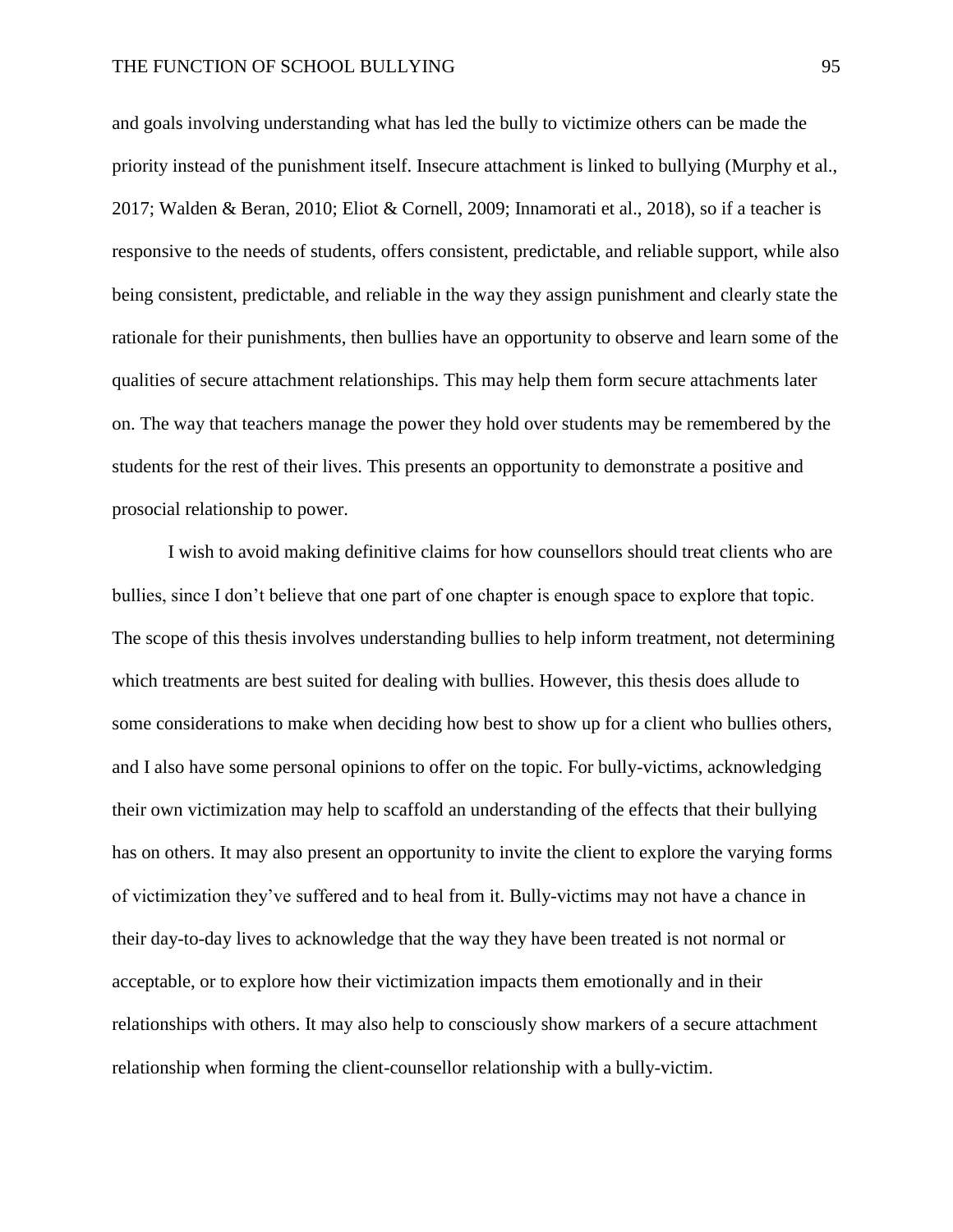Since insecure attachment relationships are predictive of bully-victim status (Murphy et al., 2017), it is safe to assume that keeping attachment theory in mind and consciously demonstrating the qualities of a reliable caregiver may be beneficial. Bully-victims are well within reason to assume that their environment, and the people in it, are hostile. As a counsellor, part of the therapeutic task should be to demonstrate an exception to this belief, in order to instill a belief that certain people in their environment may not be hostile. Since bully-victims have been found to make hostile intent attributions to others (Ziv et al., 2013), they may need help to avoid carrying the expectation of hostile interactions into new relationships. It is important to help bully-victims come to the realization that the whole world isn't hostile, while acknowledging the fact that it is reasonable for the bully-victim to have come to that conclusion, given their interactions with other people. This way, bully-victims may focus less energy on protecting themselves from everybody and learn how to tell when it's safe to be vulnerable, and when they really do need to protect themselves.

Given the fact that many bully-victims supposedly have poor social skills, some psychoeducation regarding social interactions, and reading people's intent may help them to realize that many of their interactions don't need to be hostile in nature. However, it is important to acknowledge the poor treatment that bully-victims receive, since inadvertently blaming bullyvictims for all their negative social interactions constitutes victim-blaming, and this will likely ruin the trust between counselor and client. If my conclusions are to be trusted, remember that they've internalized the tools of their oppressors in a way that hurts themselves and propagates their own oppression; they are the oppressed, not the oppressors. Blaming them for how they've been affected by oppression in home or at school won't make sense to them, because it is not grounded in logic. Being a bully-victim can be acknowledged as something that has helped the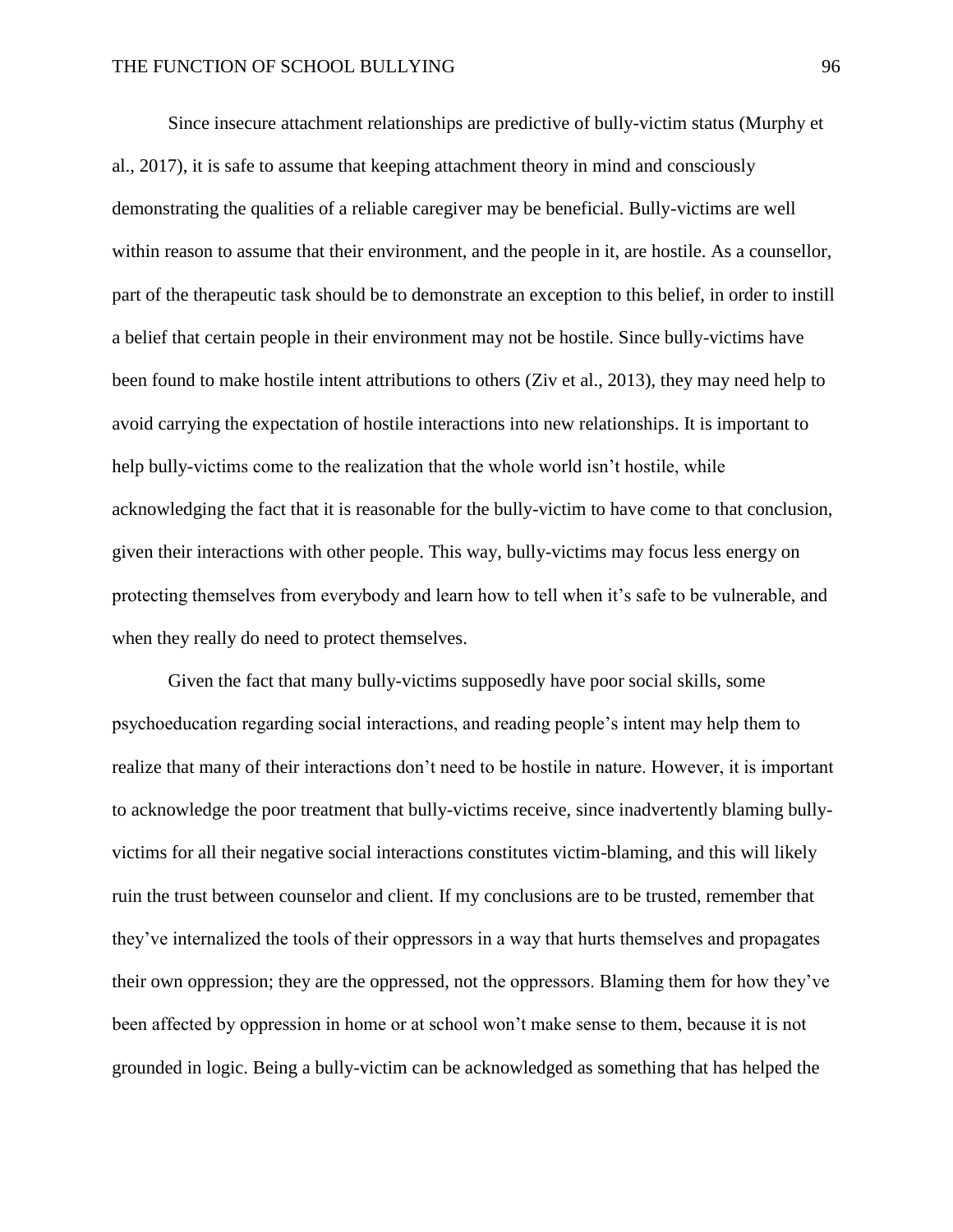bully-victim up until now, but that this way of coping also hurts themselves and others. There are more beneficial tools that the bully-victim can learn which will help them better adjust to their environment and help them heal from the abuses they've suffered.

Alpha-bullies, in my opinion, present a more difficult case when engaging with them in counseling. Since they are often more well-adjusted than victims or bully-victims, they may be less likely to show up in counseling for mental health reasons. Further, given the popularity and success that alpha-bullies experience in their social environment, one cannot address the issue of bullying from the perspective that it is not beneficial for them, since this is simply not true. Generally, working with bullies on empathy shows positive results (McAdams & Schmidt, 2007). Given the social intelligence that many alpha-bullies appear to have, they are very likely to understand the impact that their behavior has on others when some work is done to help them see it. Alpha-bullies aren't necessarily insensitive, but some work may need to be done to help them be more sensitive to those that they hurt, and to people in general.

Alpha-bullies tend to justify their bullying of others and interpret their punishment as unjust (McAdams  $\&$  Schmidt, 2007). A counselor should be careful not to argue against these ideas, since this will place the counselor in opposition to the alpha-bully and ruin the therapeutic alliance. Instead, a counselor would be wise to ask questions that help the alpha-bully arrive to a conclusion on their own that victimizing others is not justified. Acknowledging the many strengths that alpha-bullies have can be a valuable tool (McAdams & Schmidt, 2007). This opens up the opportunity to have conversations about how to hold their power responsibly, and what they can do with their many strengths that doesn't involve victimizing others. Further, if the alpha-bully comes to realize that their strengths are apparent to others, they may also realize (either consciously or unconsciously) that victimizing others is ultimately unnecessary. Alpha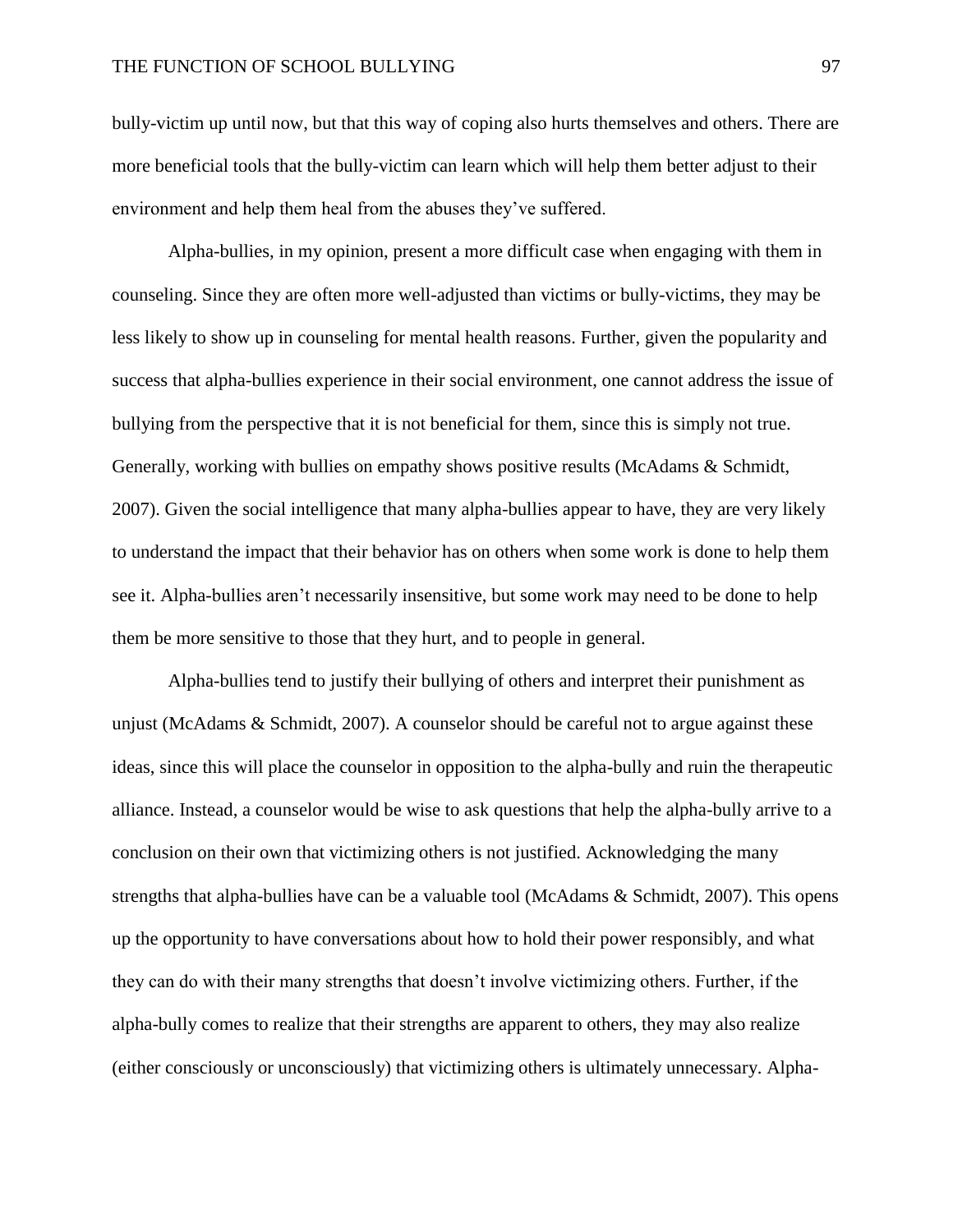bullies tend to have home environments in which one parent holds power over the other and abuses that power in varying ways (Stevens et al., 2002). As such, there may be a similar pathology to that of bully-victims, where abusing others is simply the way alpha-bullies have learned to relate to power. This emphasizes the importance of modeling prosocial uses of power when dealing with any bullies. As such, the therapeutic relationship is crucial when dealing with alpha-bullies, because if they really don't want to talk to the counselor they're seeing, then counseling will feel like a coercive use of power against their will on the part of whoever has forced them to go to counseling. I would expect that alpha-bullies are difficult to get into counseling, and that it is difficult to form a positive therapeutic relationship with them, but that once these hurdles are met, they will be exceptional at doing the work involved with counseling, and at understanding the impact their behavior has on other people.

### **Future directions**

My first recommendation for future research is to adopt the "alpha-bully" label, or to designate some other label which clearly identifies that group as separate from bully-victims. Most research refers to alpha-bullies simply as bullies (which is confusing) or as pure bullies (which carries unfair implications towards alpha-bullies). The fact that the two bullying groups aren't more clearly distinguished in the research makes some of the results confusing to read and leaves plenty of space for misinterpretation. Future research on bullying should avoid putting alpha-bullies and bully-victims into one group, since doing so appears to have led to an inaccurate view of who bullies are and what they're like (Volk et al, 2012). It certainly made it much more difficult for me to interpret results from much of the research I've examined. There are significant differences in the characteristics, presentation of bullying behaviors, and etiology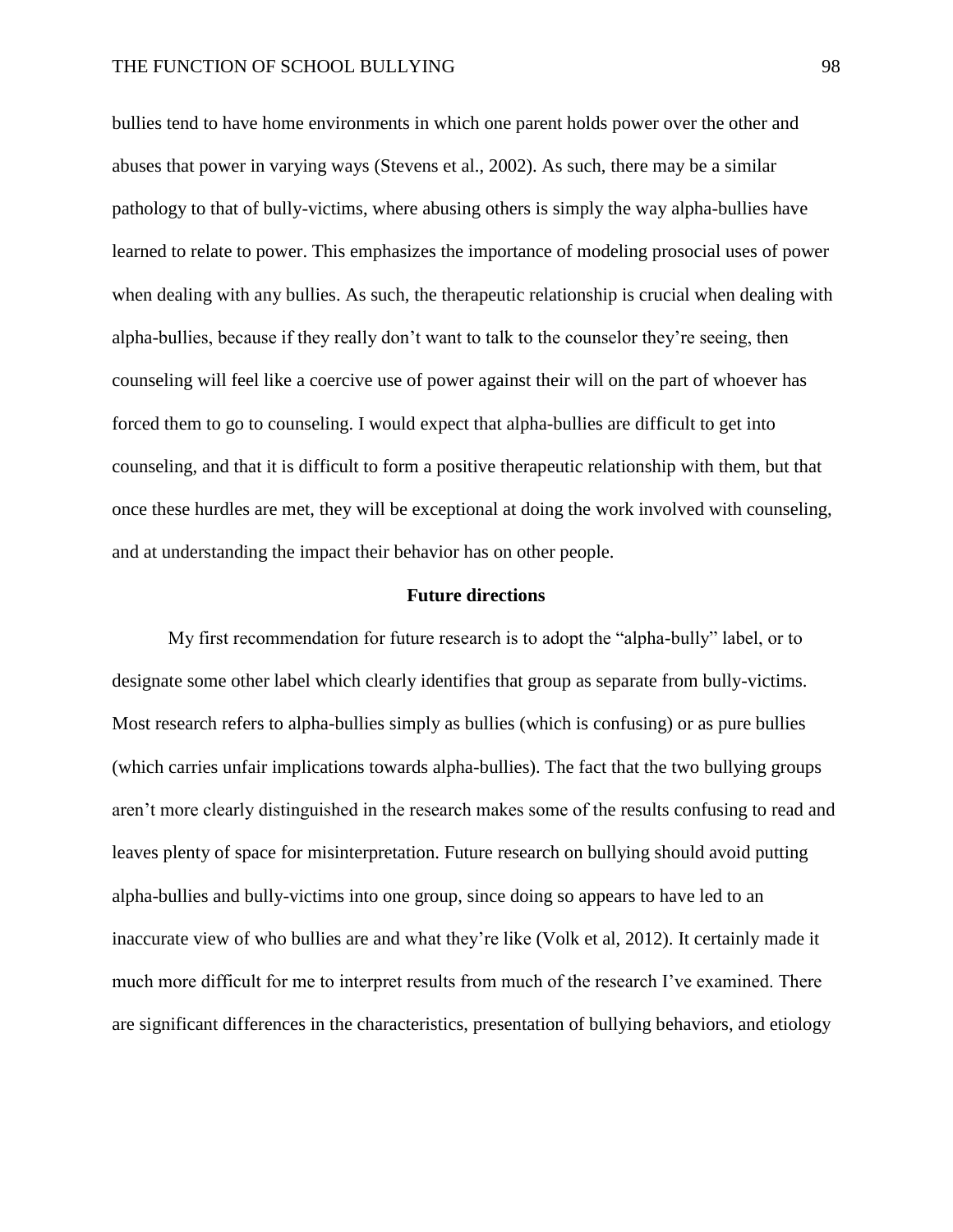of alpha-bullies and bully-victims (Farmer et al., 2010) which merit clearly distinguishing the two groups in any research where bullies are a focus.

Considering that much of the bullying research uses peer-reports to determine the popularity, likeability, and bullying status of students (Veenstra et al., 2005; Reijntjes et al., 2013), it would be worth investigating who makes which judgements towards who more closely. For example, alpha-bullies are often liked by many students, and disliked by many students. Investigating which students claim to like or dislike alpha-bullies, and which students nominate them as a bully would help clarify the relationships between students, help examine how bullies navigate the political structure of the class, and help examine their awareness of the contingencies of reinforcement for their interactions with each of their peers. If results of this type of examination show that only victims and bully-victims nominate alpha-bullies as bullies, but that everyone nominates bully-victims as bullies, this would show evidence of a strategic target selection process that alpha-bullies consider, and bully-victims do not. This would provide evidence of meaningful differences between the two groups and allude to contingencies of reinforcement that reward the bullying of specific students. Asking students to report who they think they could bully without reprisal from their peers would also offer valuable insight into target selection. Also, an investigation into who targets bully-victims and who targets victims may illuminate the true structure of bullying within schools. I predict that especially powerful alpha-bullies designate targets and solicit the help of students coded as non-involved to subjugate those targets. It may be a misperception that students coded as non-involved don't exhibit bullying behaviors towards others. If each non-involved student targets a victim once, none of those students are likely to be coded as bullies, but the target will certainly be coded as a victim. More attention needs to be paid to the specifics of who is bullying whom in future research.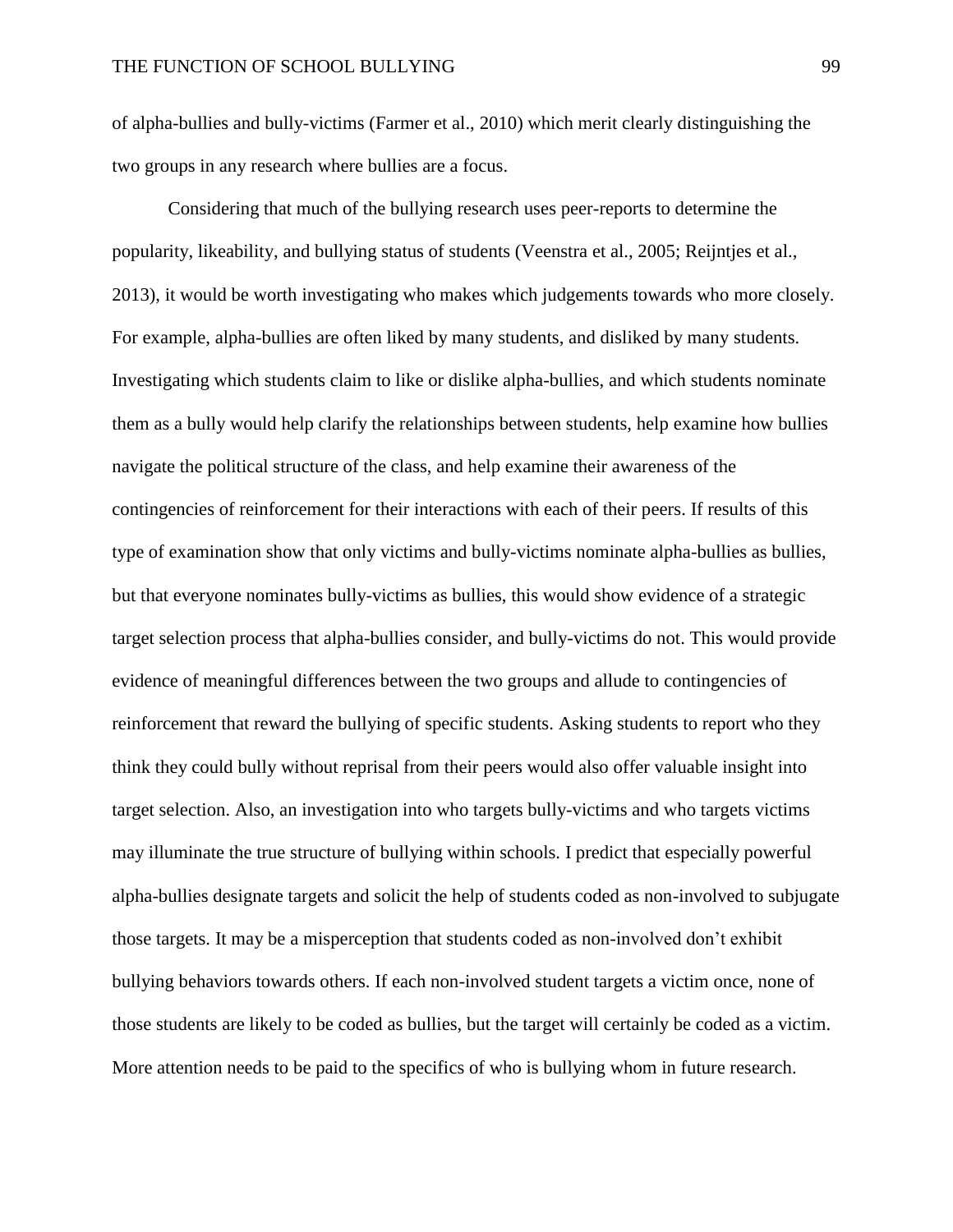Earlier, I made the claim that both the bullying and prosocial behaviors shown by alphabullies are dominance behaviors. It would be worth investigating whether there is a relationship between bullying, prosocial status-affirming behavior, and trait dominance. While there is research looking at the link between dominance and bullying, I did not find any research investigating whether or not the prosocial status-affirming behaviors of alpha-bullies is linked to dominance. Such research may help create a fuller picture of how alpha-bullies navigate their social environment, though it risks creating an image of alpha-bullies as Machiavellian types who are cold and calculating. I predict that findings of such research would reveal that alphabullies who bully more engage in high levels of status affirming behaviors and are also seen as having more desirable traits such as charisma, glibness, and extroversion.

Research needs to be done to determine the relationship between punishment and bullying behaviors. What effect does authoritarian/punitive disciplinary methods have on the reoccurrence of bullying behaviors? I have made a provocative claim that the way teachers punish students often fits the key criteria of bullying, and this claim needs to be tested. In fact, I would test this claim before testing any of the others. The reason for this is the possibility that schools are unintentionally propagating bullying as opposed to mitigating it. Some of the research I have examined thus far suggests that students who bully often do not see why their behavior was wrong, or would contend that their behavior was appropriate, given the situation (McAdams & Schmidt, 2007). If students are punished for their behavior without internalizing what was wrong with it, then the intended effect of the punishment will be lost, and what is left is a teacher or school staff member using their power over the student against their will, which is a key characteristic of bullying. Some students even report abusive behavior directed towards them on the part of teachers as a response to their bullying (Berkowitz & Benbenishty, 2012).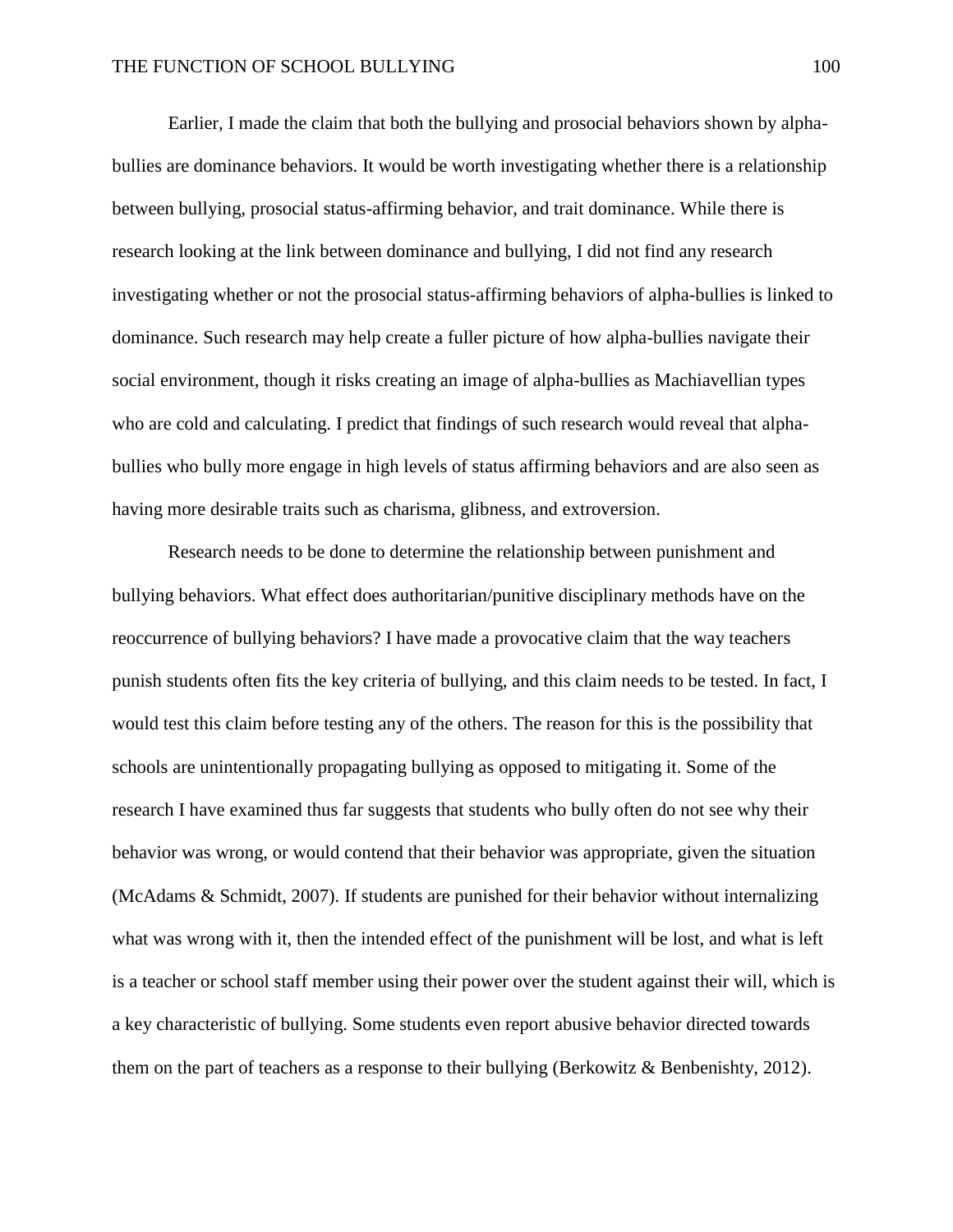In my view, harsh discipline towards bullies would be akin to slapping a child for punching another child. That is, using an approximation of the to-be-punished behavior in order to punish that behavior does not set an example for an alternative way to act. Given what we know about the effects of role models (Bandura et al., 1963), it stands to reason that any aggressive way of punishing a bully is likely to solicit aggressive behavior from the bully, or from other witnesses of this punishment. Additionally, if desired pro-social behaviors shown by students goes unrewarded, I cannot conceive of how anyone would expect bullying behaviors to ever change. Contingencies put into place for addressing bullying should be made with the safety of other students in mind, not the punishment of the bully. Additional research needs to be conducted to determine what the most effective response to bullying is on the part of the school. My prediction is that findings will show punishment to be among the weakest forms of intervention when it comes to reducing bullying behaviors.

Another potentially fruitful area of research could be to examine how students relate to power, and how role models in their lives relate to power. Such a study would test my claim that bully-victims harass less powerful people partly because that is the majority of how they have seen other people relate to power when they have it. This study could be of significant consequence when conceptualizing how to reduce bullying in schools, because findings which reveal that bullying correlates strongly with the bullying behaviors of role models allude to potential for bullying reduction programs which target teacher behavior as opposed to student behavior. Training teachers to demonstrate a pro-social relationship with the power they have over students could be less costly and more effective than other bullying reduction programs. This is because teachers are probably more likely to be willing participants in an effort to reduce bullying, it is easier to provide oversight for the teacher's behavior, and the teachers will be able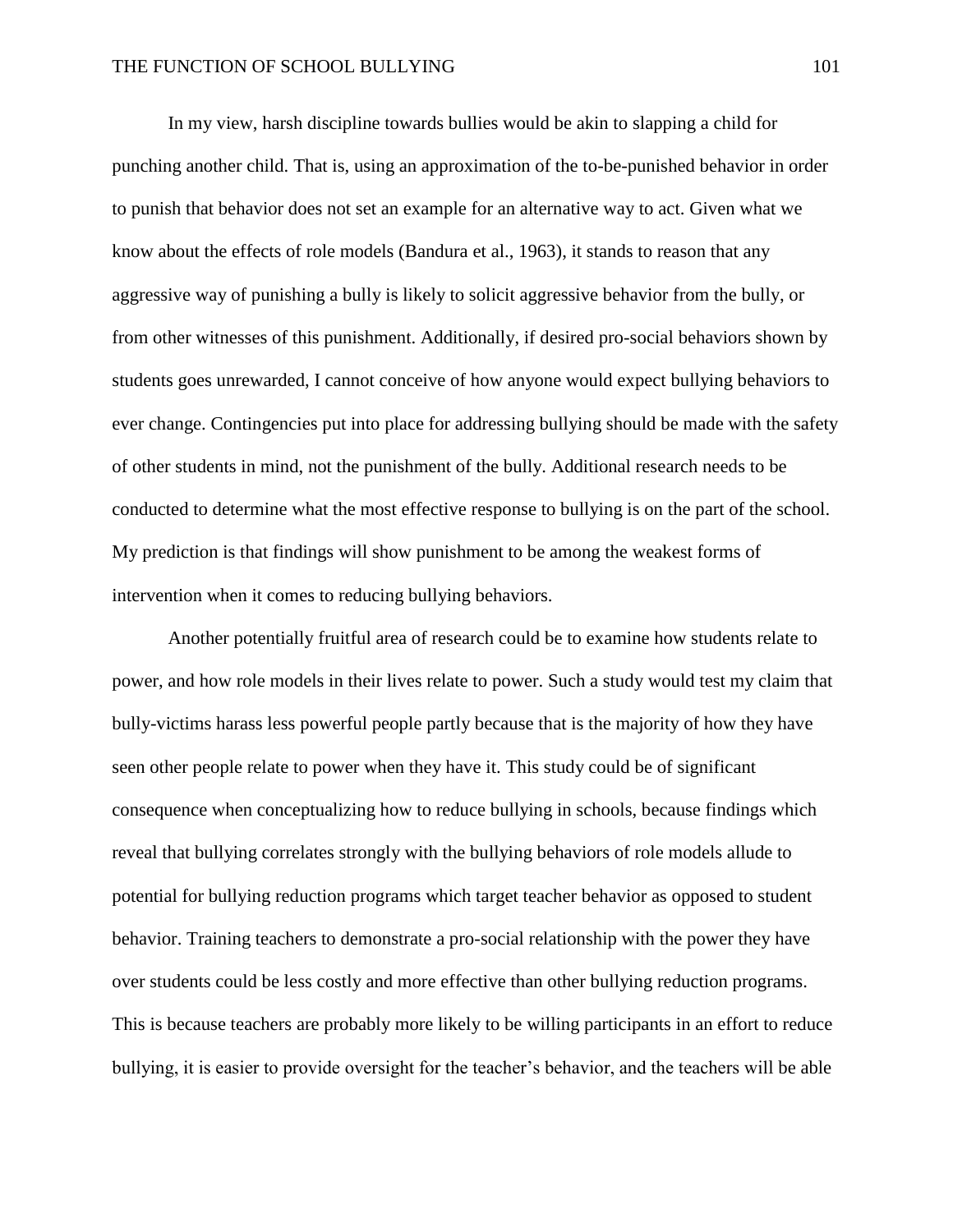to apply what they've learned across multiple cohorts, which may be preferable to targeting students with anti-bullying programs every cohort. The utility of this type of intervention is entirely dependent on whether or not increases in the teacher's pro-social uses of power correlate with decreases in student bullying behavior. Currently, I am not aware of any such findings, and a significant amount of research needs to take place to determine the viability of this approach. Nonetheless, I believe that teachers should consciously demonstrate a pro-social relationship with power regardless of whether doing so reduces bullying behaviors.

Future research may benefit from examining bullying through the lens of oppression. Either confirming or denying the applicability of oppression research on bullying research would offer a lot of useful information regarding the structure of bullying in schools. If findings indicate that the structure of bullying resembles the structure of oppression, then two vast bodies of literature previously thought to be disparate could be joined together and provide a clearer understanding of both topic areas. Undoubtedly, if the two are related, research into oppression in society would have a lot to add to the bullying research and could have far reaching implications for how future bullying research is conducted and interpreted. Additionally, if my prediction that bullying and oppression are inextricably linked in a two-way interaction is confirmed, then it could be the case that progress made in one area marks progress in the other as well. In other words, reducing bullying in schools could reduce future oppression in society, and reducing oppression in society could reduce bullying in schools which could in turn further reduce oppression in society. If this is true, then anti-bullying initiatives could benefit greatly from the contributions of experts on oppression in society and anti-oppressive practices. Even without a specific anti-bullying program in place, schools could see reductions in bullying resulting from the contributions of experts in anti-oppressive practices.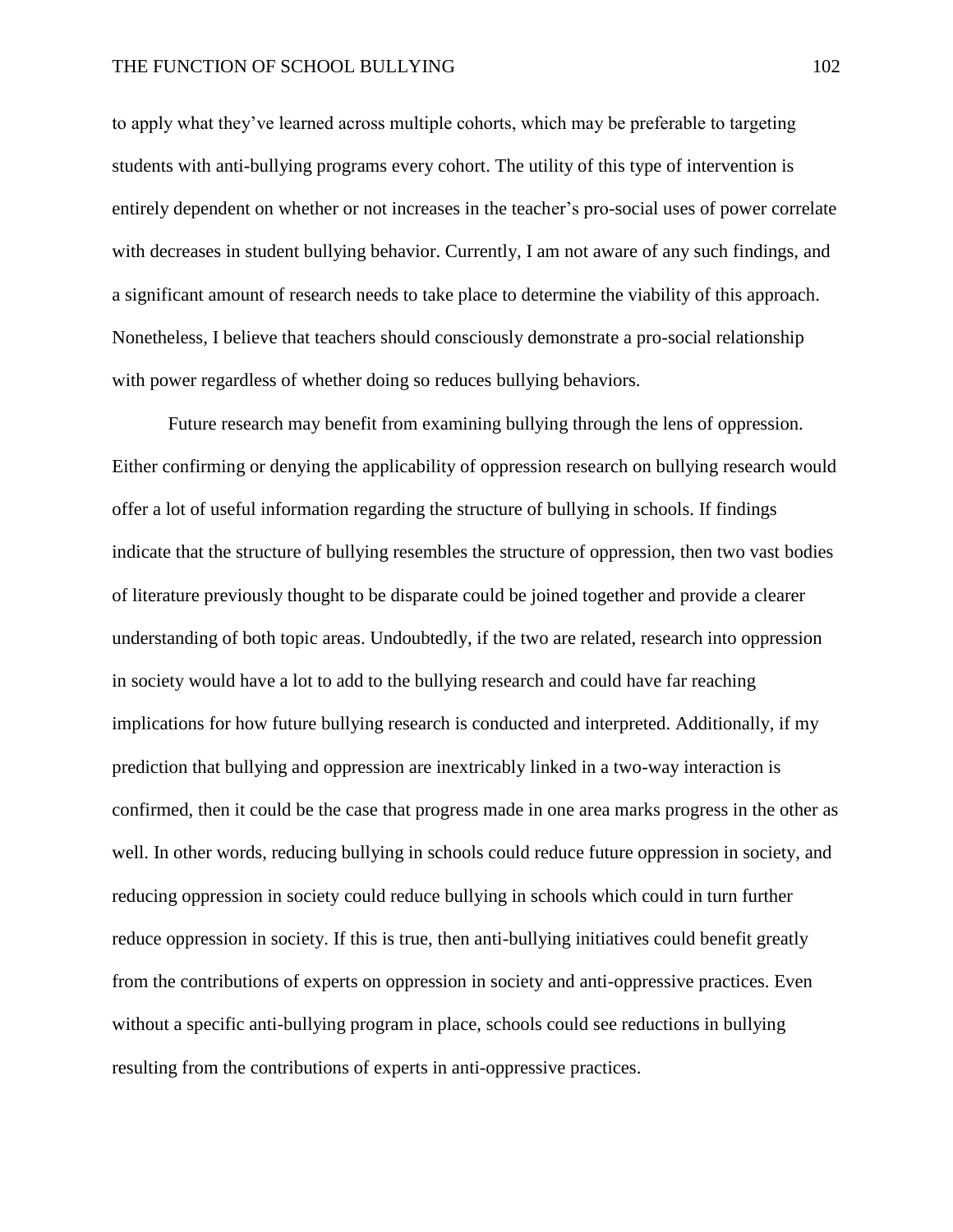A considerable amount of metadata analysis should be conducted to determine the extent of overlap between literature and research findings on bullying and on oppression. Additionally, an investigation should be done to determine whether the power structure of oppression in society and that of bullying in school match up in terms of who benefits and who doesn't. I would expect there to not be an exact match between the two power structures, since the culture of grade school may prioritize certain qualities which aren't as important outside of grade school, such as athletic ability. Additionally, some of the effects of oppression in society may not yet have been fully realized for students in grade school. For example, students in grade school may not yet be personally affected or targeted by the way that oppression in society effects their employment prospects, their ability to take out a loan, their prospects for post-secondary education, the oppressive attitudes of older cohorts, their ability to rent or buy housing in their preferred neighborhoods, and/or the cumulative stress of being oppressed in society. However, it still may be the case that the individuals which are more likely to be oppressed in society are more likely to be bullied in school, evidence of which is provided by UNESCO (2017).

Linking bullying and oppression could also help the lay person better understand both issues and make it easier to identify and resist individuals who incite hatred and oppression in society. Teaching students about oppression in grade school may be beyond their capability to interpret in a productive way, but if bullying and oppression are indeed closely related, teaching students about bullying in school could provide a relatable introduction to oppression that students would be able to grasp, regardless of how their identities interact with society. Therefore, it is possible that anti-bullying programs in school could scaffold students towards an understanding of oppression in society and instill them with an introductory level of knowledge of what oppression looks like, as well as foster anti-oppressive attitudes in them while they're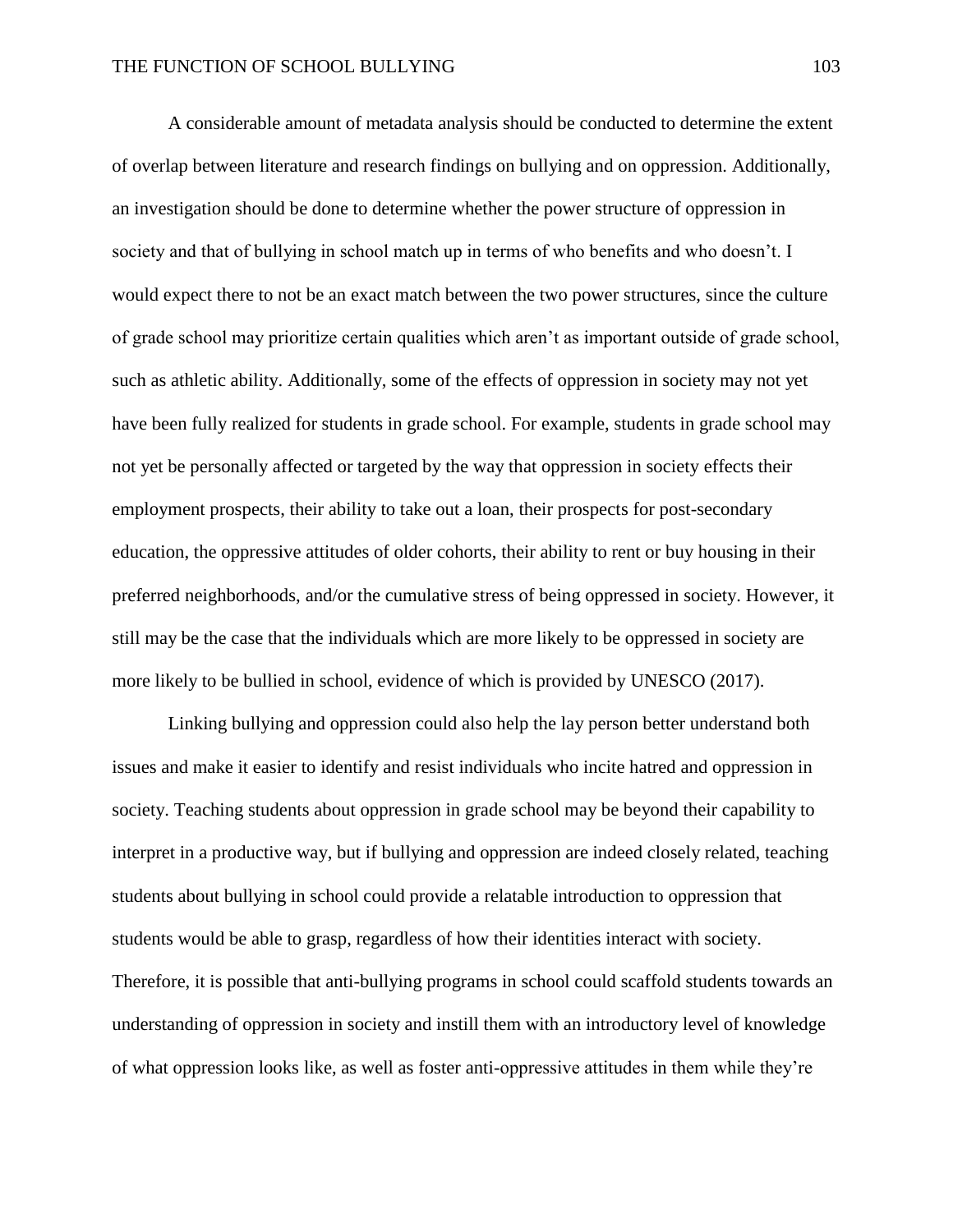young. On a personal note, I was unequipped to process the scope and impact of oppression in our society for most of my life, since I was not offered the tools to understand it before a master's level education, and my identity places me as a beneficiary of oppression instead of being a victim of it. Had bullying been presented to me as an issue of oppression, I may have been more prepared to understand both issues at a younger age.

### **Limitations**

There are many limitations to this thesis, which the reader should consider before deciding how to interpret my results. The first limitation is the author. Given that this thesis heavily relies on my own interpretive capabilities without the use of any statistical software or a second author, the main points of this thesis will be subject to my own errs in logic, my biases, my schemas, and my capacity for understanding the topic. Any deficiencies that I have regarding deductive and inductive logical reasoning skills may have negatively impacted the logical structure of the arguments made in this thesis, rendering my results suggestive at best. Nonetheless, I am confident that the main points of this paper are grounded in reason and are at least viable points for consideration. Still, it may be the case that I have failed to justify some of my work with research. Given more time and resources, I believe that I would be able to mitigate any weaknesses that this thesis shows, but given that I am one person who is also completing their master's education at the time of writing this paper, I have been unable to address some of weaknesses of this thesis that I otherwise would have with more time or less stress. However, I maintain that grounding this thesis in my interpretations as opposed to purely relying on what the research says has insulated this project from some of the weaknesses that may be present in the research.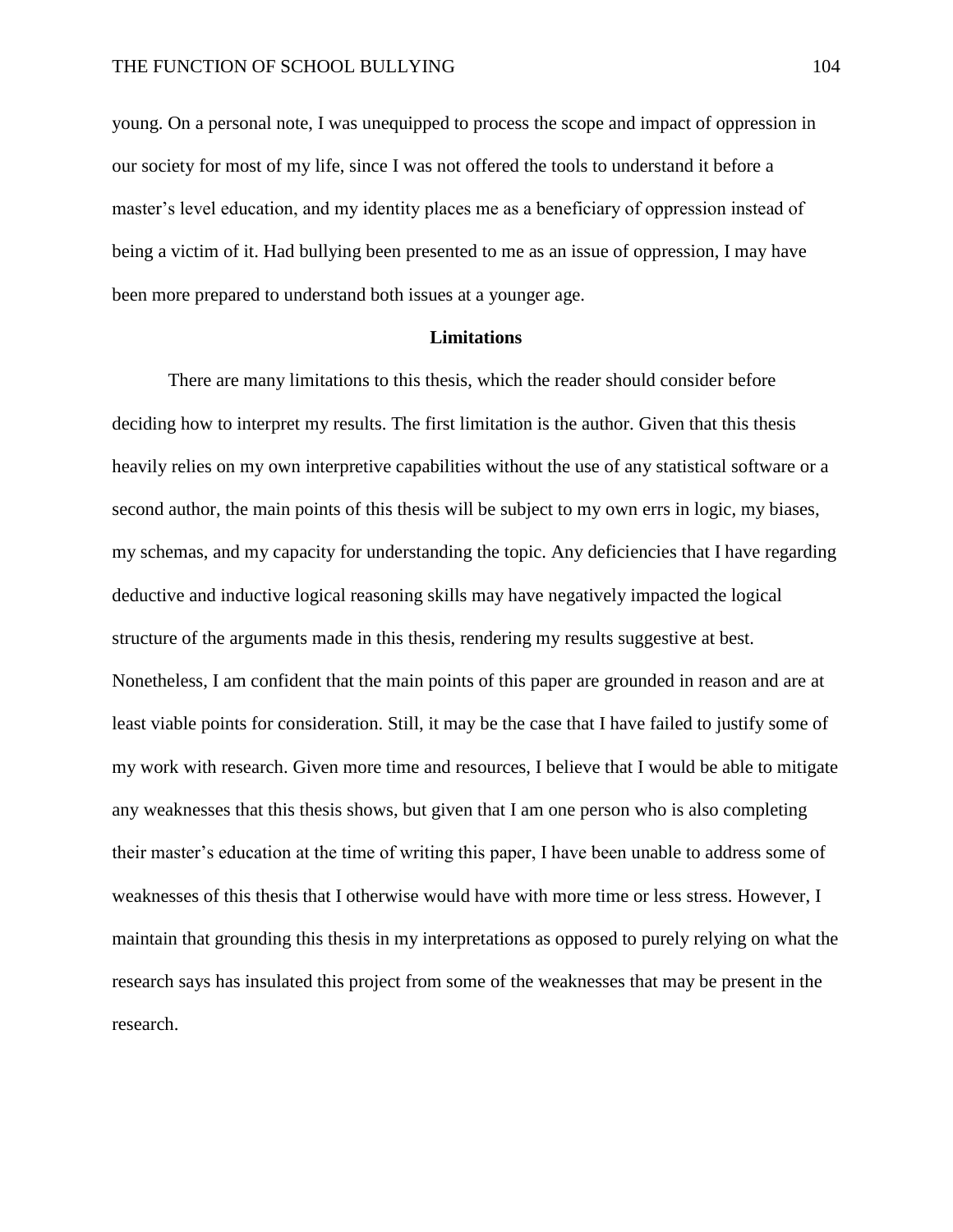I contend that the body of research on bullying has some glaring limitations. First is the lack of consistency in the use of language between different studies. Many studies don't separate alpha-bullies and bully-victims. Supposing that alpha-bullies and bully-victims exhibit functionally different bullying behaviors, any study which does not separate the two groups will amalgamate the findings from each group into one population, which can seriously limit the application of that data to the overall bullying literature. The research is also unclear at times, since the term "bully" interchangeably applies to what I've called "alpha-bullies", and to the entire bullying population comprising of alpha-bullies and bully-victims. Anyone doing keyword searches in larger metadata analyses may detect inappropriate correlations as a result, whereby alpha-bullies are thought to possess many characteristics which are specific to bully-victims. I believe this has already contributed to view of all bullies as being more like bully-victims than what is merited by the research (Volk et al, 2012). It is important to remember that bully-victims are typically the smallest research group in this field (Pellegrini, Bartini, & Brooks, 1999; Goldweber, Waasdorp, & Bradshaw, 2013; Holt & Espelage, 2007; Espelage & Holt, 2013; Ziv, Leibovich, & Schechtman, 2013; Bradshaw, O'Brennan, & Sawyer, 2008; Farmer et al., 2010), and that alpha-bullies show a significant number of characteristic differences from bully-victims (Farmer et al., 2010) that are crucial to understanding this field of research. Additionally, individuals such as myself may become confused trying to parse out which types of bullies each study refers to. If my only contribution to the overall bullying literature is the use of the term "alpha-bullies" or another similar term, then I believe I will have made a significant impact on the way that bullying research data is gathered and interpreted.

Although I feel that the peer-reporting method of determining group membership (bully, bully-victim, victim, non-involved) is fairly reliable, it is possible that there are discrepancies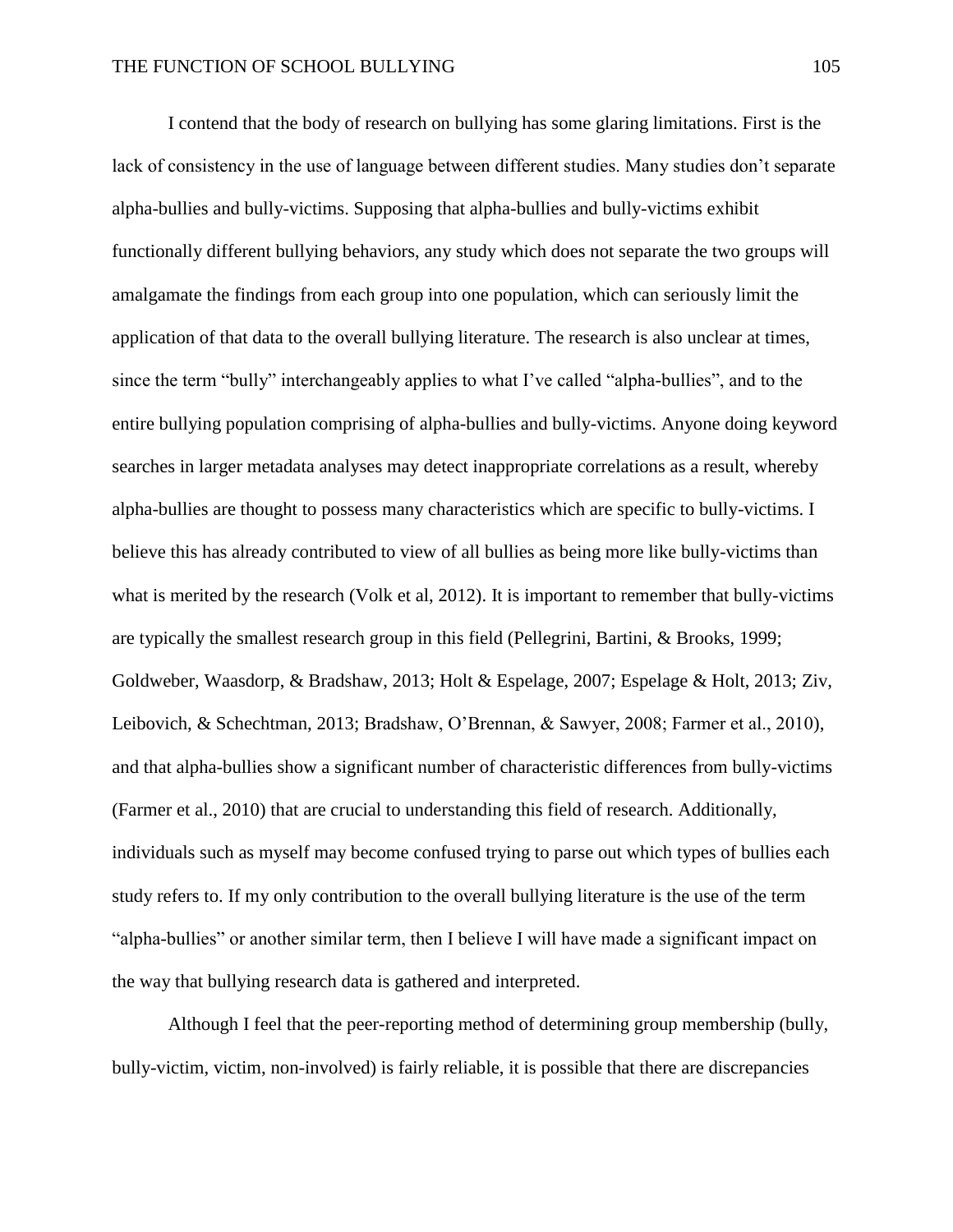between the appearance of being a bully and factually satisfying the requirements for the bullying group which may skew interpretations of the research. It is possible that there are undetected alpha-bullies who manage to target others in a way that affords them fewer nominations for bullying-status, and are thus coded as non-involved in the research. Evidence certainly shows that victims often remain silent about incidents where they are targeted by bullies (Petrosino et al., 2010), so the propensity of certain students to bully others may not be common knowledge among classmates. Additionally, the status of "non-involved" may obscure the contribution that "non-involved" students have when it comes to targeting their peers. I predict that the prevalence of bullying is much higher than we typically expect, and I feel that the reason for this is that bullying often occurs as a group effort, instead of the efforts of a specific individual. I certainly would have been coded as non-involved if I participated in bullying research during my grade school years, yet I know I contributed to the overall group effort to bully specific students who were globally disliked by the cohort. The potential for inaccurate bullying group designations may undermine much of the research in this field, and as a result, render some of the points of this thesis inaccurate.

Most of the research studies I encountered only represent snapshots of a particular period of time in the lives of the participants. As a result, research on bullying may fail to detect any transitions between bullying subgroups made by students over long periods of time. It is possible that students change in bullying status over time, or even between classes, such that one student wouldn't be nominated as a bully in one class, but would be in another. There are longitudinal studies which evaluate an extended period of time, but this research may still miss contextual changes in bullying status. One student might not bully others in school, but bully others in different settings such as at home or during team sports. There are limitations to the consistency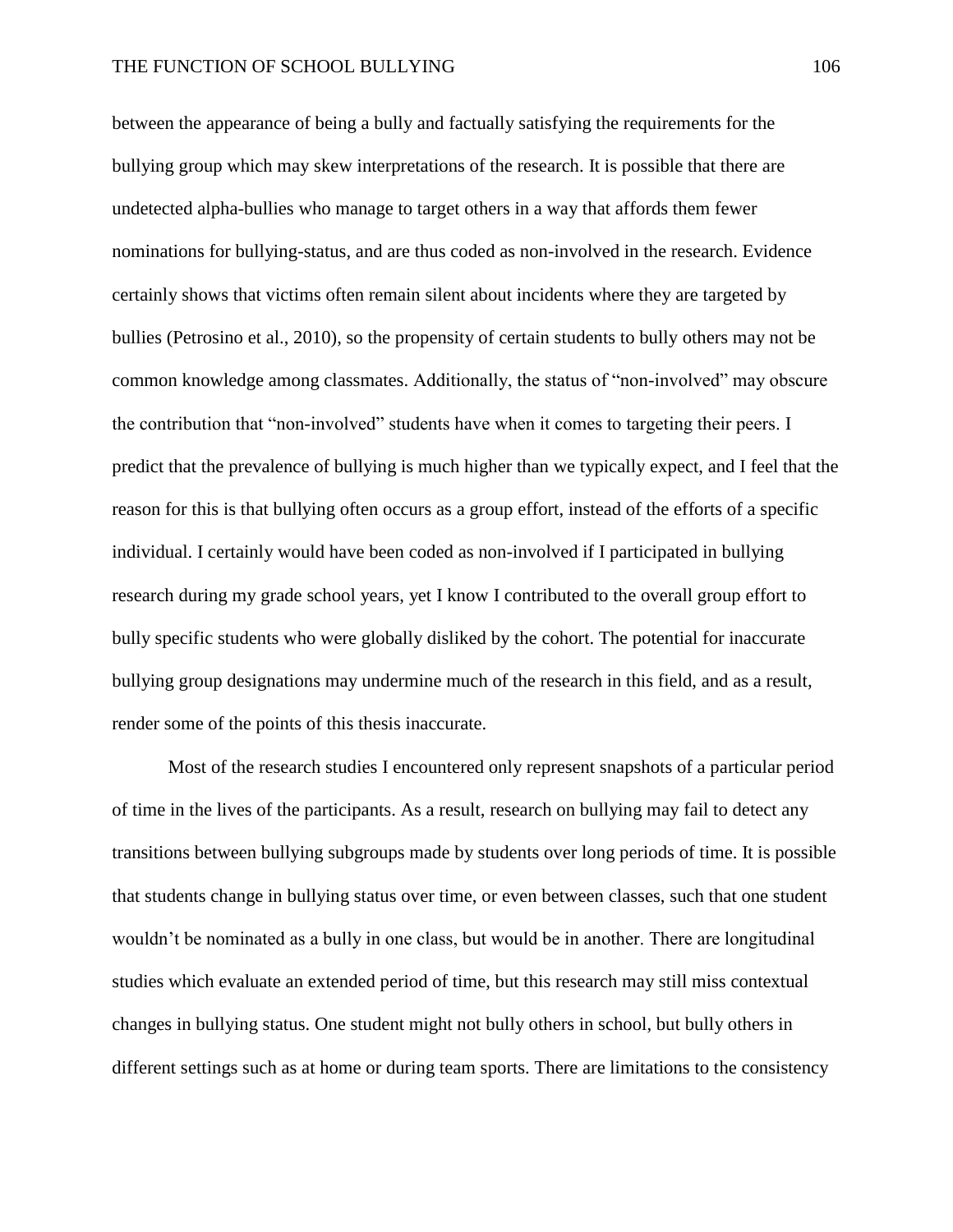of the group memberships assigned to participants and interpreting these classifications as static across time and space may offer an incomplete view of the issue.

Finally, there may be a number of issues regarding the bullying literature which have not yet been realized. Research in this field is relatively new, and I would contend that we do not yet fully understand the issue of bullying. There is a lot of room in the field of bullying research for novel results to emerge that change or modify our understanding of bullying in schools, and it is best to maintain a healthy amount of skepticism regarding the way bullying is currently conceptualized. With this skepticism, however, must come the acknowledgement that any of the points made in this thesis may be viewed as dated or incorrect in the next ten years, as new frameworks for understanding bullying emerge. I accept that many of the points made in this paper could simply be wrong, but as long as they are addressed through research, the points I have made can contribute a great deal to the bullying literature regardless of whether they reflect an accurate view of the issue.

## **Conclusion**

The central hypothesis of this thesis claims that the bullying behaviors of alpha-bullies and bully-victims are structurally similar, but functionally different. Each group would be motivated differently to engage in their bullying behaviors, and they would not experience the same rewards for engaging in bullying. I believe I have made a strong argument to suggest that the bullying behaviors of the two bullying subgroups interact differently with environmental contingencies of reinforcement as a function of which group the bully belongs to. That is, alphabullies experience different contingencies of reinforcement in response to their bullying behaviors than do bully-victims. However, I believe that the most valuable contributions of this thesis stem from the functional descriptions I used to describe the bullying behaviors of each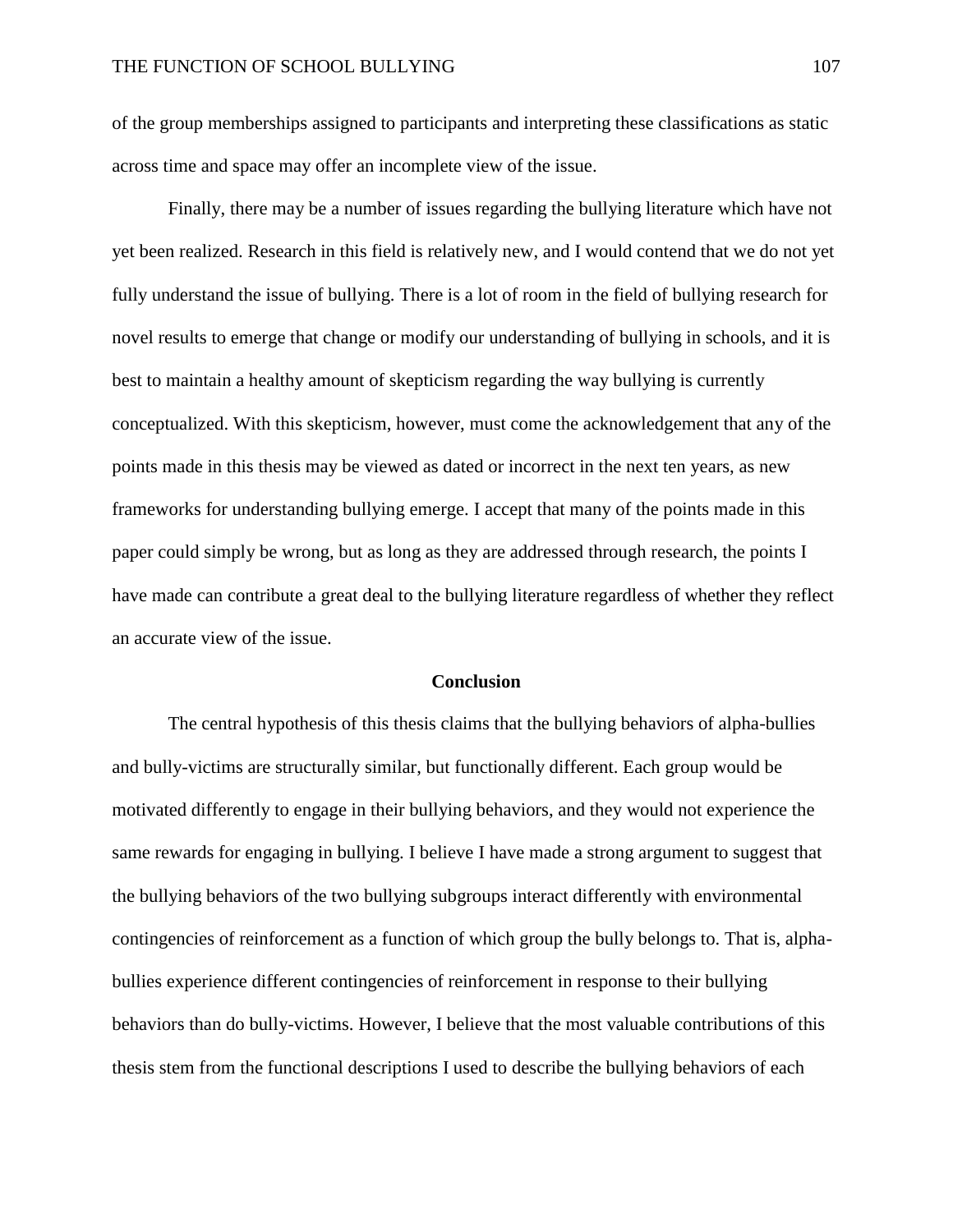group. These functional descriptions are "peer-oppression" for alpha-bullies, and "internalized peer-oppression" for bully-victims. These are not conclusions I had foreseen.

Arriving at the conclusion that bullying can be viewed through a framework of oppression is the most meaningful contribution to the bullying literature I could have hoped to make when writing this thesis. I had no plans initially to describe bullying in terms of oppression, and after concluding that alpha-bullies engage in peer-oppression, I still had no plans to work oppression into my description of the bullying behaviors of bully-victims. Despite this, it became clear to me in the process of writing this thesis that conceptualizing bullying in school as a system of oppression works. I would contend that viewing bullying through a framework of oppression offers the most accurate view of the issue. It also suggests that bullying is a more insidious problem than I had previously imagined. Often, bullying is discussed in terms of the negative impact it has on the targets of bullying, and this is a crucial topic of discussion. However, the potential negative impact that bullying has on society as a whole may not yet be understood. This presents as much of an opportunity as it does a problem.

It isn't any secret that society is oppressive. However, if bullying is indeed linked to oppression in society, this offers a chance to address oppressive tendencies and attitudes in students at a young age, in a setting that nearly every person is required to attend; grade school. There is already considerable motivation to reduce bullying in schools, and understanding bullying as oppression may both, clarify more effective ways of addressing bullying in schools, and provide an opportunity to educate students about oppression by addressing it through bullying. Therefore, it is possible to reduce bullying behaviors and oppressive beliefs and tendencies at the same time. Additionally, there is the sad truth that many students have people in their lives with bigoted or otherwise oppressive views. By broaching the topic of oppression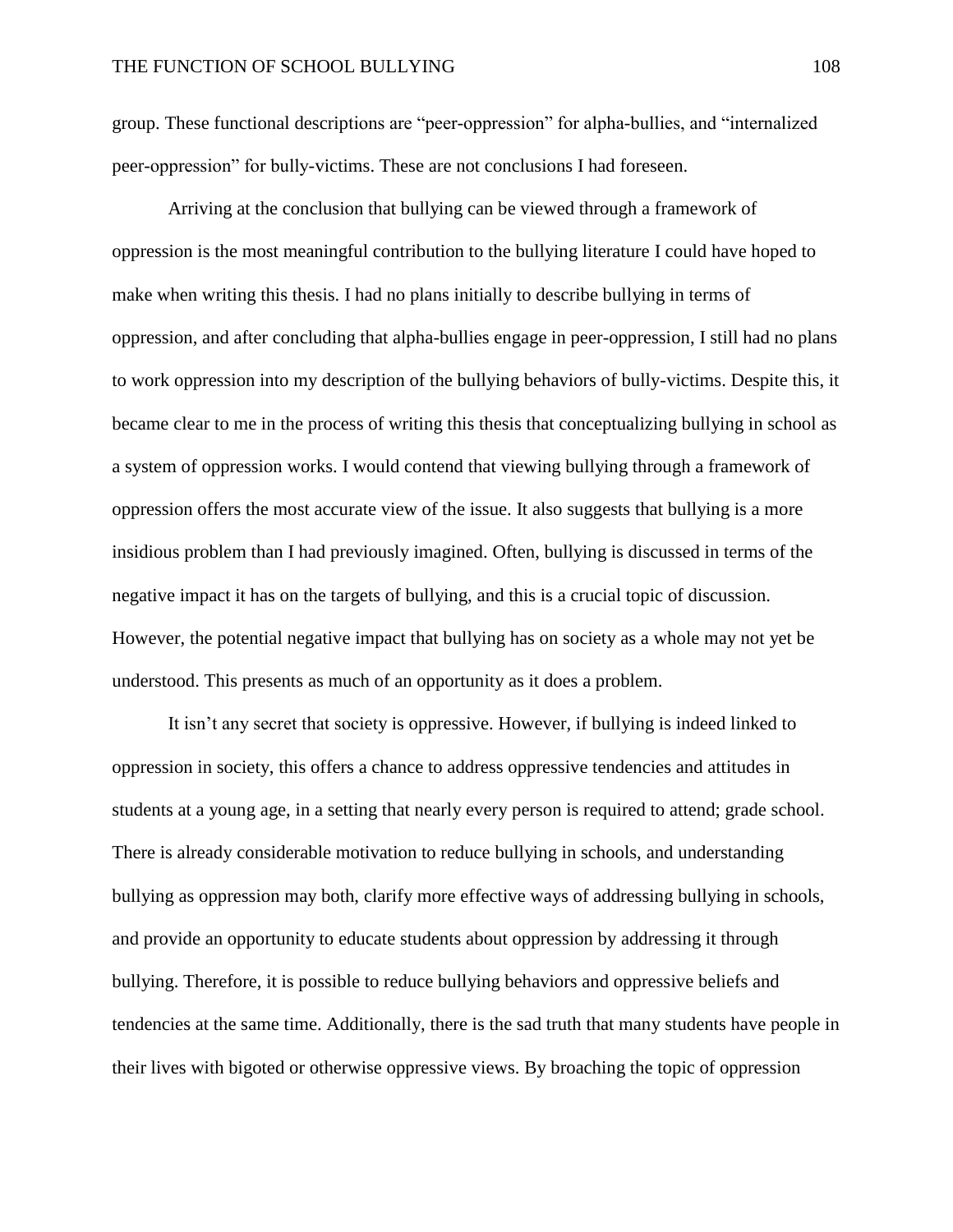through addressing bullying, a student's understanding of oppression can be scaffolded to the point where they will be able to generalize that knowledge and resist the oppressive attitudes and teachings of other people in their lives.

Using an oppression framework to address bullying is not the only way that bullying can be conceptualized. I don't believe there is a single "correct" way of viewing this issue. However, this view of bullying offers promise for utilizing the vast body of research on oppression to address the issue of bullying, and for enhancing our current understanding of bullying considerably. Had I known that this would be the conclusion I arrived at, I might have changed the topic of this thesis all together to study bullying and oppression, and the link between them. Nonetheless, this thesis works towards providing the reader a better understanding of bullies, why they bully, and what might work when addressing their bullying behaviors. I believe that this understanding will make it easier to offer bullies empathy and compassion when dealing with their aggressive behavior.

Bullies need to be understood. This is especially true for bully-victims, who are often victimized across all settings in their lives, and may not know of a better way to relate to the power they hold over other individuals. The issue of bullying can provoke a lot of strong feelings. These feelings are justified, considering the violent and unacceptable nature of bullying, and the profound effects it can have on the victims. Despite this, any hope of addressing bullying will come from a place of understanding, compassion, and empathy. Bullies need to be offered a way of reforming their behavior, instead of being pushed further into it through strong condemnation. Bullies in school are much too young to be treated like they'll never change their ways, and the more repulsive their behavior becomes, the more in need they are of people who can understand them and help them realize a better way of interacting with the world. In the case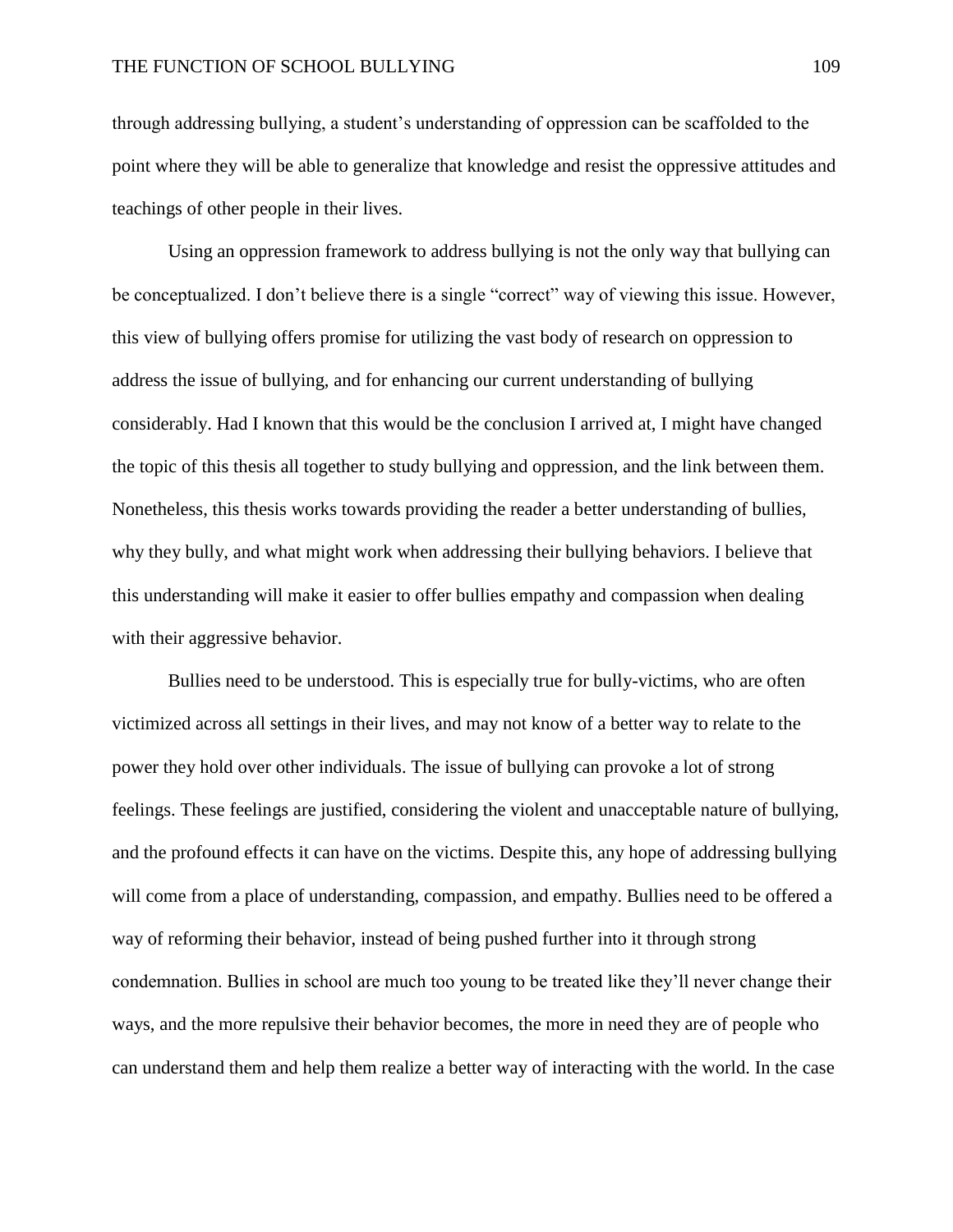## THE FUNCTION OF SCHOOL BULLYING 110

of alpha-bullies, helping them understand how to hold the power they have responsibly can create a better world for everyone when these people come into positions of power later in life. For bully-victims, helping them change may save them from a life of crime, addiction, victimization, mental illness, misery, and of hurting those they love. Dealing with bullies the right way can improve, or even save their lives and the lives of others. Dealing with bullies the right way starts with understanding the problem.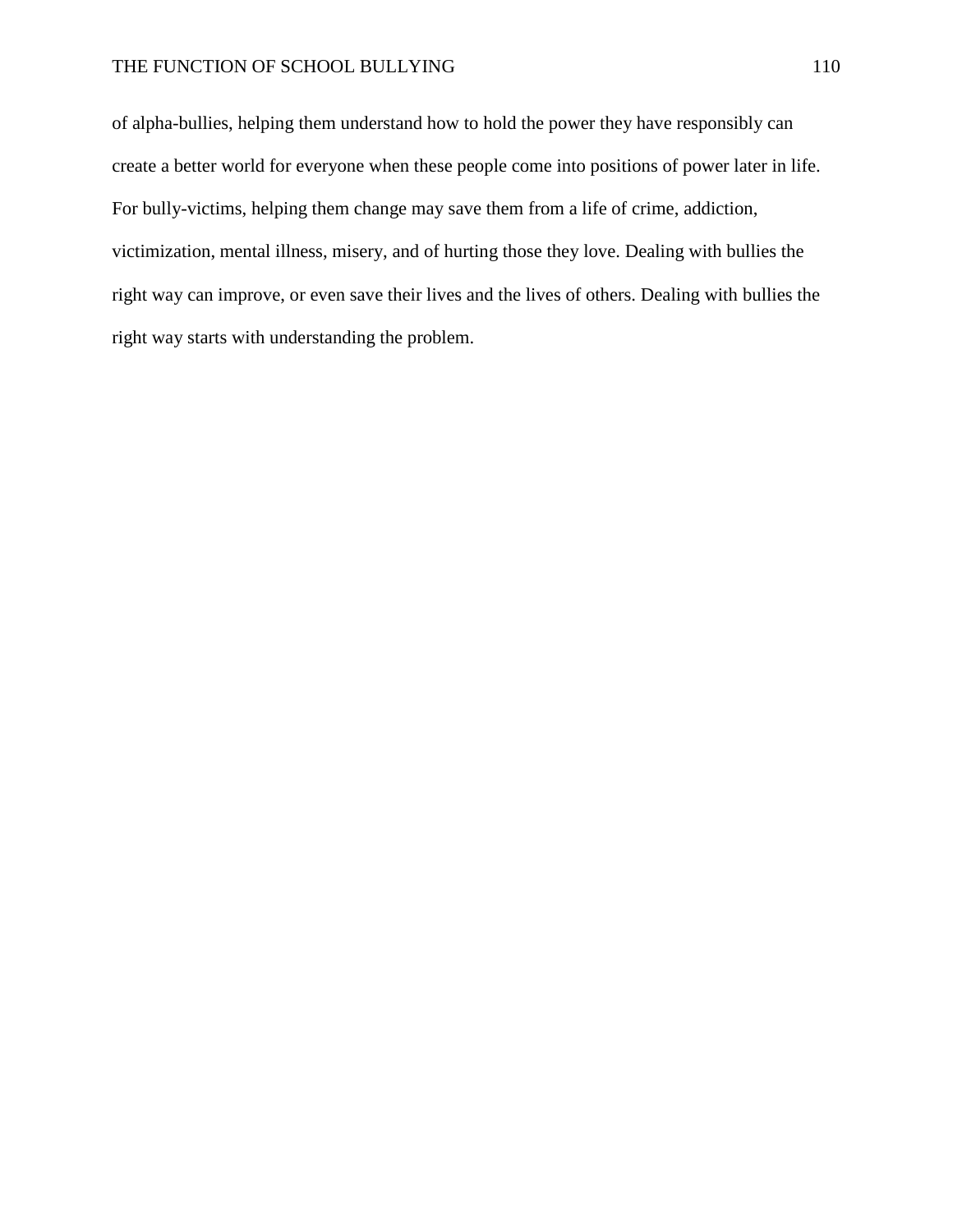## References

Bajaj, M., Ghaffar-Kucher, A., & Desai, K. (2016). Brown bodies and xenophobic bullying in US schools: Critical analysis and strategies for action. *Harvard Educational Review, 86*(4), 481-505,615-616. Retrieved from http://proxy.cityu.edu/login?url=https://search-proquestcom.proxy.cityu.edu/docview/1852711272?accountid=1230

Bandura, A., Ross, D., & Ross, S. A. (1963). Imitation of film-mediated aggressive models. *The Journal of Abnormal and Social Psychology, 66*(1), 3-11. doi:http://dx.doi.org.proxy.cityu.edu/10.1037/h0048687

Bandura, A. (1971) Social Learning Theory. General Learning Press, New York.

Barboza, G. E., Schiamberg, L. B., Oehmke, J., Korzeniewski, S. J., Post, L. A., & Heraux, C. G. (2009). Individual characteristics and the multiple contexts of adolescent bullying: An ecological perspective. *Journal of Youth and Adolescence, 38*(1), 101-21. doi:http://dx.doi.org.proxy.cityu.edu/10.1007/s10964-008-9271-1

Bauman, S., & Del Rio, A. (2006). Preservice teachers' responses to bullying scenarios: Comparing physical, verbal, and relational bullying. *Journal of Educational Psychology, 98*(1), 219-231. doi:http://dx.doi.org.proxy.cityu.edu/10.1037/0022- 0663.98.1.219

Berkowitz, R., & Benbenishty, R. (2012). Perceptions of teachers' support, safety, and absence from school because of fear among victims, bullies, and bully‐victims. *American Journal of Orthopsychiatry, 82*(1), 67-74. doi:http://dx.doi.org.proxy.cityu.edu/10.1111/j.1939- 0025.2011.01132.x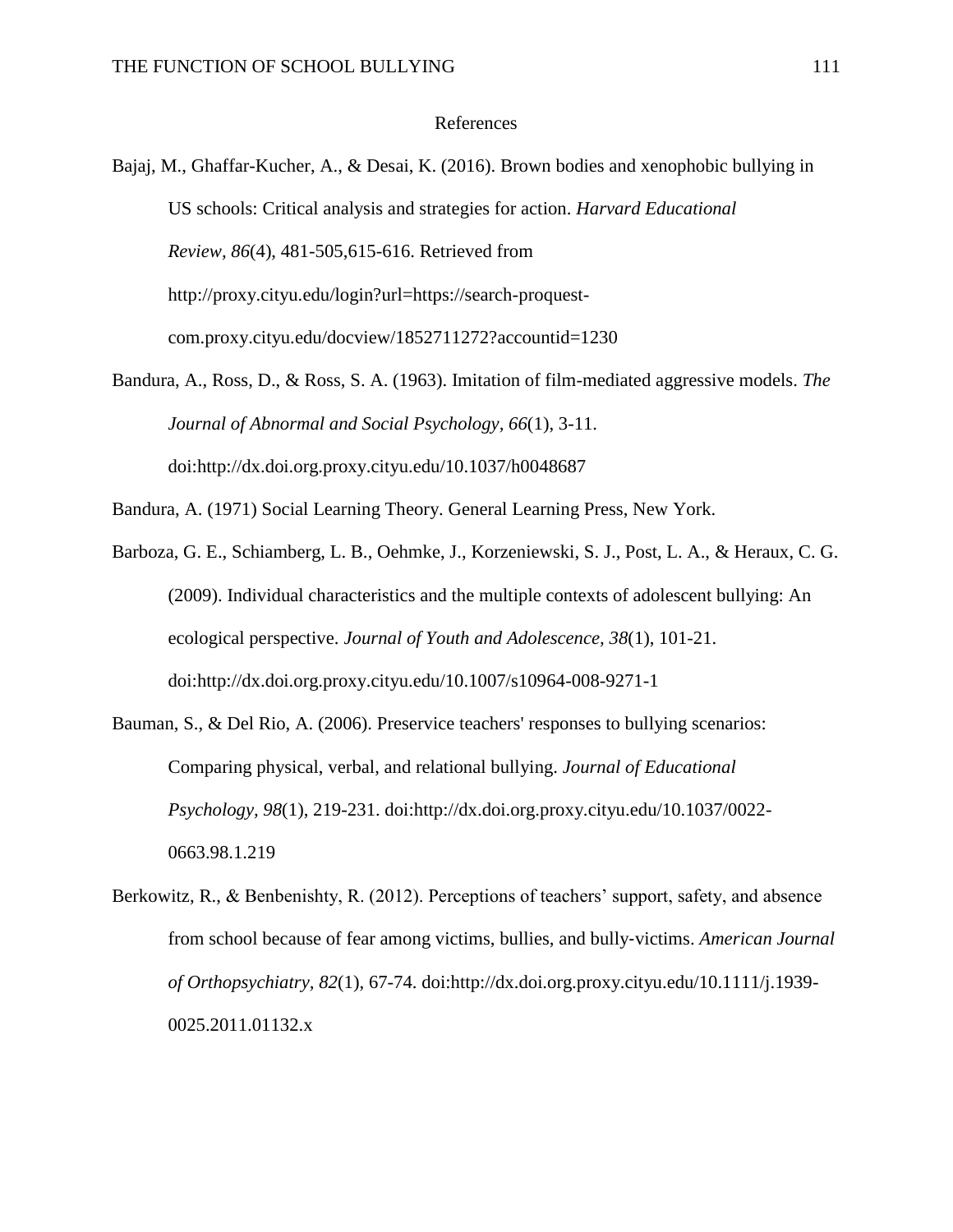Berger, C., & Rodkin, P. C. (2009). Male and female victims of male bullies: Social status differences by gender and informant source. *Sex Roles, 61*(1-2), 72-84. doi:http://dx.doi.org.proxy.cityu.edu/10.1007/s11199-009-9605-9

Berlin, L. J., Cassidy, J., & Appleyard, K. (2008). The influence of early attachments on other relationships. In J. Cassidy, & P. R. Shaver (Eds.), *2nd ed.; handbook of attachment: Theory, research, and clinical applications (2nd ed.)* (2nd ed. ed., pp. 333-347, Chapter xix, 1020 Pages) The Guilford Press, New York, NY. Retrieved from http://proxy.cityu.edu/login?url=https://search-proquestcom.proxy.cityu.edu/docview/621563916?accountid=1230

Bowlby, J. (1969). Attachment and loss: Volume 1. New York: Basic Books. 1982

Bradshaw, C. P., PhD., O'Brennan, L.,M., & Sawyer, A. L. (2008). Examining variation in attitudes toward aggressive retaliation and perceptions of safety among bullies, victims, and Bully/Victims. *Professional School Counseling, 12*(1), 10-21. Retrieved from http://proxy.cityu.edu/login?url=https://search-proquestcom.proxy.cityu.edu/docview/213337301?accountid=1230

- Burr, V. (2003). Social Constructionism (2nd ed.). London: Routledge.
- Christian, E., Sellbom, M., & Wilkinson, R. B. (2017). Clarifying the associations between individual differences in general attachment styles and psychopathy.*Personality Disorders: Theory, Research, and Treatment, 8*(4), 329-339. doi:http://dx.doi.org.proxy.cityu.edu/10.1037/per0000206
- Collins, N. L., & Read, S. J. (1990). Adult attachment, working models, and relationship quality in dating couples. *Journal of Personality and Social Psychology, 58*(4), 644-663. doi:http://dx.doi.org.proxy.cityu.edu/10.1037/0022-3514.58.4.644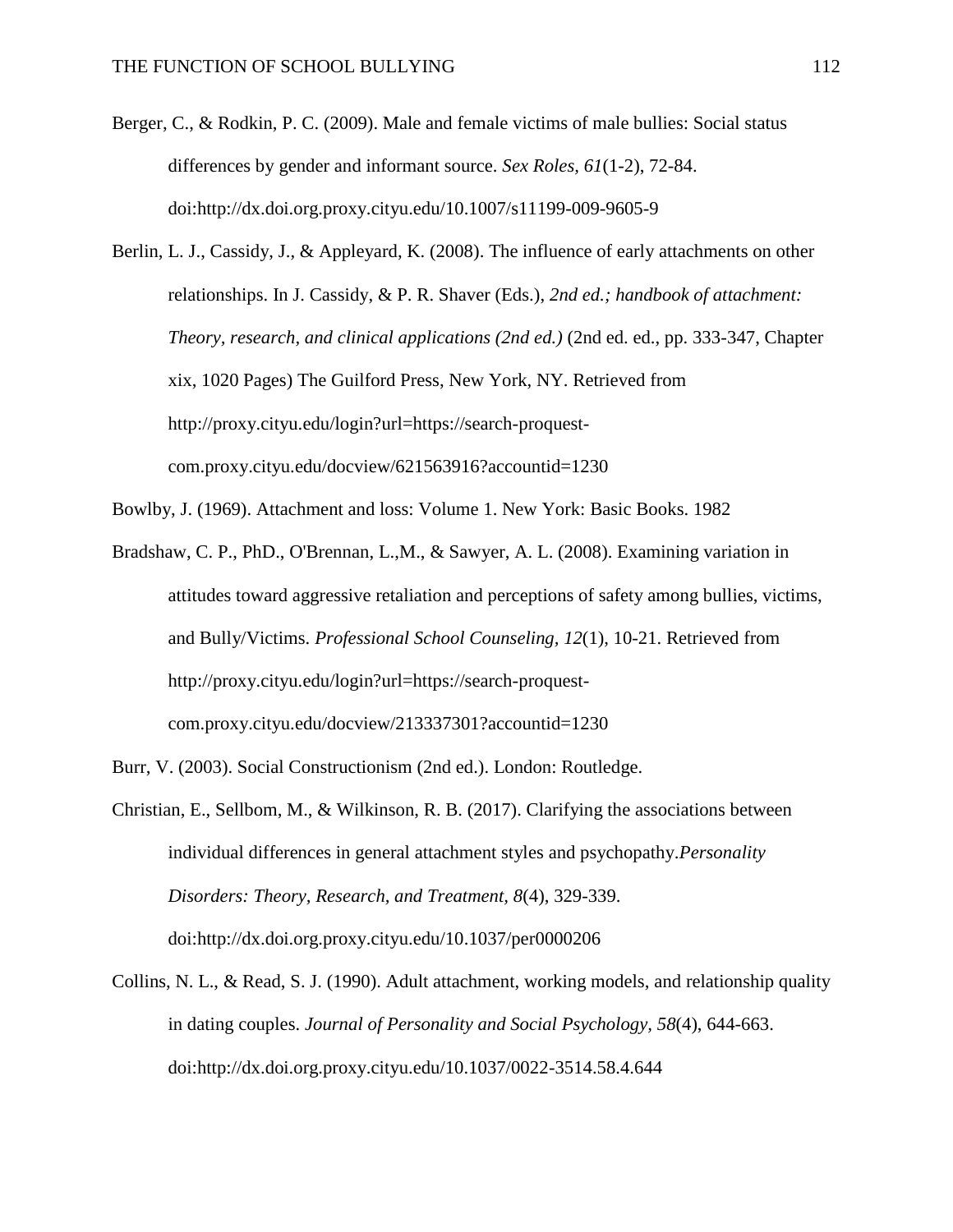Cook, C. R., Williams, K. R., Guerra, N. G., Kim, T. E., & Sadek, S. (2010). Predictors of bullying and victimization in childhood and adolescence: A meta-analytic investigation. *School Psychology, 25*(2), 65-83. doi:http://dx.doi.org.proxy.cityu.edu/10.1037/a0020149

Copeland, W. E., PhD., Wolke, D., PhD., Angold, A., M.R.C.Psych, & Costello, E. J. (2013). Adult psychiatric outcomes of bullying and being bullied by peers in childhood and adolescence. *JAMA Psychiatry, 70*(4), 419. Retrieved from http://proxy.cityu.edu/login?url=https://search-proquestcom.proxy.cityu.edu/docview/1324573596?accountid=1230 doi:http://dx.doi.org.proxy.cityu.edu/10.1037/per0000206

- Dantchev, S., & Wolke, D. (2019). Trouble in the nest: Antecedents of sibling bullying victimization and perpetration. *Developmental Psychology, 55*(5), 1059-1071. doi:http://dx.doi.org.proxy.cityu.edu/10.1037/dev0000700
- David, E. J. R., & Derthick, A. O. (2014). What is internalized oppression, and so what? In E. J. R. David (Ed.), *Internalized oppression: The psychology of marginalized groups; internalized oppression: The psychology of marginalized groups* (pp. 1-30, Chapter xxvi, 301 Pages) Springer Publishing Co, New York, NY. Retrieved from http://proxy.cityu.edu/login?url=https://search-proquestcom.proxy.cityu.edu/docview/1627949756?accountid=1230
- Demaray, M. K., & Malecki, C. K. (2003). Perceptions of the frequency and importance of social support by students classified as victims, bullies, and bully/victims in an urban middle school. *School Psychology Review, 32*(3), 471-489. Retrieved from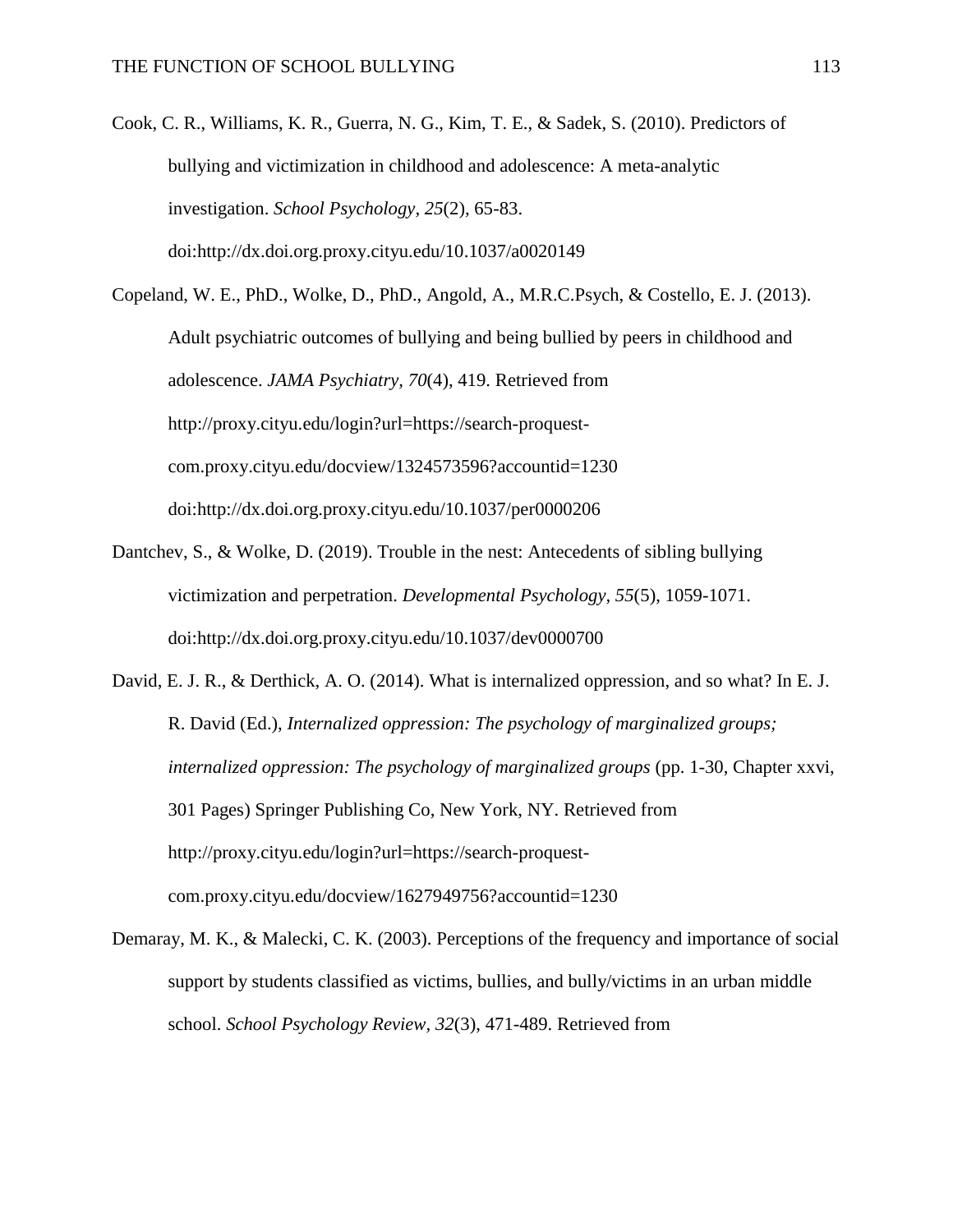http://proxy.cityu.edu/login?url=https://search-proquest-

com.proxy.cityu.edu/docview/219655304?accountid=1230

- Deutsch, M. (2006). A framework for thinking about oppression and its change. *Social Justice Research, 19*(1), 7-41. doi:http://dx.doi.org.proxy.cityu.edu/10.1007/s11211-006-9998-3
- van Dijk, A., Poorthuis, A. M. G., & Malti, T. (2017). Psychological processes in young bullies versus bully-victims. *Aggressive Behavior, 43*(5), 430-439. doi:http://dx.doi.org.proxy.cityu.edu/10.1002/ab.21701
- Eliot, M., & Cornell, D. G. (2009). Bullying in middle school as a function of insecure attachment and aggressive attitudes. *School Psychology International, 30*(2), 201-214. doi:http://dx.doi.org.proxy.cityu.edu/10.1177/0143034309104148
- Espelage, D. L., & Holt, M. K. (2007). Dating violence & sexual harassment across the bullyvictim continuum among middle and high school students. *Journal of Youth and Adolescence, 36*(6), 799-811. doi:http://dx.doi.org.proxy.cityu.edu/10.1007/s10964-006- 9109-7
- Espelage, D. L., & Holt, M. K. (2013). Suicidal ideation and school bullying experiences after controlling for depression and delinquency. *Journal of Adolescent Health, 53*(1), S27- S31. doi:http://dx.doi.org.proxy.cityu.edu/10.1016/j.jadohealth.2012.09.017
- Evans, C. B., R., & Smokowski, P. R. (2016). Theoretical explanations for bullying in school: How ecological processes propagate perpetration and victimization: C & A C & A. *Child & Adolescent Social Work Journal, 33*(4), 365-375. doi:http://dx.doi.org.proxy.cityu.edu/10.1007/s10560-015-0432-2
- Fanti, K. A., Frick, P. J., & Georgiou, S. (2009). Linking callous-unemotional traits to instrumental and non-instrumental forms of aggression. *Journal of Psychopathology and*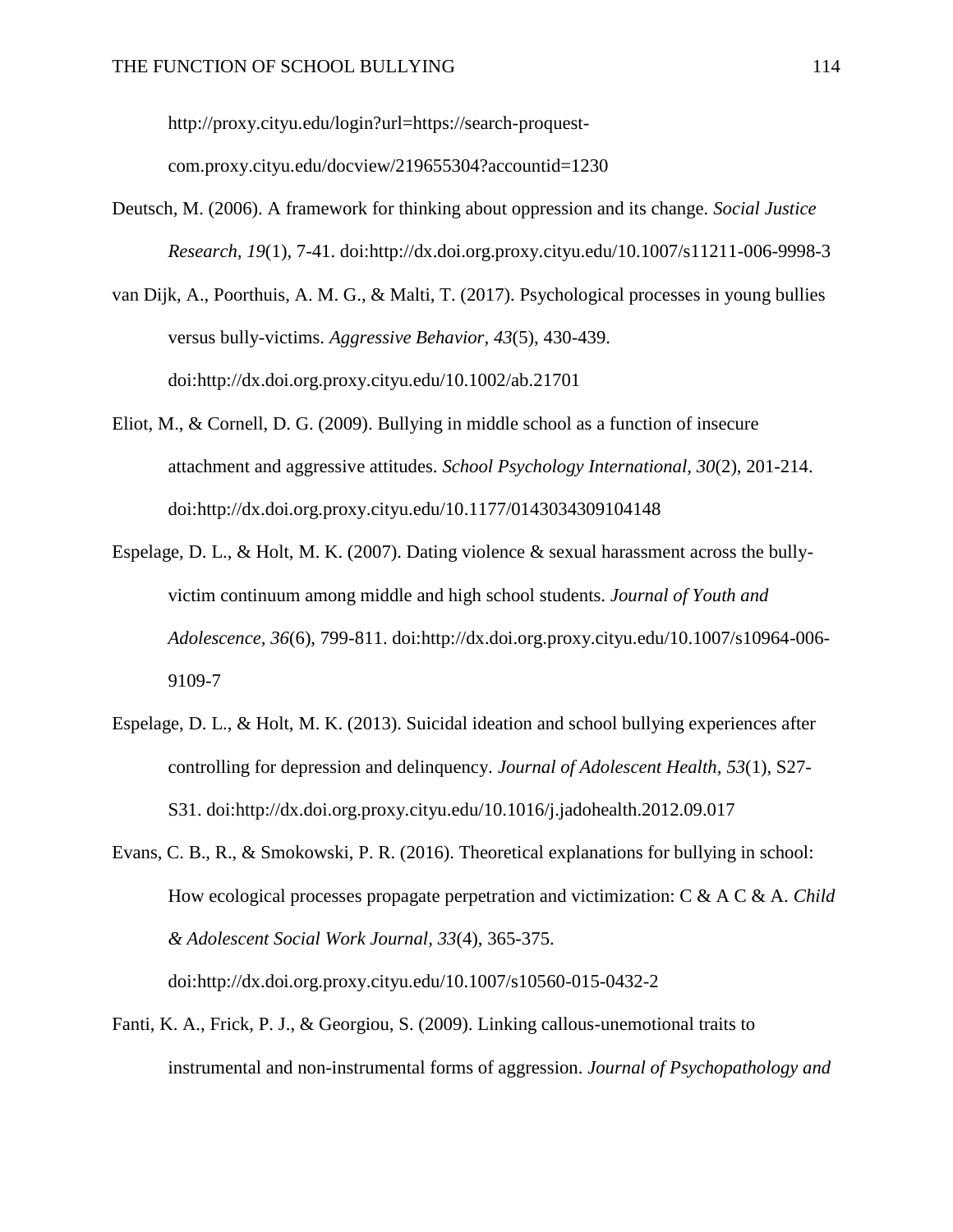*Behavioral Assessment, 31*(4), 285-298.

doi:http://dx.doi.org.proxy.cityu.edu/10.1007/s10862-008-9111-3

- Fanti, K. A., & Kimonis, E. R. (2013). Dimensions of juvenile psychopathy distinguish "bullies," "bully-victims," and "victims". *Psychology of Violence, 3*(4), 396-409. doi:http://dx.doi.org.proxy.cityu.edu/10.1037/a0033951
- Farmer, T. W., Petrin, R. A., Robertson, D. L., Fraser, M. W., Hall, C. M., Day, S. H., & Dadisman, K. (2010). Peer relations of bullies, bully-victims, and victims: The two social worlds of bullying in second-grade classrooms. *The Elementary School Journal, 110*(3), 393. Retrieved from http://proxy.cityu.edu/login?url=https://search-proquestcom.proxy.cityu.edu/docview/224517060?accountid=1230
- Ferguson, C. J., Miguel, C. S., Kilburn, John C, Jr, & Sanchez, P. (2007). The effectiveness of school-based anti-bullying programs: A meta-analytic review. *Criminal Justice Review, 32*(4), 401. Retrieved from http://proxy.cityu.edu/login?url=https://searchproquest-com.proxy.cityu.edu/docview/233187058?accountid=1230
- Fisher, S., Middleton, K., Ricks, E., Malone, C., Briggs, C., & Barnes, J. (2015). Not just black and white: Peer victimization and the intersectionality of school diversity and race. *Journal of Youth and Adolescence, 44*(6), 1241-1250. doi:http://dx.doi.org.proxy.cityu.edu/10.1007/s10964-014-0243-3

Foshee, V. A., Benefield, T. S., McNaughton Reyes, H. L., Eastman, M., Vivolo-Kantor, A., Basile, K. C., . . . Faris, R. (2016). Examining explanations for the link between bullying perpetration and physical dating violence perpetration: Do they vary by bullying victimization? *Aggressive Behavior, 42*(1), 66-81. doi:http://dx.doi.org.proxy.cityu.edu/10.1002/ab.21606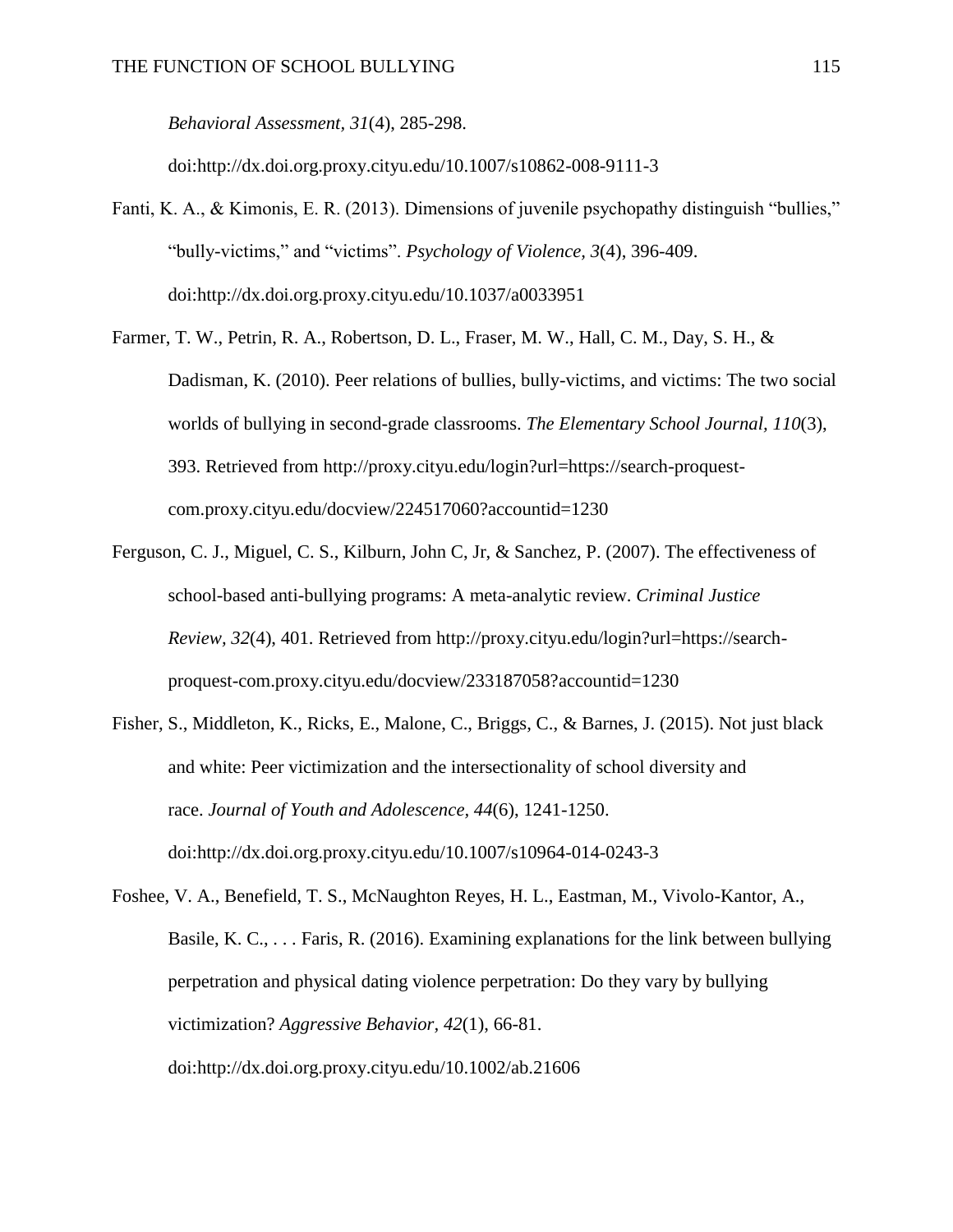- Garandeau, C. F., Ahn, H., & Rodkin, P. C. (2011). The social status of aggressive students across contexts: The role of classroom status hierarchy, academic achievement, and grade. *Developmental Psychology, 47*(6), 1699-1710. doi:http://dx.doi.org.proxy.cityu.edu/10.1037/a0025271
- Garandeau, C. F., Lee, I. A., & Salmivalli, C. (2014). Inequality matters: Classroom status hierarchy and adolescents' bullying. *Journal of Youth and Adolescence, 43*(7), 1123-33. doi:http://dx.doi.org.proxy.cityu.edu/10.1007/s10964-013-0040-4
- Giaccardi, S., Ward, L. M., Seabrook, R. C., Manago, A., & Lippman, J. (2016). Media and modern manhood: Testing associations between media consumption and young men's acceptance of traditional gender ideologies. *Sex Roles, 75*(3-4), 151-163. doi:http://dx.doi.org.proxy.cityu.edu/10.1007/s11199-016-0588-z
- Golberg, M. E., Olweus, D., & Endresen, I. M. (2007). Bullies and victims at school: Are they the same pupils? *British Journal of Educational Psychology, 77*(2), 441. doi:http://dx.doi.org.proxy.cityu.edu/10.1348/000709906X105689
- Golden, M. (1990). *Children and childhood in classical Athens*. Baltimore, MA: The John Hopkins University Press.
- Goldweber, A., Waasdorp, T. E., & Bradshaw, C. P. (2013). Examining associations between race, urbanicity, and patterns of bullying involvement. *Journal of Youth and Adolescence, 42*(2), 206-19. doi:http://dx.doi.org.proxy.cityu.edu/10.1007/s10964-012- 9843-y
- Hanish, L. D., & Guerra, N. G. (2004). Aggressive victims, passive victims, and bullies: Developmental continuity or developmental change? *Merrill - Palmer Quarterly, 50*(1),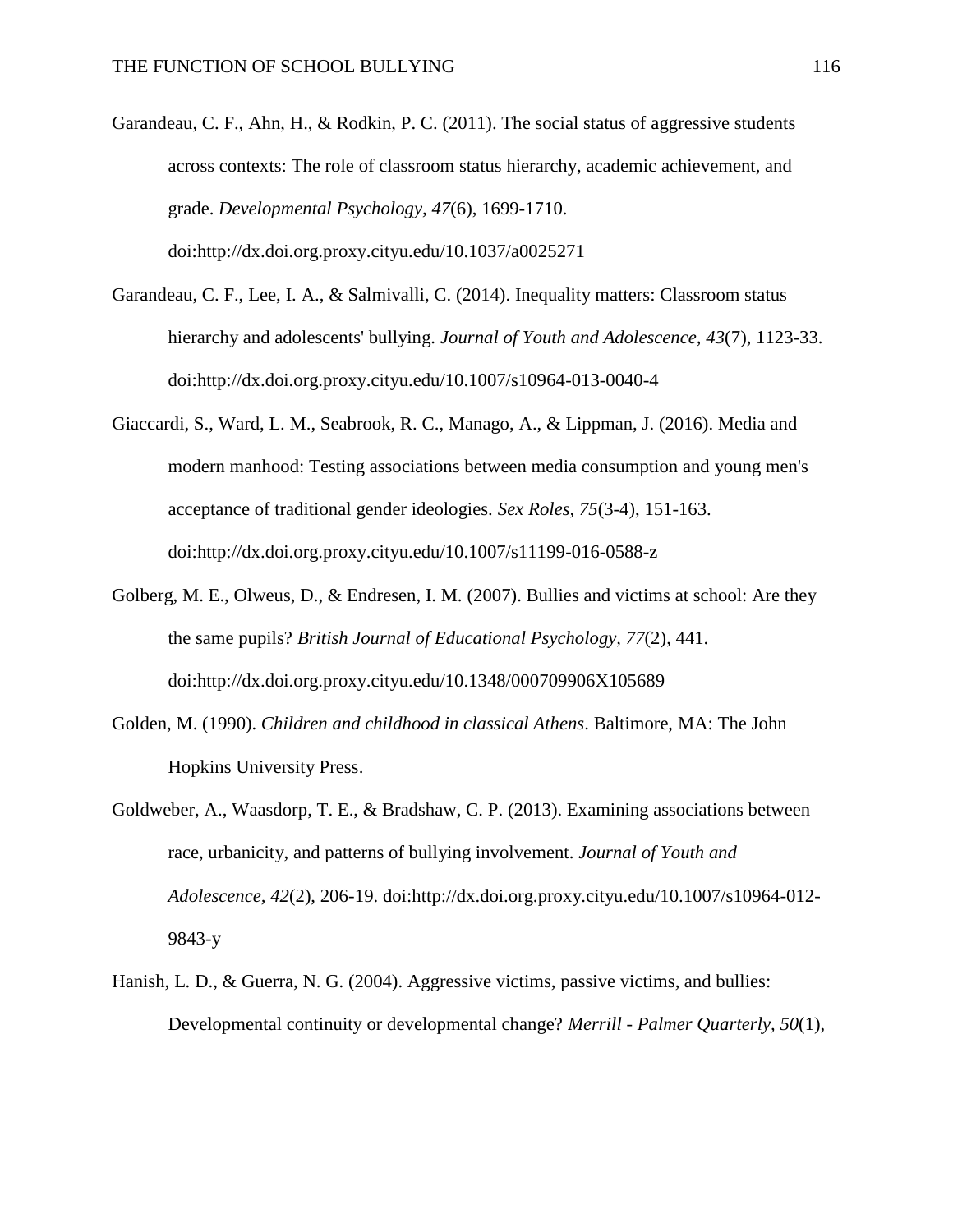17-38. Retrieved from http://proxy.cityu.edu/login?url=https://search-proquestcom.proxy.cityu.edu/docview/230111497?accountid=1230

- Harcourt, S., Jasperse, M., & Green, V. A. (2014). "We were sad and we were angry": A systematic review of parents' perspectives on bullying. *Child & Youth Care Forum, 43*(3), 373-391. doi:http://dx.doi.org.proxy.cityu.edu/10.1007/s10566-014-9243-4
- K Holt, ,Melissa, & L Espelage, ,Dorothy. (2007). Perceived social support among bullies, victims, and bully-victims. *Journal of Youth and Adolescence, 36*(8), 984-994. doi:http://dx.doi.org.proxy.cityu.edu/10.1007/s10964-006-9153-3
- Holubcikova, J., Kolarcik, P., Madarasova Geckova, A., Van Dijk, J.,P., & Reijneveld, S. A. (2015). Is subjective perception of negative body image among adolescents associated with bullying? *European Journal of Pediatrics, 174*(8), 1035-1041. doi:http://dx.doi.org.proxy.cityu.edu/10.1007/s00431-015-2507-7
- Innamorati, M., Parolin, L., Tagini, A., Santona, A., Bosco, A., De Carli, P., . . . Sarracino, D. (2018). Attachment, social value orientation, sensation seeking, and bullying in early adolescence. *Frontiers in Psychology, 9*, 10.

doi:http://dx.doi.org.proxy.cityu.edu/10.3389/fpsyg.2018.00239

- Isolan, L., Salum, G. A., Osowski, A. T., Zottis, G. H., & Manfro, G. G. (2013). Victims and bully-victims but not bullies are groups associated with anxiety symptomatology among brazilian children and adolescents. *European Child & Adolescent Psychiatry, 22*(10), 641-8. doi:http://dx.doi.org.proxy.cityu.edu/10.1007/s00787-013-0412-z
- Jia, M., & Mikami, A. Y. (2015). Peer preference and friendship quantity in children with externalizing behavior: Distinct influences on bully status and victim status. *Journal of*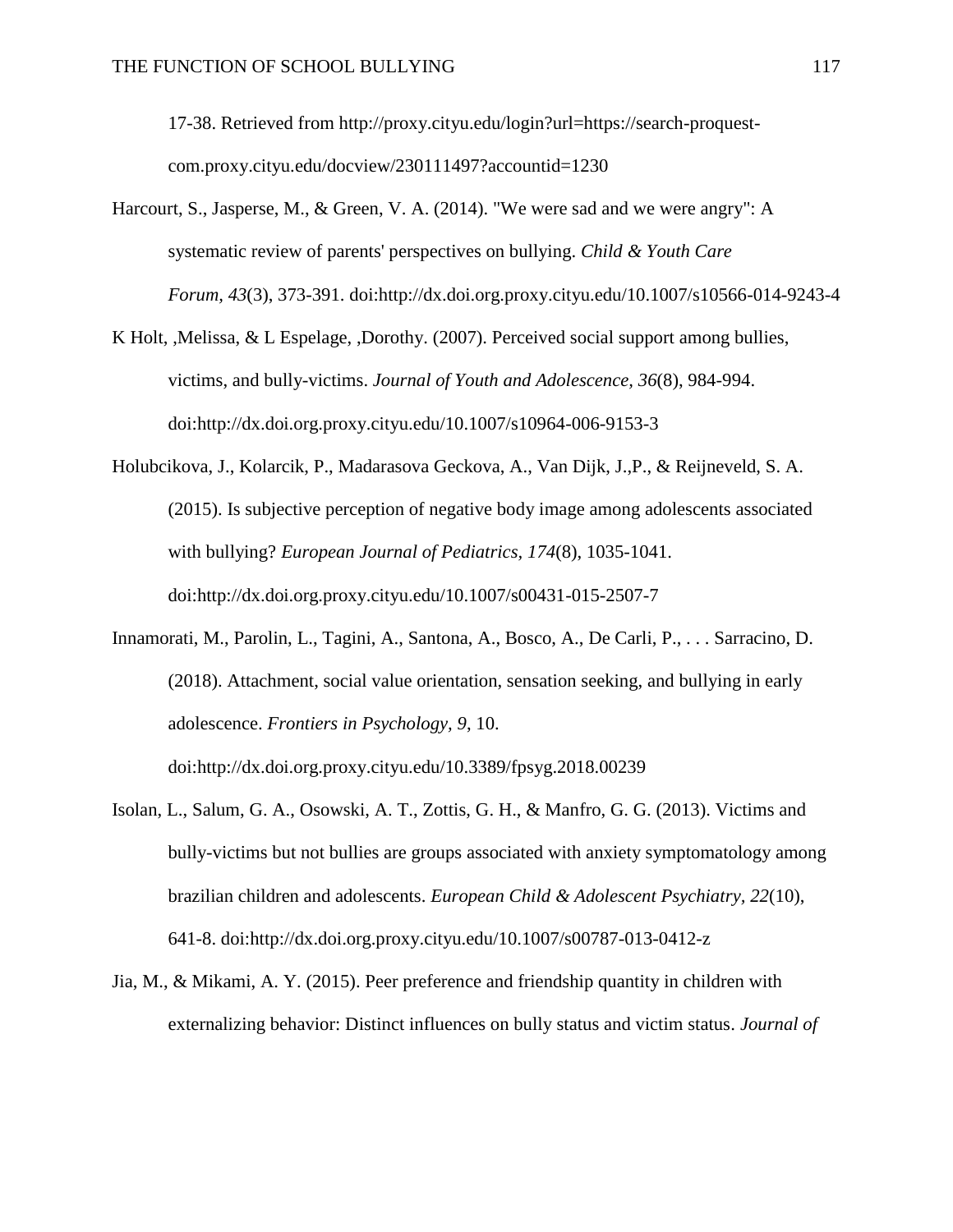*Abnormal Child Psychology, 43*(5), 957-969.

doi:http://dx.doi.org.proxy.cityu.edu/10.1007/s10802-014-9956-8

- Johnston, P., Tankersley, M., Joenson, T., Hupp, M., Buckley, J., Redmond-McGowan, M., . . . Walsh, A. (2014). Motivations behind "bullies then offenders" versus "pure bullies": Further suggestions for anti-bully education and practice.*Education, 134*(3), 316-325. Retrieved from http://proxy.cityu.edu/login?url=https://search-proquestcom.proxy.cityu.edu/docview/1651857198?accountid=1230
- José, L. C. (2016). Hierarchy, violence and bullying among students of public middle schools. *Paideía, 26*(65), 307-315. doi:http://dx.doi.org.proxy.cityu.edu/10.1590/1982- 43272665201608
- Karakurt, G., Keiley, M., & Posada, G. (2013). Intimate relationship aggression in college couples: Family-of-origin violence, egalitarian attitude, attachment security. *Journal of Family Violence, 28*(6), 561-575. doi:http://dx.doi.org.proxy.cityu.edu/10.1007/s10896- 013-9526-9
- Khoury-Kassabri, M. (2009). The relationship between staff maltreatment of students and bullyvictim group membership. *Child Abuse & Neglect, 33*(12), 914. doi:http://dx.doi.org.proxy.cityu.edu/10.1016/j.chiabu.2009.05.005
- Klingzell, I., Fanti, K. A., Colins, O. F., Frogner, L., Andershed, A., & Andershed, H. (2016). Early childhood trajectories of conduct problems and callous-unemotional traits: The role of fearlessness and psychopathic personality dimensions. *Child Psychiatry and Human Development, 47*(2), 236-247. doi:http://dx.doi.org.proxy.cityu.edu/10.1007/s10578-015- 0560-0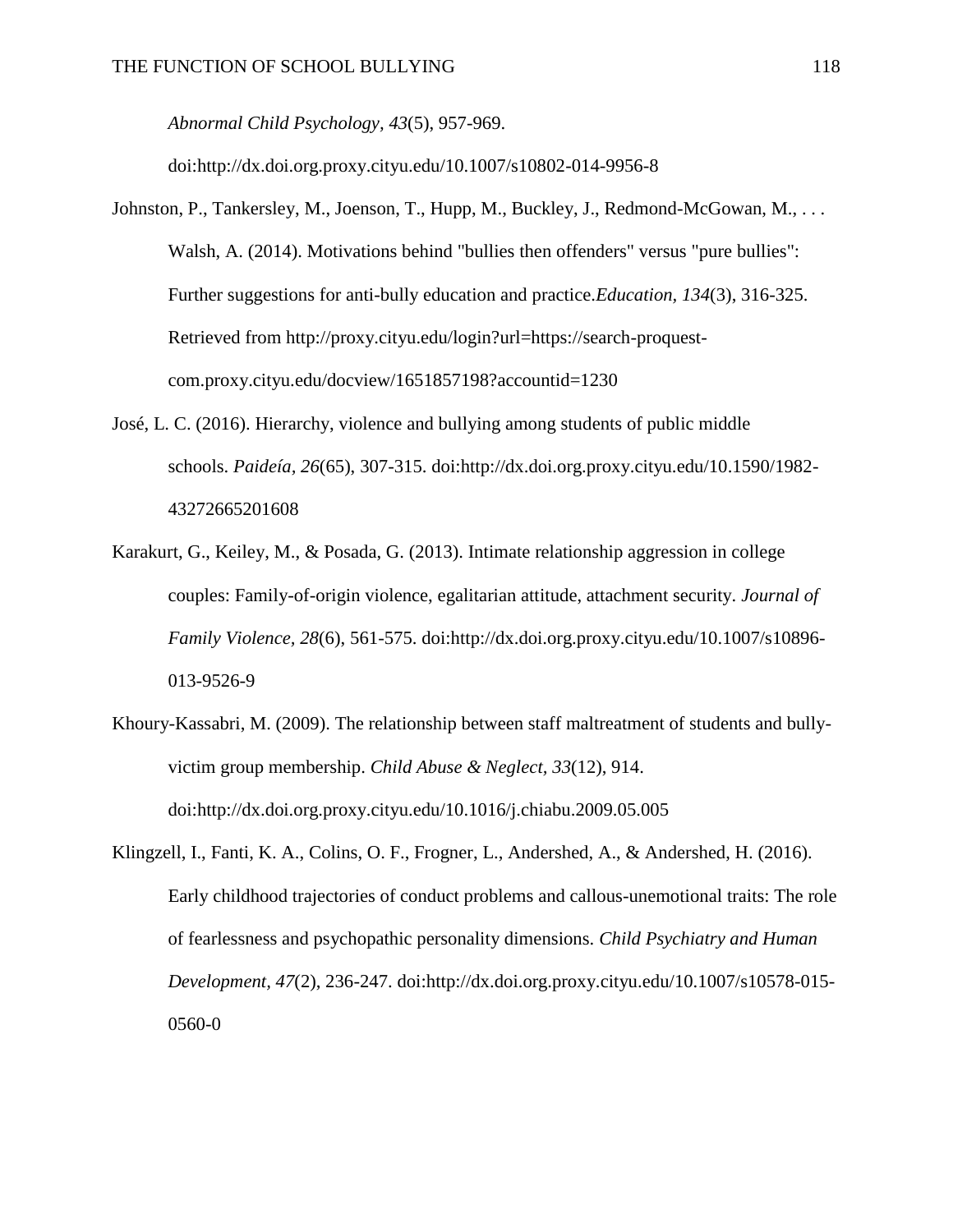- Koh, J.-B., & Wong, J. S. (2017). Survival of the Fittest and the Sexiest: Evolutionary Origins of Adolescent Bullying. *Journal of Interpersonal Violence*, *32*(17), 2668– 2690. https://doi.org/10.1177/0886260515593546
- Lereya, S. T., Samara, M., & Wolke, D. (2013). Parenting behavior and the risk of becoming a victim and a bully/victim: A meta-analysis study. *Child Abuse & Neglect, 37*(12), 1091. doi:http://dx.doi.org.proxy.cityu.edu/10.1016/j.chiabu.2013.03.001
- Lereya, S. T., Copeland, W. E., Zammit, S., & Wolke, D. (2015). Bully/victims: A longitudinal, population-based cohort study of their mental health. *European Child & Adolescent Psychiatry, 24*(12), 1461-1471. doi:http://dx.doi.org.proxy.cityu.edu/10.1007/s00787- 015-0705-5
- Long, J. D., & Pellegrini, A. D. (2003). Studying change in dominance and bullying with linear mixed models. *School Psychology Review, 32*(3), 401-417. Retrieved from http://proxy.cityu.edu/login?url=https://search-proquestcom.proxy.cityu.edu/docview/219654155?accountid=1230
- Lugo-Gil, J., & Tamis-LeMonda, C. (2008). Family resources and parenting quality: Links to children's cognitive development across the first 3 years. *Child Development, 79*(4), 1065-1085. Retrieved from http://proxy.cityu.edu/login?url=https://search-proquestcom.proxy.cityu.edu/docview/36935797?accountid=1230

Mack, T. D., Hackney, A. A., & Pyle, M. (2011). The relationship between psychopathic traits and attachment behavior in a non-clinical population.*Personality and Individual Differences, 51*(5), 584-588.

doi:http://dx.doi.org.proxy.cityu.edu/10.1016/j.paid.2011.05.019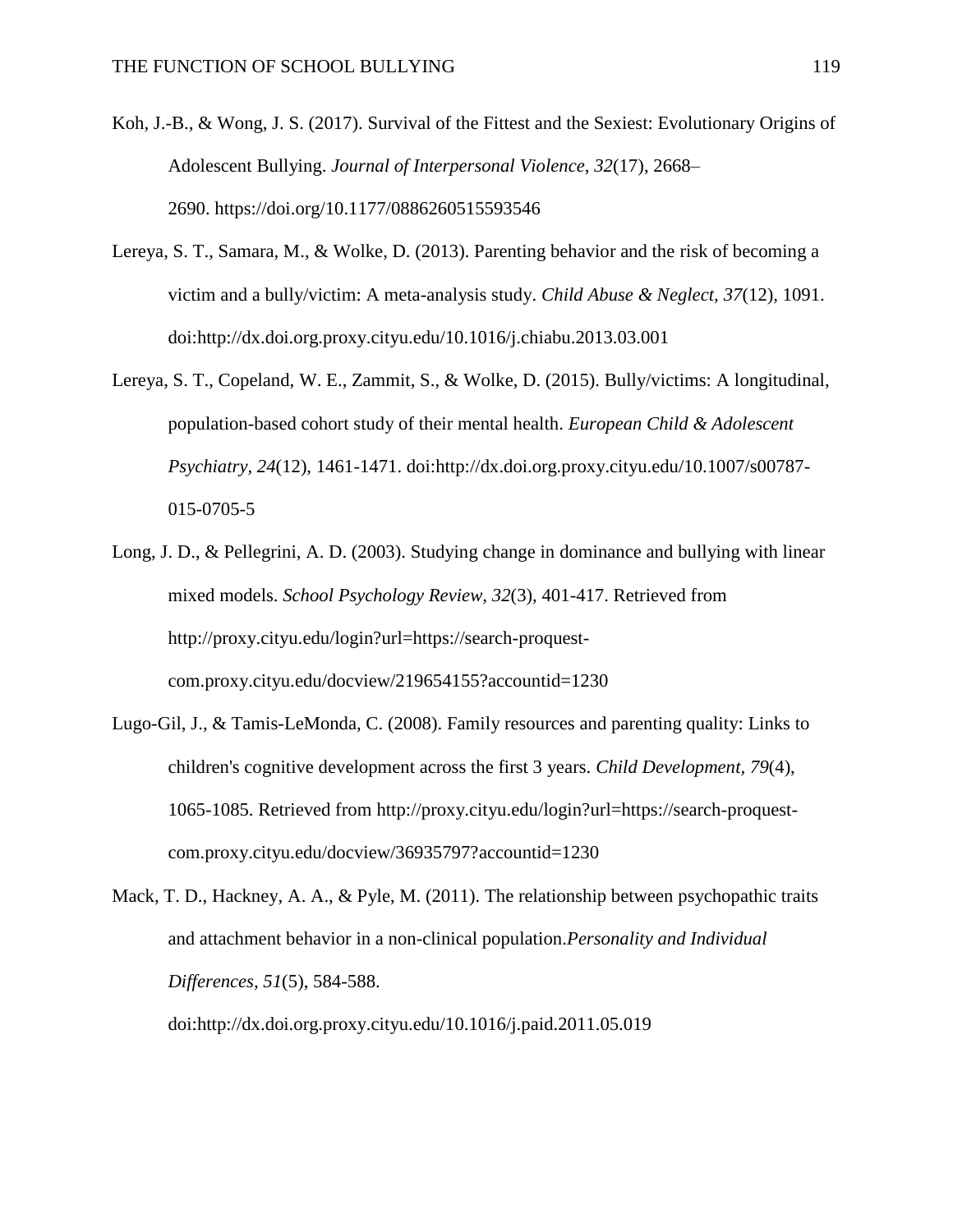McAdams, Charles R,I.I.I., EdD., & Schmidt, C. D., PhD. (2007). How to help a bully: Recommendations for counseling the proactive aggressor. *Professional School Counseling, 11*(2), 120-128. Retrieved from http://proxy.cityu.edu/login?url=https://search-proquestcom.proxy.cityu.edu/docview/213447722?accountid=1230

Menesini, E., Melan, E., & Pignatti, B. (2000). Interactional styles of bullies and victims observed in a competitive and a cooperative setting. *The Journal of Genetic Psychology, 161*(3), 261-81. Retrieved from http://proxy.cityu.edu/login?url=https://search-proquestcom.proxy.cityu.edu/docview/228396521?accountid=1230

Merrin, G. J., Espelage, D. L., & Hong, J. S. (2018). Applying the social-ecological framework to understand the associations of bullying perpetration among high school students: A multilevel analysis. *Psychology of Violence, 8*(1), 43-56. doi:http://dx.doi.org.proxy.cityu.edu/10.1037/vio0000084

Misawa, M. (2010). RACIST AND HOMOPHOBIC BULLYING IN ADULTHOOD: NARRATIVES FROM GAY MEN OF COLOR IN HIGHER EDUCATION. *New Horizons in Adult Education & Human Resource Development, 24*(1), 7-23. Retrieved from http://proxy.cityu.edu/login?url=https://search-proquestcom.proxy.cityu.edu/docview/665636211?accountid=1230

Morales, J. F., Yubero, S., & Larrañaga, E. (2016). Gender and bullying: Application of a threefactor model of gender stereotyping. *Sex Roles, 74*(3-4), 169-180. doi:http://dx.doi.org.proxy.cityu.edu/10.1007/s11199-015-0463-3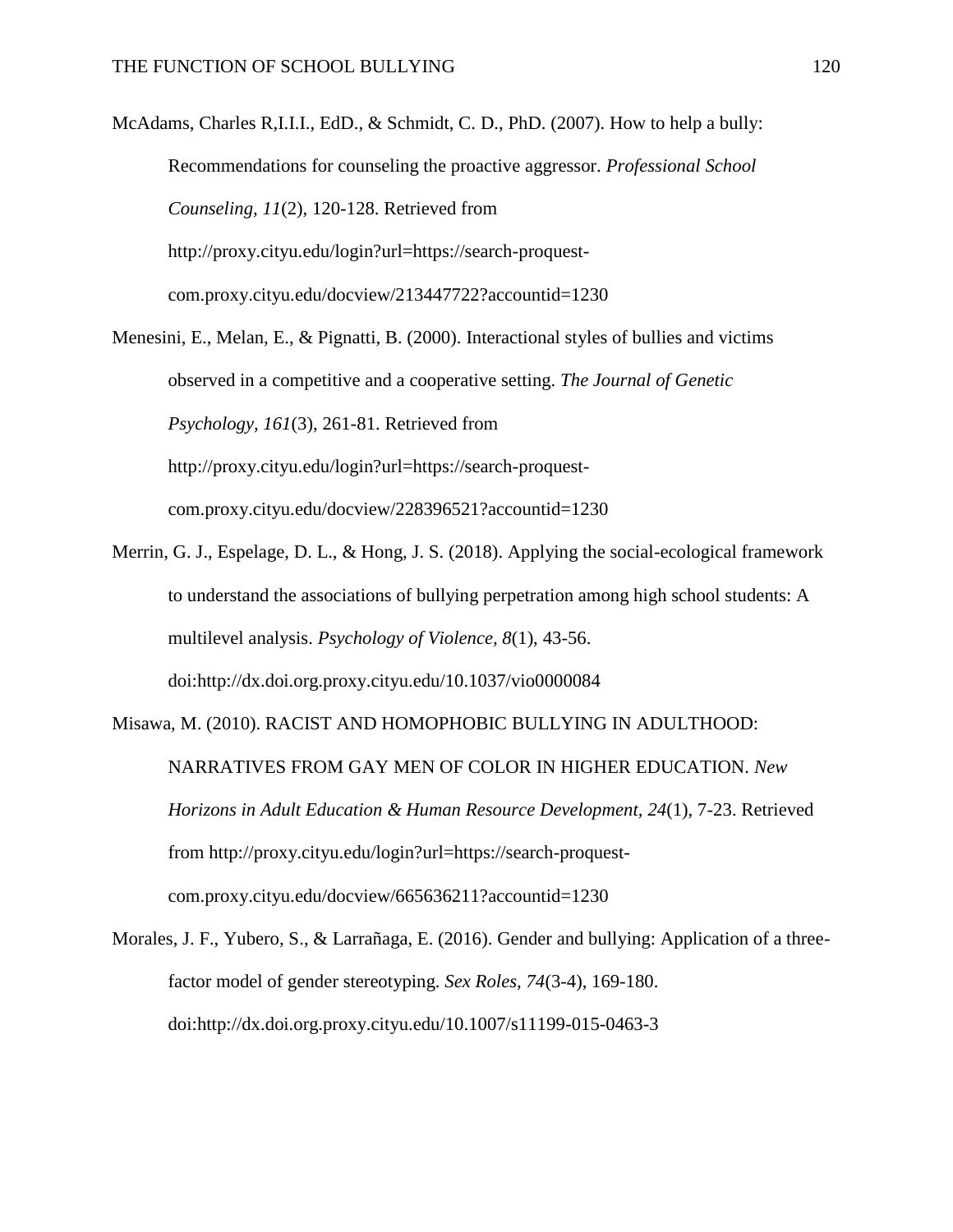Morcillo, C., Ramos-olazagasti, M., Blanco, C., Sala, R., Canino, G., Bird, H., & Duarte, C. S. (2015). Socio-cultural context and bulling others in childhood.*Journal of Child and Family Studies, 24*(8), 2241-2249. doi:http://dx.doi.org.proxy.cityu.edu/10.1007/s10826- 014-0026-1

Mouttapa, M., Valente, T., Gallaher, P., Rohrbach, L. A., & Unger, J. B. (2004). SOCIAL NETWORK PREDICTORS OF BULLYING AND VICTIMIZATION.*Adolescence, 39*(154), 315-35. Retrieved from http://proxy.cityu.edu/login?url=https://search-proquestcom.proxy.cityu.edu/docview/195934334?accountid=1230

- Murphy, T. P., Laible, D.,  $\&$  Augustine, M. (2017). The influences of parent and peer attachment on bullying. *Journal of Child and Family Studies, 26*(5), 1388-1397. doi:http://dx.doi.org.proxy.cityu.edu/10.1007/s10826-017-0663-2
- Olweus, D. (1973). Hackkylingar och Oversittare. Forskning om Skolmobbing [Victims and Bullies: Research on School Bullying]. *Stockholm: Almqvist & Wicksell Forlag AB*.
- Olweus, D. (1993). *Bullying at school: What we know and what we can do* Retrieved from http://proxy.cityu.edu/login?url=https://search-proquestcom.proxy.cityu.edu/docview/9749793?accountid=1230
- Olweus, D. (1997). Bully/victim problems in school: Facts and intervention. *European Journal of Psychology of Education, 12*(4), 495-510.
- Olweus, D. (2003). A profile of bullying at school. *Educational Leadership, 60*(6), 12-17. Retrieved from http://proxy.cityu.edu/login?url=https://search-proquestcom.proxy.cityu.edu/docview/62232942?accountid=1230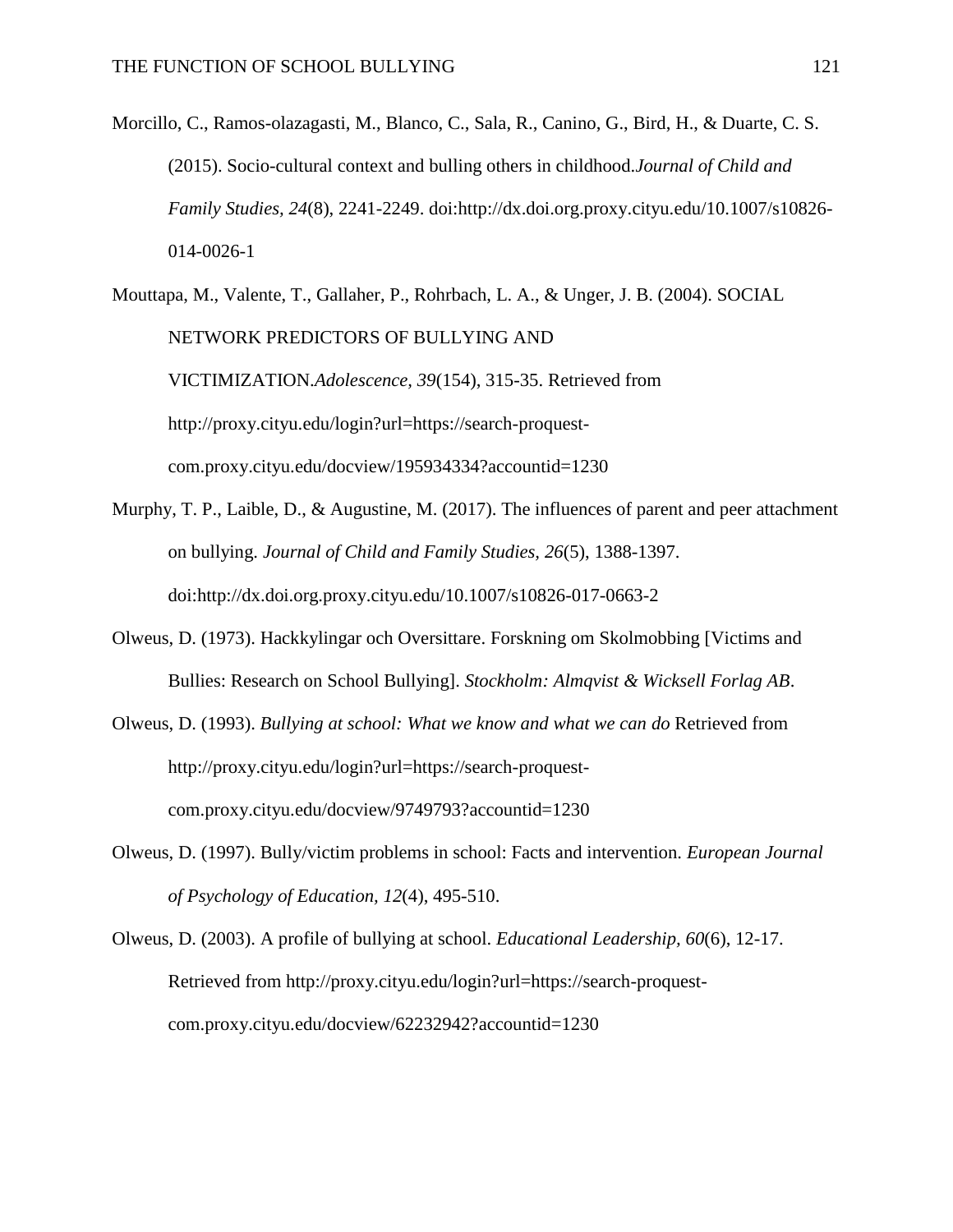Pellegrini, A. D., Bartini, M., & Brooks, F. (1999). School bullies, victims, and aggressive victims: Factors relating to group affiliation and victimization in early adolescence. *Journal of Educational Psychology, 91*(2), 216-224. doi:http://dx.doi.org.proxy.cityu.edu/10.1037/0022-0663.91.2.216

Pellegrini, A. D., & Long, J. D. (2002). A longitudinal study of bullying, dominance, and victimization during the transition from primary school through secondary school. *The British Journal of Developmental Psychology, 20*, 259. Retrieved from http://proxy.cityu.edu/login?url=https://search-proquestcom.proxy.cityu.edu/docview/218732275?accountid=1230

- Perren, S., & Hornung, R. (2005). Bullying and delinquency in adolescence: Victims' and perpetrators' family and peer relations. *Swiss Journal of Psychology/Schweizerische Zeitschrift Für Psychologie/Revue Suisse De Psychologie, 64*(1), 51-64. doi:http://dx.doi.org.proxy.cityu.edu/10.1024/1421-0185.64.1.51
- Perren, S., & Alsaker, F. D. (2006). Social behavior and peer relationships of victims, bullyvictims, and bullies in kindergarten. *Journal of Child Psychology and Psychiatry, 47*(1), 45-57. doi:http://dx.doi.org.proxy.cityu.edu/10.1111/j.1469-7610.2005.01445.x
- Petrosino, A., Guckenburg, S., DeVoe, J., & Hanson, T. (2010). *What characteristics of bullying, bullying victims, and schools are associated with increased reporting of bullying to school officials? issues & answers. REL 2010-no. 092.*().Regional Educational Laboratory Northeast & Islands, Available from: Education Development Center, Inc. 55 Chapel Street, Newton, MA 02458. Retrieved from Social Science Premium Collection Retrieved from http://proxy.cityu.edu/login?url=https://search-proquestcom.proxy.cityu.edu/docview/757170365?accountid=1230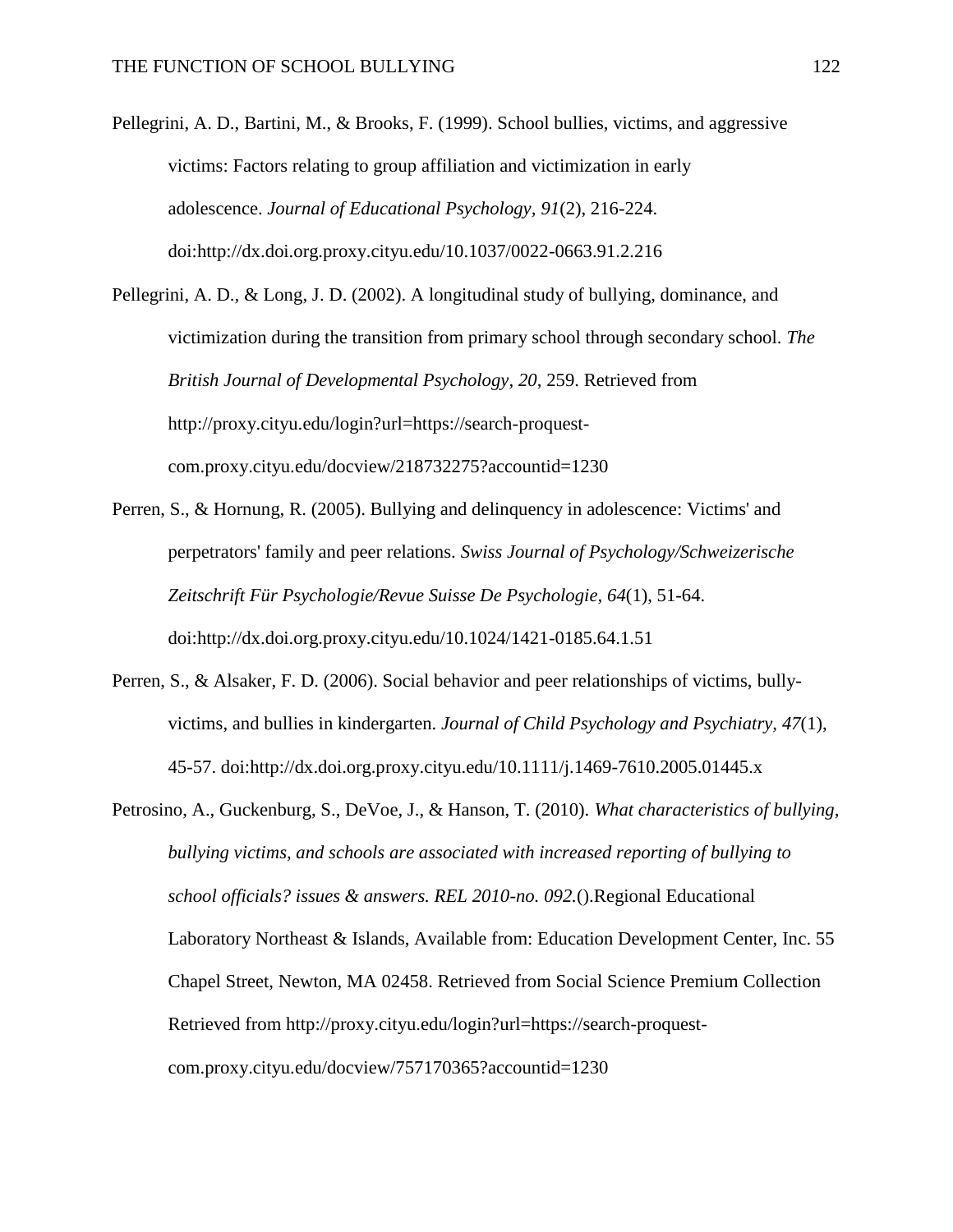- Pittet, I., Berchtold, A., Akré, C., Michaud, P., & Suris, J. (2010). Are adolescents with chronic conditions particularly at risk for bullying? *Archives of Disease in Childhood, 95*(9), 711. doi:http://dx.doi.org.proxy.cityu.edu/10.1136/adc.2008.146571
- Popp, A. M., PhD. (2012). The difficulty in measuring suitable targets when modeling victimization. *Violence and Victims, 27*(5), 689-709. doi:http://dx.doi.org.proxy.cityu.edu/10.1891/0886-6708.27.5.689
- Ragatz, L. L., Anderson, R. J., Fremouw, W., & Schwartz, R. (2011). Criminal thinking patterns, aggression styles, and the psychopathic traits of late high school bullies and bullyvictims. *Aggressive Behavior, 37*(2), 145-160. doi:http://dx.doi.org.proxy.cityu.edu/10.1002/ab.20377
- Ramirez, M., Ten Eyck, P., Peek-asa, C., Onwuachi-willig, A., & Cavanaugh, J. E. (2016). Evaluation of iowa's anti-bullying law. *Injury Epidemiology, 3*(1), 1-8. doi:http://dx.doi.org.proxy.cityu.edu/10.1186/s40621-016-0080-9
- Reijntjes, A., Vermande, M., Olthof, T., Goossens, F. A., van, d. S., Aleva, L., & van, d. M. (2013). Costs and benefits of bullying in the context of the peer group: A three wave longitudinal analysis. *Journal of Abnormal Child Psychology, 41*(8), 1217-29. doi:http://dx.doi.org.proxy.cityu.edu/10.1007/s10802-013-9759-3
- Rodkin, P. C., Espelage, D. L., & Hanish, L. D. (2015). A relational framework for understanding bullying: Developmental antecedents and outcomes. *American Psychologist, 70*(4), 311-321. doi:http://dx.doi.org.proxy.cityu.edu/10.1037/a0038658
- Schimmenti, A., Passanisi, A., Pace, U., Manzella, S., Di Carlo, G., & Caretti, V. (2014). The relationship between attachment and psychopathy: A study with a sample of violent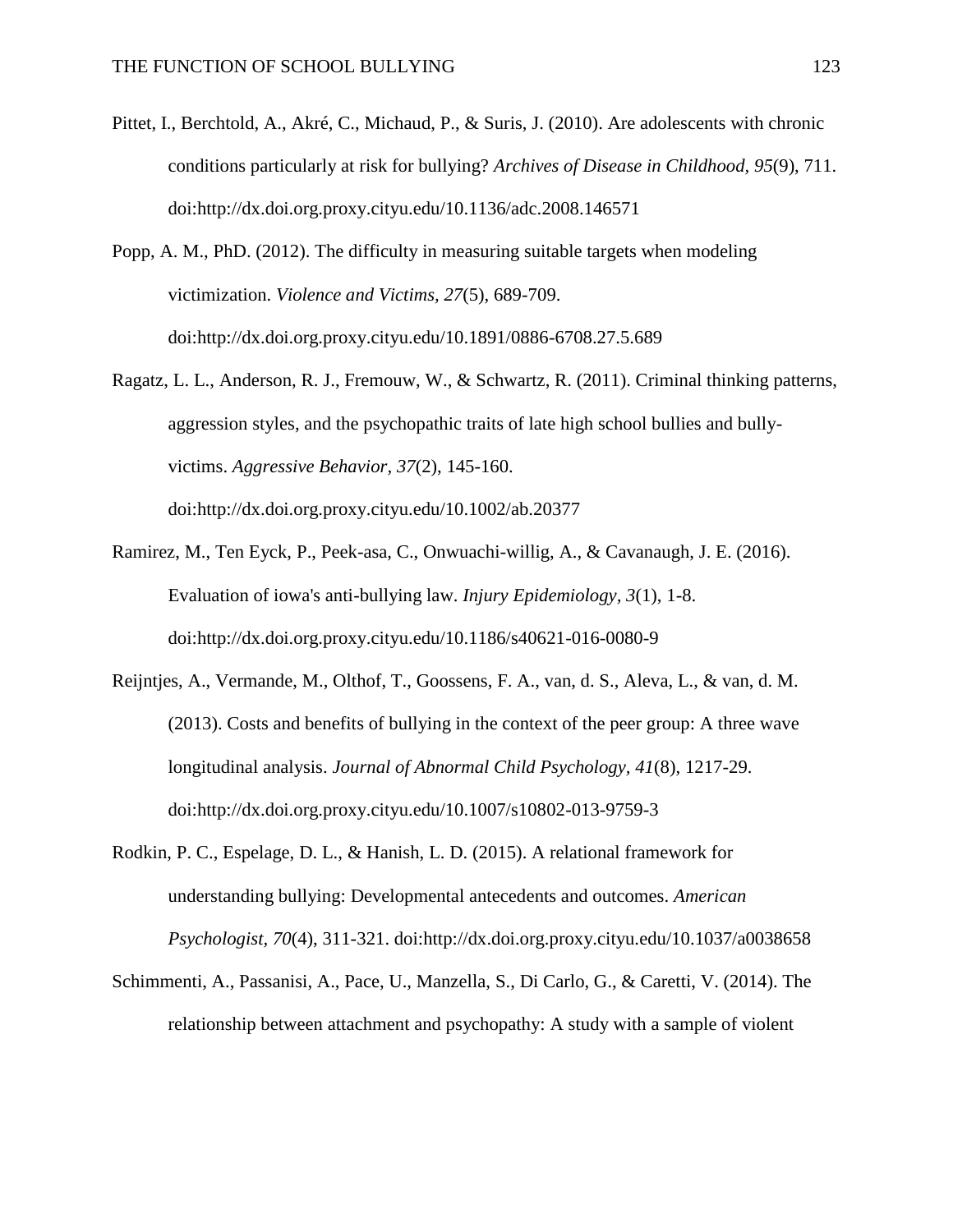offenders: Research and reviews research and reviews.*Current Psychology, 33*(3), 256- 270. doi:http://dx.doi.org.proxy.cityu.edu/10.1007/s12144-014-9211-z

- Seals, D., & Young, J. (2003). BULLYING AND VICTIMIZATION: PREVALENCE AND RELATIONSHIP TO GENDER, GRADE LEVEL, ETHNICITY, SELF-ESTEEM, AND DEPRESSION. *Adolescence, 38*(152), 735-47. Retrieved from http://proxy.cityu.edu/login?url=https://search-proquestcom.proxy.cityu.edu/docview/195934198?accountid=1230
- Sekol, I., & Farrington, D. P. (2016). Personal characteristics of bullying victims in residential care for youth. *Journal of Aggression, Conflict and Peace Research, 8*(2), 99-113. doi:http://dx.doi.org.proxy.cityu.edu/10.1108/JACPR-11-2015-0198
- Simplicio, J. S. C. (2013). How to effectively use positive character attributes exhibited by bullies to change negative behaviors. *Journal of Instructional Psychology, 40*(1), 27-31. Retrieved from http://proxy.cityu.edu/login?url=https://search-proquestcom.proxy.cityu.edu/docview/1620847270?accountid=1230
- Sijtsema, J. J., Veenstra, R., Lindenberg, S., & Salmivalli, C. (2009). Empirical test of bullies' status goals: Assessing direct goals, aggression, and prestige.*Aggressive Behavior, 35*(1), 57-67. doi:http://dx.doi.org.proxy.cityu.edu/10.1002/ab.20282
- Skinner, B. F. (1969). *Contingencies of reinforcement A theoretical analysis* Appleton-Century-Crofts. Retrieved from http://proxy.cityu.edu/login?url=https://search-proquestcom.proxy.cityu.edu/docview/48091873?accountid=1230
- Sprecher, S. (1998). Social exchange theories and sexuality. *The Journal of Sex Research, 35*(1), 32-43. Retrieved from http://proxy.cityu.edu/login?url=https://search-proquestcom.proxy.cityu.edu/docview/215282246?accountid=1230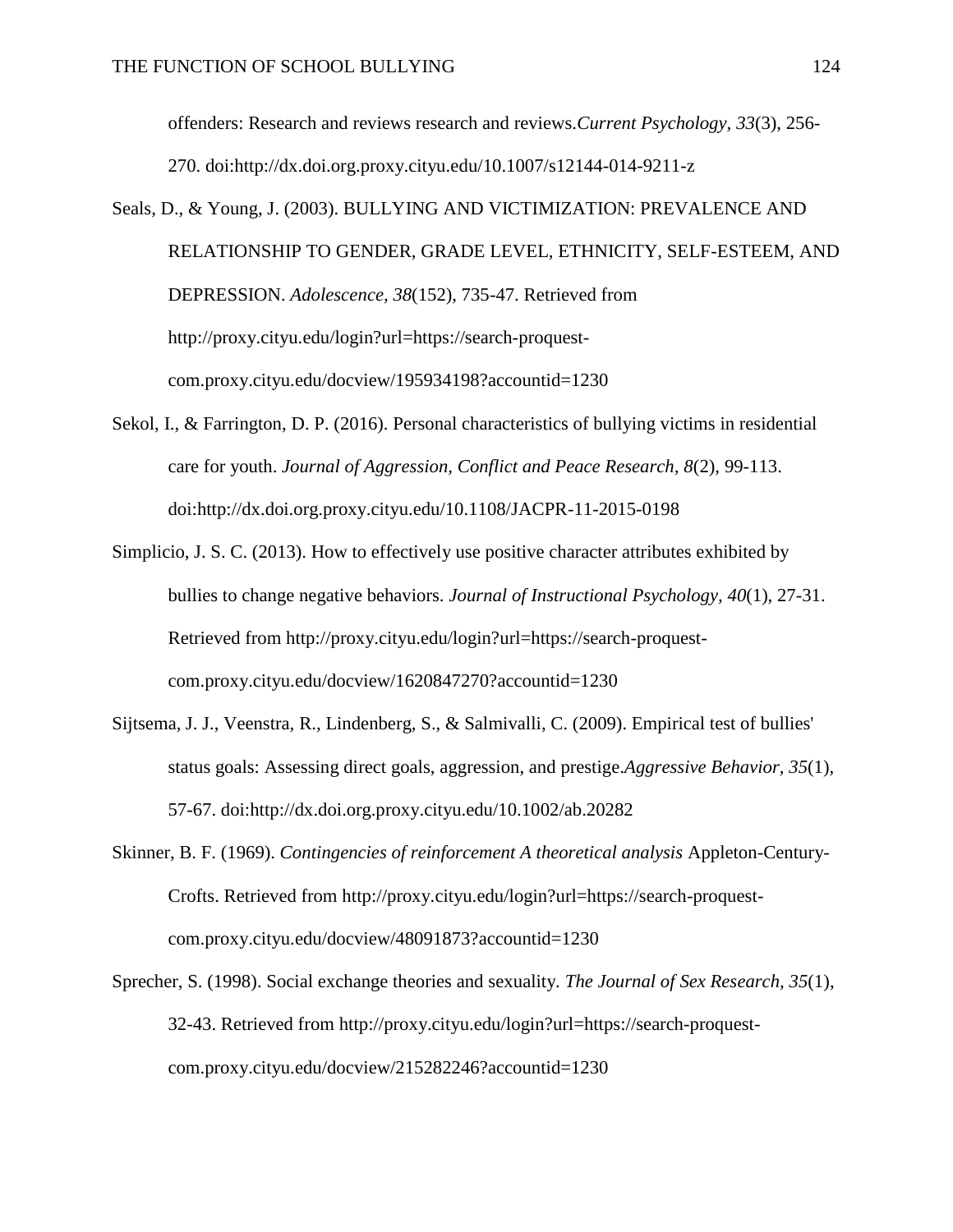- Sroufe, L. A. (2005). Attachment and development: A prospective, longitudinal study from birth to adulthood. *Attachment & Human Development, 7*(4), 349-367. doi:http://dx.doi.org.proxy.cityu.edu/10.1080/14616730500365928
- Stanton, K., Cruitt, P., Kent, A., Sara, M. S., Ellickson-Larew, S., & Watson, D. (2017). Measures of psychopathology characterized by dominance: Articulating their structure and relations with personality and other psychopathology.*Journal of Psychopathology and Behavioral Assessment, 39*(4), 605-619. doi:http://dx.doi.org.proxy.cityu.edu/10.1007/s10862-017-9615-9
- Stevens, V., De Bourdeaudhuij, I., & P, V. O. (2002). Relationship of the family environment to children's involvement in bully/victim problems at school.*Journal of Youth and Adolescence, 31*(6), 419-428. doi:http://dx.doi.org.proxy.cityu.edu/10.1023/A:1020207003027
- Stuart, J., & Jose, P. E. (2014). Is bullying bad for your health? the consequences of bullying perpetration and victimization in childhood on health behaviors in adulthood. *Journal of Aggression, Conflict and Peace Research, 6*(3), 185-195. doi:http://dx.doi.org.proxy.cityu.edu/10.1108/JACPR-01-2014-0003
- Tippett, N., B.Sc, & Wolke, D., PhD. (2014). Socioeconomic status and bullying: A metaanalysis. *American Journal of Public Health, 104*(6), e48-59. Retrieved from http://proxy.cityu.edu/login?url=https://search-proquestcom.proxy.cityu.edu/docview/1538587475?accountid=1230
- Tsang, J. (2002). Moral rationalization and the integration of situational factors and psychological processes in immoral behavior. *Review of General Psychology, 6*(1), 25- 50. doi:http://dx.doi.org.proxy.cityu.edu/10.1037/1089-2680.6.1.25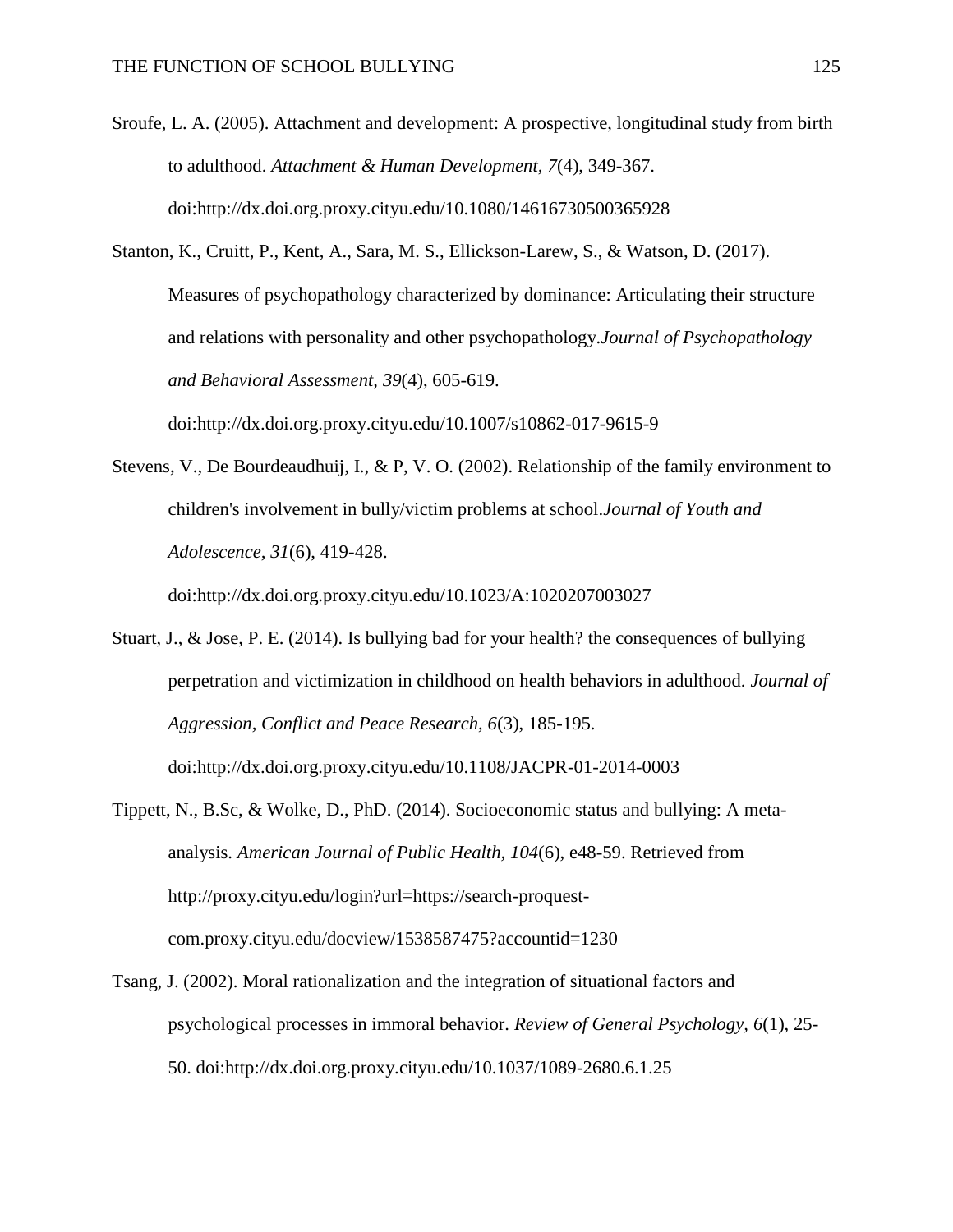- Ttofi, M. M., & Farrington, D. P. (2011). Effectiveness of school-based programs to reduce bullying: A systematic and meta-analytic review. *Journal of Experimental Criminology, 7*(1), 27-56. doi:http://dx.doi.org.proxy.cityu.edu/10.1007/s11292-010- 9109-1
- Ueda, Y., & Yoshikawa, S. (2018). Beyond personality traits: Which facial expressions imply dominance in two-person interaction scenes? *Emotion, 18*(6), 872-885. doi:http://dx.doi.org.proxy.cityu.edu/10.1037/emo0000286
- Vaillancourt, T., Hymel, S., & McDougall, P. (2003). Bullying is power: Implications for schoolbased intervention strategies. *Journal of Applied School Psychology, 19*(2), 157-176. doi:http://dx.doi.org.proxy.cityu.edu/10.1300/J008v19n02\_10
- Vaillancourt, T., deCatanzaro, D., Duku, E., & Muir, C. (2009). Androgen dynamics in the context of children's peer relations: An examination of the links between testosterone and peer victimization. *Aggressive Behavior, 35*(1), 103-113. doi:http://dx.doi.org.proxy.cityu.edu/10.1002/ab.20288
- Veenstra, R., Lindenberg, S., Oldehinkel, A. J., De Winter, A. F., Verhulst, F. C., & Ormel, J. (2005). Bullying and victimization in elementary schools: A comparison of bullies, victims, Bully/Victims, and uninvolved preadolescents. *Developmental Psychology, 41*(4), 672-682. doi:http://dx.doi.org.proxy.cityu.edu/10.1037/0012- 1649.41.4.672
- Verlinden, M., Veenstra, R., Ghassabian, A., Jansen, P. W., Hofman, A., Jaddoe, V. W., . . . Tiemeier, H. (2014). Executive functioning and non-verbal intelligence as predictors of bullying in early elementary school. *Journal of Abnormal Child Psychology, 42*(6), 953- 66. doi:http://dx.doi.org.proxy.cityu.edu/10.1007/s10802-013-9832-y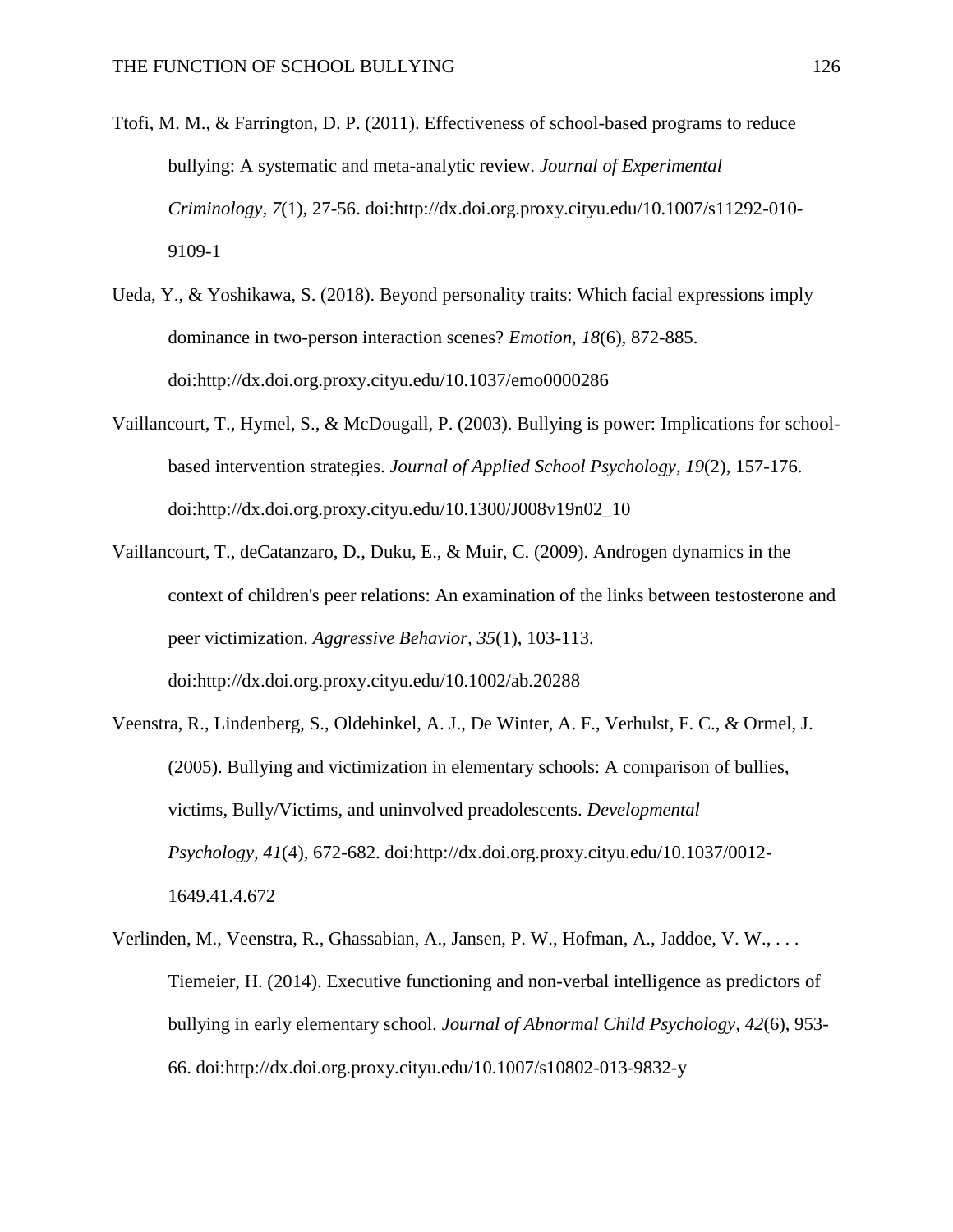- Volk, A. A., Camilleri, J. A., Dane, A. V., & Marini, Z. A. (2012). Is adolescent bullying an evolutionary adaptation? *Aggressive Behavior, 38*(3), 222-238. doi:http://dx.doi.org.proxy.cityu.edu/10.1002/ab.21418
- Wagner, N. J., Mills-koonce, W., Propper, C. B., Willoughby, M. T., Rehder, P. D., Moore, G. A., & Cox, M. J. (2016). Associations between infant behaviors during the face-to-face still-face paradigm and oppositional defiant and callous-unemotional behaviors in early childhood. *Journal of Abnormal Child Psychology, 44*(8), 1439-1453. doi:http://dx.doi.org.proxy.cityu.edu/10.1007/s10802-016-0141-0
- Walden, L. M., & Beran, T. N. (2010). Attachment quality and bullying behavior in school-aged youth. *Canadian Journal of School Psychology, 25*(1), 5-18. Retrieved from http://proxy.cityu.edu/login?url=https://search-proquestcom.proxy.cityu.edu/docview/224381733?accountid=1230
- Walters, G. D., & Espelage, D. L. (2018). Cognitive insensitivity and cognitive impulsivity as mediators of bullying continuity: Extending the psychological inertia construct to bullying behavior. *School Psychology, 33*(4), 527-536. doi:http://dx.doi.org.proxy.cityu.edu/10.1037/spq0000240
- Weiner, M. T., Day, S. J., & Galvan, D. (2013). DEAF AND HARD OF HEARING STUDENTS' PERSPECTIVES ON BULLYING AND SCHOOL CLIMATE. *American Annals of the Deaf, 158*(3), 334-43.

doi:http://dx.doi.org.proxy.cityu.edu/10.1353/aad.2013.0029

Ziv, Y., Leibovich, I., & Shechtman, Z. (2013). Bullying and victimization in early adolescence: Relations to social information processing patterns. *Aggressive Behavior, 39*(6), 482-492.